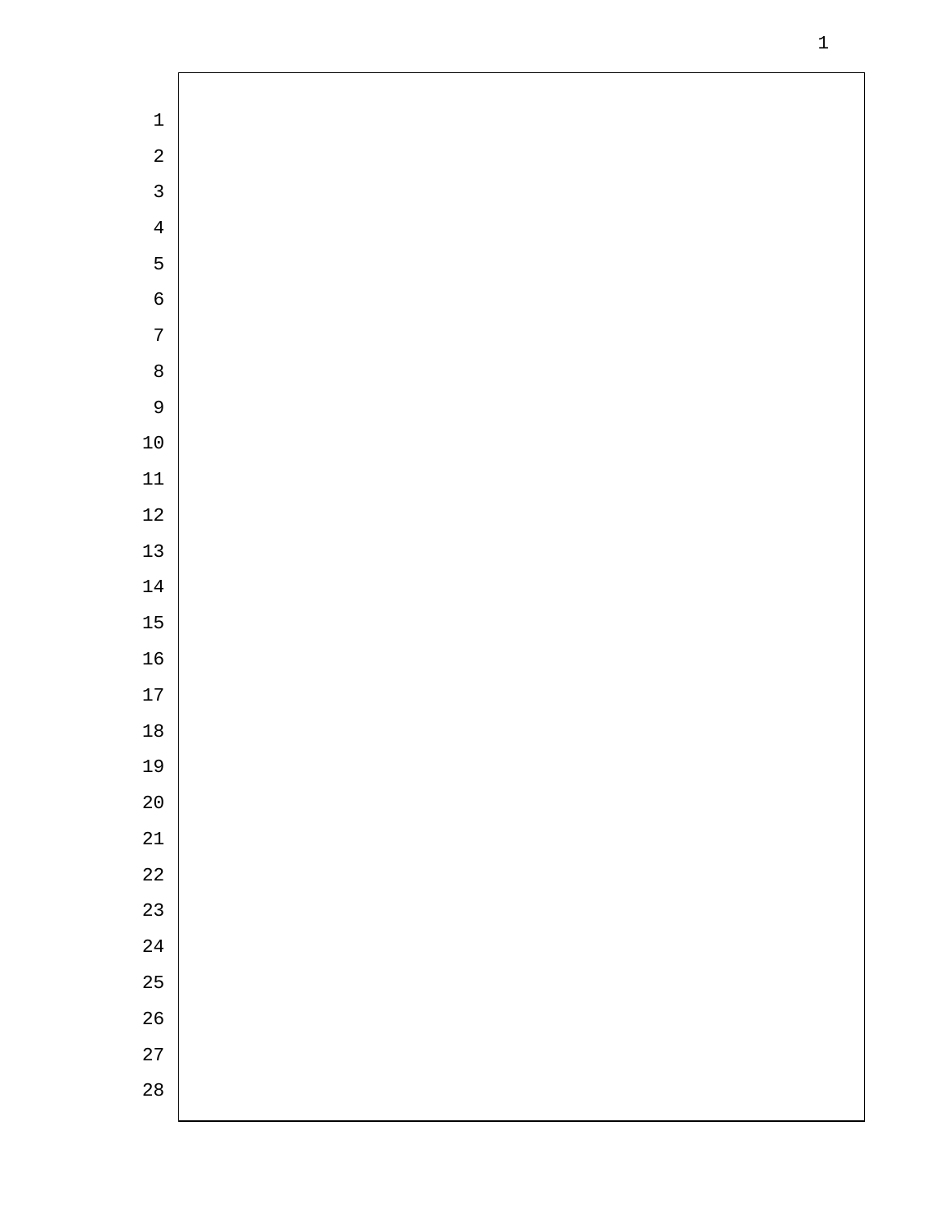1 2 3 4 5 6 7 8 9 10 11 12 13 14 15 16 17 18 19 20 21 22 23 24 25 26 27 28 CASE NUMBER: BC470714 CASE NAME: DUVAL V COUNTY OF LOS ANGELES LOS ANGELES, CALIFORNIA WEDNESDAY, OCTOBER 26, 2016 DEPARTMENT: 89 HON. WILLIAM A. MACLAUGHLIN APPEARANCES: (AS HERETOFORE NOTED.) REPORTER: ELORA DORINI, CSR NO. 13755 TIME: 8:25 A.M. ---OOO--- THE COURT: WE'RE ON THE RECORD. COUNSEL ARE PRESENT. LOOKING AT THE LIST OF EXHIBITS STILL TO BE ADDRESSED. AND ON THE LIST THAT MR. PARIS HAD PREVIOUSLY PREPARED FOR US, THE FIRST ONE IS EXHIBIT 52. AND THAT IS THE LETTER FROM DR. EGGE TO DCFS DATED JUNE 11, 2010. IT SEEMS TO ME THAT THAT LETTER IS ONE -- I'LL HEAR FROM YOU -- BUT IT SEEMS TO ME THAT THAT'S ONE OF THOSE EXHIBITS WHICH SHOULD BE RECEIVED FOR A LIMITED PURPOSE. IT WAS THE FOLLOW-UP LETTER THAT SEVERAL -- THE LETTER WAS IDENTIFIED BY DEFENDANT, ORIGINALLY. SO MY QUESTION IS, IF THERE'S AN OBJECTION BY PLAINTIFF, I'D LIKE TO HEAR THE OBJECTION. AS I'VE ALREADY STATED, THIS LETTER WAS SENT TO DCFS AND WAS SUBMITTED TO THE JUVENILE COURT. AND IF I RECALL CORRECTLY, IT EVEN HAS THE -- EVEN THOUGH IT'S A LITTLE HARD TO READ -- THE INDICATION THAT IT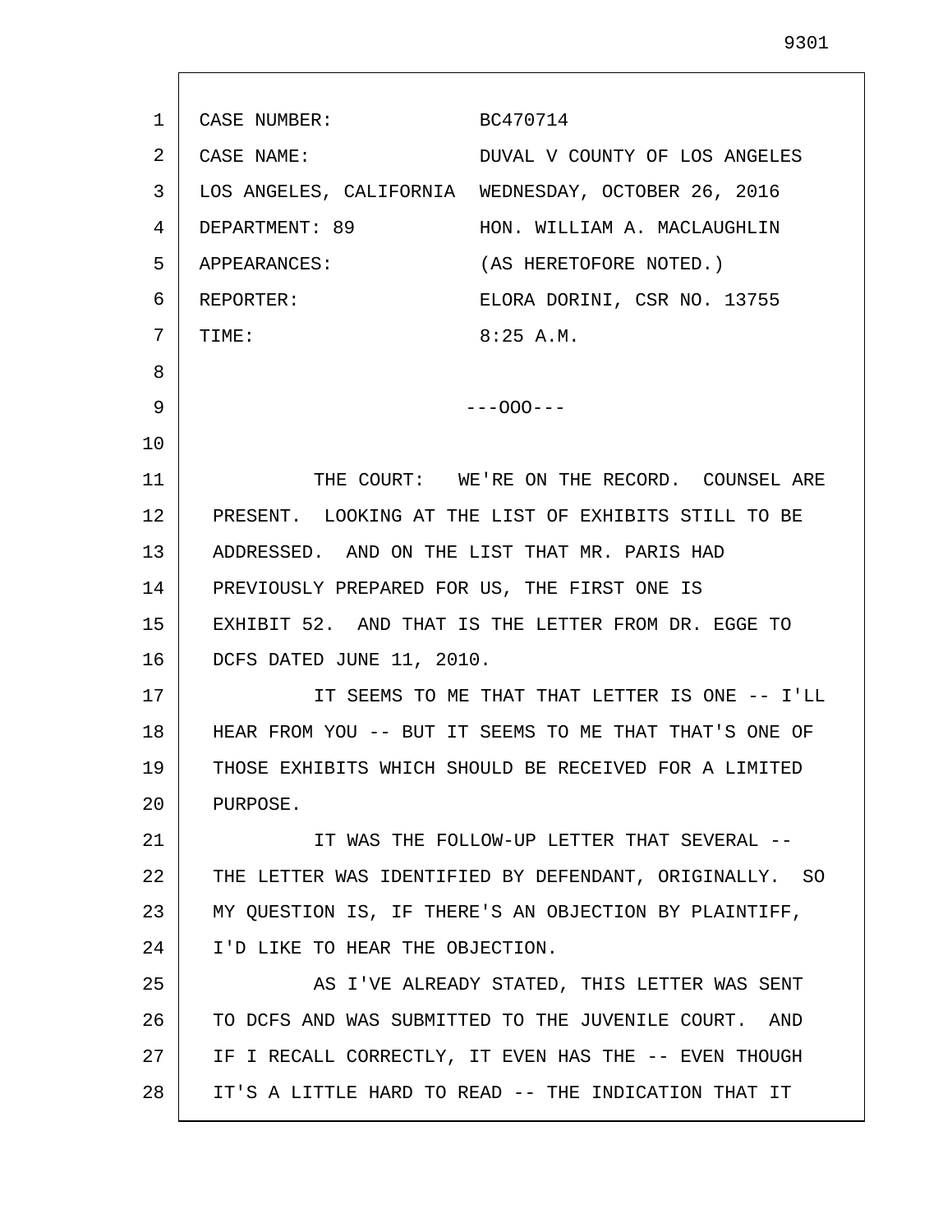1 WAS RECEIVED IN EVIDENCE.

18

2 3 4 5 I THINK IT SHOULD NOT BE RECEIVED FOR THE TRUTH OF THE MATTER STATED BECAUSE THE ISSUE, REALLY, IS WHAT INFORMATION WAS PROVIDED TO THE COURT. SO I'M HAPPY TO HEAR FROM PLAINTIFF.

6 7 8 9 MR. PARIS: I GUESS WE WOULD OBJECT ON THE BASIS OF RELEVANCE, AT THIS POINT. WHEN I MADE THE EXHIBIT, IT WAS MADE -- I MEAN, PRIOR TO YOUR HONOR'S RULING.

10 11 12 13 THE COURT: YES. I'M SORRY. AND I UNDERSTAND EXACTLY WHAT YOU'RE REFERRING TO. I'M NOT SURE THERE WAS ANY RELEVANCE BECAUSE IT WAS SUBSEQUENT TO THE DETENTION HEARING.

14 15 16 17 AND THE ONLY THING AT ISSUE AT THE PRESENT TIME IS, AS FAR AS THE NON-DISCRIMINATION CLAIMS, IT IS THE DETENTION ON NOVEMBER 3RD -- DETENTION HEARING ON NOVEMBER 6TH.

MR. PARIS: THAT'S CORRECT.

19 20 21 MR. GUTERRES: YOUR HONOR, I THINK IT'S STILL RELEVANT. IT SPEAKS TO THE INFORMATION THAT WAS PROVIDED AND THAT WAS GIVEN, BACK IN NOVEMBER.

22 23 24 25 I MEAN, THIS LETTER ACTUALLY SPEAKS TO THE INFORMATION THAT WAS COMMUNICATED AND THAT THE FAILURE TO THRIVE CLINIC HAD IN NOVEMBER, WHICH IS THE APPLICABLE TIME FRAME.

26 27 28 AND THEREFORE, I THINK IT'S CONSISTENT WITH THE INFORMATION THAT WAS GIVEN TO DCFS AT THAT TIME. I THINK IT'S, THEREFORE, RELEVANT, WITH REGARD TO THE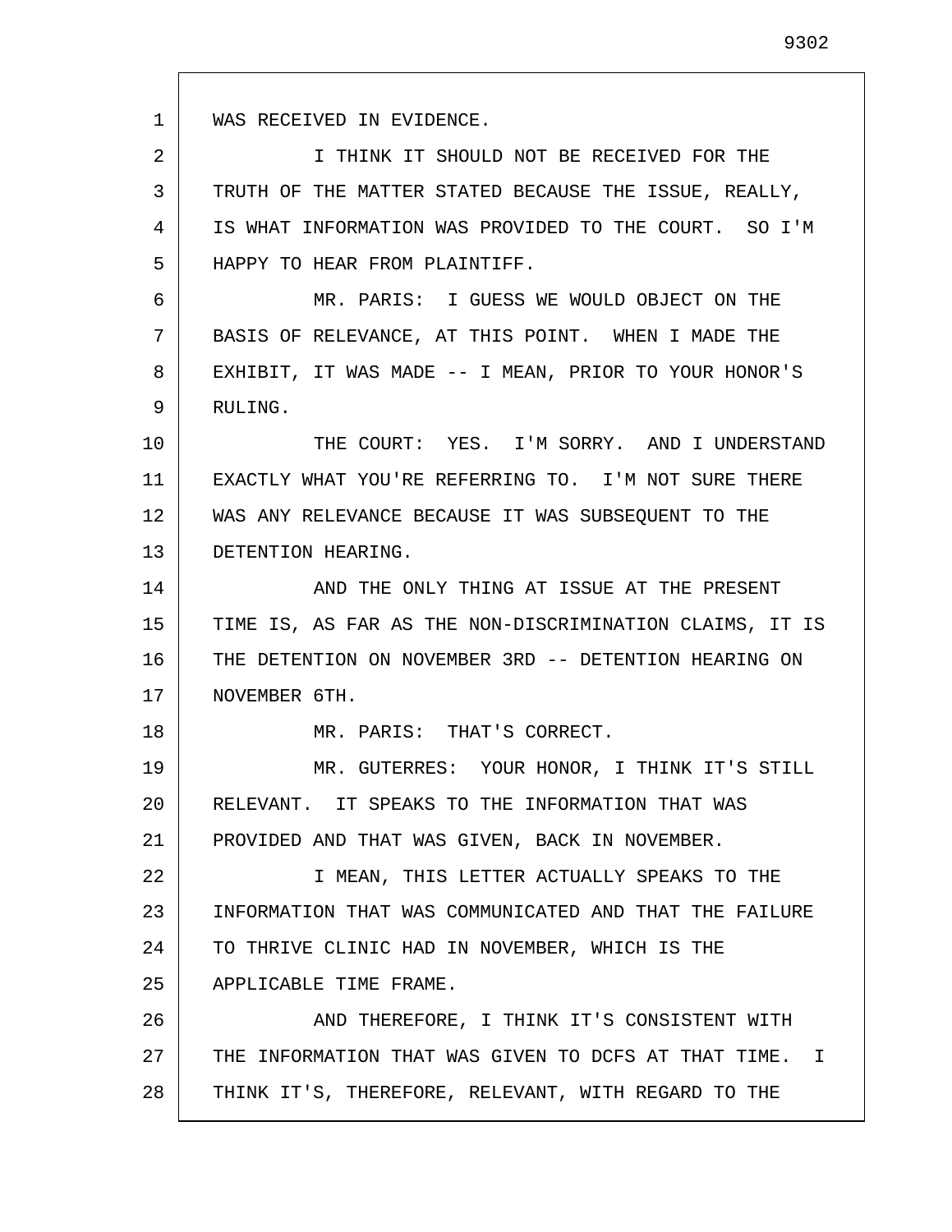1 2 3 4 5 6 7 8 9 10 11 12 13 14 15 16 17 18 19 20 21 22 23 24 25 26 27 28 INFORMATION THAT WAS COMMUNICATED TO DCFS. THE COURT: ALL RIGHT. I'LL TAKE A LOOK AT IT. I DON'T THINK I AGREE, BUT LET ME TAKE A LOOK AT IT. DON, NUMBER 52, PLEASE. THE OBJECTION IS SUSTAINED. NUMBER 52 WILL NOT BE RECEIVED. IT WAS -- THERE IS EVIDENCE IN THE DETENTION REPORT AS TO WHAT DR. EGGE HAD ADVISED THE -- SOMEBODY. I THINK IT WAS PENDER, BUT I'M NOT SURE. AND THAT INFORMATION IS IN THE DETENTION REPORT. THE -- BECAUSE THE ONLY CLAIM RELATING TO DETENTION IS THE ONE -- THE CAUSE OF ACTION FOR -- AND WHAT I'LL CALL THE IMPROPER DETENTION OF THE CHILD ON NOVEMBER 3RD, THE -- AND THE QUESTION IS, WHAT INFORMATION DID DCFS HAVE AT THE TIME OF THE DETENTION. THEY DID NOT HAVE THIS LETTER. SO THE DECISION AS TO WHETHER OR NOT THERE WAS -- BASICALLY, THE QUESTION'S GOING TO BE, WAS THERE AN EXIGENT CIRCUMSTANCE AT THE TIME OF THE DETENTION OF THE CHILD LATE IN THE DAY ON NOVEMBER 3RD. AND THIS LETTER, WRITTEN AT A SUBSEQUENT TIME, IS NOT ADMISSIBLE ON THAT ISSUE. MR. GUTERRES: YOUR HONOR, THEN, PERHAPS IF WE COULD ADDRESS BRIEFLY, I KNOW THAT THE COURT HAD ASKED MR. PRAGER ABOUT THE HARM, RELATIVE TO THE DISCRIMINATION CLAIMS. THE COURT: YES. MR. GUTERRES: AND AS I UNDERSTOOD IT, AND AS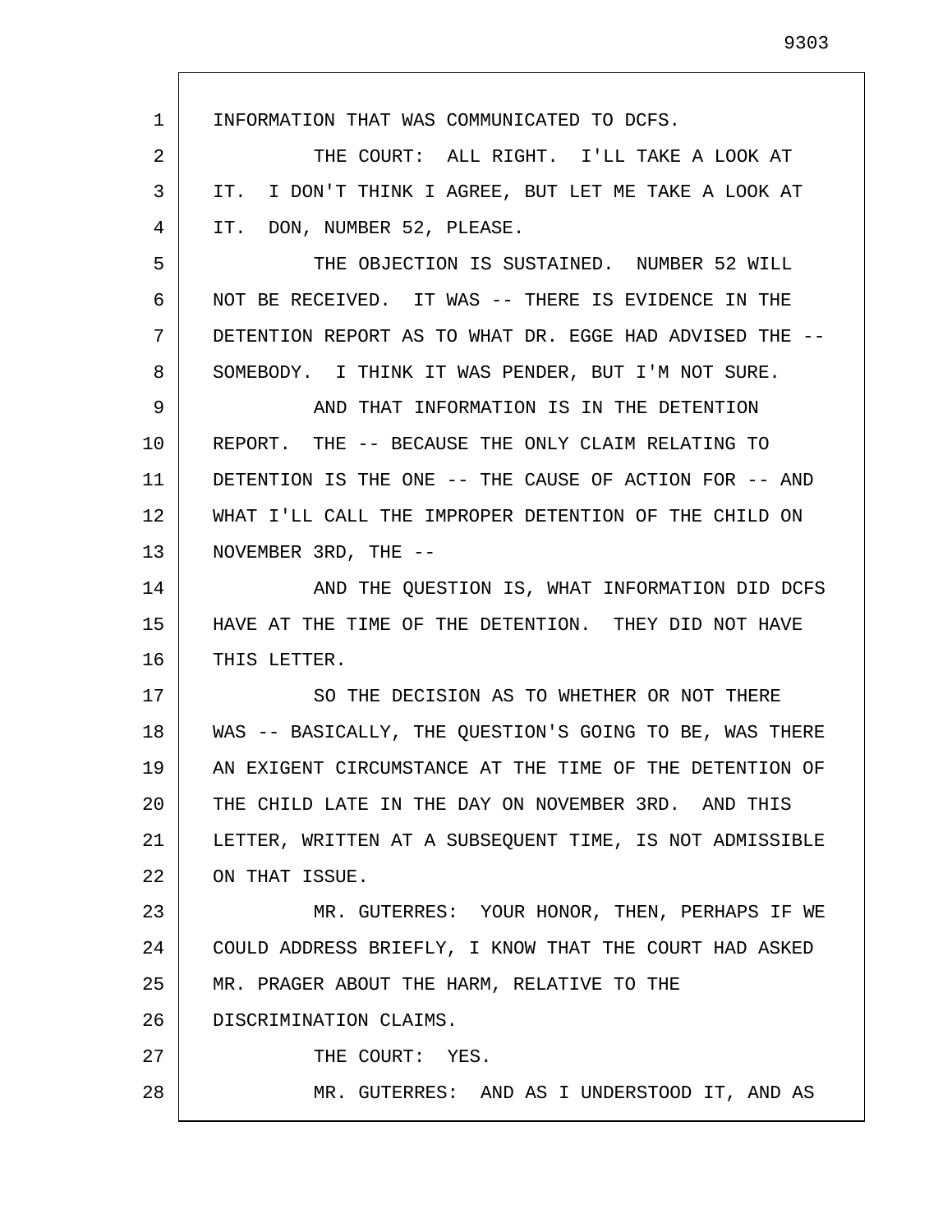1 2 3 4 5 6 7 8 9 10 11 12 13 14 15 16 17 18 19 20 21 22 23 24 25 26 27 28 IT WAS -- IT WAS ADDRESSED BY MR. PRAGER THAT THE HARM IS SIMPLY THAT WE DIDN'T -- THAT DCFS DIDN'T MAKE A RECOMMENDATION. I GUESS, ALTHOUGH SHE RECEIVED THE REUNIFICATION SERVICES, IF THE HARM THAT PLAINTIFF IS GOING TO BE ARGUING IS LIMITED TO THE FAILURE OF THE DEPARTMENT TO MAKE THE RECOMMENDATION FOR REUNIFICATION SERVICES, WITHOUT ANY OTHER HARM, THEN I CAN UNDERSTAND THE COURT'S RULING ON RELEVANCE. IF THEY'RE TRYING TO MAKE ANOTHER ARGUMENT, FOR EXAMPLE, THAT MS. DUVAL LOST CUSTODY OF HER CHILD AS A RESULT OF SOMETHING, THEN I THINK THERE MAY BE SOME RELEVANCE. AND WE WOULD HAVE SOME ARGUMENTS. MS. SWISS: ADDITIONALLY, THIS LETTER IS ADDRESSED TO VICTORIA SCHEELE, WHO IS A DEFENDANT FOR THE IIED CLAIMS, AS WELL AS THE DISCRIMINATION CLAIMS. AND THIS LETTER THAT SHE RECEIVED AND PUT IN HER CONTACT NOTES AND THEN WAS ULTIMATELY SENT TO THE JUVENILE COURT, GOES TO HER DEFENSE AS TO ANY OF HER CONDUCT, AND ANY OF HER STATEMENTS IN HER DELIVERED SERVICE LOGS, AS TO HER OPINIONS ABOUT WHAT WAS GOING ON WITH THE SERVICES SHE WAS PROVIDING TO MS. DUVAL. AND THIS LETTER THAT SHE RECEIVED FROM THE DOCTOR GOES TO SHOW THAT, WITH REGARD TO HER OBSERVATIONS AND HER DOCUMENTATION, THAT THERE WAS ANOTHER PURPOSE BESIDES A POTENTIALLY DISCRIMINATORY PURPOSE FOR WHAT SHE -- THE REPORTER: SLOW DOWN. SLOW DOWN.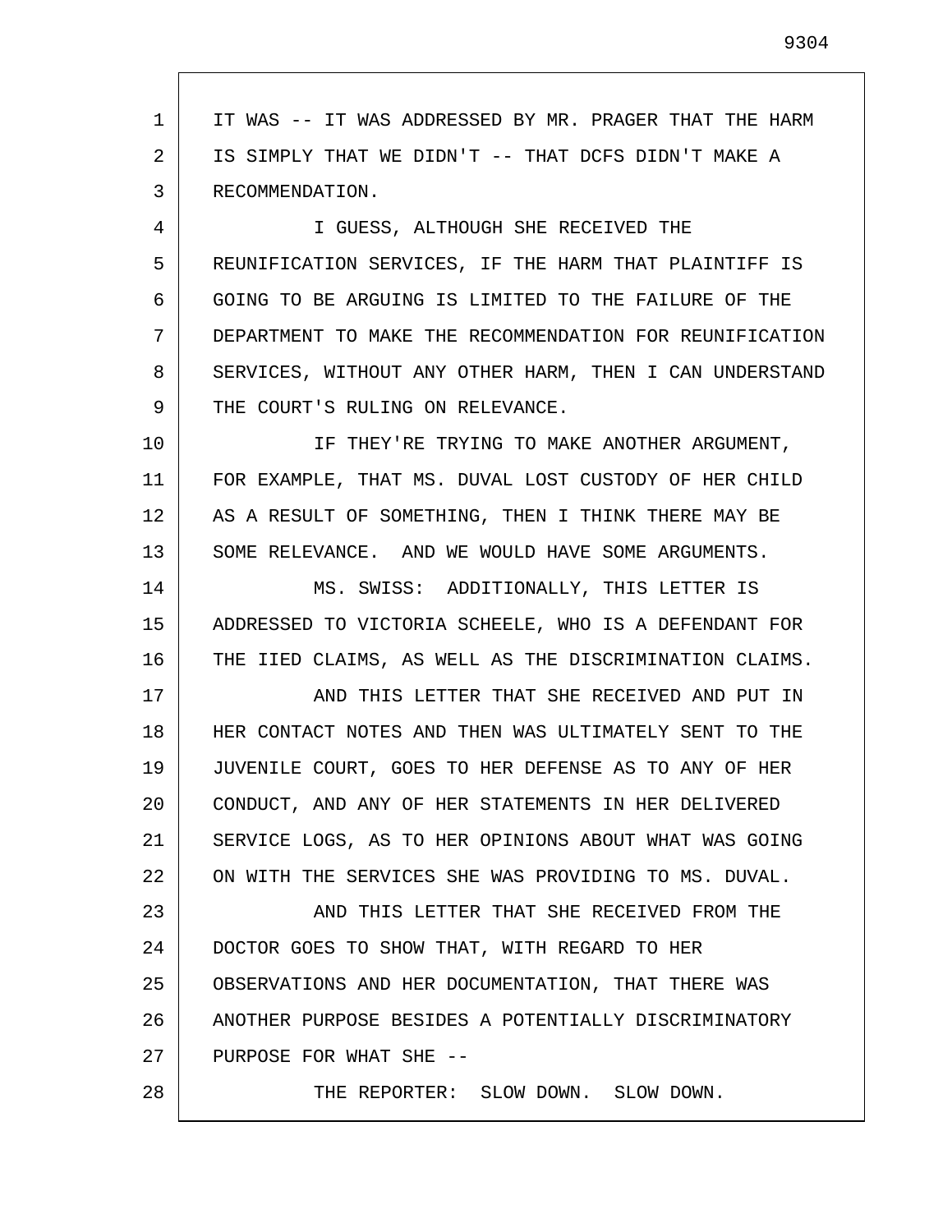1 2 3 4 5 6 7 8 9 10 11 12 13 14 15 16 17 18 19 20 21 22 23 24 25 26 27 28 MS. SWISS: AND SO, I GUESS, THE ULTIMATE QUESTION IS -- BESIDES NOT JUST THIS EXHIBIT BUT THE REMAINING EXHIBITS, AS TO WHETHER THEY'RE RELEVANT OR NOT -- IS, SPECIFICALLY, WHAT HARM IS BEING ALLEGED. SO THAT WE KNOW WHAT EVIDENCE WOULD BE RELEVANT FOR THE JURY TO DECIDE THAT. THE COURT: ALL RIGHT. WE'LL HAVE TO -- I'LL HAVE TO TAKE A RECESS. MR. GUTERRES: AND IF I MAY JUST POINT OUT THAT THE REMAINING -- SO WE HAVE THE DETENTION, THE WARRANTLESS DETENTION THAT'S ADDRESSED AS TO THE COUNTY, MS. ROGERS, AND MS. PENDER. AND THEN, FOLLOWING THE DETENTION ARE THE INTENTIONAL INFLICTION OF EMOTIONAL DISTRESS CLAIMS AGAINST SCHEELE AND NELSON. AND THEN THE DISABILITY DISCRIMINATION CLAIMS, WHICH RELATE TO CONDUCT AFTER THE DETENTION. THE COURT: ALL RIGHT. YES, BUT I AGREE THAT'S WHAT WE HAVE -- WHAT'S THE RELEVANCE OF THIS LETTER -- I DON'T KNOW WHAT THEY'RE CLAIMING IS THE BASIS FOR INTENTIONAL INFLICTION OF EMOTIONAL DISTRESS. THEY'RE SAYING SCHEELE AND WHOEVER THE OTHER ONE IS, NELSON, WAS IT? MR. GUTERRES: NELSON. THE COURT: DID SOMETHING INTENTIONALLY TO INFLICT THIS SERIOUS EMOTIONAL DISTRESS. SO I'LL HAVE TO ASK, MR. MCMILLAN, WHAT IS THE CLAIM AGAINST -- I KNOW IT'S FOR INTENTIONAL INFLICTION, AGAINST SCHEELE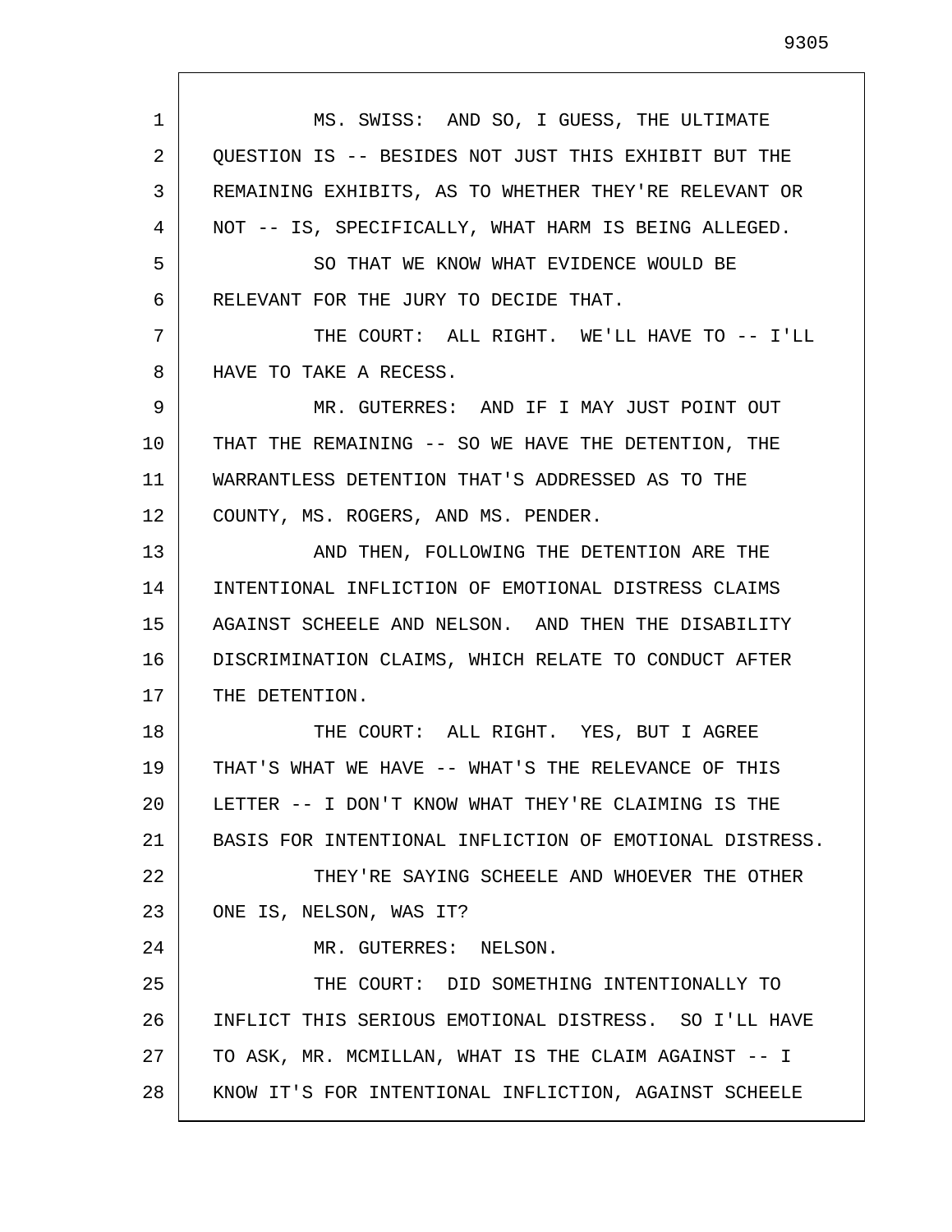1 2 3 4 5 6 7 8 9 10 11 12 13 14 15 16 17 18 19 20 21 22 23 24 25 26 27 28 AND NELSON, WHAT IS IT THAT -- MR. MCMILLAN: WITH RESPECT TO SCHEELE, IT'S FAIRLY SIMPLE AND STRAIGHTFORWARD. IT'S THE CONDUCT THAT SHE EXHIBITED TOWARDS AND WITH MS. DUVAL. THE COURT: DURING THOSE VISITS? MR. MCMILLAN: DURING THOSE VISITS. AND, YOU KNOW, THAT SORT OF FORMS THE BASIS FOR THAT. THERE WAS SIGNIFICANT TESTIMONY ABOUT, I THINK, THERE WAS A CONVERSATION WHERE MISS SCHEELE SAID SOMETHING ABOUT MS. DUVAL BEING A COW, AND HOW, IF SHE'S GETTING PREGNANT AGAIN, SHE HAS TO LET THEM KNOW. AND THERE WAS SOME ISSUE ABOUT WHETHER OR NOT THE DEPARTMENT WOULD THEN TAKE THAT BABY. THERE WAS A WHOLE BUNCH OF STUFF THAT HAPPENED IN THOSE  $FACE-TO-FACE$  --THE COURT: I RECALL, SOME OF THAT YOU QUESTIONED HER ABOUT -- MR. MCMILLAN: RIGHT. AND SOME WAS ON VIDEO. THE COURT: RIGHT. AND NELSON -- MR. MCMILLAN: NELSON, I THINK THE RECORD IS THAT THERE WAS THE -- I HAVE TO GO BACK AND LOOK AT THE TRANSCRIPT ON THE VIDEO BECAUSE I'M NOT SURE HOW DEEPLY THEY GOT INTO IT -- OR DID I QUESTION NELSON? I'M NOT SURE HOW DEEPLY I GOT INTO IT -- I THINK I QUESTIONED NELSON. AND I'M NOT SURE HOW DEEPLY I GOT INTO IT WITH HER IN HER LIVE TESTIMONY, BUT SHE ALSO HAD AT LEAST ONE, SHE SAYS TWO, AND THERE VERY WELL MIGHT HAVE BEEN TWO FACE-TO-FACE CONTACTS WITH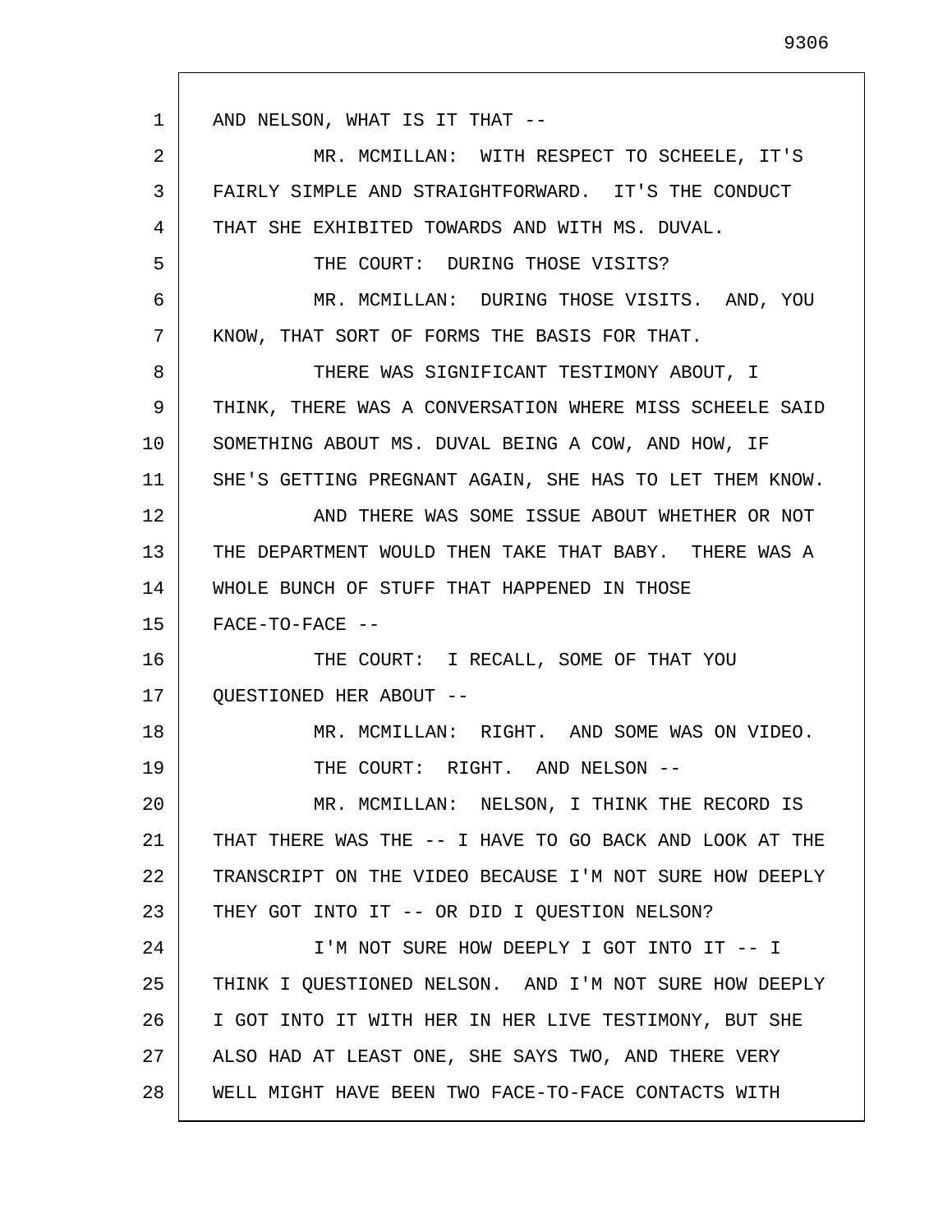1 2 3 4 5 6 7 8 9 10 11 12 13 14 15 16 17 18 19 20 21 22 23 24 25 26 27 28 MS. DUVAL. THE COURT: ALL RIGHT. YOU MIGHT WANT TO TAKE A LOOK AT THOSE. BUT -- SO THE INTENTIONAL INFLICTION IS BASED ON THE INTERACTION BETWEEN SCHEELE AND NELSON WITH THE PLAINTIFF? MR. MCMILLAN: CORRECT. THE COURT: AND THE HARM CLAIMED IS THE EMOTIONAL DISTRESS THAT SHE SUFFERED AS A RESULT OF THEIR STATEMENTS, CONDUCT, ALL OF THAT, TOWARDS HER. RIGHT? MR. MCMILLAN: THAT'S CORRECT. THE COURT: OKAY. SO THE ADDITIONAL QUESTION WHICH, I THINK -- SO I UNDERSTAND -- I DON'T THINK THIS LETTER WOULD REALLY HAVE ANYTHING TO DO WITH THESE PERSONAL INTERACTIONS. TO ME, THE ADDITIONAL QUESTION IS, AND I BELIEVE MR. GUTERRES MENTIONED A FEW MINUTES AGO, WAS IT'S UNCLEAR AS TO WHAT DAMAGE IS BEING CLAIMED IN THE DISCRIMINATION CLAIMS. MR. MCMILLAN, DO YOU KNOW WHAT THE DAMAGE IS THAT'S BEING CLAIMED IN THE DISCRIMINATION CLAIMS? MR. MCMILLAN: NOT EXACTLY. I KNOW THAT HE'S WORKING ON HIS CLOSING ARGUMENTS. BUT I WASN'T PART OF THAT PROCESS. SO I -- I WAS BUSY WORKING ON THIS STUFF LAST NIGHT. I WENT OUT IN THE HALLWAY LOOKING FOR HIM. HE WANTED ME TO GET HIM IF SOMETHING CAME UP THAT WE NEEDED HIM FOR, BUT I'M NOT SURE IF HE'S IN THE HALLWAY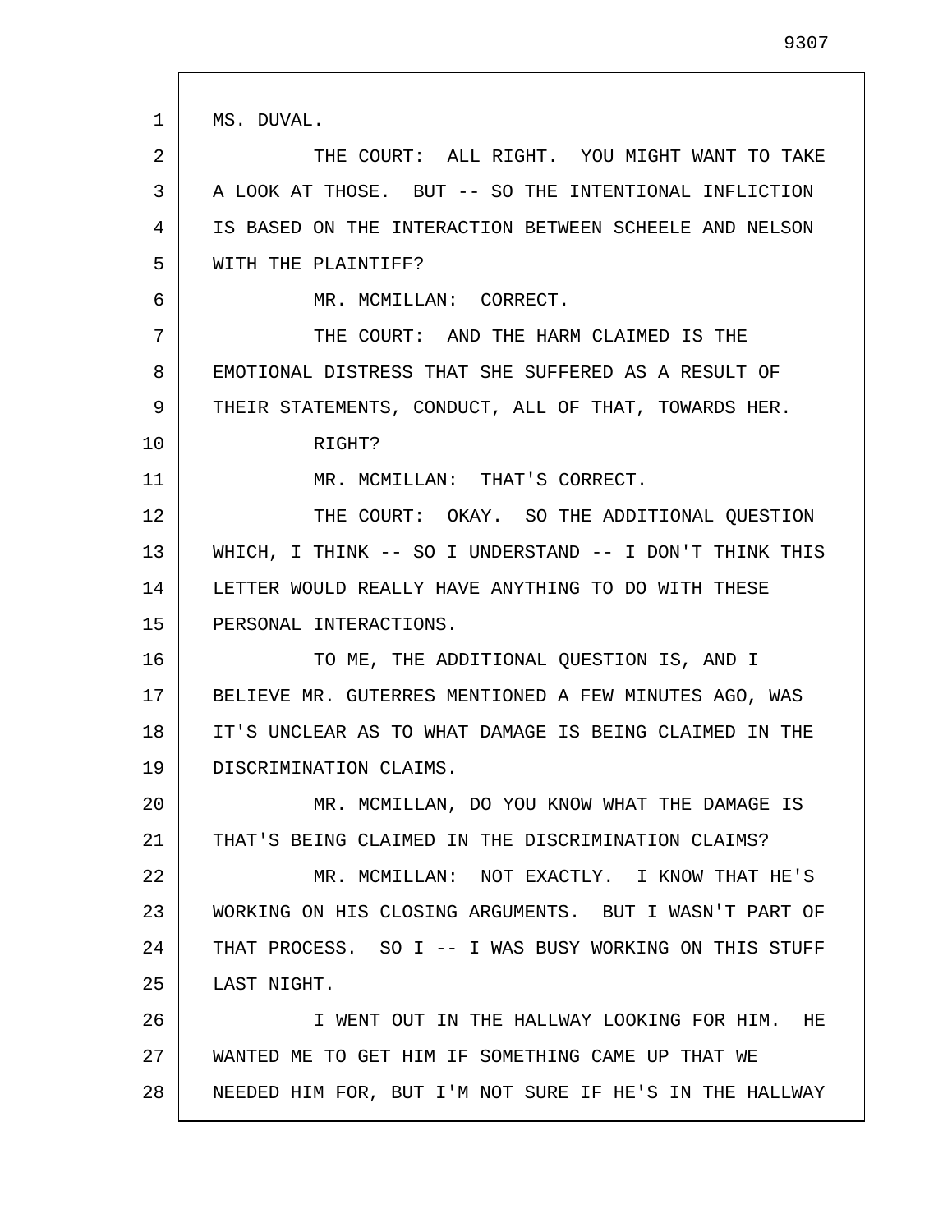1 2 3 4 5 6 7 8 9 10 11 12 13 14 15 16 17 18 19 20 21 22 23 24 25 26 27 28 OR IN THE JURY ROOM -- THE COURT: I THINK HE WENT IN THE JURY ROOM WITH THE ATTORNEY FROM THEIR OFFICE -- MR. MCMILLAN: WOULD YOU MIND IF I JUST RUN AND GET HIM? THE COURT: NO, NOT AT ALL. PLEASE DO. I'M SORRY TO INTERRUPT YOUR DISCUSSIONS. MR. PRAGER: NOT A PROBLEM, YOUR HONOR. THE COURT: BUT THE ISSUE HAS COME UP ON THE VERY FIRST EXHIBIT THAT WE'RE ADDRESSING. SO WE HAVEN'T MADE A LOT OF PROGRESS. AS TO WHAT IS THE DAMAGE THAT IS BEING CLAIMED IN THE DISCRIMINATION CLAIMS. SO JUST BY WAY OF BACKGROUND, WHAT -- ON THE DETENTION CLAIMS, WE HAVE THE WARRANTLESS DETENTION OF THE CHILD. AND THEN THERE'S THE CAUSE OF ACTION FOR INTENTIONAL INFLICTION OF EMOTIONAL DISTRESS. AND I KNOW THESE ARE REALLY MATTERS THAT ARE GOING TO BE ADDRESSED BY MR. MCMILLAN. WE'VE TALKED ABOUT IT, ABOUT WHAT IS THE BASIS OF THE CLAIM. THE QUESTION AROSE ON AN ISSUE OF RELEVANCE OF SOME OF THESE DOCUMENTS, OF WHAT IS THE CLAIM OF DAMAGE IN THE DISCRIMINATION CLAIMS. PUT ASIDE, FOR A MOMENT, THE UNRUH ACT CLAIM. MR. PRAGER: OKAY. THE COURT: BECAUSE WE ALREADY MENTIONED THAT NOTHING ELSE, VIOLATION OF THE CIVIL RIGHTS OF A PERSON COULD AMONG OTHER THINGS, AT A MINIMUM, PROVIDE FOR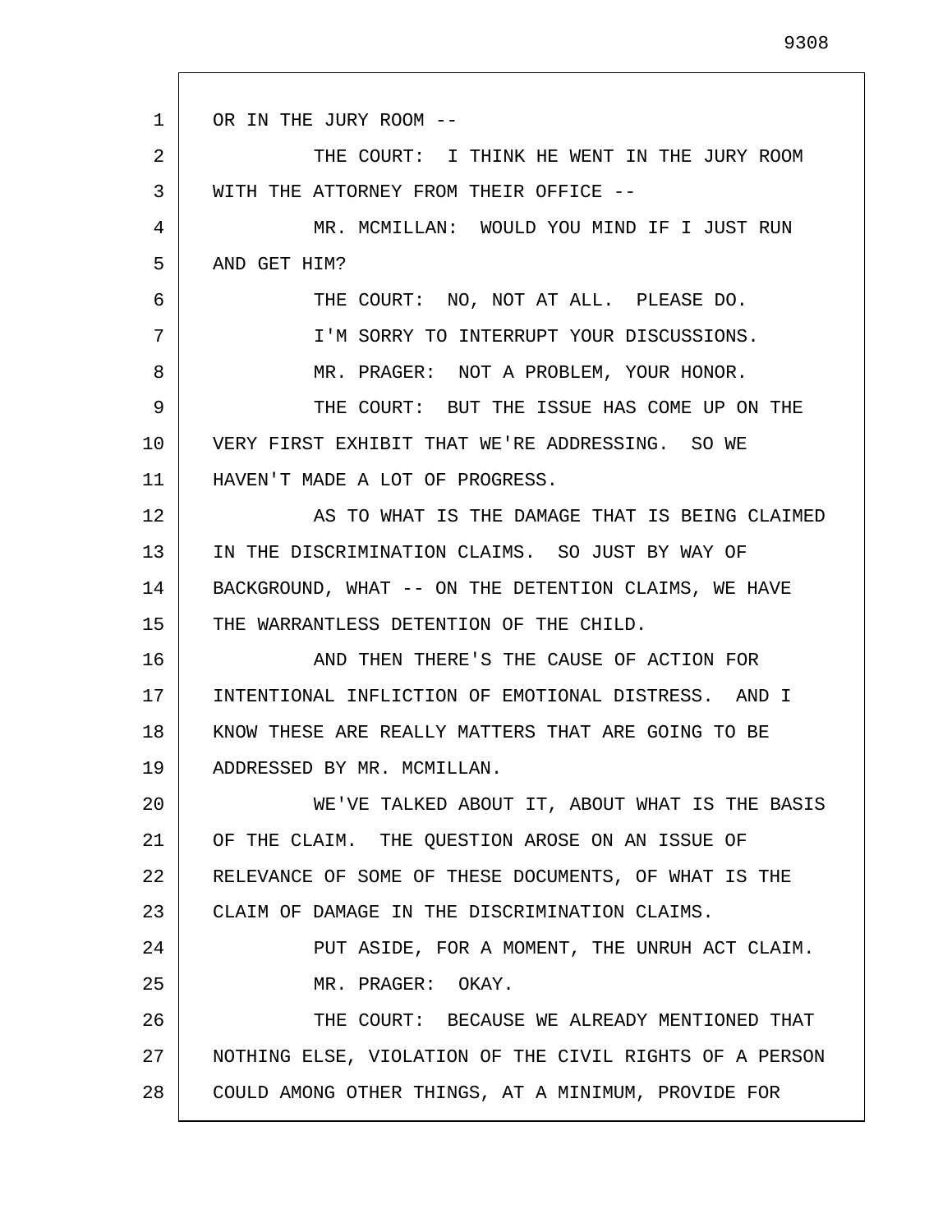1 2 3 4 5 6 7 8 9 10 11 12 13 14 15 16 17 18 19 20 21 22 23 24 25 26 27 28 PENALTY. SO ON THE FEDERAL CLAIMS, WHAT IS THE HARM THAT'S BEING CLAIMED -- THE HARM -- THE DAMAGE THAT'S BEING CLAIMED FOR WHATEVER HARM YOU SAY OCCURRED? MR. PRAGER: COULD I JUST ASK, FOR MY OWN EDIFICATION, ARE WE TALKING ABOUT A SPECIFIC DOCUMENT SO I COULD TRY AND TAILOR MY COMMENTS TO IT, OR IS IT MORE OF A GENERAL QUESTION? THE COURT: WE'RE TRYING TO -- IN ORDER TO BE ABLE TO MAKE A DETERMINATION -- I DON'T THINK I NEED THE DISCUSSION ON THE DOCUMENT BUT IT'S EXHIBIT 52. AND THAT WAS A LETTER OF DR. EGGE IN JUNE, 2010, TO DCFS. MY INITIAL REACTION WAS THAT IT'S NOT RELEVANT BECAUSE I BELIEVED THAT IT RELATED ONLY TO THE DETENTION ISSUES, AS TO WHETHER OR NOT THE CHILD SHOULD BE DETAINED. AND MY INITIAL VIEW WAS, IT WAS NOT RELEVANT BECAUSE THE QUESTION OF WHETHER THE CHILD SHOULD HAVE BEEN DETAINED IN THE FIRST PLACE, WHICH IS THE CAUSE OF ACTION REMAINING, DEPENDED ON WHATEVER INFORMATION WAS AVAILABLE TO DCFS AT THE TIME. AND THEY'RE MAKING A DECISION TO EITHER TAKE THE CHILD OR NOT TAKE THE CHILD, OR WHATEVER OTHER OPTIONS THEY WERE CONSIDERING. IN RESPONSE TO THAT TENTATIVE, DEFENSE COUNSEL HAS RAISED -- THEY THINK THIS COULD BE RELEVANT, DEPENDING ON WHAT THE CLAIM IS OF THE HARM -- FOR THE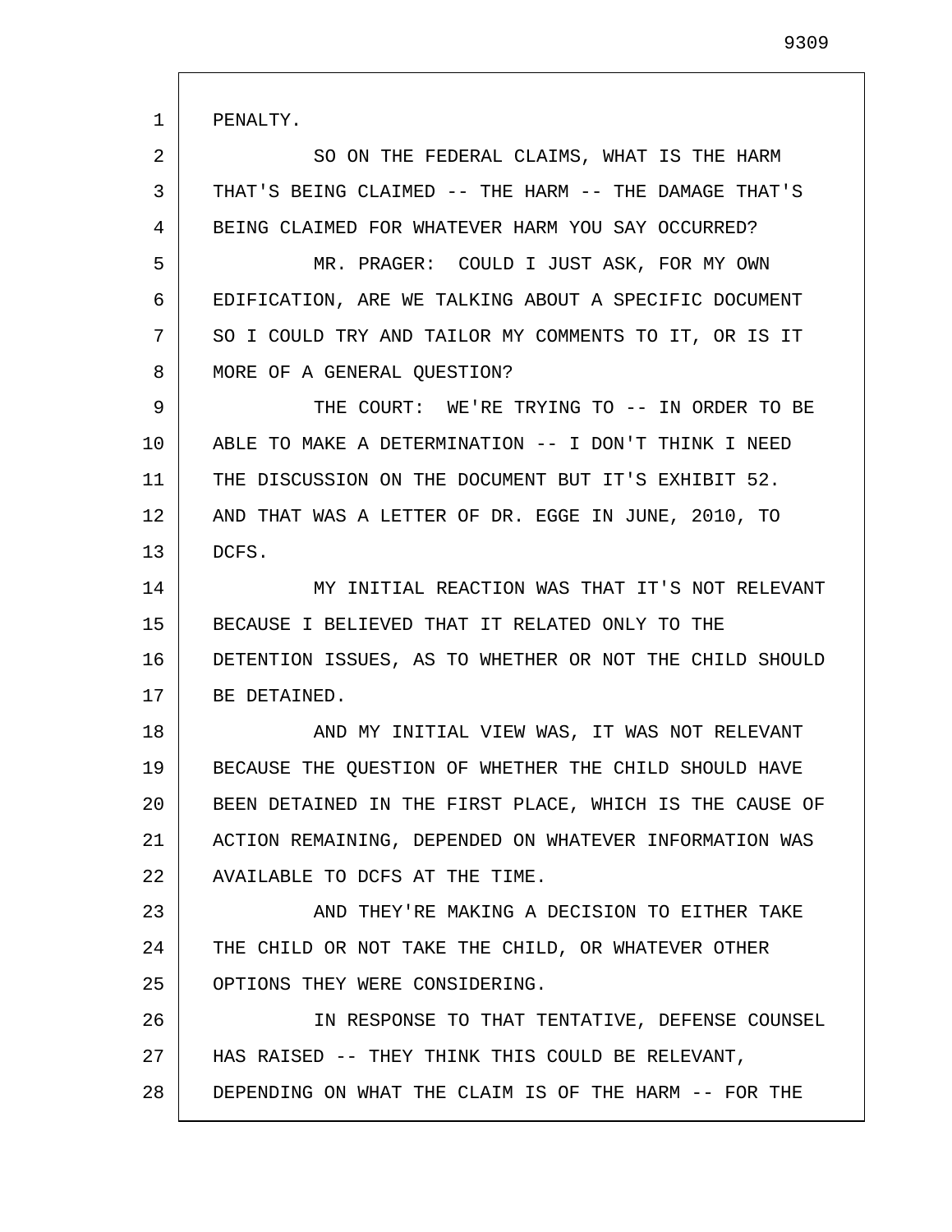1 2 3 4 5 6 7 8 9 10 11 12 13 14 15 16 17 18 19 20 21 22 23 24 25 26 27 28 HARM CLAIMED AND THE DAMAGE RESULTING FROM IT. NOW, I DO NOT YET SEE THAT CONNECTION, BUT I UNDERSTAND WHAT THEIR ARGUMENT IS. SO I DON'T WANT TO FOCUS ON THIS LETTER FIRST, AS TO WHETHER IT WOULD BE RELEVANT TO WHATEVER CLAIM IS BEING MADE FOR DISCRIMINATION. BUT I WOULD NEED -- I THINK I NEED TO KNOW WHAT IT IS YOUR CLAIM IS. WE STARTED TO HAVE THIS DISCUSSION A FEW DAYS AGO, AND THEN DID NOT PURSUE IT BECAUSE I DENIED THE MOTION FOR A NON-SUIT ON THE GROUNDS ON WHICH THEY HAD MADE THE MOTION. AND THEN FELT THAT ON THE GROUNDS THAT HAD BEEN RAISED, IT WAS NOT NECESSARY FOR ME TO ADDRESS THIS ISSUE OF DAMAGE. SO THAT'S THE CONTEXT THAT CAME UP BECAUSE OF THIS LETTER. BUT THE BIGGER QUESTION IS -- AS MR. GUTERRES PROPERLY POINTED OUT, THERE'S PROBABLY A NUMBER OF EXHIBITS THAT WOULD BE IN THE SAME CATEGORY OR TYPE OF DOCUMENT AS EXHIBIT 52. MR. PRAGER: THE -- OVERALL BIG PICTURE --THE COURT: YES. MR. PRAGER: -- IS THAT MS. DUVAL WAS SUBJECT TO, AS SHE PUTS IT, BULLYING, DISCRIMINATION, IMPROPER CONDUCT BY VARIOUS SOCIAL WORKERS IN THE CASE BECAUSE SHE WAS PERCEIVED AS HAVING THIS MENTAL ILLNESS. SHE WAS TREATED DIFFERENTLY IN THE DELIVERY OF SERVICES WHEN SHE RECEIVED SERVICES. BECAUSE, WE UNDERSTAND, THERE'S TWO ISSUES HERE.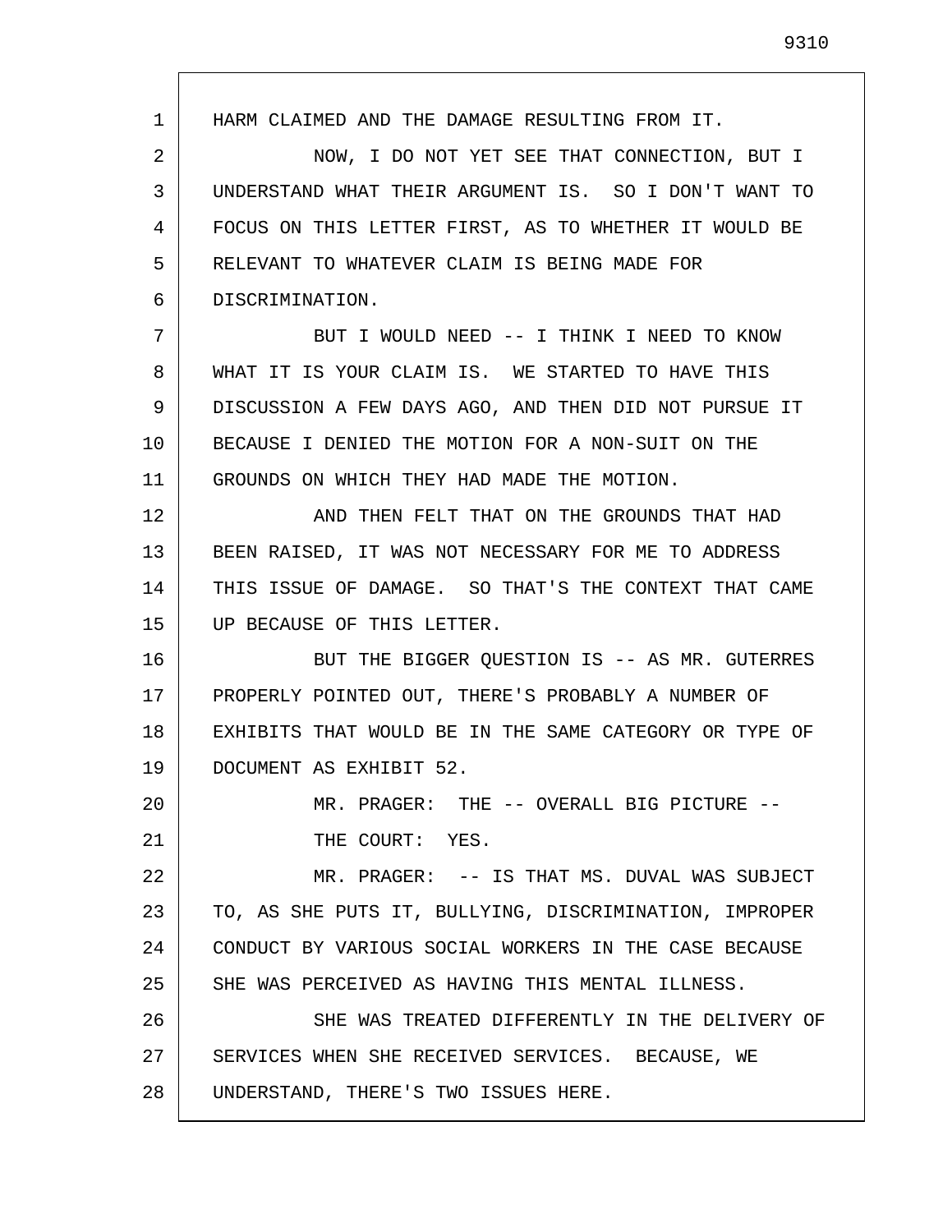1 2 3 4 5 6 7 8 9 10 11 12 13 14 15 16 17 18 19 20 21 22 23 24 25 26 27 28 ONE, THE INITIAL RECOMMENDATION AGAINST SERVICES, WHICH PLAINTIFF ALLEGES IS BASED UPON AN UNLAWFUL -- THE DECISION TO DENY SERVICES WAS BASED ON AN UNLAWFUL CHARACTERISTIC, NAMELY, THE PERCEPTION THAT MOTHER HAS MUNCHAUSEN'S. AND BECAUSE THE MOTHER HAD MUNCHAUSEN'S, THERE WAS A RECOMMENDATION AGAINST SERVICES. THAT BY ITSELF IS ACTIONABLE. NOW, WE KNOW THAT SERVICES WERE PROVIDED. THERE IS AN ARGUMENT THAT SERVICES PROVIDED WERE NOT EQUAL, FAIR, OR COMPLIANT WITH THE LAW. SO, FOR EXAMPLE, 45CFR84.4, JUST TO PULL ONE NUMBER OUT OF A HAT, TALKS ABOUT THE REQUIREMENT OF THE REHAB ACT. SO UNDER THE REHAB ACT, THEY HAVE TO -- THE GOVERNMENT MUST PROVIDE SERVICES THAT ARE NON-DISCRIMINATORY AND EFFECTUATE THE OBJECTIVES OF THE STATUTE. AND THE ARGUMENT HERE IS THAT THE SOCIAL WORKERS WERE ENGAGING IN CONDUCT TO FRUSTRATE THE PURPOSE OF THE STATUTE AND DENY MS. DUVAL SERVICES, EVEN ONCE THEY BEGAN PROVIDING SERVICES TO HER. THAT'S KIND OF A PART OF THE BIG PICTURE. AND THEN, YOU KNOW, OF COURSE WE CAN GO DOWN MANY DECISION TREES THERE AS WELL. THE COURT: ALL RIGHT. MS. SWISS: YOUR HONOR, THEN, EXHIBIT 52 IN PARTICULAR IS THE LETTER DIRECTED TO MS. SCHEELE WHO IS THE SOCIAL WORKER PROVIDING THE SERVICES TO MS. DUVAL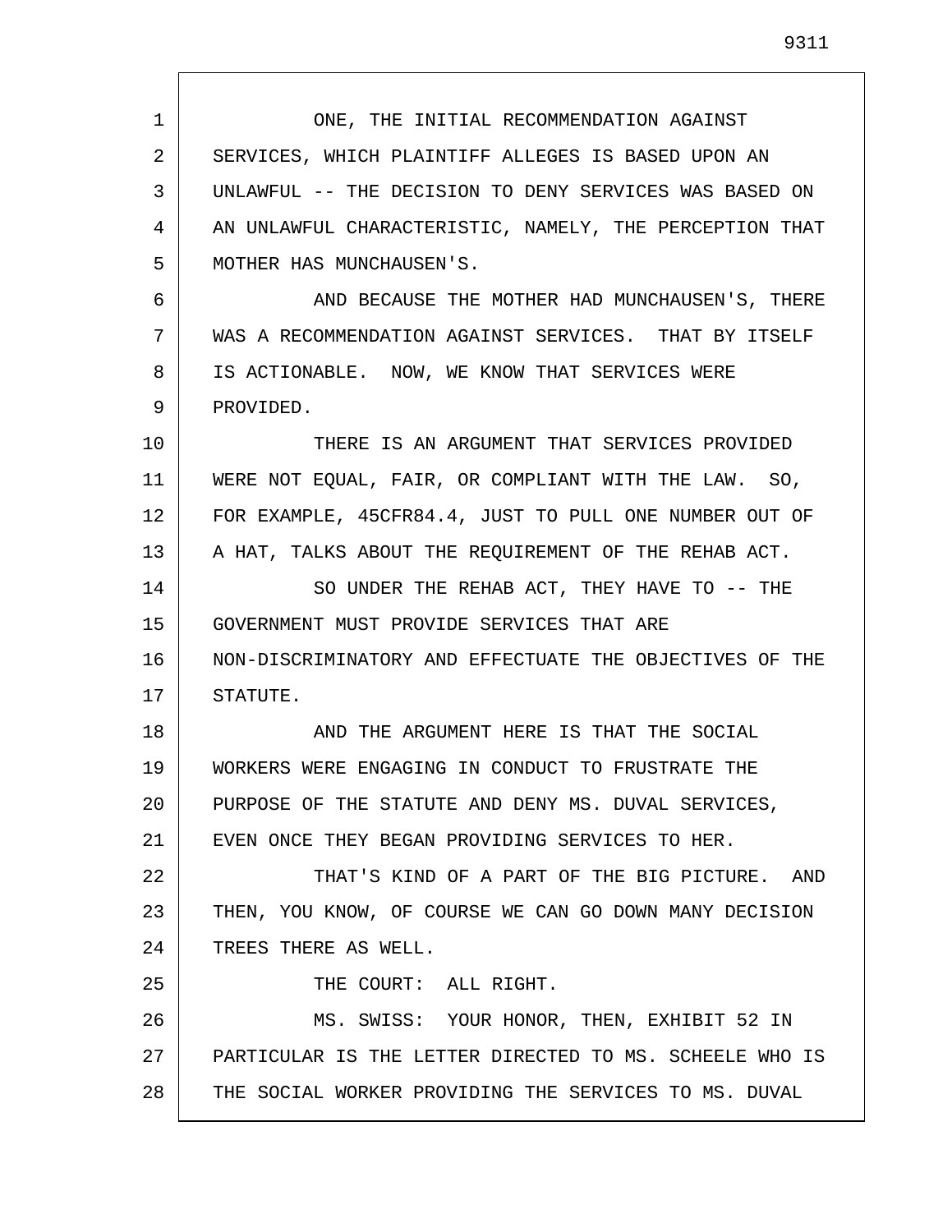1

16

28

2 3 4 5 AND SHE TESTIFIED THAT SHE PROVIDED COACHING TO MS. DUVAL ON HER PARENTING SKILLS, SPECIFICALLY ON LETTING THE CHILD FREE PLAY, AND TO ALLOW THE CHILD -- HOW TO EAT AND THAT SORT OF COACHING.

6 7 8 9 10 11 12 THIS LETTER WOULD GO TO SHOW THAT MS. SCHEELE RECEIVED IT, UNDERSTOOD THAT THE CHILD DID NOT HAVE ANY MEDICAL REASONS FOR HIS FAILURE TO THRIVE, AND THEREFORE, IN ASSISTING THE MOTHER IN REUNIFYING WITH HER SON, TO SHOW HER HOW TO PROPERLY FEED THE CHILD, PROPERLY CARE FOR THE CHILD, SO, ULTIMATELY, SHE COULD REUNIFY WITH HER CHILD.

13 14 15 SO THIS LETTER GOES TO SHOW THAT SHE HAD BASIS FOR HER CONDUCT IN THE WAY SHE COMMUNICATED WITH MS. DUVAL THAT WAS NOT FOR A DISCRIMINATORY PURPOSE.

THE COURT: ALL RIGHT.

17 18 19 MR. PRAGER: I OBJECT: IT LACKS FOUNDATION ON THE -- BEFORE I ARRIVED IN THE ROOM. SO I CAN'T ANSWER ANY QUESTIONS, YOUR HONOR. (LAUGHTER)

20 21 THE COURT: I'M NOT GOING TO ASK YOU TO, AT LEAST FOR THE MOMENT.

22 23 24 MR. PARIS: YOUR HONOR, THERE'S NOTHING IN THIS LETTER ABOUT COACHING OR ANY TECHNIQUES FOR THE CHILD. IT'S ALL ABOUT PHYSICAL CONDITION --

25 26 27 THE COURT: IT IS. AND I THINK THEIR ARGUMENT IS THAT THE LETTER DOESN'T ADDRESS, SPECIFICALLY, SERVICES.

THEIR ARGUMENT IS THAT THIS IS INFORMATION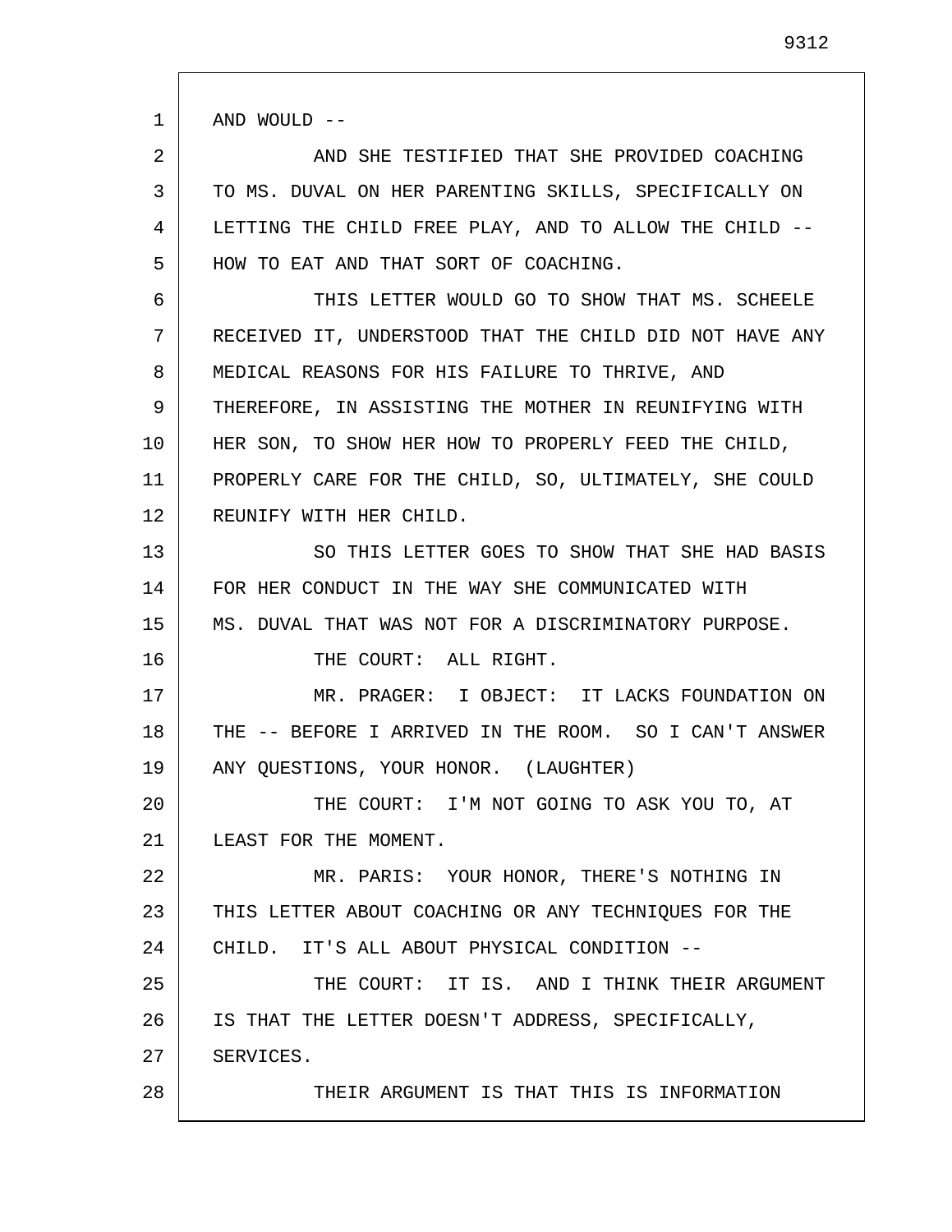1 2 3 4 5 6 7 8 9 10 11 12 13 14 15 16 17 18 19 20 21 22 23 24 25 26 27 28 THAT SCHEELE HAD AND, BECAUSE OF THE CLAIM OF DISCRIMINATION IN THE FAILURE TO PROVIDE SERVICES, OR FAILURE TO PROVIDE ALL SERVICES THAT SHE REASONABLE WOULD BE ENTITLED TO, THAT THIS GAVE HER CERTAIN INFORMATION THAT -- SO THAT RAISES A FURTHER QUESTION: DID SCHEELE RELY ON THIS? MS. SWISS: SHE TESTIFIED THAT SHE DID RELY ON IT. SHE TESTIFIED SHE RECEIVED IT, AND SHE ENTERED A THE DELIVERED SERVICE LOG CONTACT THAT SHE HAD READ IT, CONSIDERED IT, AND PUT IT IN THE FILE. THE COURT: THAT'S IN THE DSL? MS. SWISS: IT IS, AND -- THE COURT: THAT'S THE NEXT EXHIBIT TO BE TALKED ABOUT, NUMBER 82. MS. SWISS: YES, YOUR HONOR. AND SHE LAID THE FOUNDATION FOR THAT SPECIFIC ENTRY IN HER DIRECT EXAMINATION. THE COURT: ALL RIGHT. I'M NOT QUESTIONING YOU. I WOULD JUST LIKE TO HAVE YOU CITE ME TO WHICH ENTRIES IN THE DSL YOU'RE REFERRING TO. MS. SWISS: I BELIEVE IT'S THE JUNE 11TH -- THE COURT: RIGHT AROUND THE SAME DATE? MS. SWISS: CORRECT. MR. MCMILLAN: YOUR HONOR, THERE'S ANOTHER ISSUE AS TO MS. SCHEELE'S TESTIMONY ABOUT THE SPECIFIC LETTER. AND I COULD BE WRONG BECAUSE, YOU KNOW, A LOT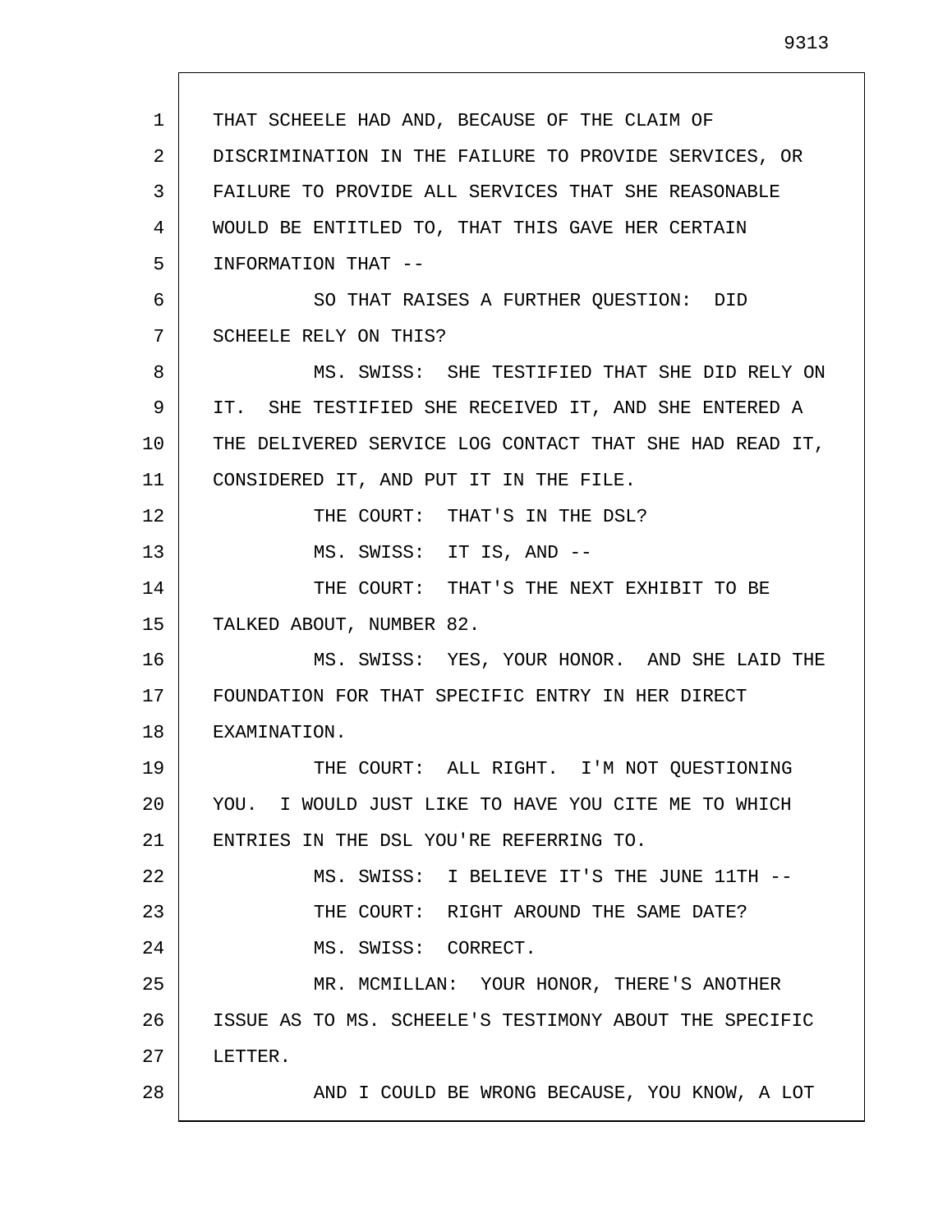| 1  | OF FOG HERE, BUT I DO SEEM TO RECALL HER SPECIFICALLY   |
|----|---------------------------------------------------------|
| 2  | SAYING THAT SHE GOT THE LETTER, AND SHE FORWARDED IT ON |
| 3  | TO, I THINK -- ACTUALLY, I'M NOT SURE SHE -- I THINK    |
| 4  | SHE PUT IT IN THE FILE.                                 |
| 5  | SHE JUST GOT THE LETTER, SHE PUT IT IN THE              |
| 6  | FILE, HAD NO IDEA WHAT HAPPENED WITH IT AFTER THAT.     |
| 7  | THAT'S THE EXTENT OF HER TESTIMONY ON THIS              |
| 8  | LETTER, AS I RECALL IT.                                 |
| 9  | THE COURT: NOW, WE DO KNOW THAT IT -- AND               |
| 10 | IT'S SHOWN ON THE FACE OF THE LETTER, WE DO KNOW THAT   |
| 11 | IT WAS SUBMITTED TO THE COURT. BUT THAT'S A DIFFERENT   |
| 12 | ISSUE.                                                  |
| 13 | MR. MCMILLAN: THERE'S NOTHING IN THE DSL                |
| 14 | ENTRY THAT SAYS ANYTHING ABOUT HER CONSIDERING IT OR    |
| 15 | THE VERY SPECIFIC MEDICAL INFORMATION CONTAINED IN IT.  |
| 16 | IN RELATION TO MS. SCHEELE'S APPROACH TO                |
| 17 | MS. DUVAL, IN HER COACHING, OR IN HER -- I THINK        |
| 18 | MS. DUVAL TERMED IT AS "HARASSING" CONDUCT, THERE'S     |
| 19 | NOTHING IN THIS LETTER THAT WOULD RELATE TO THAT.       |
| 20 | AND THERE'S BEEN NO TESTIMONY PROVIDED TO               |
| 21 | DEMONSTRATE THAT MS. SCHEELE RELIED ON THE INFORMATION  |
| 22 | IN THIS LETTER AT ALL. CERTAINLY, FROM THE TIME THAT    |
| 23 | SHE WAS APPOINTED ON TO THE CASE, SOMETIME IN, I THINK  |
| 24 | DECEMBER, ALL THE WAY THROUGH JUNE 11TH.                |
| 25 | AND THEN, AFTER JUNE 11TH, I BELIEVE HER                |
| 26 | TESTIMONY WAS THAT SHE ONLY CONTINUED TO PROVIDE        |
| 27 | SERVICES, AT THAT POINT, FOR, LIKE, ANOTHER MONTH OR    |
| 28 | SOMETHING.                                              |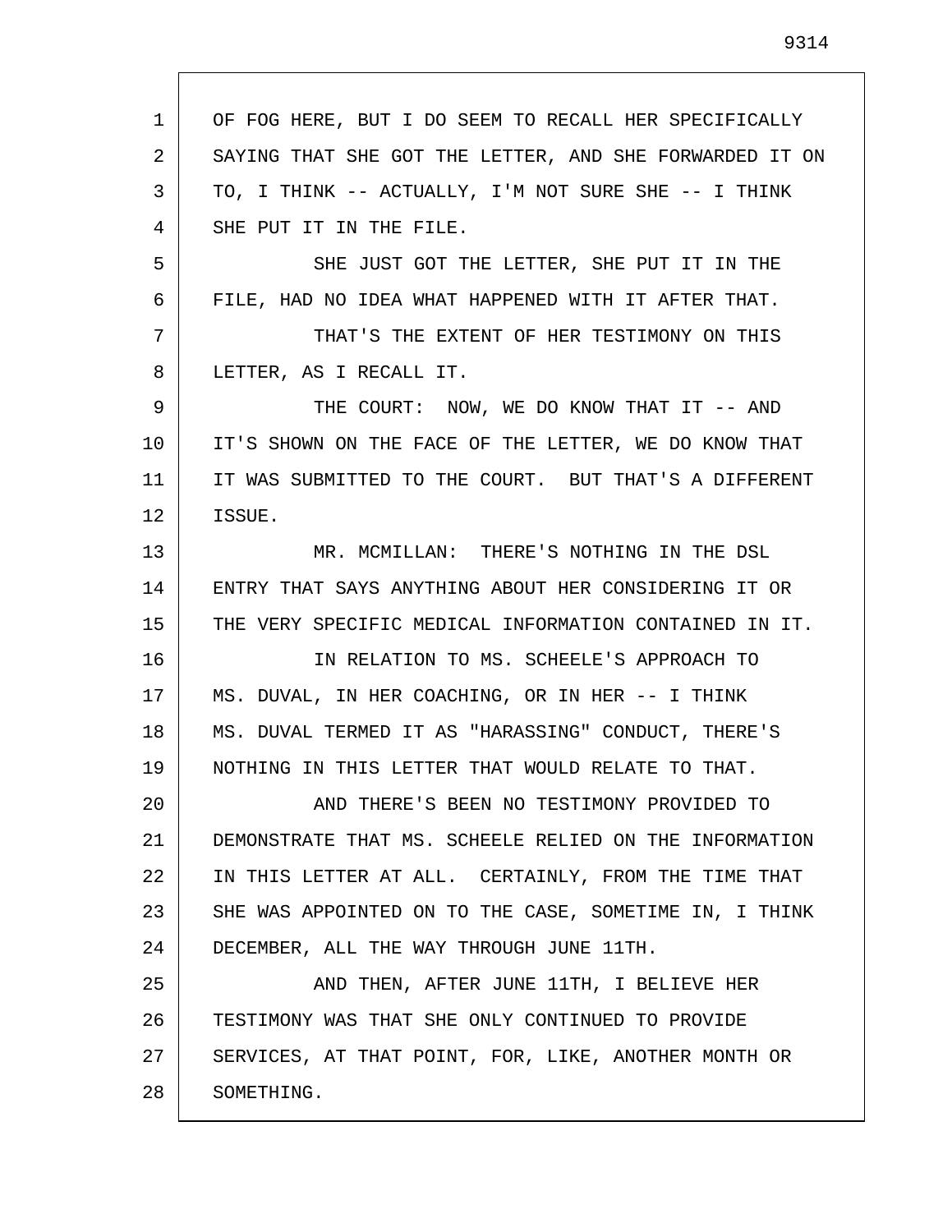1 2 3 4 5 6 7 8 9 10 11 12 13 14 15 16 17 18 19 20 21 22 23 24 25 26 27 28 SO EVEN IF, SOMEHOW, THERE WERE SOME TESTIMONY BY MS. SCHEELE SAYING OH, I RELIED ON THIS LETTER IN PROVIDING SERVICES, WHICH I'M PRETTY SURE THERE'S NOT, IT WOULD ONLY BE FOR A VERY SHORT WINDOW OF TIME. BECAUSE THIS LETTER DIDN'T EVEN EXIST DURING THE BULK OF MS. SCHEELE'S INTERACTIONS. THE COURT: RIGHT. THE THING YOU MENTIONED ABOUT THE TESTIMONY IN THIS LETTER VAGUELY RINGS A BELL WITH ME AS WELL. YOU'VE GOT THE TRANSCRIPT OF SCHEELE'S TESTIMONY. AND I HAVE LOOKED AT THE DSL, EXHIBIT 82, AND ON PAGE 001555, THERE'S AN ENTRY, THE SECOND ONE FROM THE BOTTOM OF THE PAGE, DATED JUNE 14TH, INDICATING THAT THE PERSON MAKING THE ENTRY IS VICTORIA SCHEELE. AND THE LETTER -- I MEAN THE ENTRY -- IF YOU'VE GOT A LETTER -- CLEARLY SHE'S SAYING SHE RECEIVED IT, AND THE LETTER'S BEEN FILED. BUT WE DO KNOW IT DID GET FILED WITH THE COURT LATER. AND I THINK THAT THAT'S A DIFFERENT ISSUE THAN WHAT WE'RE TALKING ABOUT HERE. UNDERSTAND WHAT THE CLAIM IS, ABOUT THE FAILURE TO PROVIDE SERVICES. IF THERE'S TESTIMONY THAT ANY DECISION SHE MADE ABOUT PROVIDING THE SERVICES WAS BASED, EITHER IN WHOLE OR IN PART, ON THIS LETTER, THEN I THINK THAT CREATES A DIFFERENT SCENARIO. I, UNFORTUNATELY, JUST DON'T HAVE A MEMORY OF WHAT SHE SAID, IF AT ALL, ABOUT THIS LETTER, BEYOND THAT I'D SEEN THIS ENTRY. IT DOES, AS I'VE ALREADY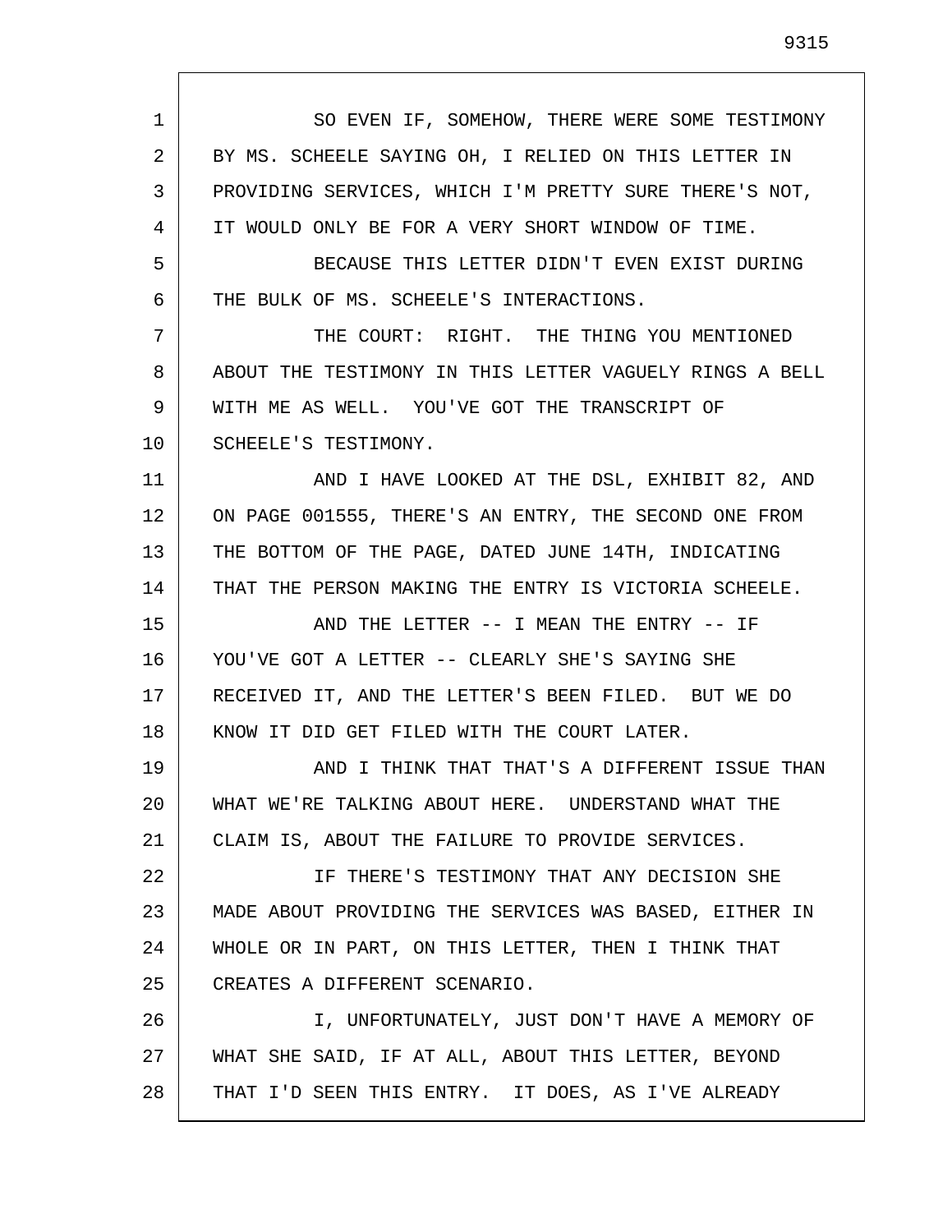1 2 3 4 5 6 7 8 9 10 11 12 13 14 15 16 17 18 19 20 21 22 23 24 25 26 27 28 STATED, CAUSE ME TO HAVE A VERY VAGUE RECOLLECTION OF HER TESTIMONY, WHICH I THINK WAS PRETTY MUCH CONSISTENT WITH WHAT THIS NOTE SAYS. YES, SHE GOT IT, AND SHE PUT IT IN THE FILE. BUT THERE MAY BE MORE, AND I'M NOT SAYING THERE ISN'T. DO YOU HAVE HER TRANSCRIPT -- MS. SWISS: I HAVE IT IN MY EMAIL, SO I WILL PULL THAT UP FOR THE COURT. IF WE CAN, MAYBE, COME  $BACK$  --THE COURT: OKAY. WHAT I'M GOING TO DO -- AND -- AT THIS POINT I'M NOT RECEIVING 52 INTO EVIDENCE BECAUSE OF LACK OF RELEVANCE. BUT I WILL GIVE YOU THE OPPORTUNITY TO PROVIDE US WITH SOME FURTHER INFORMATION ABOUT HER TESTIMONY, IF HER TESTIMONY GIVES US MORE INFORMATION THAN WHAT'S IN THE NOTE AND WHAT MY VAGUE RECOLLECTION IS ABOUT HER HAVING RECEIVED IT AND PUTTING IT IN THE FILE. I DON'T REMEMBER HER HAVING, REALLY, MUCH TESTIMONY ON THAT SUBJECT. BUT THAT'S MY MEMORY. THAT'S NOT THE RECORD. MS. SWISS: I WILL LOOK AT THE RECORD AND PROVIDE IT TO THE COURT. THE COURT: OKAY. THAT WILL BE GOOD. MR. PRAGER, I'M GOING TO LET YOU GET BACK. MR. PRAGER: VERY GOOD, YOUR HONOR. THE COURT: AND THANKS VERY MUCH FOR HELPING US WITH THIS. IF I HAVE A QUESTION, WE'LL SEND MR. MCMILLAN WITH HIS BADGE BACK THERE.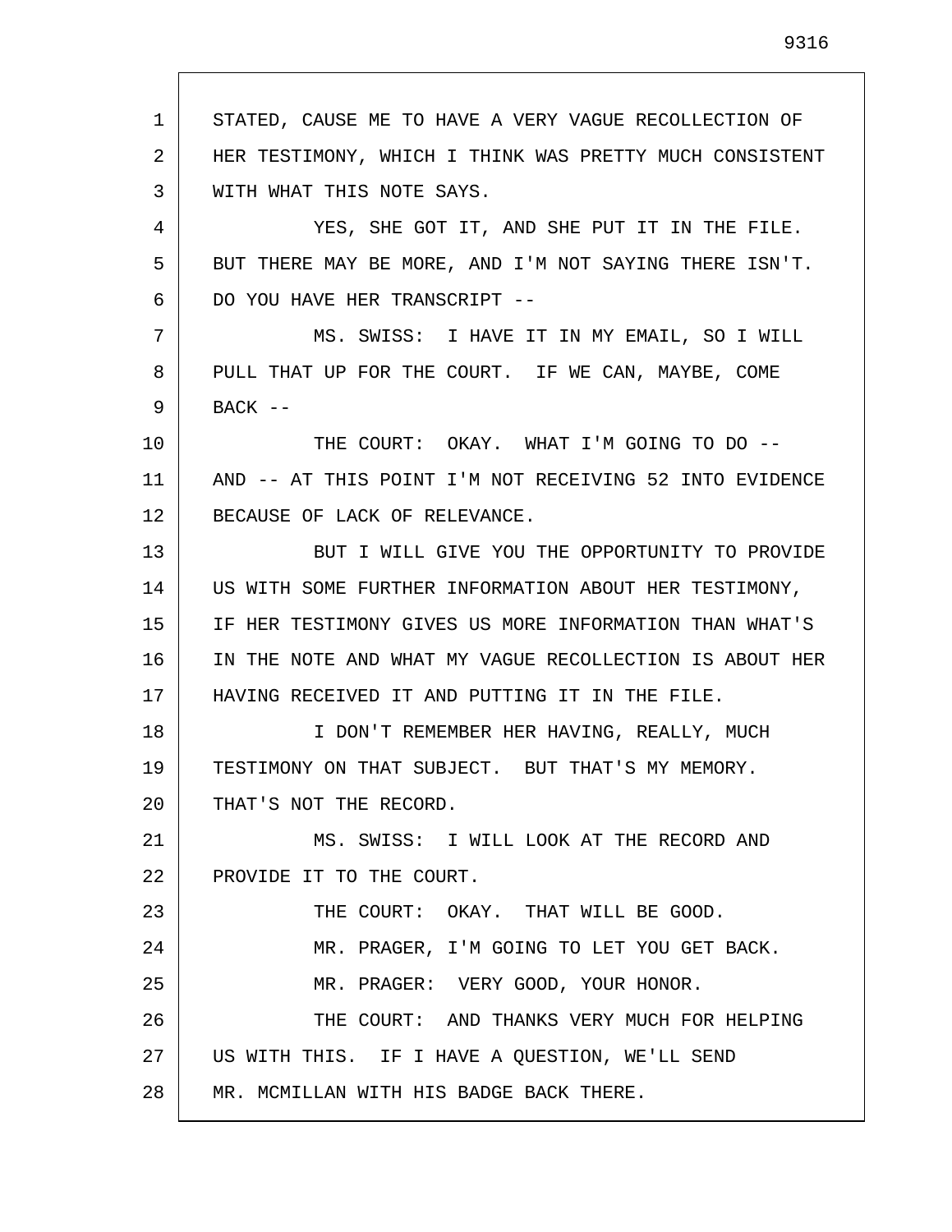| 1  | THE NEXT ISSUE -- NEXT EXHIBIT THAT'S ON OUR           |
|----|--------------------------------------------------------|
| 2  | LIST TO BE CONSIDERED IS NUMBER 82. AND THE LIST IS    |
| 3  | VERY SPECIFIC AS TO THE PAGES. AND THESE ARE DSL       |
| 4  | ENTRIES AT VARIOUS TIMES. WE'LL TAKE A LOOK AS TO WHAT |
| 5  | THE SPECIFIC ONES ARE.                                 |
| 6  | AGAIN, IT WOULD SEEM TO ME THAT ANY DSL ENTRY          |
| 7  | UP TO THE DETENTION HEARING IS SOMETHING THAT COULD BE |
| 8  | RECEIVED FOR THE LIMITED PURPOSE OF SHOWING WHAT       |
| 9  | INFORMATION WAS KNOWN OR RELIED UPON, AS OPPOSED TO    |
| 10 | ACCEPTING IT FOR THE TRUTH OF THE MATTER.              |
| 11 | AND THEN THERE'S A QUESTION SOME OF THESE              |
| 12 | PAGES PROBABLY GO BEYOND.                              |
| 13 | MR. MCMILLAN: RIGHT. I THINK IT'S FROM --              |
| 14 | PAGE 14 TO 88 IS AFTER THE DETENTION HEARING.          |
| 15 | THE COURT: POST-HEARING.                               |
| 16 | MR. MCMILLAN: POST-DETENTION, CORRECT. OH,             |
| 17 | I'M SORRY. IT WOULD BE BATES NUMBER -- 1496 IS --      |
| 18 | OKAY. LET ME START OVER.                               |
| 19 | 1483 THROUGH AND INCLUDING 1496 IS                     |
| 20 | PRE-DETENTION HEARING, THE LAST ENTRY BEING            |
| 21 | NOVEMBER 5TH, 2009. AND THEN, FROM 1507 ALL THE WAY    |
| 22 | THROUGH 1562 IS GOING TO BE POST-DETENTION HEARING.    |
| 23 | YOU KNOW WHAT? THIS IS OUR REDACTED VERSION            |
| 24 | WE BROUGHT INTO COURT A FEW DAYS AGO. SO LET ME GIVE   |
| 25 | YOU THE --                                             |
| 26 | THE COURT: I HAVE IT IN FRONT OF ME. AND               |
| 27 | JUST IN LOOKING AT IT, THERE ARE --                    |
| 28 | MR. MCMILLAN: IT LOOKS LIKE ON 1497 THERE IS           |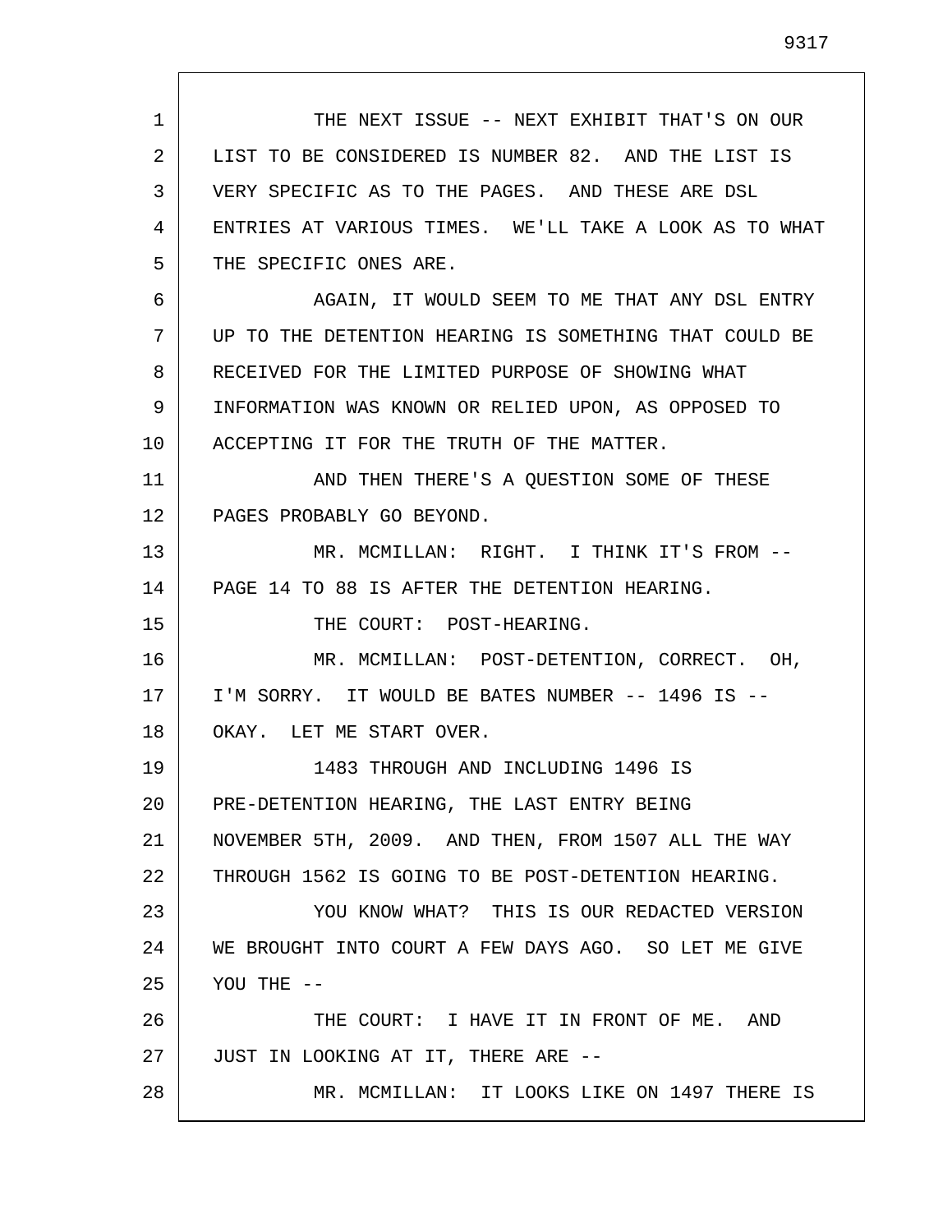1 2 3 4 5 6 7 8 9 10 11 12 13 14 15 16 17 18 19 20 21 22 23 24 25 26 27 28 ALSO A -- THE COURT: THERE IS ONE ENTRY ON 1497 THAT IS DATED NOVEMBER 6TH. I THINK IT'S -- MR. MCMILLAN: LAURA AUSTIN. THE COURT: IT'S THE ONE ABOUT LAURA AUSTIN, AND I THINK IT'S A LITTLE UNCLEAR AS TO WHEN THAT OCCURRED ON THE 6TH. AND FRANKLY, LOOKING AT THE INFORMATION, I THINK THAT IS REALLY A STATEMENT OF THINGS THEY'RE GOING TO DO. SO I DON'T THINK IT'S TOO IMPORTANT. BUT THE PREVIOUS ONE -- THE LAST ONE BEFORE THAT BEGINS IN THE LOWER THIRD OF PAGE 1496 AND IT DOES -- AND THAT IS DATED NOVEMBER 5, AND IT DOES CARRY OVER TO THE TOP OF PAGE 1497. AND LOOKING AT THE EXHIBIT ITSELF, THE FIRST ENTRY PERTAINING TO THIS MATTER IS ON 1483. MR. MCMILLAN: CORRECT. THE COURT: SO WE'VE GOT PAGES 1483 TO 14 --POTENTIALLY TO THE TOP OF 1497. MR. MCMILLAN: CORRECT. THE COURT: NOW, I DON'T KNOW THAT WE HAD TESTIMONY ON ALL OF THESE. MR. MCMILLAN: I DON'T THINK WE DO. I THINK WE HAVE TESTIMONY, YOUR HONOR, AND IT MAY OR NOT BE SUFFICIENT. BUT WE HAVE TESTIMONY ABOUT WHAT IT IS, WHAT THE DOCUMENT ITSELF IS, HOW IT'S REQUIRED TO BE MAINTAINED, AND, AT LEAST AS TO THE PEOPLE THAT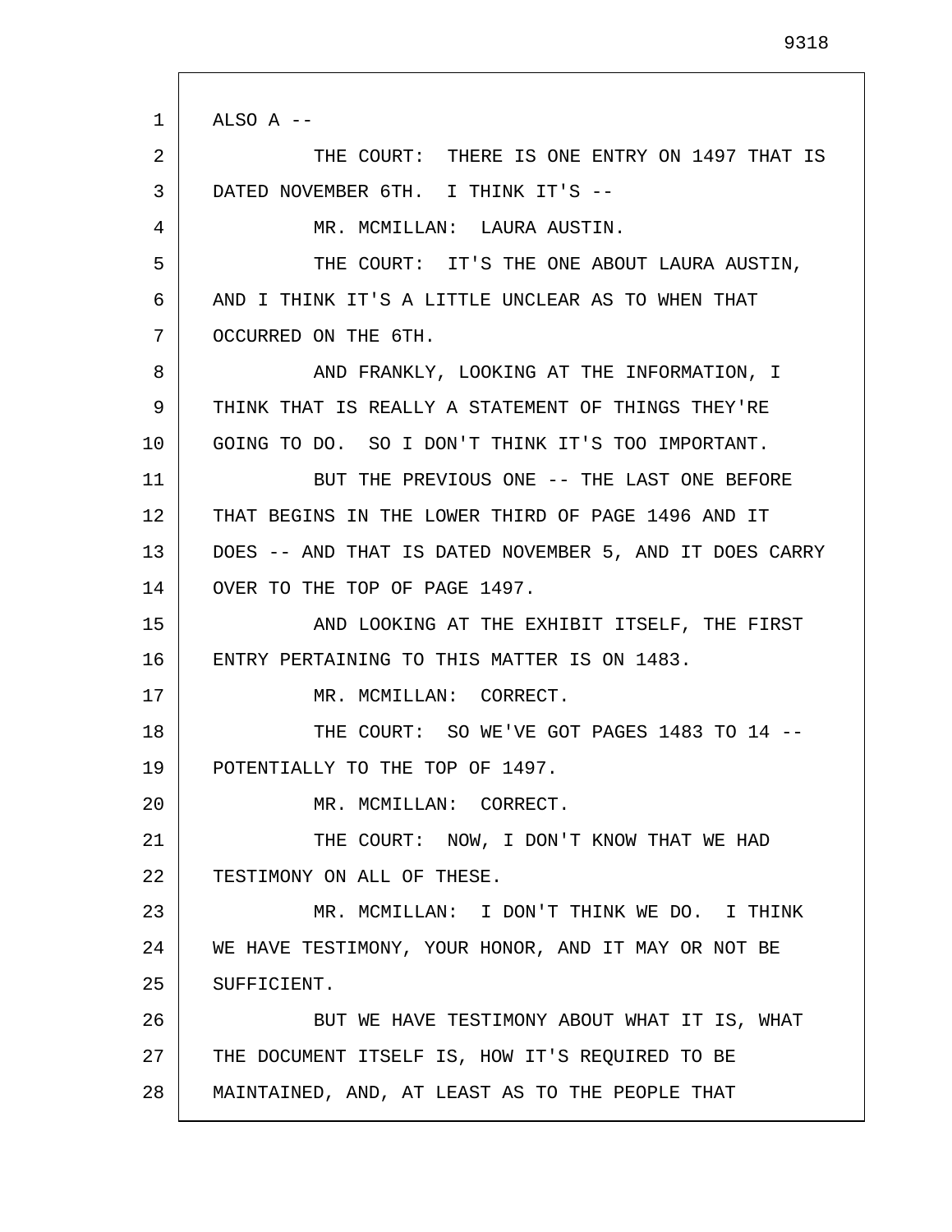1 2 3 4 5 6 7 8 9 10 11 12 13 14 15 16 17 18 19 20 21 22 23 24 25 26 27 28 TESTIFIED, EITHER IN THEIR DEPOSITIONS -- I THINK I WAS PRETTY THOROUGH WITH IT IN THEIR DEPOSITIONS, BUT WE ALSO COVERED IT DURING LIVE TESTIMONY, THAT THE MAIN ACT, WHEN YOU'RE... THE OCCURRENCE OF THE EVENT, THEY'RE UNDER A -- I DON'T REMEMBER IF IT WAS A STATUTORY OR A POLICY OBLIGATION TO RECORD THE INFORMATION. AND THAT THEY WERE, AS NEARLY AS -- THEY CLAIMED, ANYWAY, THEY WERE TRUTHFUL, HONEST, AND ACCURATE IN THEIR REPORTING OF THE INFORMATION THAT'S CONTAINED IN THE LOG. SO, AS TO PEOPLE LIKE LAURA AUSTIN, EVEN THOUGH SHE DID NOT TESTIFY, I THINK THERE HAS BEEN SUFFICIENT FOUNDATION LAID TO SUGGEST THAT EVEN HER ENTRIES, A LITTLE BIT SMALL, THE PUBLIC HEALTH NURSE -- SHOULD BE ADMISSIBLE, AT LEAST TO THE EXTENT THAT MS. PENDER OR MS. ROGERS TESTIFIED THAT THEY RELIED ON THE INFORMATION THAT WAS APPARENT ON THE FACE OF THE DELIVERED SERVICE LOG. AND, AGAIN, IT WOULD BE ONLY FOR THE LIMITED PURPOSE -- THE COURT: IS THERE AN OBJECTION TO THE ENTRIES, BEGINNING WITH THE FIRST ONE, WHICH IS OCTOBER 19TH, THROUGH THE ONES ON NOVEMBER 6TH? MR. GUTERRES: AS I UNDERSTAND IT, THE OFFER, AT THIS POINT, WOULD BE TO ALLOW EXHIBIT 82, 1483 THROUGH 1487, YOUR HONOR? THE COURT: IT'S ACTUALLY 14 -- THE TOP PART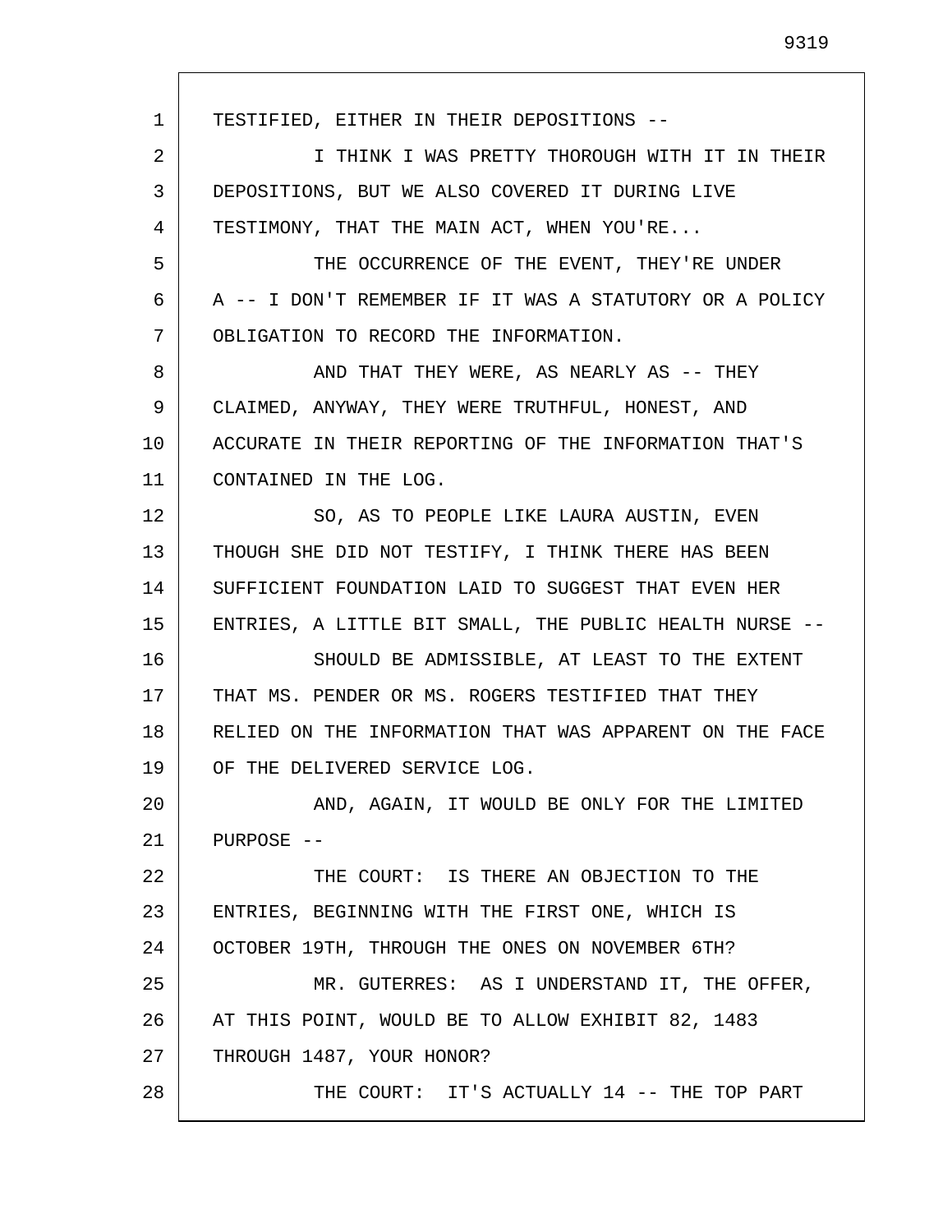1 2 3 4 5 6 7 8 9 10 11 12 13 14 15 16 17 18 19 20 21 22 23 24 25 26 27 28  $OF$  --MR. GUTERRES: 1497, I'M SORRY. THE COURT: 1497, YEAH. MR. GUTERRES: AND IT WOULD BE FOR THE LIMITED PURPOSE? THE COURT: I BELIEVE IT SHOULD BE FOR THE LIMITED PURPOSE BECAUSE, AGAIN, WE'RE TALKING ABOUT THE PROPRIETY OF THE DETENTION, AND SO THIS WOULD BE INFORMATION. I THINK THE EVIDENCE DOES SAY -- THE REASON TO KEEP THIS IS SO EVERYONE KNOWS WHAT'S GOING ON. AND EVEN THOUGH WE DIDN'T HAVE TESTIMONY OVER ALL OF THEM, THE QUESTION IS WHAT INFORMATION DID THEY HAVE AVAILABLE TO THEM AT THE TIME OF THE DETENTION. MS. SWISS: YOUR HONOR, I THINK THAT WE ARE OKAY WITH THAT, BUT THERE ARE CERTAIN STATEMENTS, SUCH AS THE STATEMENTS FROM THE PASTOR NEYLAND, THAT WOULDN'T BE RELEVANT. THERE MIGHT BE SOME REDACTIONS THAT MIGHT NEED TO BE MADE. THAT'S THE EXAMPLE THAT COMES TO MIND. THE COURT: I THINK THERE'S SEVERAL OF THESE THAT, FRANKLY, WE DON'T NEED TO CONSIDER AT ALL. IT'S A DIFFERENT SITUATION WITH THE REFERENCE TO PASTOR NEYLAND. AND I'VE SAID ALL ALONG THAT THAT'S JUST -- THAT HAD TO DO WITH SOMETHING ELSE ENTIRELY. I THINK THAT WAS INFORMATION THAT COULD HAVE BEEN CONSIDERED BY THE COURT IN DETERMINING, ONCE THEY DECIDED TO DETAIN THE CHILD, THEY THEN HAD TO MAKE THE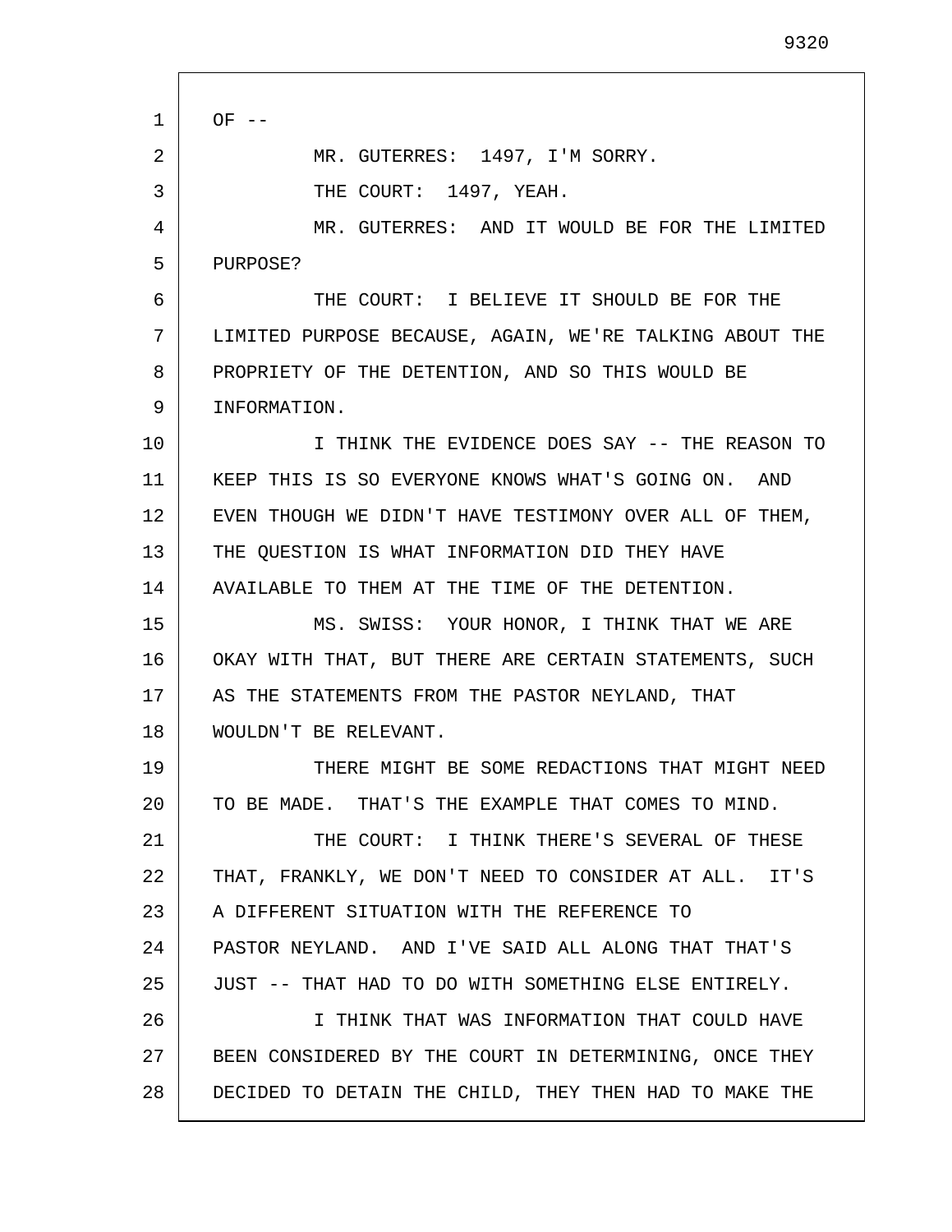1 2 3 4 5 6 7 8 9 10 11 12 13 14 15 16 17 18 19 20 21 22 23 24 25 26 27 28 DECISION AS TO WHO CUSTODY WOULD BE -- WOULD RECEIVE CUSTODY OF THE CHILD. AND I THINK THE COURT CERTAINLY COULD HAVE CONSIDERED THAT INFORMATION IN MAKING THE DECISION WHETHER OR NOT TO GIVE CUSTODY TO THE FATHER. I DON'T THINK -- I NEVER FELT, AND I STILL DON'T -- THAT IT HAS ANYTHING TO DO WITH THE DECISION TO DETAIN. SO I'VE AGREED WITH THAT ALL ALONG. THAT'S BEEN MY POSITION ALL ALONG. AND EVEN IN THE RULINGS I MADE ABOUT THE -- ON THE LEGAL ISSUE OF THE "BUT FOR" ANALYSIS ON THE CLAIM OF DECEPTION -- I ACCEPTED JUST ABOUT EVERYTHING THAT THE PLAINTIFF SAID SHOULD HAVE BEEN IN THE REPORT, OR WHAT SHOULDN'T HAVE BEEN THIS THE REPORT, WHICH MOSTLY HAD TO DO WITH DR. GILL, ALTHOUGH THERE WAS A QUESTION ALSO WITH THE FRIEND, NERISSA ENNIS. AND I THINK THERE'S SOME OTHER ENTRIES IN HERE. I DON'T SEE ANY HARM TO THEM. SOME OF THEM JUST SAY, I ORDERED THE RECORDS. SO THERE'S NO HARM TO IT. IT DOESN'T HAVE ANYTHING. EXCEPT IT DOES, I SUPPOSE, ALSO JUST INDICATE INFORMATION WAS AVAILABLE. SOMEONE WOULD KNOW, YEAH, THESE RECORDS HAVE BEEN ORDERED. MR. GUTERRES: IF WE COULD HAVE -- ALLOW ME, MAYBE DURING THE LUNCH HOUR, TO JUST GO THROUGH THAT. I DON'T THINK I'M GOING TO HAVE A PROBLEM. I JUST WANTED TO GO THROUGH THAT. I DON'T THINK I'LL HAVE A PROBLEM.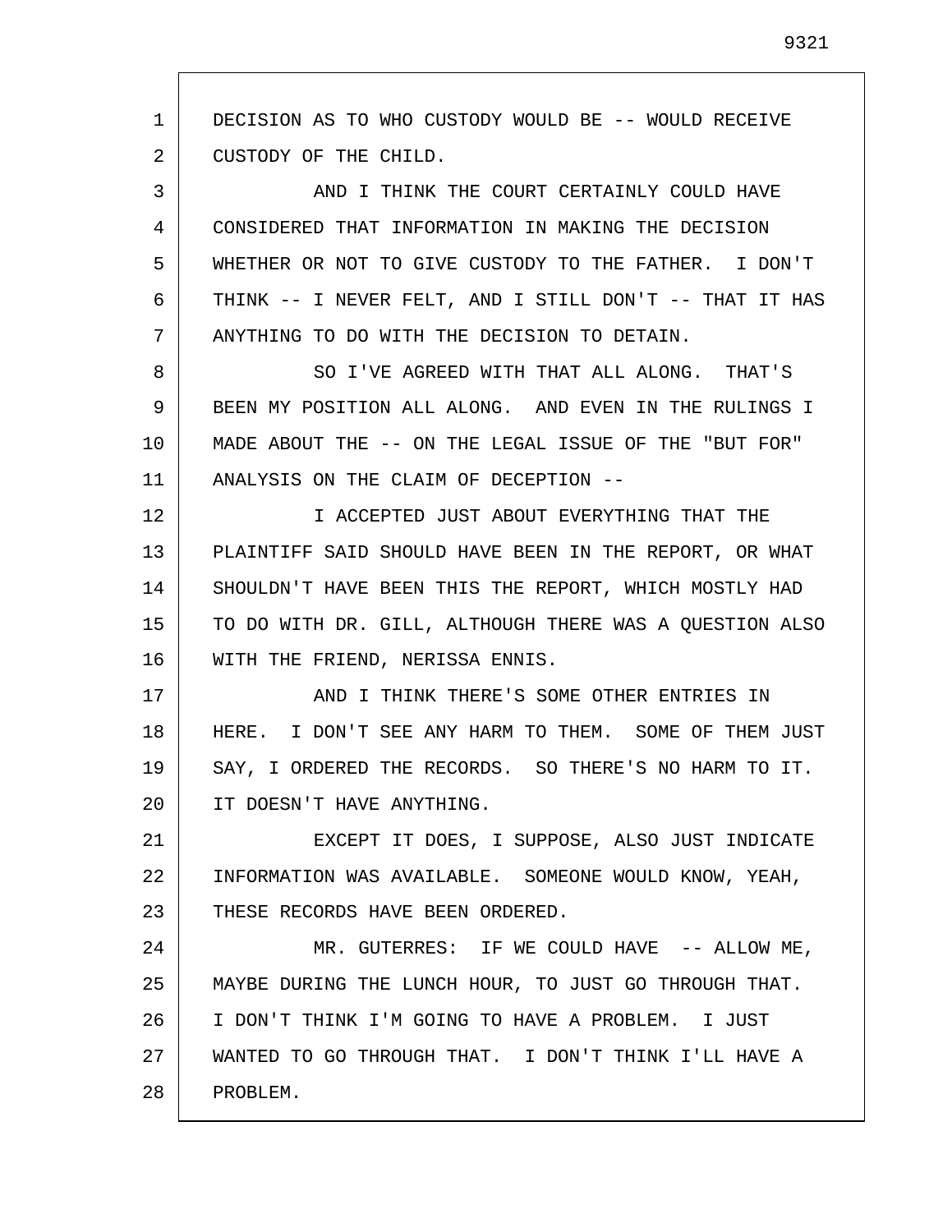1 2 3 4 5 6 7 8 9 10 11 12 13 14 15 16 17 18 19 20 21 22 23 24 25 26 27 28 I JUST WANTED TO GO THROUGH WITHIN THOSE PAGE RANGES. THE COURT: YES. MY TENTATIVE -- MY RULING ON THIS IS YES. THE DSL FOR THIS PERIOD, WHICH BEGINS ON PAGE 001483 THROUGH THE END OF THE LAST ENTRY BEFORE OR UP TO THE DETENTION, WHICH IS AT THE TOP OF PAGE 1497, WILL BE RECEIVED, SUBJECT TO REDACTION. AT LEAST, I'LL CONSIDER WHETHER SOMETHING OUGHT TO BE REDACTED. I THINK THAT PART ABOUT NEYLAND SHOULD BE REDACTED. MR. MCMILLAN: YEAH, I THINK, YOUR HONOR, THERE'S AN ADEQUATE RECORD BEEN LAID ON THAT. AT LEAST, FOR OUR PURPOSES, I WOULD AGREE, WE DON'T HAVE A PROBLEM REDACTING THE ENTRY FOR NOVEMBER 2ND, FOR PASTOR NEYLAND, THAT APPEARS ON BATES NUMBER 1494. THE COURT: YES. THAT'S THE BOTTOM OF --MR. MCMILLAN: AND I BELIEVE THAT'S THE ONLY ENTRY FOR PASTOR NEYLAND IN THE ENTIRE EXHIBIT. THE COURT: YEAH. ON THE BOTTOM OF 1494 IS CERTAINLY ONE I WOULD AGREE WE SHOULD REDACT. I'LL GIVE YOU THE OPPORTUNITY TO DO THAT. NOW, IN ADDITION TO THOSE, WERE THERE ADDITIONAL ENTRIES THAT YOU WERE OFFERING AT THIS TIME? ANYTHING POST-NOVEMBER. THE LAST ONE WAS DATED NOVEMBER 6TH. MR. MCMILLAN: THE ONES THAT WE WERE OFFERING INTO EVIDENCE, WE ACTUALLY PREPARED A REDACTED EXHIBIT 82 FOR THE COURT AND FOR COUNSEL. I DON'T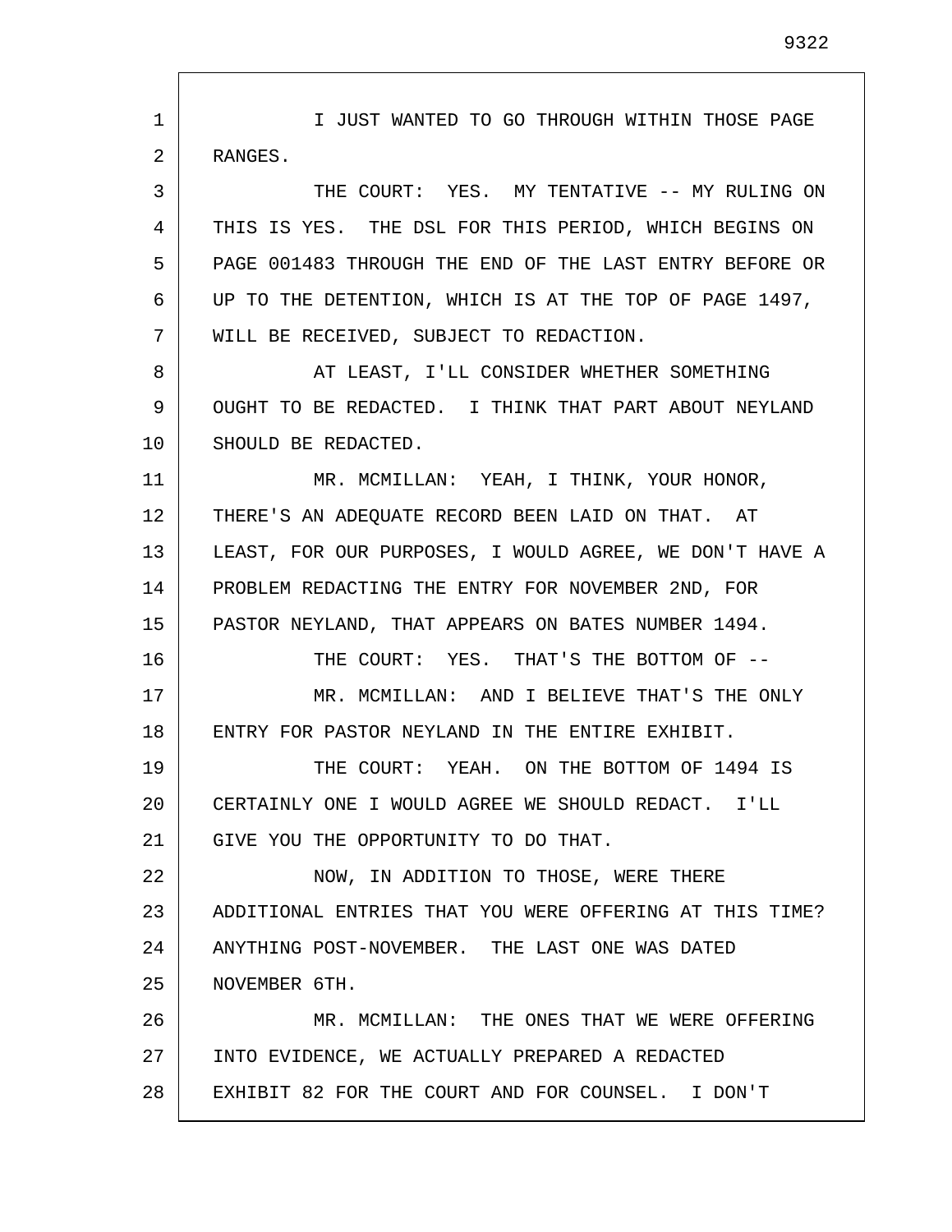1 2 3 4 5 6 7 8 9 10 11 12 13 14 15 16 17 18 19 20 21 22 23 24 25 26 27 28 REMEMBER WHEN THAT WAS, EITHER. MIGHT HAVE BEEN A WEEK OR TWO WEEKS AGO. THE COURT: I HAVE IT RIGHT HERE. I WAS TRYING TO COMMIT IT TO MEMORY. MR. MCMILLAN: BASICALLY, WHAT WE WOULD BE OFFERING WOULD BE THE UNREDACTED PAGES IN THAT EXHIBIT -- THAT VERSION OF EXHIBIT 82 THAT YOU'VE GOT UP THERE, WITH THE EXCEPTION THAT WE WOULD GO AHEAD AND GO BACK AND REDACT THE NEYLAND ENTRY ON 1494. AND I'M NOT SURE -- THE COURT: OKAY. I DO SEE -- LOOK, I'M GOING TO ASK YOU TO DO THIS: I JUST SAW ONE -- SEE IF I CAN PULL IT UP AGAIN. THERE IS ONE THAT STARTS ON THE BOTTOM OF 1556, AN ENTRY OF JUNE 17TH, MADE BY SCHEELE. AND THIS DOES -- THIS IS ONE ABOUT -- WHERE SCHEELE SAID, I SEE YOU'RE GETTING BIGGER. MOTHER SAID, NO, I'M JUST GETTING FAT. MOTHER ASKED WHY CSW WOULD ASK. AND CSW EXPLAINED THAT, BECAUSE THERE'S AN OPEN CASE, IF SHE WERE PREGNANT, IT WOULD BE A CONCERN. DO YOU WANT TO TAKE A LOOK AT THOSE AND SEE IF ANY OF THOSE SECTION NEED TO COME IN? MR. MCMILLAN: YEAH, I'LL TAKE ANOTHER -- JUST, FOR PURPOSES OF WHAT WE'RE DOING HERE, I WAS VERY, VERY FOCUSED, MAYBE TOO FOCUSED, ON THE WARRANTLESS SEIZURE. BUT YES, I'LL LOOK AT THAT THIS EVENING, OR MAYBE OVER THE LUNCH HOUR. AND WE'LL GET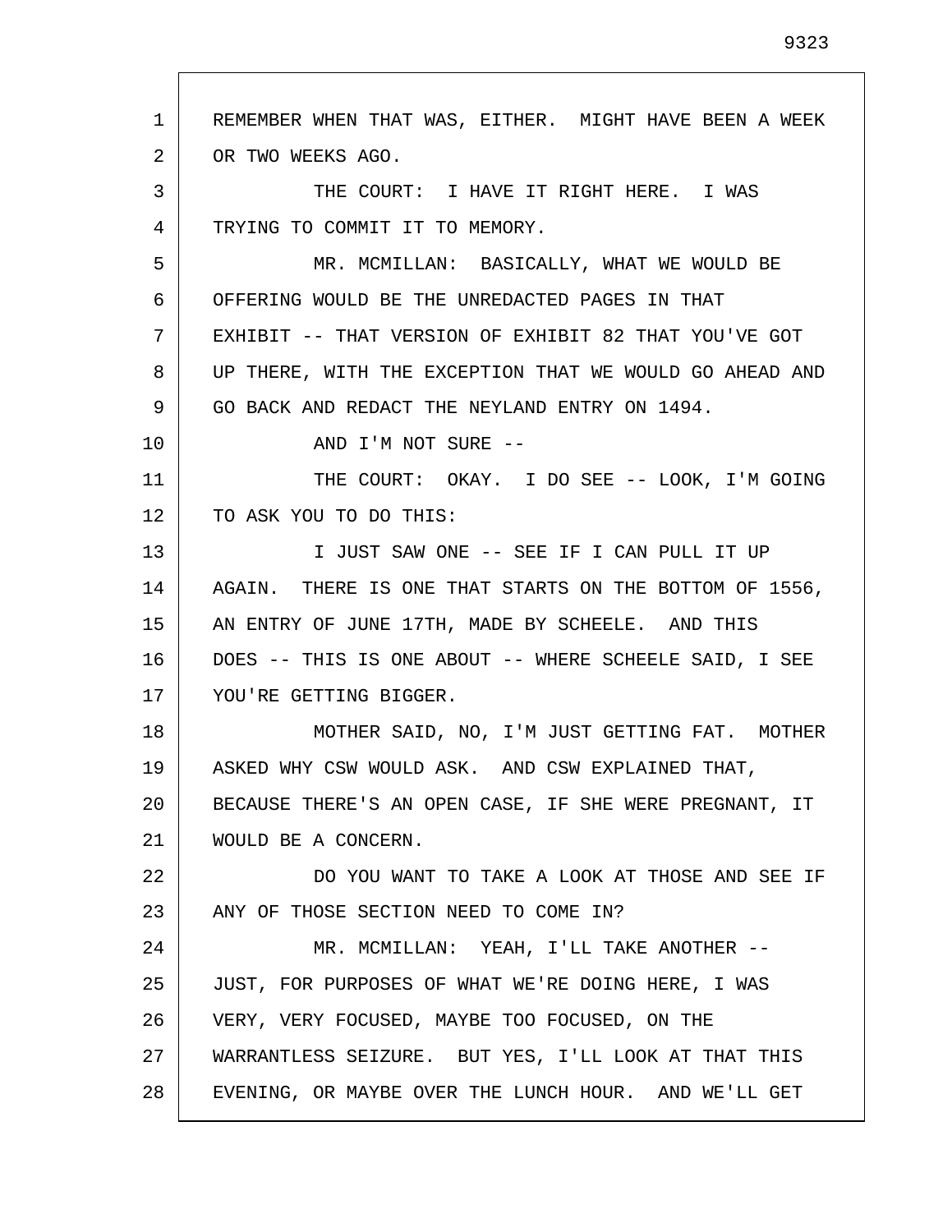THAT FIGURED OUT.

18

1 2 3 4 5 6 7 8 9 10 11 12 13 14 15 16 17 YEAH, THERE IS OTHER INFORMATION IN THERE. THE COURT: ALL RIGHT. SO THEN WE'LL MOVE ALONG. WE GOTTEN THROUGH THIS WITH GREAT PROGRESS. NUMBER 85 WAS PREVIOUSLY WITHDRAWN. SO THE NEXT ONE ON OUR LIST IS -- BEING OFFERED IS NUMBER 178, WHICH IS THE HARBOR REGIONAL CENTER EARLY INTERVENTION INDIVIDUALIZED FAMILY SERVICE PLAN. MS. SWISS: YOUR HONOR, BEFORE WE GET TO THAT, I DON'T KNOW IF THE COURT WANTS TO BACKTRACK, BUT I WAS ABLE TO PULL UP THE TESTIMONY FROM MS. SCHEELE REGARDING EXHIBIT 52, IF THE COURT WOULD LIKE TO READ IT ON MY LAPTOP. OR -- I DON'T KNOW HOW ELSE TO GET IT TO YOU. THE COURT: SURE. I'D BE HAPPY TO READ IT ON YOUR LAPTOP.

(PAUSE IN THE PROCEEDINGS)

19 20 21 22 23 24 25 26 27 28 THE COURT: BACK ON THE RECORD. I'LL PUT IT ON THE RECORD AS WELL, IF ANYONE WOULD LIKE. WOULD IT MAKE YOUR FIRM PAY YOU MORE MONEY IF I PUT IT ON THE RECORD? MS. SWISS: I DON'T THINK SO. THE COURT: HOW ABOUT YOU, MR. PARIS? MR. PARIS: I DON'T BELIEVE SO, YOUR HONOR. MR. MCMILLAN: YOUR HONOR, YOU MIGHT RECALL OUR DISCUSSION IN THE JURY ROOM YESTERDAY. THE COURT: YES, I DO.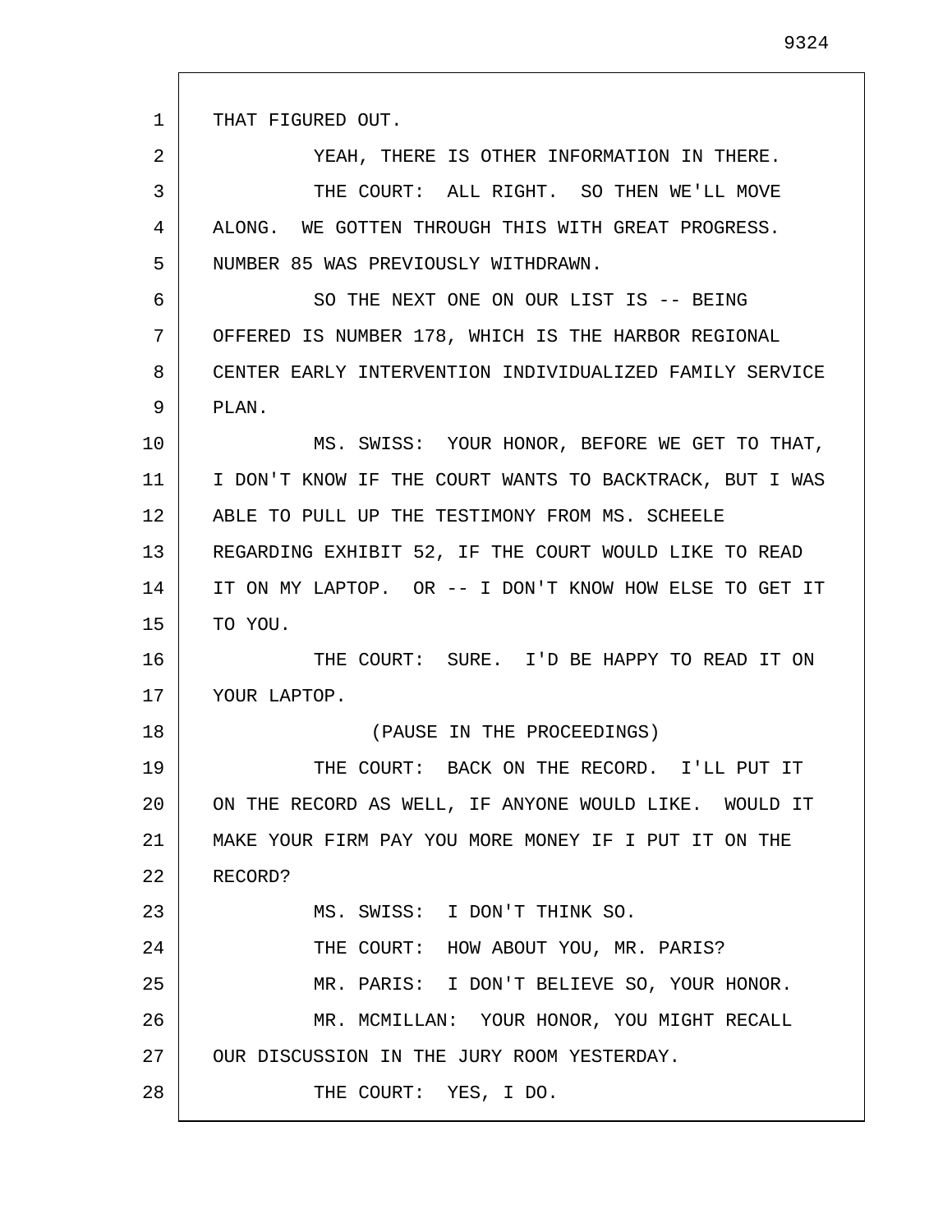| $\mathbf{1}$ | MR. MCMILLAN: COULD BE BENEFICIAL.                     |
|--------------|--------------------------------------------------------|
| 2            | THE COURT: SHOULD WE -- SHOULD I PUT                   |
| 3            | SOMETHING ON THE RECORD, AND WE'LL GET IT PRINTED OUT  |
| 4            | AND SEND IT TO MOM? (LAUGHTER)                         |
| 5            | MR. MCMILLAN: I THINK THAT'S A GOOD IDEA.              |
| 6            | THE COURT: OR OTHERS. YOU NEVER KNOW. ALL              |
| 7            | RIGHT.                                                 |
| 8            | WELL, IN ANY EVENT, WE'RE ON THE RECORD, AND           |
| 9            | MS. SWISS DID PULL UP FOR US, ON HER LAPTOP, THE       |
| 10           | TESTIMONY ABOUT MS. SCHEELE, IN REFERENCE TO           |
| 11           | EXHIBIT 52.                                            |
| 12           | AND I THINK THAT THAT TESTIMONY REALLY IS --           |
| 13           | IS, REALLY, PRETTY MUCH, JUST IN A FEW MORE WORDS, OF  |
| 14           | WHAT THE ENTRY WAS, ABOUT HAVING RECEIVED IT, AND      |
| 15           | PUTTING IT IN THE FILE.                                |
| 16           | IT DID HAVE THE ADDITIONAL INFORMATION THAT            |
| 17           | SHE SENT TO MS. NELSON BECAUSE SHE THOUGHT THIS WAS    |
| 18           | INFORMATION THE COURT OUGHT TO HAVE.                   |
| 19           | BUT I DON'T SEE -- THERE IS NO TESTIMONY ABOUT         |
| 20           | HER RELYING ON THAT IN ANY WAY IN ANY DECISIONS SHE    |
| 21           | MADE, OR THINGS THAT SHE DID OR DIDN'T DO.             |
| 22           | AND SO MY RULING ON EXHIBIT 52 WILL REMAIN THE         |
| 23           | SAME: IT WILL NOT BE RECEIVED.                         |
| 24           | MS. SWISS: THANK YOU, YOUR HONOR.                      |
| 25           | THE COURT: THEN ON 82, THE DEFENSE WILL TAKE           |
| 26           | A LOOK AT THE ONES I SAID WOULD BE RECEIVED, TO SEE IF |
| 27           | THERE'S SOMETHING THAT SHOULD BE REDACTED.             |
| 28           | AND MR. MCMILLAN, YOU'LL TAKE A LOOK AT THE            |

 $\Gamma$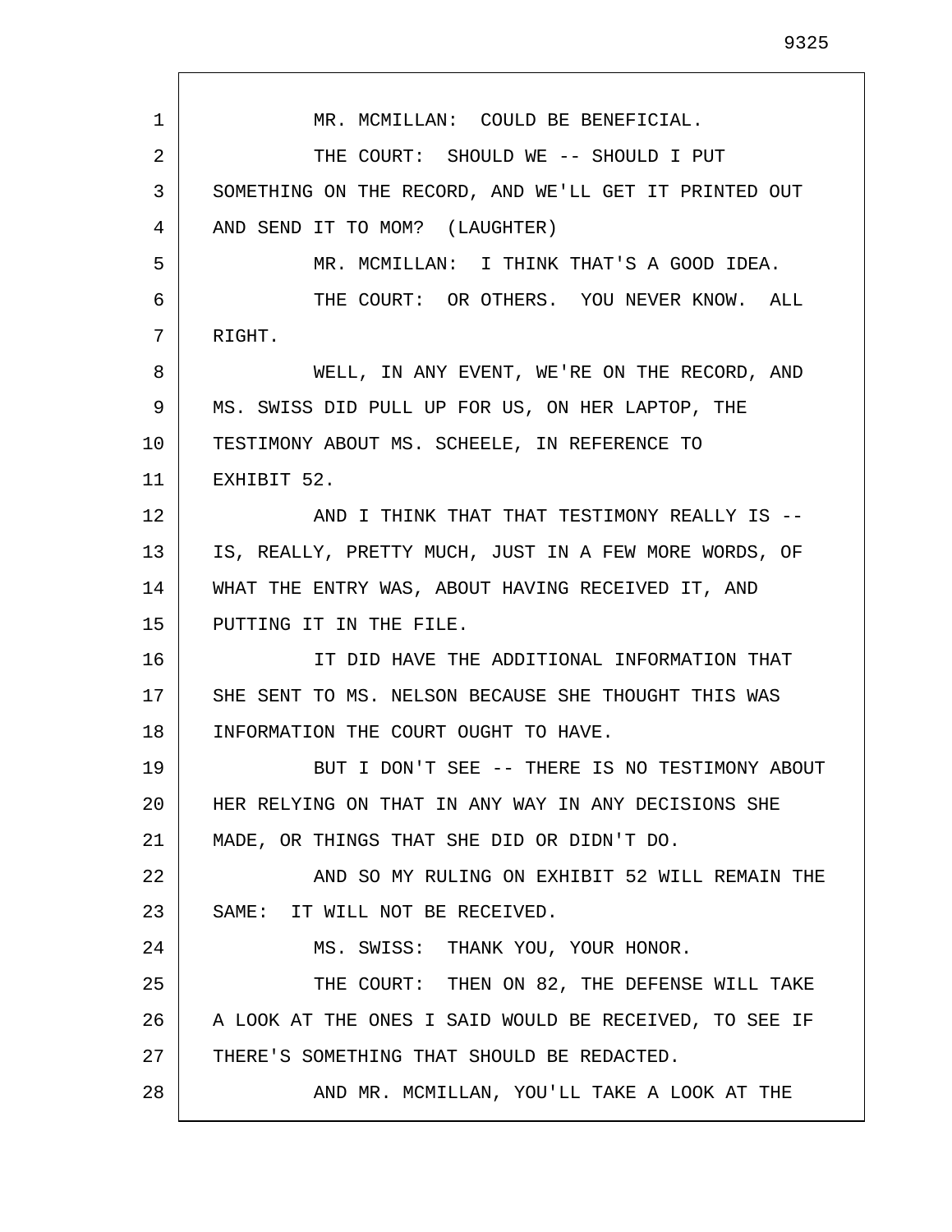1 2 3 4 5 6 7 8 9 10 11 12 13 14 15 16 17 18 19 20 21 22 23 24 25 26 27 28 ONES POST-NOVEMBER 6TH TO SEE IF THERE'S ANYTHING THERE THAT WOULD APPEAR TO BE RELEVANT TO YOU, EITHER ON THE CLAIM OF INTENTIONAL INFLICTION OR ON A CLAIM OF DISCRIMINATION. MR. MCMILLAN: I PROBABLY WILL NEED TO SPEND TIME TOGETHER WITH MR. PRAGER OVER THE LUNCH HOUR. THE COURT: THAT WILL BE FINE. SO GOING TO NUMBER 178, THEN, WHICH IS THE -- I ALREADY RECITED WHAT IT IS, THIS FAMILY SERVICE PLAN. I DON'T REMEMBER THAT DOCUMENT. SO I'M GOING TO ASK DON TO GET ME 178. MR. PARIS: YOUR HONOR, PLAINTIFF IS PREPARED TO WITHDRAW EXHIBIT 178. THE COURT: ALL RIGHT. 178'S WITHDRAWN. SO THE  $205$  --MR. GUTERRES: COURT ALREADY RULED ON 205, YOUR HONOR. THE COURT: I ALREADY RULED ON 205, AND I SAID NO. IT WILL NOT BE RECEIVED. SO NEXT WOULD BE 207. MR. MCMILLAN: YOUR HONOR, I THINK I NEED TO GO GET MR. PRAGER. BECAUSE I BELIEVE THE NEXT THREE PAGES OR SO ARE DISCRIMINATION EXHIBITS. THE COURT: OKAY. WHERE CAN WE PICK UP AGAIN? MR. MCMILLAN: ON PAGE 3 OF 7 AT EXHIBIT NUMBER 327. THE COURT: I WAS WONDERING, IT -- DOESN'T 327 -- ISN'T THAT ONE THAT MR. PRAGER WOULD ADDRESS FOR US? MR. MCMILLAN: ACTUALLY, YES, BECAUSE IT'S THE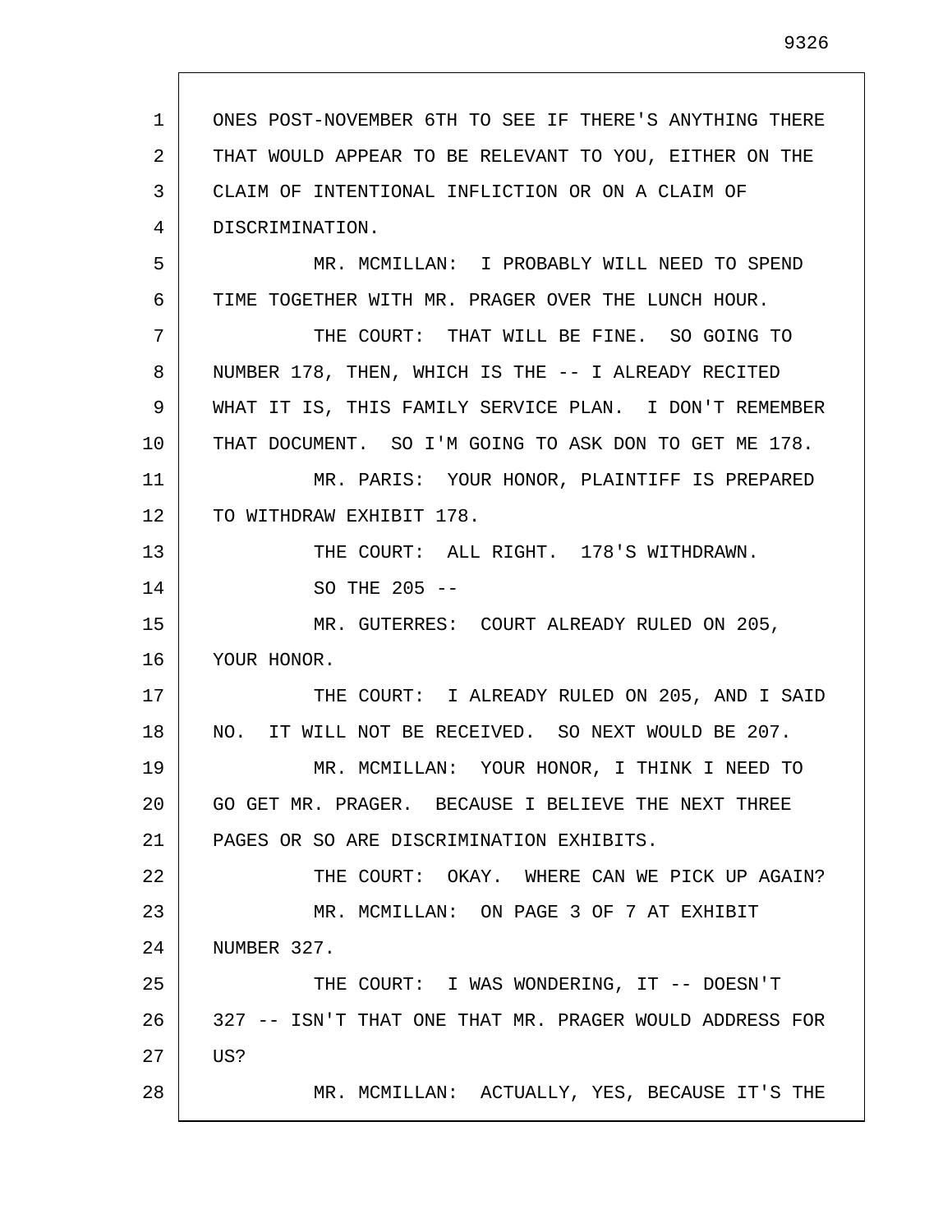1 2 3 4 5 6 7 8 9 10 11 12 13 14 15 16 17 18 19 20 21 22 23 24 25 26 27 28 TITLE 48 STUFF THAT'S A REQUIRED ELEMENT UNDER ONE OF THOSE. THE COURT: YOU THINK SO? MR. MCMILLAN: SO, I'M SORRY, IT'S -- MR. GUTERRES: YOUR HONOR, WE WOULD OBJECT. WHATEVER IS RELATED TO TITLE 4E HAS ALREADY BEEN TESTIFIED TO. AND THIS HAS A LOT MORE INFORMATION THAT IS COMPLETELY IRRELEVANT. WE WOULD OBJECT. MR. MCMILLAN: SHOULD I GO GET -- MR. GUTERRES: WE CAN MOVE ON IT. THAT WAY WE CAN, HOPEFULLY, HAVE MR. PRAGER COME BACK AT ONCE AND JUST MOVE ON TO THE ONES THAT MR. MCMILLAN CAN ADDRESS. THE COURT: SO IT LOOKS TO ME LIKE MAYBE THE NEXT ONE WOULD BE 370 AT THE BOTTOM OF PAGE 3. THIS IS -- I'M REALLY NOT SURE WHAT -- THIS IS ON THE DECEPTION ISSUE. MR. MCMILLAN: IT'S IN THE DECEPTION -- TRIMARCHI PMK DECEPTION DEPOSITION. BUT IT'S ACTUALLY THE POLICY ON THE UP-FRONT ASSESSMENT. AND I THINK THAT ACTUALLY BLEEDS OVER TO MR. PRAGER'S SIDE OF THE CASE ON THE JUDICIAL -- ON THE DISCRIMINATION SIDE. THE COURT: ALL RIGHT. AND THEN 373 WOULD APPEAR TO FALL IN THAT CATEGORY, TOO. MR. MCMILLAN: I THINK THAT'S PROBABLY CORRECT. THE COURT: ALL RIGHT. NOW, TO 599. WE ADDRESSED THAT -- MR. GUTERRES: YOUR HONOR, SO THESE ARE SOME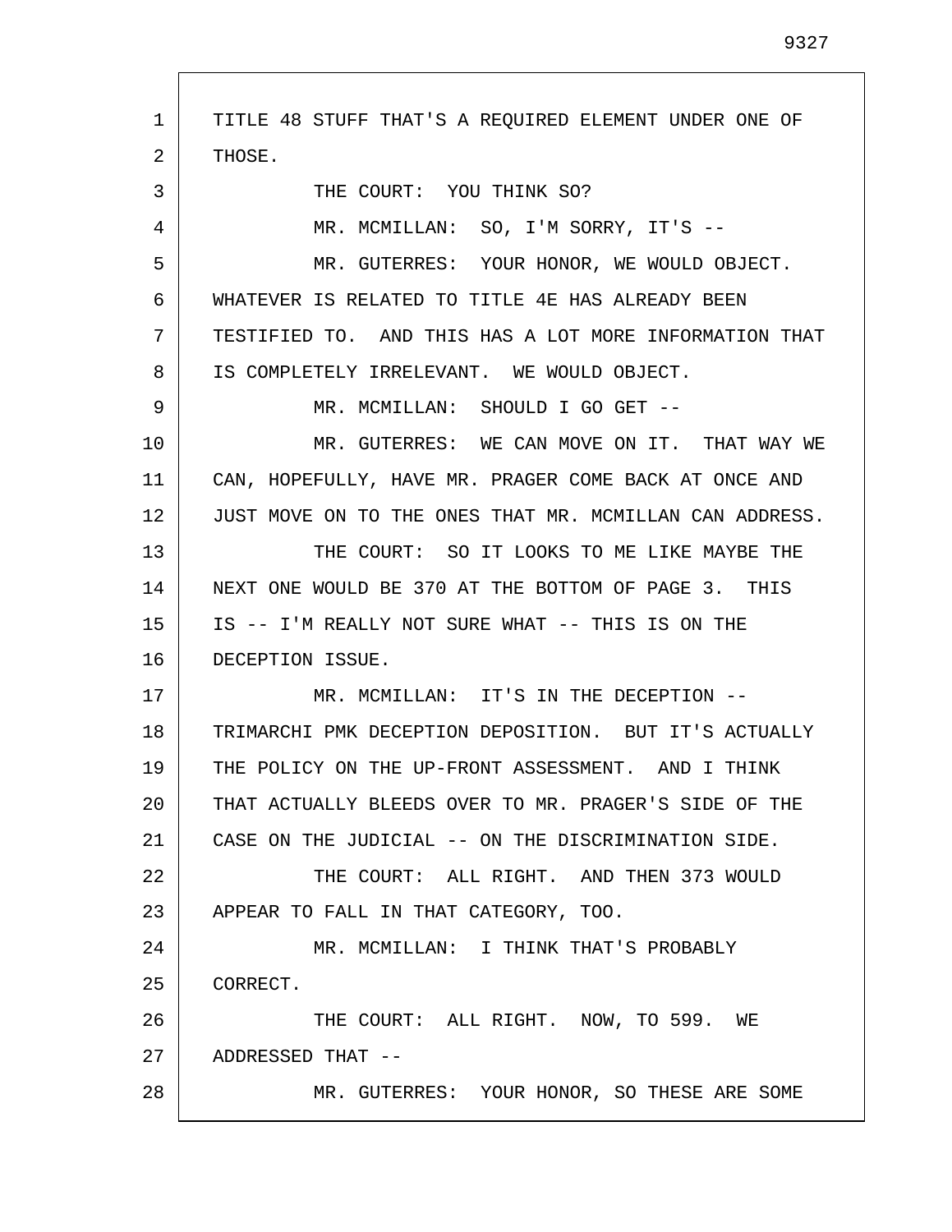1 2 3 4 5 6 7 8 9 10 11 12 13 14 15 16 17 18 19 20 21 22 23 24 25 26 27 28 OF THE EXHIBITS THAT WE ADDRESSED. THESE ARE THE DAMAGE EXHIBITS, THE 599 SERIES THAT -- THE COURT: YES. MR. GUTERRES: GIVEN THE RULING AND WHAT'S BEEN ELICITED BY THE PLAINTIFF AS THE HARM, I DON'T BELIEVE 599 IS RELEVANT. 599 SPEAKS TO INVOICES FOR EXPERTS USED BY MS. DUVAL IN THE JUVENILE PROCEEDINGS. MEDICAL BILLS FOR BABY RYAN. THE HARM THAT HAS BEEN EXPRESSED BY THE PLAINTIFFS IS THE HARMED CLAIMED DUE TO COMMENTS MADE TO MS. DUVAL. IN OTHER WORDS, EMOTIONAL DISTRESS BY MS. DUVAL AND/OR HOW MS. DUVAL WAS TREATED DIFFERENTLY. MEDICAL BILLS THAT RELATE TO BABY RYAN, THEREFORE, HAVE NO BEARING ON THE DAMAGES BEING CLAIMED BY MS. DUVAL. THE COURT: ALL RIGHT. AND I UNDERSTAND THE POINT YOU'RE MAKING. BUT LET ME JUST ASK YOU THIS: IN TERMS OF THE COMMENTS MADE TO HER -- FOR EXAMPLE, WE JUST TALKED ABOUT SCHEELE, AND PERHAPS SOMETHING SAID BY NELSON -- I DON'T KNOW WHETHER PLAINTIFF INTENDS TO CLAIM SOME KIND OF ECONOMIC DAMAGE ARISING FROM THAT. BUT ON THE CLAIM ARISING OUT OF THE DETENTION IS AN ADDITIONAL QUESTION TO BE ADDRESSED. MR. GUTERRES: WELL, YOUR HONOR, THE WARRANTLESS SEIZURE WOULD ONLY RELATE TO THREE DATES: FROM THE TIME OF THE DETENTION WITHOUT THE WARRANT UNTIL THE DETENTION HEARING.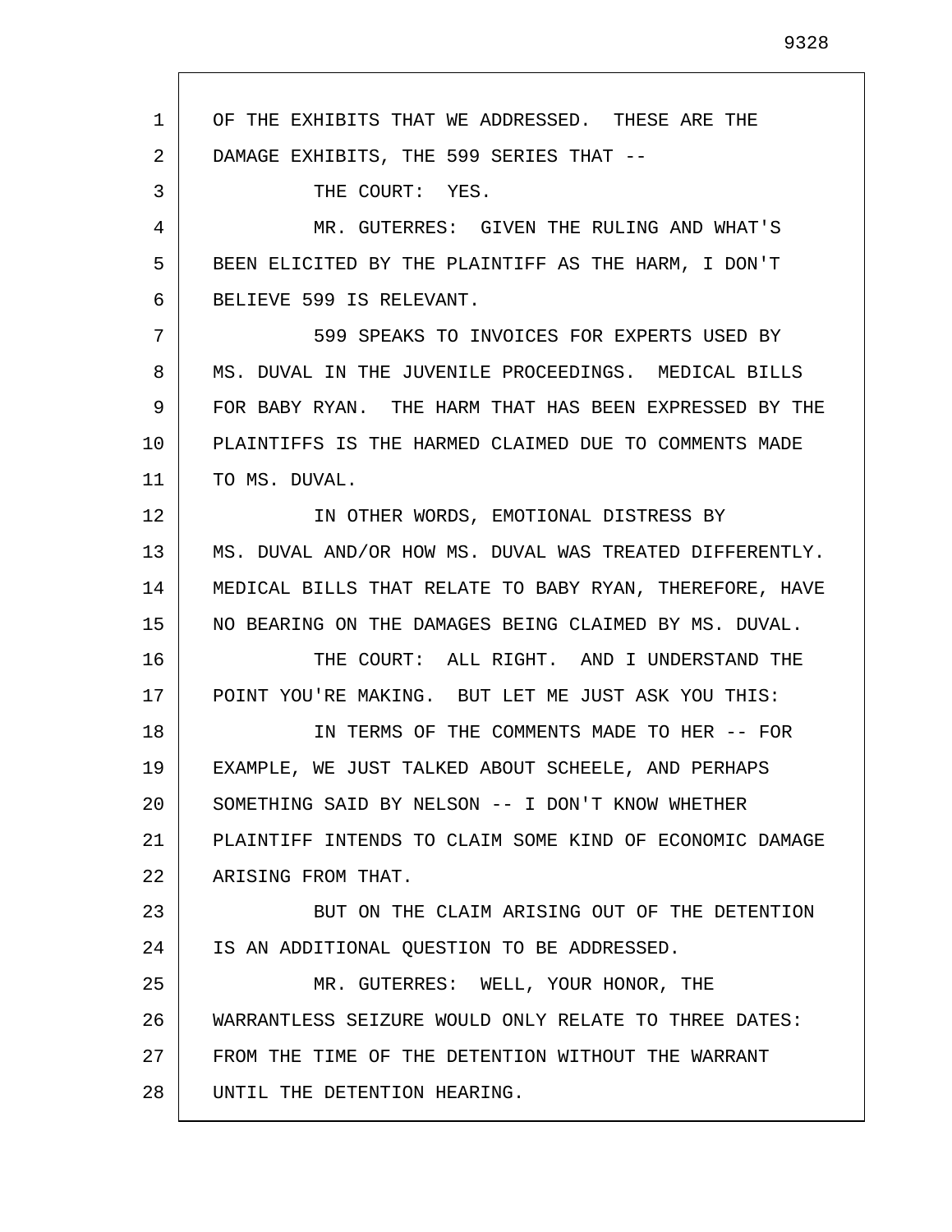| $\mathbf{1}$ | ONCE THE COURT HAS ISSUED THE ORDER, IT'S               |
|--------------|---------------------------------------------------------|
| 2            | PURSUANT TO A COURT ORDER. SO THE DAMAGES, IF ANY,      |
| 3            | THAT RELATE TO THE WARRANTLESS SEIZURE WOULD ONLY BE    |
| 4            | FOR THE THREE DAYS THAT WE DETAINED WITHOUT THE         |
| 5            | WARRANT.                                                |
| 6            | THE COURT: AND YOU'RE TALKING ABOUT ECONOMIC            |
| 7            | DAMAGES.                                                |
| 8            | MR. GUTERRES: CORRECT.                                  |
| 9            | THE COURT: BECAUSE I'M SURE THE CLAIM OF                |
| 10           | EMOTIONAL DISTRESS WOULD NOT BE LIMITED --              |
| 11           | MR. GUTERRES: YEAH, THAT'S GENERAL DAMAGES,             |
| 12           | YOUR HONOR. THERE'S NO EVIDENCE OF THESE INVOICES       |
| 13           | SPEAKING TO ANYTHING HAVING TO DO WITH MS. DUVAL.       |
| 14           | THE COURT: OKAY. AND --                                 |
| 15           | MR. MCMILLAN: WELL, YOUR HONOR, I HAVEN'T               |
| 16           | ACTUALLY HAD A CHANCE TO SIT DOWN AND LOOK THROUGH      |
| 17           | THOSE WITH THESE ISSUES IN MIND.                        |
| 18           | ALTHOUGH, JUST INTUITIVELY, AS I'M SITTING              |
| 19           | HERE, THE ARGUMENT MAKES SENSE THAT, CERTAINLY, IN      |
| 20           | LIGHT OF YOUR HONOR'S RULINGS ON THE NON-SUIT ON        |
| 21           | MATERIALITY, I DON'T SEE HOW THERE WOULD BE A CLAIM TO  |
| 22           | RECOVER, JUST FOR EXAMPLE, THE ATTORNEY'S FEES INCURRED |
| 23           | IN DEFENSE IN THE UNDERLYING JUVENILE DEPENDENCY CASE.  |
| 24           | THE COURT: RIGHT. JUST ONE THING I'M                    |
| 25           | THINKING ABOUT, AND I DON'T WANT TO PLANT A SEED, BUT   |
| 26           | JUST IN THINKING AND HAVING HEARD THE ARGUMENT, SHE DID |
| 27           | SEE MR. BUDIN.                                          |
| 28           | MR. MCMILLAN: SHE DID. SHE DID. AND THAT                |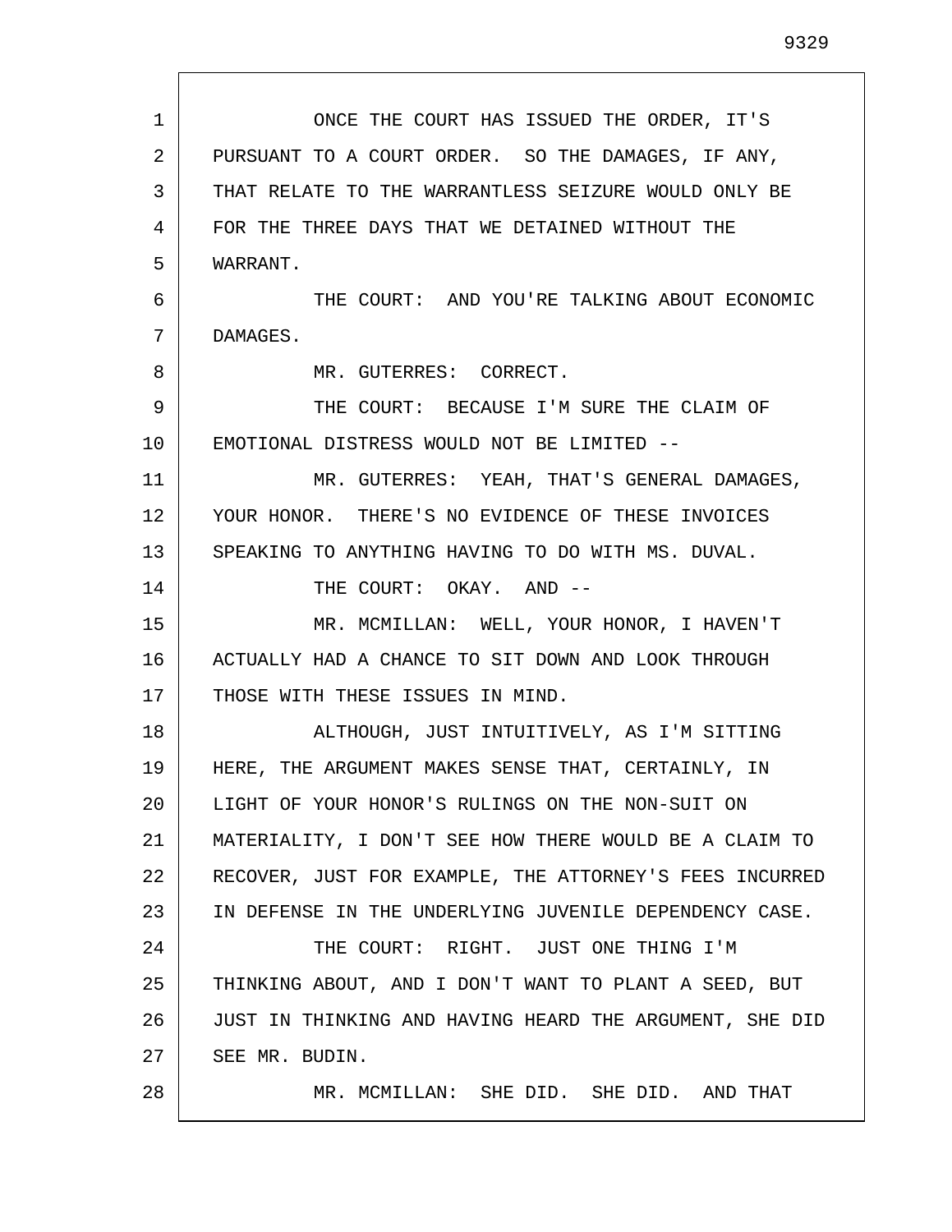1 2 3 4 5 6 7 8 9 10 11 12 13 14 15 16 17 18 19 20 21 22 23 24 25 26 27 28 WOULD BE -- THE COURT: AND I HONESTLY DON'T REMEMBER WHEN THAT STARTED. AND I DO REMEMBER HIS TESTIMONY IN GENERAL TERMS. I'M JUST SAYING, MAYBE THERE'S SOMETHING IN WHAT MR. BUDIN SAID THAT COULD BE, ARGUABLY, AN ECONOMIC DAMAGE. MR. MCMILLAN: RIGHT. THE COURT: THAT'S A POSSIBILITY. MR. GUTERRES: THAT WAS PURSUANT TO COURT ORDER, YOUR HONOR. THE COURT: PARDON? MR. GUTERRES: PURSUANT TO COURT ORDER. THE JUVENILE COURT'S ORDER. THEY'RE THERE FOR COUNSELING AND PARENTING. THE COURT: OKAY. MR. MCMILLAN: YOUR HONOR, I'M NOT SURE THERE'S EVIDENCE OF THAT IN THIS RECORD. I DON'T RECALL. I DON'T KNOW THAT ANY OF THE MINUTE ORDERS OR ANYTHING ELSE GOT MOVED INTO EVIDENCE THAT WOULD HAVE REFLECTED THAT. I DO KNOW THAT SHE BEGAN, PURSUANT TO HER TESTIMONY AND MR. BUDIN'S TESTIMONY, SHE BEGAN SERVICES WITH HIM, I BELIEVE, ON NOVEMBER 11TH. AND THEN HAS CONTINUED WITH HIM THROUGH, EVEN, TODAY. ALTHOUGH, IN THE LAST COUPLE YEARS, I THINK, ON A MORE SPORADIC BASIS. IT WASN'T REGULARLY SCHEDULED OR REGULARLY PLANNED. BUT I DON'T RECALL -- I'M NOT SAYING THAT IT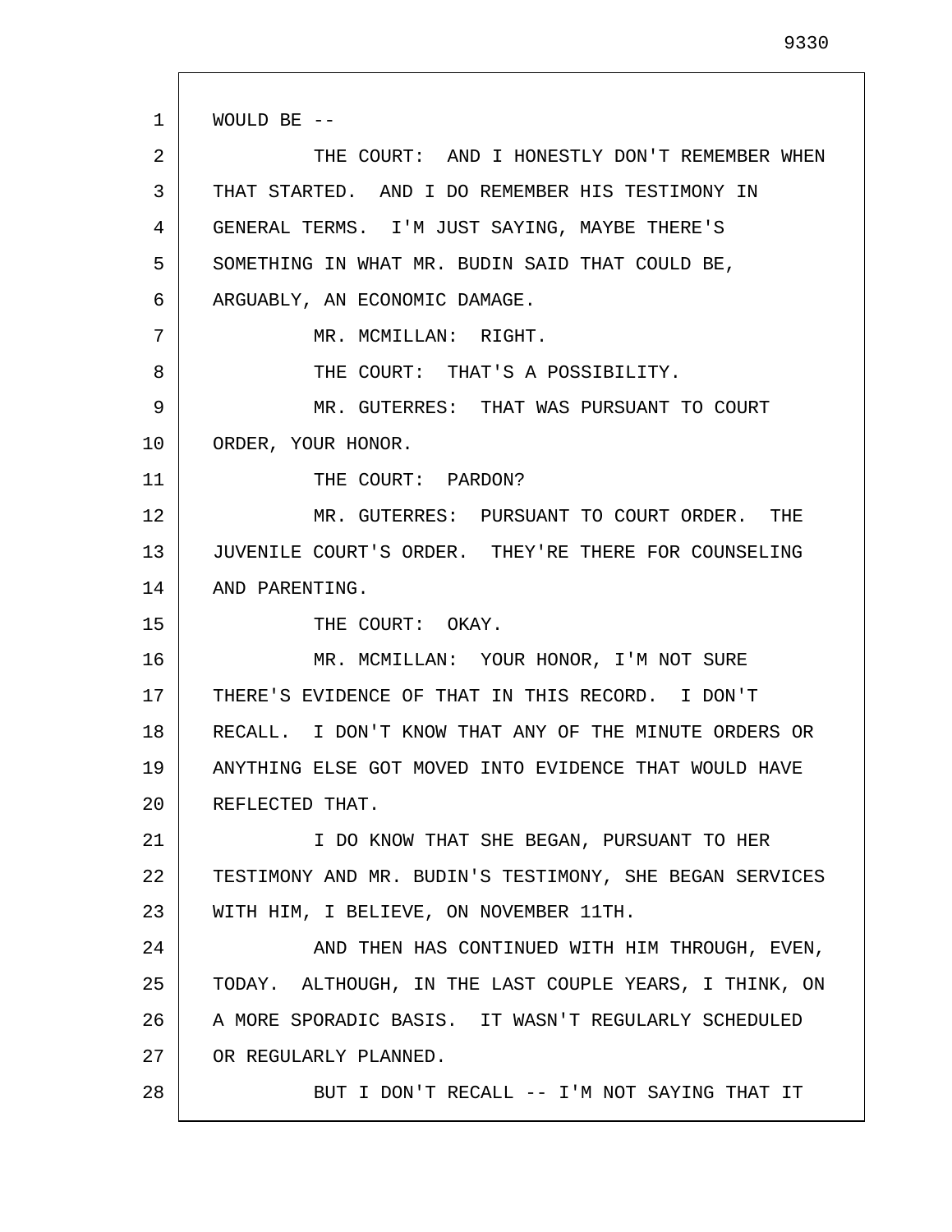1 2 3 4 5 6 7 8 9 10 11 12 13 14 15 16 17 18 19 20 21 22 23 24 25 26 27 28 DIDN'T COME INTO EVIDENCE, BUT I DON'T RECALL THAT IT WAS COURT ORDERED, OR WHETHER IT WAS COURT ORDERED. THE COURT: WELL, I DON'T EITHER, BUT IT DID OCCUR TO ME THAT IT IS ONE POSSIBLE EXPENSE, EVEN IF SHE PAID FOR, AND EVEN IF SHE DID IT PURSUANT TO COURT ORDER. IF THERE IS SOMETHING ABOUT THAT THAT HAD TO DO WITH EMOTIONAL DISTRESS AND THE CHILD BEING TAKEN FROM HER MOTHER, WHICH SHE SAYS, OBVIOUSLY, OCCURRED -- AND I UNDERSTAND. BASICALLY, THE EVIDENCE SAYS SHE GOES TO THIS TDM ON THE 3RD, NOT REALLY KNOWING WHAT WAS GOING TO OCCUR, AND THEN AT THE END OF THE DAY, INDICATION SOMEWHERE, MAYBE 6:00, 6:30, ALL OF A SUDDEN THEY SAY, WE'RE TAKING THE CHILD. AND I THINK THAT A TRIER OF FACT COULD REASONABLY CONCLUDE THAT THAT WOULD BE A CAUSATIVE FACTOR IN SUFFERING EMOTIONAL DISTRESS. WHETHER OR NOT WHEN SHE SOUGHT BUDIN... I'M NOT SAYING IT IS, BUT I'M SAYING THAT'S ONE THING THAT, MAYBE, YOU SHOULD TAKE A LOOK AT TO MAKE A DECISION. I WOULD AGREE, AS TO WHAT I RECALL, MOST OF THE OTHER EXPENSES, I'M NOT RECALLING ANYTHING ELSE THAT I THINK WOULD EVEN HAVE THE POTENTIAL. BUT, AGAIN, WHY DON'T WE DEFER ON THOSE THREE. WE HAVE THE THREE EXHIBITS THAT MR. PARIS EXPLAINED TO US THE OTHER DAY, 599, 600, AND 603, THAT YOU CAN TAKE A LOOK AT.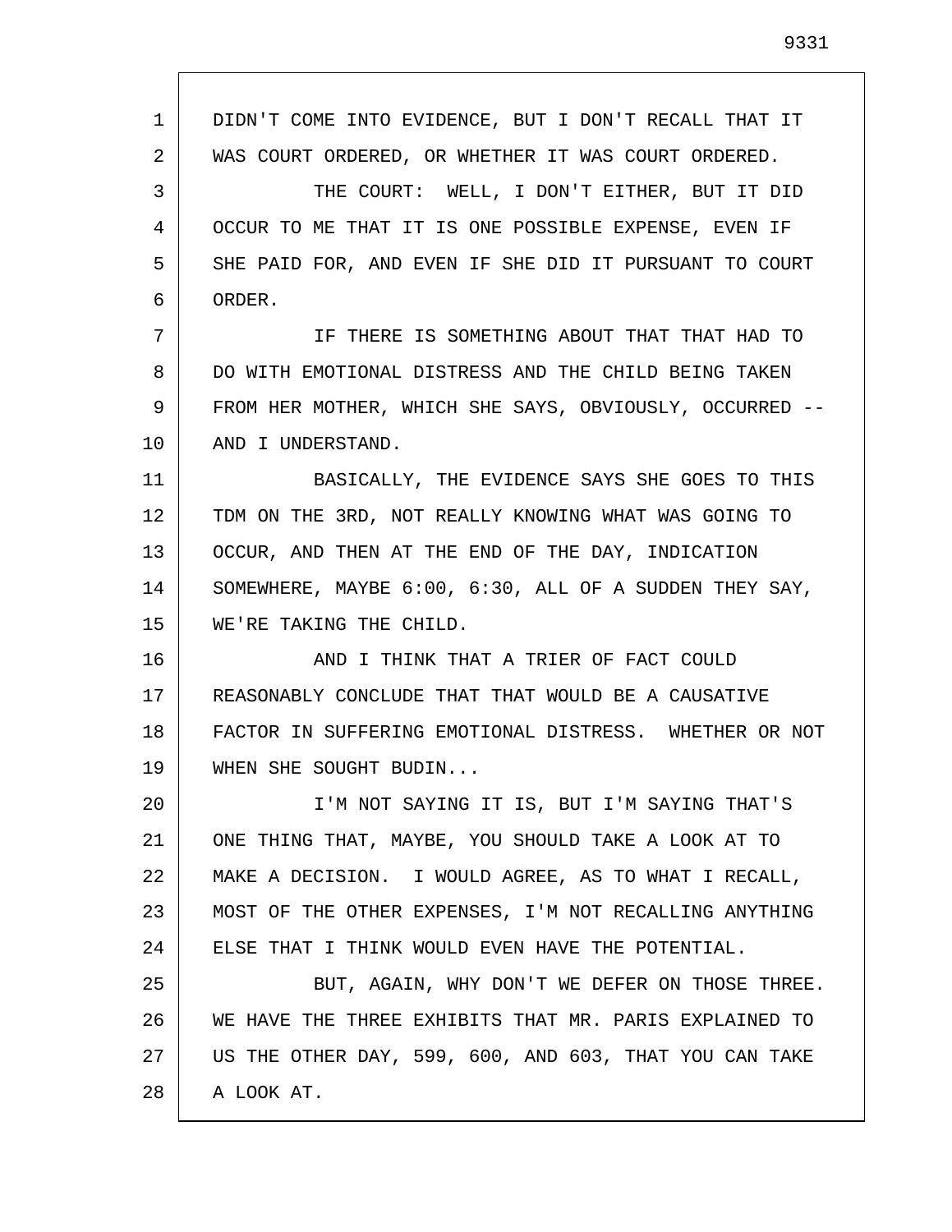1 2 3 4 5 6 7 8 9 10 11 12 13 14 15 16 17 18 19 20 21 22 23 24 25 26 27 28 AND WE'LL SEE, FIRST OF ALL, IF ANY PART OF THAT WOULD BE OFFERED BY PLAINTIFF, IN LIGHT OF THE PRESENT STATUS OF THE CASE. IF NOT, WE WON'T WORRY ABOUT IT. IF SO, YOU CAN TELL US WHAT IT IS AND WE'LL MAKE A DECISION. MR. MCMILLAN: OKAY. THAT MAKES SENSE. ALSO, YOUR HONOR, WITH RESPECT TO MR. BUDIN, I'LL HAVE TO GO BACK AND LOOK AT THE ROUGH TRANSCRIPT, BUT I BELIEVE THAT HE GAVE TESTIMONY AS TO WHAT HE WOULD EXPECT, IN TERMS OF FUTURE TREATMENT, AS WELL. THE COURT: YES. THAT'S TRUE. HE DID. MR. MCMILLAN: OKAY. THE COURT: I'M JUST TALKING ABOUT --MR. MCMILLAN: THE EXHIBIT ITSELF. THE COURT: YEAH. THAT -- FOR THE EXHIBIT ITSELF, THE TESTIMONY THAT HE GAVE ABOUT FUTURE IS DIFFERENT BECAUSE THERE'S NO BILL FOR THAT. MR. MCMILLAN: RIGHT. THE COURT: AND SO, YOU TAKE A LOOK AT THOSE AND WE'LL SEE IF THERE'S ANYTHING THAT COULD BE RECEIVED FROM THOSE THREE EXHIBITS. THE NEXT ONE, THEN, IS 692. THAT HAS BEEN WITHDRAWN. MR. PARIS: THAT'S CORRECT. THE COURT: AND THE NEXT AFTER THAT IS NUMBER 704, WHICH IS THE DECLARATION OF MS. CONDEN. MR. GUTERRES: WE'RE BACK TO MR. PRAGER'S EXHIBITS.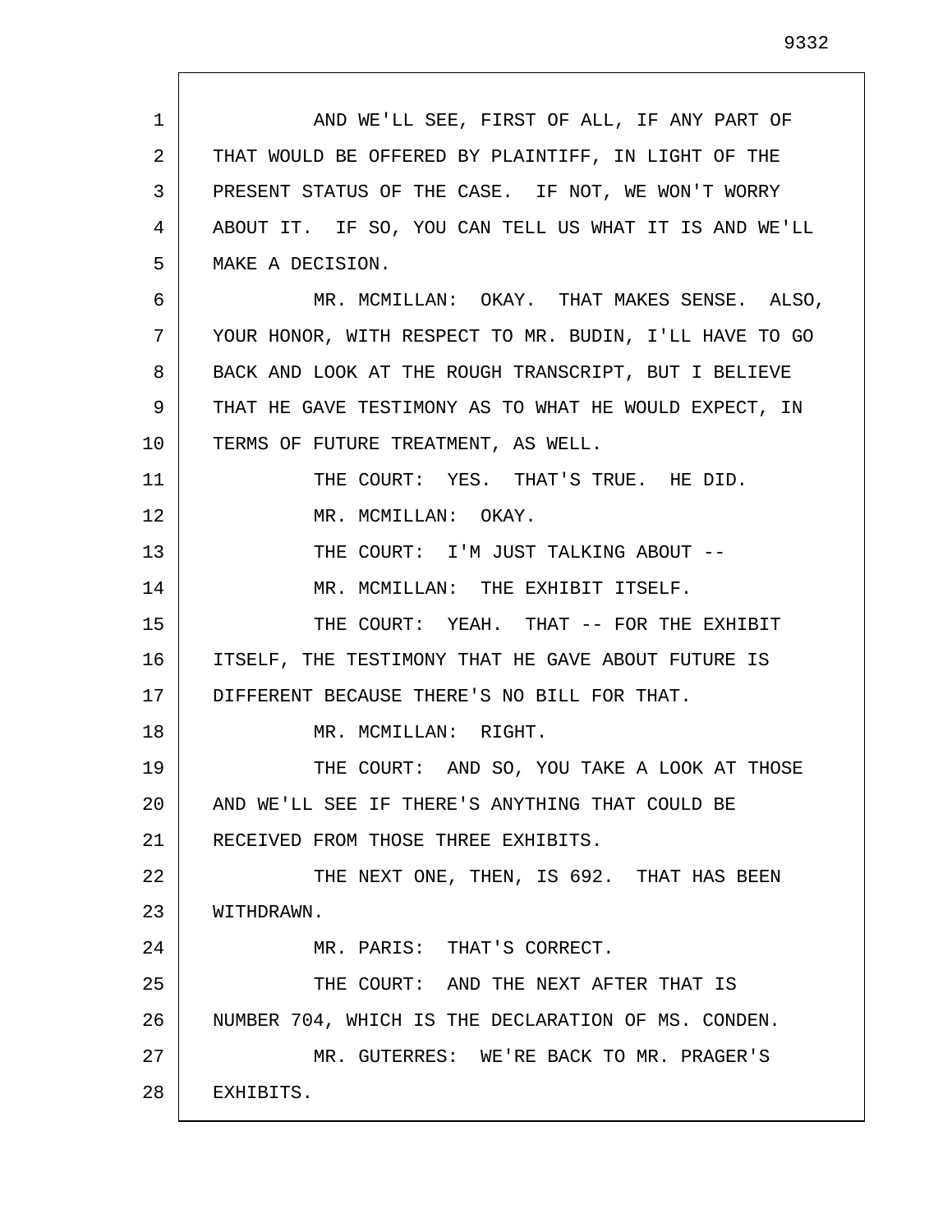| 1  | THE COURT: IS THAT -- SO WOULD THAT BE TRUE            |
|----|--------------------------------------------------------|
| 2  | OF 705, AND 710, 719? JUST LOOKING AT THE LIST, THAT   |
| 3  | WOULD TAKE US ALL THE WAY TO --                        |
| 4  | MR. GUTERRES: 730, YOUR HONOR.                         |
| 5  | THE COURT: OVER TO --                                  |
| 6  | MR. MCMILLAN: ALL THE WAY THROUGH -- WELL              |
| 7  | THE COURT: THAT WOULD TAKE US THROUGH 721.             |
| 8  | MR. MCMILLAN: I THINK, YOUR HONOR --                   |
| 9  | MR. GUTERRES: YES.                                     |
| 10 | THE COURT: SO THE NEXT ONE WE COULD ADDRESS            |
| 11 | WITHOUT HIM IS BEGINNING WITH 730.                     |
| 12 | MR. GUTERRES: I DON'T KNOW IF PLAINTIFF STILL          |
| 13 | INTENDS TO OFFER THAT. BUT --                          |
| 14 | THE COURT: WE'LL FIND OUT RIGHT NOW.                   |
| 15 | MR. MCMILLAN: WE HAVE TO LOOK, YOUR HONOR, AT          |
| 16 | ONE OF THE EMAILS TO SEE WHAT THE DATE IS. THAT WOULD  |
| 17 | BE THE EXHIBIT NUMBER 730, 23201 THROUGH 23202.        |
| 18 | MR. GUTERRES: WELL, THE FIRST ONE IS ACTUALLY          |
| 19 | A CASE -- AN OPINION IN A CASE, WHICH IS THE KAREN R.  |
| 20 | VERSUS RAUL R. I DON'T KNOW IF --                      |
| 21 | MR. MCMILLAN: RIGHT. WE HAVEN'T GOTTEN TO              |
| 22 | THAT YET. I'M JUST TRYING TO FIGURE OUT WHETHER WE'RE  |
| 23 | GOING TO WITHDRAW ALL OF THEM OR JUST SOME OF THEM. SO |
| 24 | IF YOU CAN JUST GIVE US A MINUTE TO FIGURE THAT OUT.   |
| 25 | MR. PARIS: YOUR HONOR, IN LIGHT OF THE                 |
| 26 | COURT'S RECENT RULING, WE CAN WITHDRAW THOSE PORTIONS  |
| 27 | OF EXHIBIT 730 ON -- BATES MARKED, THE FIRST ENTRY     |
| 28 | BATES MARKED 23189 THROUGH 23199. THE SECOND ENTRY     |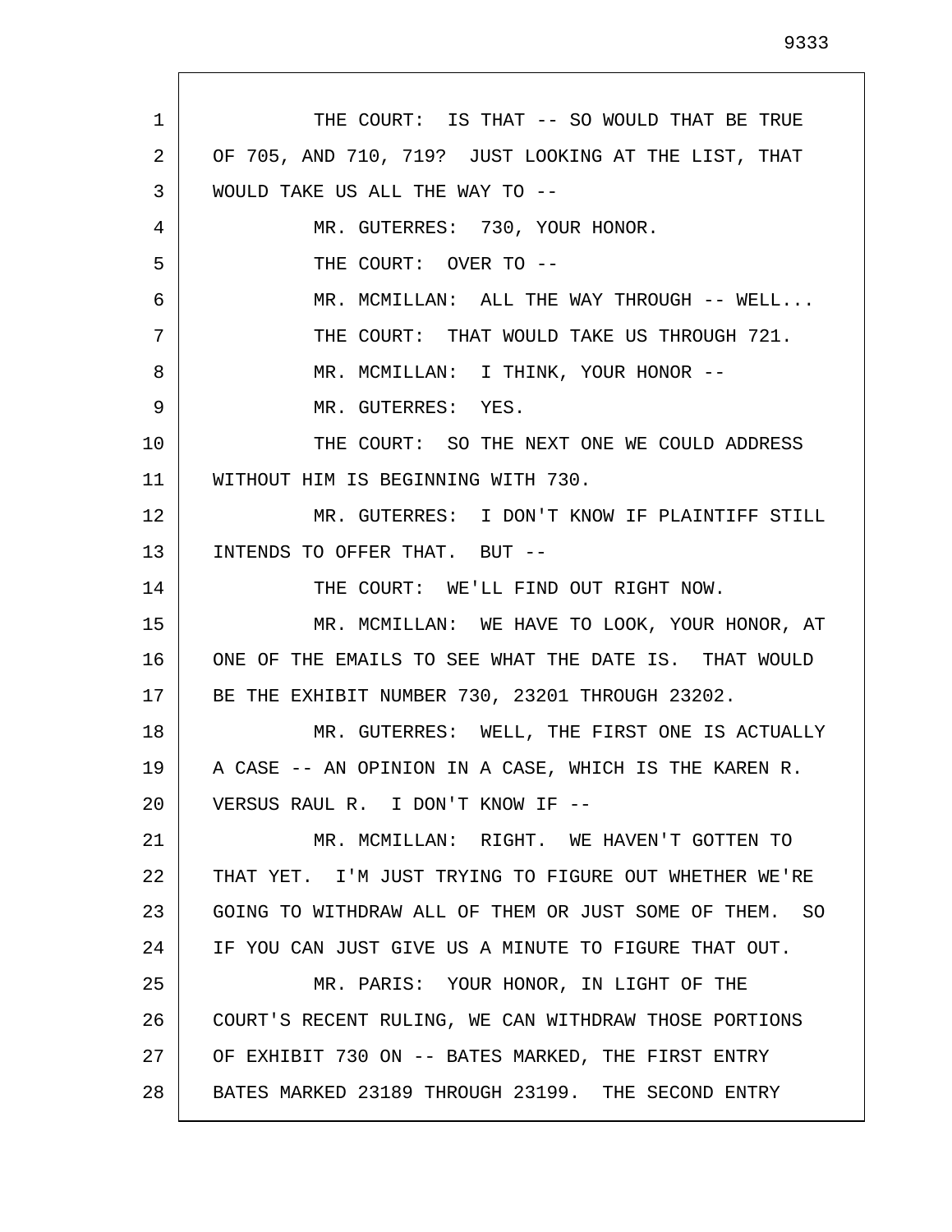1 2 3 4 5 6 7 8 9 10 11 12 13 14 15 16 17 18 19 20 21 22 23 24 25 26 27 28 BATES MARKED 23201 THROUGH 23202. MR. GUTERRES: YOU'RE WITHDRAWING? MR. PARIS: YEAH. WE'LL BE WITHDRAWING. THE THIRD ENTRY WILL ALSO BE WITHDRAWN, THE ONES BATES MARKED 23203 THROUGH 23204. AND THEN THE FIFTH ENTRY HERE WILL BE WITHDRAWN, BATES MARKED AT 23213 THROUGH 23217. THE COURT: ALL RIGHT. SO THE ONE AREA THAT YOU WANT IS THE ONES AT 23206 THROUGH 23211? MR. PARIS: THAT'S CORRECT, YOUR HONOR. THE COURT: OKAY. WE'LL TAKE A LOOK AT THEM. ALL RIGHT. I'VE LOOKED AT THEM. WHAT'S THE PURPOSE OF THESE, MR. MCMILLAN? MR. MCMILLAN: YOUR HONOR, THE -- IT'S ACTUALLY -- I BELIEVE IT'S JUST ONE PAGE. AND IT'S THE PAGE BEARING BATES NUMBER 023206. AND THE EMAIL STRING -- WE'RE ACTUALLY FOCUSED ON THE ONE FOR THURSDAY, MAY 20, 2010, AT 3:31 P.M. MR. GUTERRES: I THOUGHT YOU JUST WITHDREW 23206. MR. MCMILLAN: NO, THAT'S THE ONLY ONE HE DID NOT WITHDRAW. THE COURT: THE OTHER ONES THAT ARE LISTED IN 730 HAVE BEEN WITHDRAWN. THIS ONE, WHICH IS THE FOURTH ONE DOWN ON PAGE 6 OF THE LIST, THEY SAID THEY WERE OFFERING, WITH THOSE EMAILS ON THESE PAGES, 023206 THROUGH 023211. MR. GUTERRES: I WAS LOOKING AT THE WRONG ONE,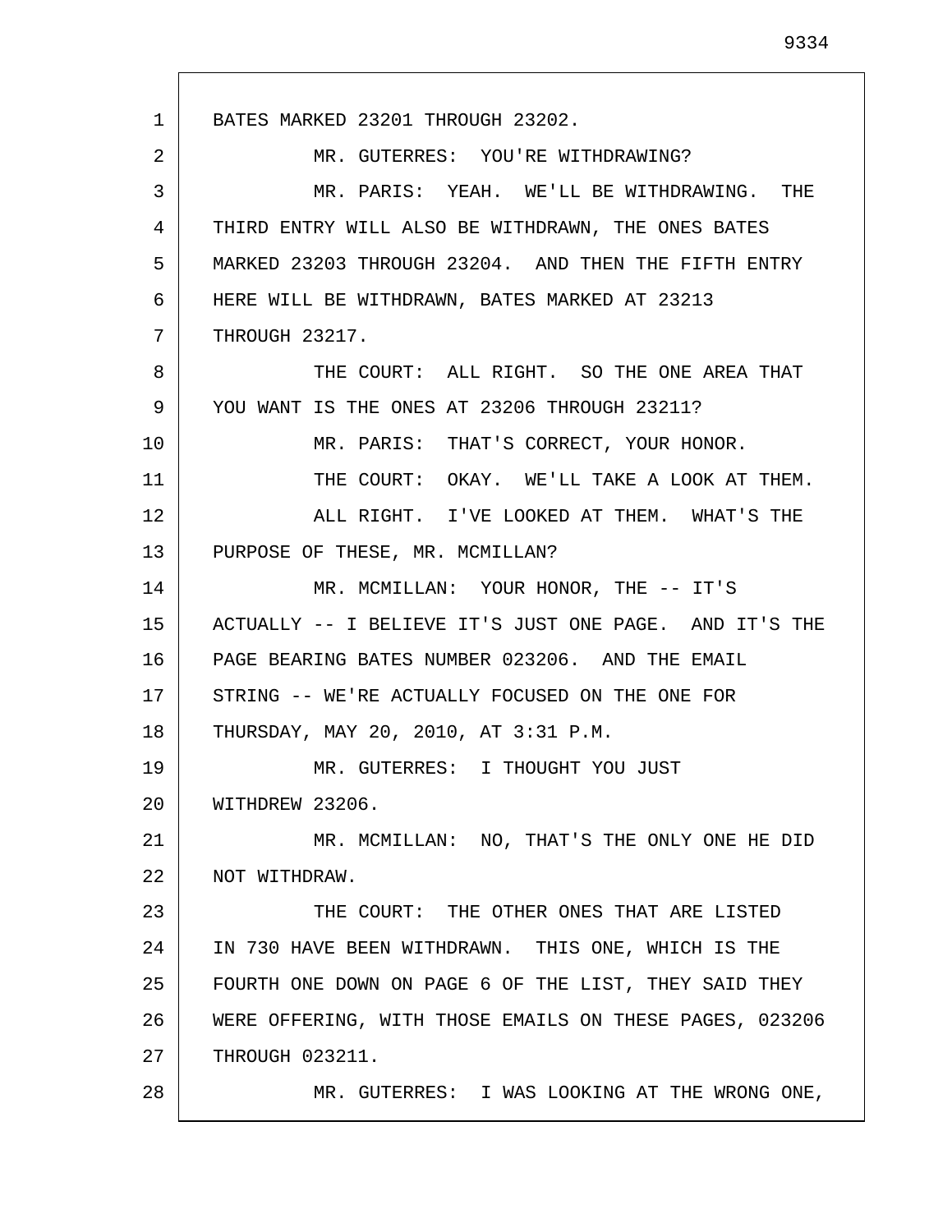1 2 3 4 5 6 7 8 9 10 11 12 13 14 15 16 17 18 19 20 21 22 23 24 25 26 27 28 YOUR HONOR. MY APOLOGIES. THE COURT: ALL RIGHT. SO I SEE THE ONE YOU'RE REFERRING TO ON THURSDAY, MAY 20, 3:31. MR. MCMILLAN: AND IT'S THE SPECIFIC REFERENCE TO VICTORIA SCHEELE. I BELIEVE THAT IS THE ONLY PAGE OF THAT EXHIBIT THAT WE WOULD BE OFFERING. THE COURT: ALL RIGHT. WHAT THAT DOES SHOW US? THE QUESTION -- THE ONE THAT'S BEFORE, THE ONE THAT APPARENTLY PROMPTED THAT REPLY, WAS AN EMAIL TO, IT SAYS, FROM DR. EGGE TO RYAN MILLS. SAYING, DR. NIESEN, I'M PARAPHRASING, PAGED ME YESTERDAY, MS. DUVAL'S HIRED ANOTHER PEDIATRIC. MEANWHILE, JUST WANT TO DISCUSS RYAN'S CASE, IS THAT OKAY WITH YOU. AND THEN HIS RESPONSE, APPARENTLY, WAS, HE SAYS, YOU HAVE TO TALK TO VICTORIA AGAIN. MR. MCMILLAN: RIGHT. AND THAT WOULD JUST BE THE FOUNDATIONAL PRECURSOR, OR A FOUNDATIONAL PRECURSOR TO MS. SCHEELE'S INTERACTIONS WITH MS. DUVAL DURING HER CONFERENCES AND MONITORED VISITS IN OR -- IN OR AROUND THE TIME FRAME OF MAY 20, 2010. AND THAT WOULD BE THE ONLY RELEVANCE OF IT. THE COURT: WHAT DOES THIS HAVE TO DO WITH IT? MR. MCMILLAN: WELL, IT WOULD GO TO, NOT NECESSARILY SHOW -- THE COURT: HIS FURTHER RESPONSE -- MR. MCMILLAN: RIGHT. IT SAYS, ALREADY DID. THE COURT: THESE ARE A LITTLE HARD TO FOLLOW AS YOU LOOK AT THEM.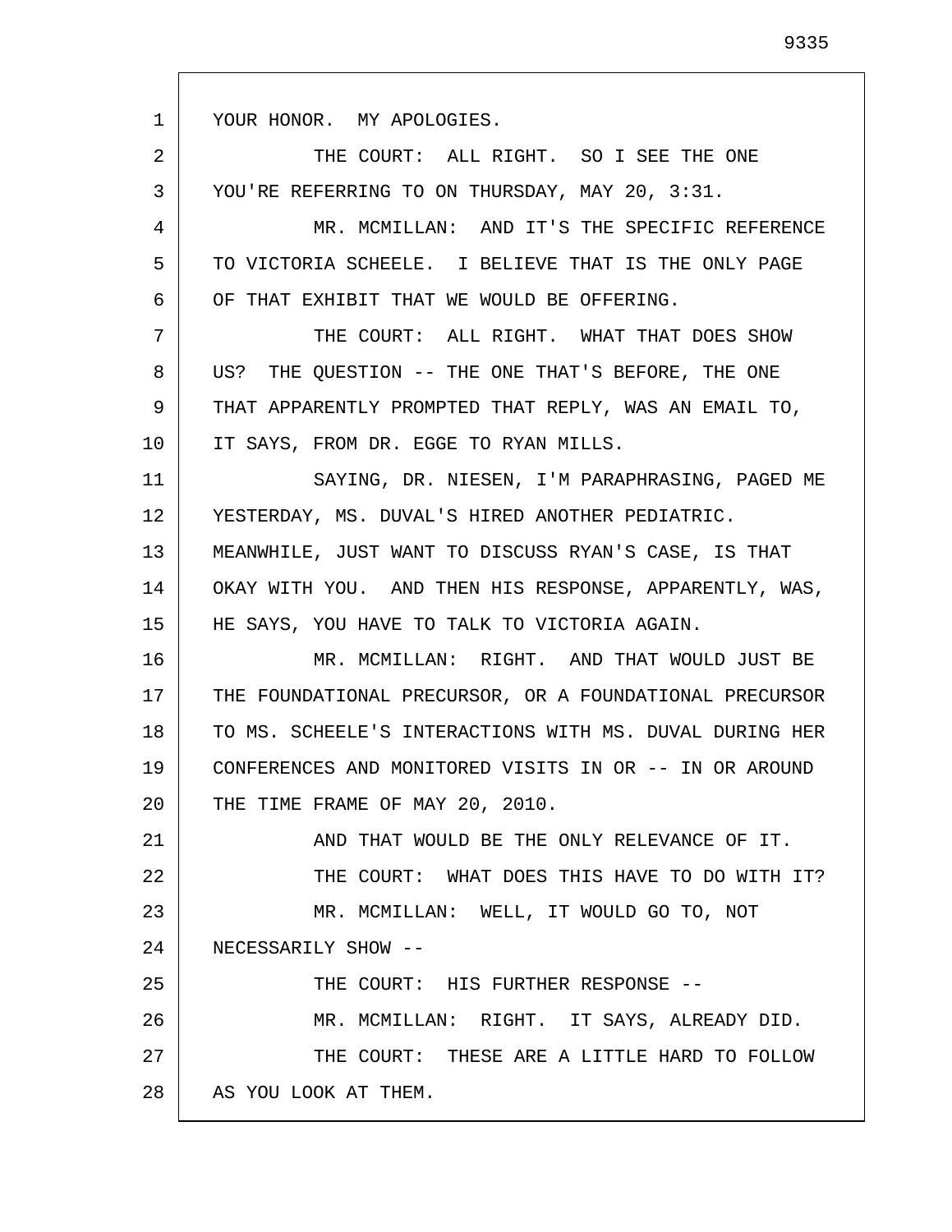1 2 3 4 5 6 7 8 9 10 11 12 13 14 15 16 17 18 19 20 21 22 23 24 25 26 27 28 MR. MCMILLAN: THEY GO IN REVERSE. THE COURT: RIGHT. IT LOOKS TO ME LIKE THE "ALREADY DID" ACTUALLY MIGHT HAVE BEEN FROM EGGE. BECAUSE IT APPEARS THAT MILLS' RESPONSE WAS, I GUESS YOU HAVE TO TALK TO VIRGINIA AGAIN, AND ABOVE THAT IS, ALREADY DID. DO YOU SEE WHAT I'M REFERRING TO? MR. MCMILLAN: I SEE, BUT THE TO AND FROM LINE, THE "FROM" IS ALSO RYAN MILLS. IT LOOKS LIKE A GMAIL ADDRESS. AND "TO" IS TO A YAHOO EMAIL ADDRESS FOR MR. MILLS. SO IT LOOKS LIKE, WHETHER IT WAS ERROR OR NOT, IT LOOKS LIKE HE MIGHT HAVE BEEN EMAILING HIMSELF. GO UP ONE PAGE. YEAH, IT LOOKS LIKE HE MAY HAVE BEEN EMAILING HIMSELF, OR -- THE COURT: WELL, I'M GOING TO -- ALL RIGHT. IT'S A LITTLE HARD TO DECIPHER. IT MAKES SENSE TO ME THAT THE FIRST ONE COMES FROM EGGE, SAYING, BASICALLY, IS IT OKAY WITH YOU. HE RESPONDS, GUESS YOU HAVE TO TALK TO VICTORIA AGAIN. THEN THERE'S SOMETHING, ALREADY DID. TO ME, THAT WOULD MAKE SENSE THAT HE SAYS, YOU GOT TO TALK TO VICTORIA. SHE SAYS, DR. EGGE, ALREADY DID. SO SHE WAS STILL CHECKING WITH HIM ABOUT, WAS IT OKAY BECAUSE, AT THIS POINT IN TIME, HE'S GOT CUSTODY. AND SO I THINK HER QUESTION WAS, IS IT OKAY IF HE SEES THIS DOCTOR. MR. MCMILLAN: I AGREE WITH YOUR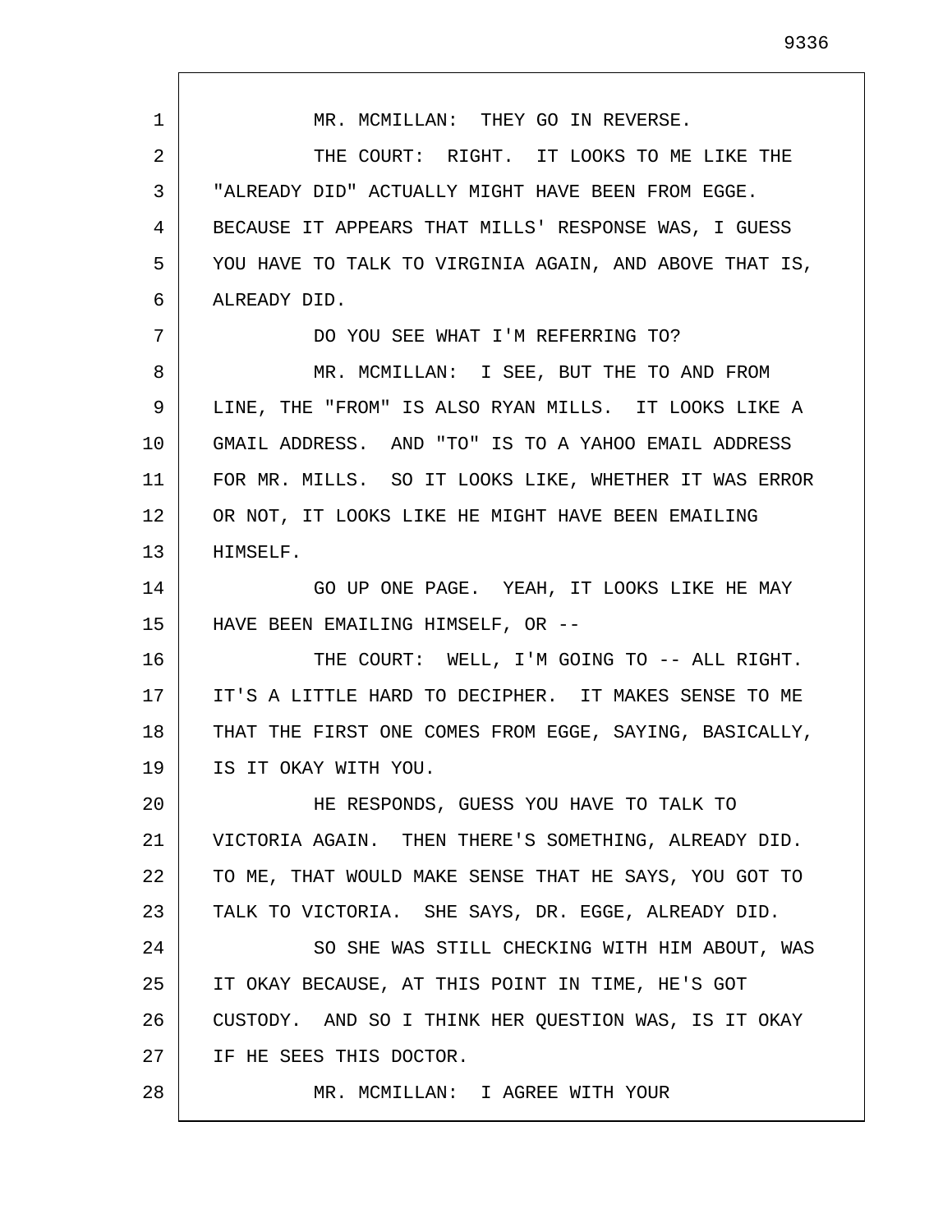1 2 3 4 5 6 7 8 9 10 11 12 13 14 15 16 17 18 19 20 21 22 23 24 25 26 27 28 INTERPRETATION. THAT WOULD MAKE SENSE. OTHERWISE, THE "ALREADY DID" IS JUST -- THE COURT: OTHERWISE, IT WOULD REALLY BE NONSENSICAL. MR. MCMILLAN: RIGHT. THE COURT: UNLESS, AFTER SENDING THE MESSAGE, GUESS YOU HAVE TO TALK TO VICTORIA AGAIN, HE THEN ADDS -- IT'S POSSIBLE HE THEN ADDED, AFTER HE SAYS THAT "ALREADY DID," THAT HE HAD ALREADY TALKED TO VICTORIA. THAT'S POSSIBLE. MR. MCMILLAN: THAT'S POSSIBLE. THE COURT: BUT MY QUESTION IS: I DON'T SEE WHAT THIS ADDS TO THE CASE, EVIDENTIARY-WISE, BECAUSE THE ISSUE, AGAIN, IS SCHEELE'S INTERACTIONS WITH YOUR CLIENT. AND SO -- MR. MCMILLAN: RIGHT. WELL, WE HAVE TO SHOW AN UNDERLYING MOTIVATION. AND I MEAN, IT IS AN INTENTIONAL TORT. AND MAYBE UNDERLYING MOTIVATION IS NOT AN ELEMENT, AT LEAST, NOT EXPRESSLY AN ELEMENT OF THE CLAIM. BUT I THINK, IN ORDER FOR IT TO MAKE SENSE TO SOMEBODY, I WOULD ASK MYSELF, WHY WOULD MS. SCHEELE BE DOING THESE THINGS TO MS. DUVAL. THE COURT: ALL RIGHT. WELL, THE REST OF THIS CHAIN HERE, GOING TO PAGE 2011 -- EXCUSE ME, 23211, WHICH IS WHAT WAS DESIGNATED, IT JUST LOOKS TO ME LIKE EMAILS GOING BACK AND FORTH, BUT I DON'T SEE -- MR. MCMILLAN: THE ONLY ONE THAT REFERENCES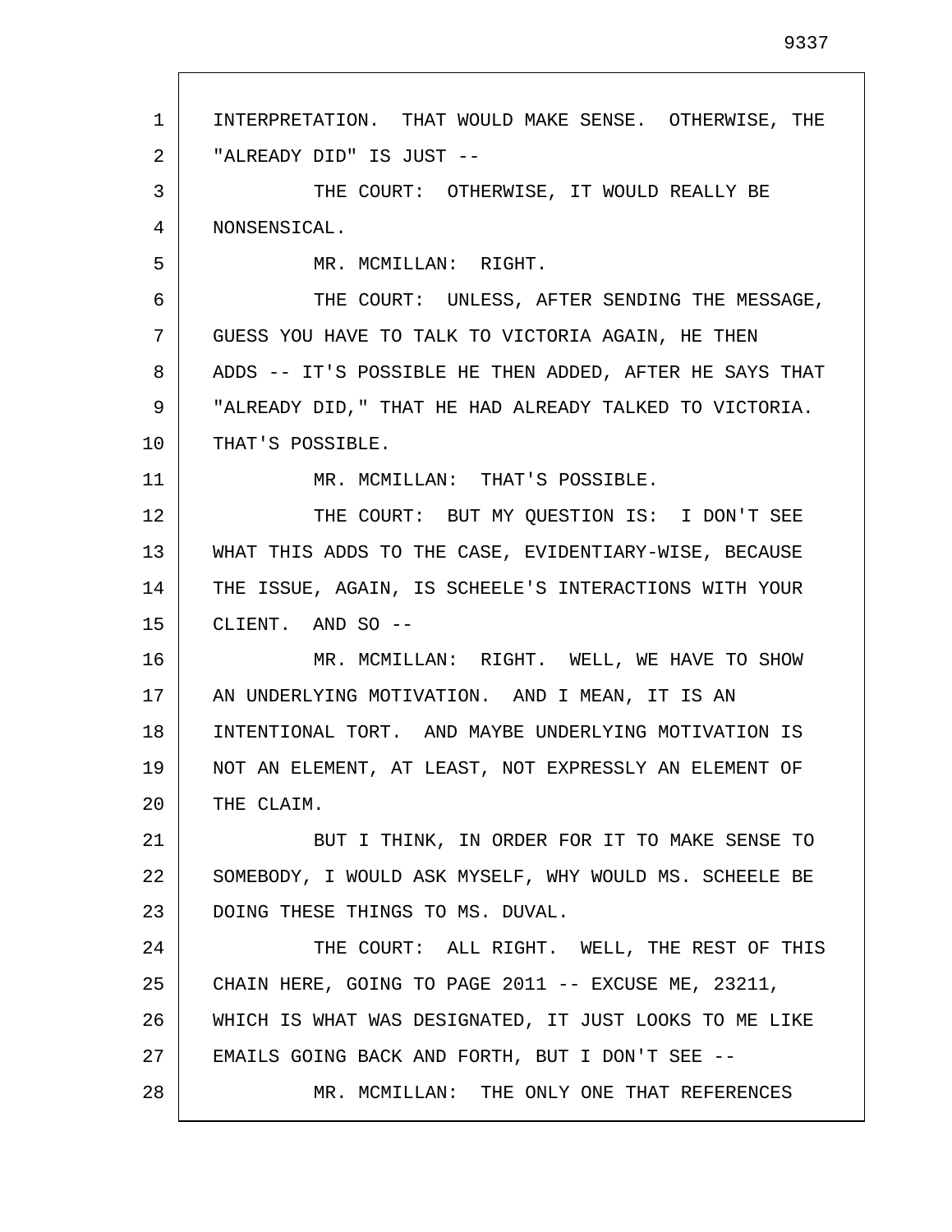1 2 3 4 5 6 7 8 9 10 11 12 13 14 15 16 17 18 19 20 21 22 23 24 25 26 27 28 MS. SCHEELE IS THE 23206. THE COURT: OKAY. MR. MCMILLAN: AND THAT'S THE ONLY PAGE OF THAT DESIGNATION THAT WE WOULD OFFERING. THE COURT: THAT YOU WANT -- AND, IN FACT, IT'S THIS -- MR. MCMILLAN: IN FACT, I THINK, JUST THAT --YEAH, I THINK IT'S JUST THAT EMAIL, ACTUALLY. BECAUSE THE EMAIL ON THE BOTTOM PORTION OF THE PAGE LOOKS LIKE IT RELATES TO SOMETHING ELSE. THE COURT: MY QUESTION IS: WHAT DOES THIS SHOW THAT HAS ANYTHING TO DO -- MS. SCHEELE EITHER DID SOMETHING OR DIDN'T DO SOMETHING. IF YOUR CONTENTION IS THAT SHE -- WHAT? MR. MCMILLAN: WELL, I THINK PART OF HER UNDERLYING MOTIVATION FOR HER ALLEGED MEAN-SPIRITED TREATMENT OF MS. DUVAL IS BECAUSE SHE CHOSE SIDES IN THIS DISPUTE ON HER OWN, IRRESPECTIVE OF WHAT WAS GOING ON IN THE CASE OR IN THE COURT. SHE MADE A DECISION ABOUT HOW SHE WAS GOING TO TREAT MS. DUVAL. THE COURT: ALL RIGHT. THIS EMAIL ISN'T PROBATIVE OF THAT, ONE WAY OR ANOTHER. MR. MCMILLAN: OKAY. THE COURT: SO LET ME MAKING THE RULING. MR. MCMILLAN: SURE. THE COURT: SO, UNDERSTANDING IT'S THIS ONE EMAIL WHICH IS ON 23206, IT'S THE APPROXIMATE TOP HALF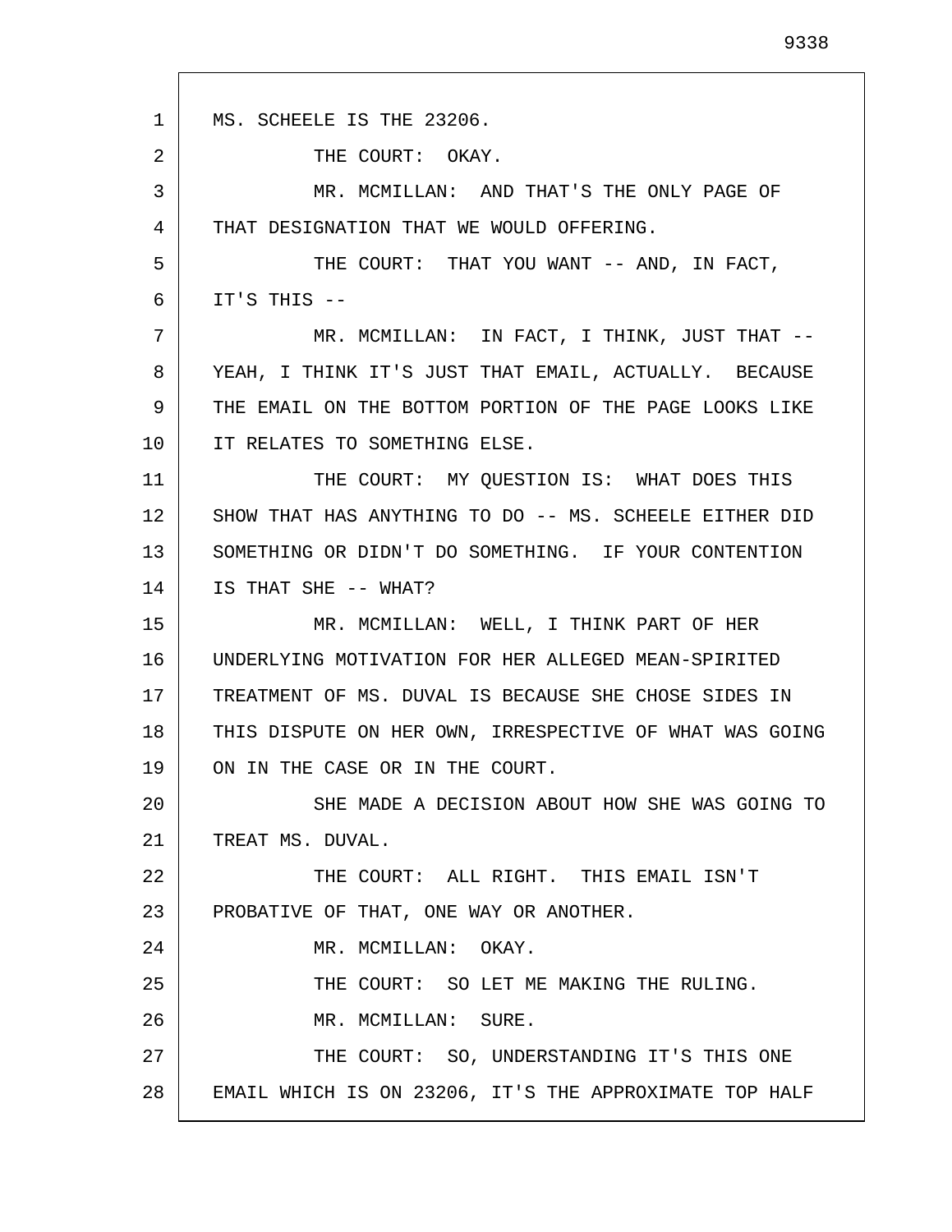| 1  | OF THE PAGE, GIVEN THE SEQUENCE WE TALKED ABOUT, I      |
|----|---------------------------------------------------------|
| 2  | DON'T FIND ANY RELEVANCE. AND IT'S NOT GOING TO BE      |
| 3  | RECEIVED.                                               |
| 4  | NEXT ONE IS 788. THIS IS A LIST OF RECORDS              |
| 5  | THAT DR. WEINRAUB REVIEWED. THAT'S NOT REALLY           |
| 6  | EVIDENCE.                                               |
| 7  | MR. PARIS: AT THIS TIME, PLAINTIFF WILL                 |
| 8  | WITHDRAW THAT OFFER. THE WITNESS WALKED OFF WITH OUR    |
| 9  | ONLY COPY OF IT.                                        |
| 10 | MS. SWISS: YOUR HONOR, I REALLY WANT THAT IN.           |
| 11 | (LAUGHTER.)                                             |
| 12 | THE COURT: SO YOU DON'T HAVE A COPY OF YOUR             |
| 13 | OWN WORK?                                               |
| 14 | MS. SWISS: PRINT THAT ONE FOR YOUR MOM.                 |
| 15 | MR. MCMILLAN: NOBODY KNOWS, ACTUALLY, WHAT              |
| 16 | FILE IT'S STORED IN.                                    |
| 17 | THE COURT: OKAY. LOOK. GETTING OVER TO THE              |
| 18 | TOP OF PAGE 7, THE NEXT ONE IDENTIFIED IN THE LIST, AND |
| 19 | I'VE GOT IT, FORTUNATELY, I'VE GOT MINE. IT'S ACTUALLY  |
| 20 | BEEN IDENTIFIED AS 1018.                                |
| 21 | BUT THIS IS THE ADDENDUM TO THE INITIAL REPORT          |
| 22 | THAT WAS SENT TO THE STATE. SO, AGAIN, THIS WOULD BE A  |
| 23 | PRAGER ISSUE.                                           |
| 24 | MR. PARIS: THAT'S CORRECT, YOUR HONOR.                  |
| 25 | THE COURT: AND THEN THE NEXT ONE AFTER THAT             |
| 26 | IS EXHIBIT 1064, WHICH -- AND THERE'S TWO ENTRIES.      |
| 27 | IT'S BETWEEN THE TWO OF THEM, AND THESE ARE BEING       |
| 28 | OFFERED BY THE DEFENDANT, OUR PAGES 1655 AND 1656,      |

I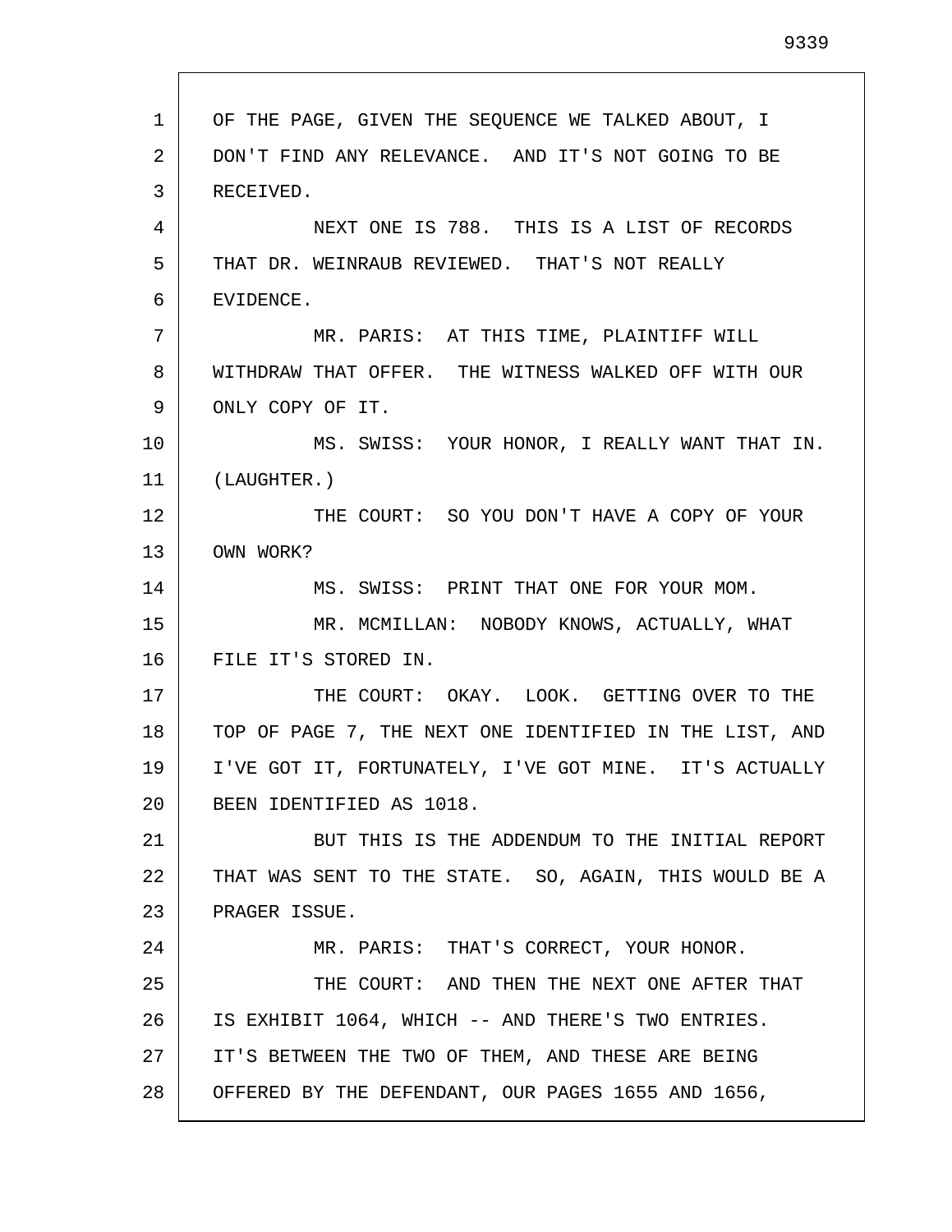1 2 3 4 5 6 7 8 9 10 11 12 13 14 15 16 17 18 19 20 21 22 23 24 25 26 27 28 2015, 2018, AND 2380. MR. GUTERRES: YOUR HONOR, THIS WAS THE CHG TESTING THAT WAS DONE, IF THE COURT HASN'T FOUND IT YET, BUT THAT REALLY WENT TO THE EXCULPATORY EVIDENCE. SO WE'LL WITHDRAW IT. IT'S POST-DETENTION. THE COURT: ALL RIGHT. MR. GUTERRES: AND IT'S TESTING ON BABY RYAN. SO... THE COURT: ALL RIGHT. WHICH PAGES WERE THAT? MR. GUTERRES: 1655 AND 1656. THE COURT: THAT'S WITHDRAWN. OKAY. AND THEN THE NEXT CITATION WAS TO 2015, 2018... MR. MCMILLAN: YOUR HONOR, I THINK THOSE ARE MR. PRAGER ISSUES. THEY APPEAR TO BE THE PRIMARY LANGUAGE DESIGNATION FORMS. THE COURT: ALL RIGHT. 2015, 2018, AND 2380? MR. MCMILLAN: RIGHT. THE COURT: YEAH. I DO HAVE 2015 AND 2018 IN FRONT OF ME. AND THESE ARE THE FORMS ON PRIMARY LANGUAGE DESIGNATION. SO YOU WANT TO HAVE MR. PRAGER ADDRESS THOSE? THEN, 2380, I DON'T HAVE THAT HERE. MR. MCMILLAN: IT'S THE SAME FORM, BUT IT WAS FILLED OUT LATER. AFTER THE ENTIRE CASE HAD CLOSED OUT, THERE WAS ANOTHER INVESTIGATION THAT STEMMED FROM DR. NIESEN'S REFERRAL. MS. SWISS: ACTUALLY, I THINK IT'S BACKWARDS. I THINK 2018 IS THE LATER ONE. BUT 2380 IS THE ONE FROM 10/20/09.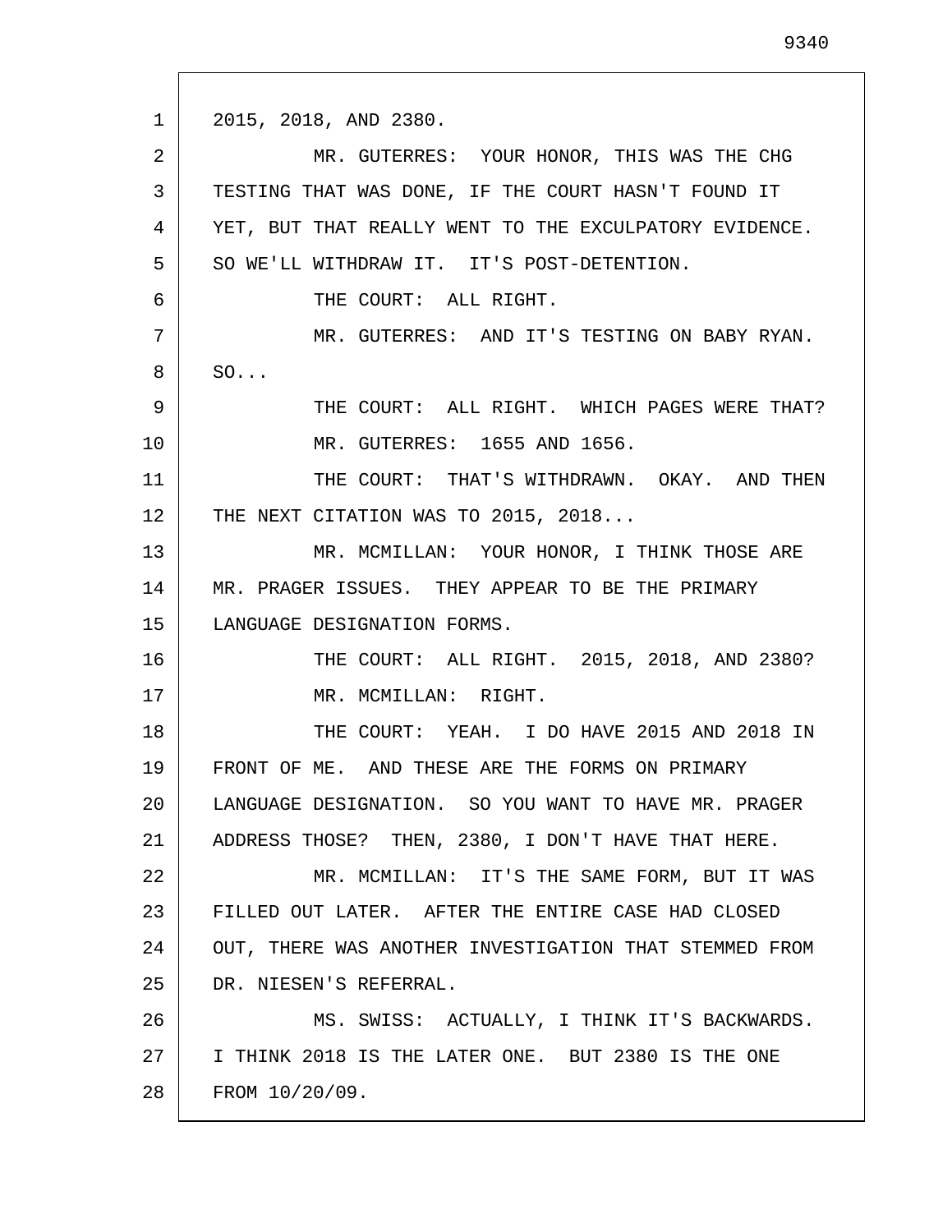1 2 3 4 5 6 7 8 9 10 11 12 13 14 15 16 17 18 19 20 21 22 23 24 25 26 27 28 MR. MCMILLAN: YES, 10/20 -- OH, OKAY, YEAH, YEAH, YEAH. YOU'RE RIGHT. THE REPORTER: WHICH ONE IS THE OTHER ONE? MS. SWISS: THE OTHER ONE THAT'S NOT RELEVANT WOULD BE 2018, (SIC) AND THAT'S THE ONE THAT'S DATED 9/9/10, I THINK. MR. MCMILLAN: WELL, THERE'S ONE DATED 8/16/10, ALSO. AND THAT WOULD HAVE BEEN AFTER THE CASE CLOSED. THE COURT: JUST BY ORIENTATION ON THIS, THE ONE WHICH IS PAGE 2015 IS THE PRIMARY LANGUAGE DESIGNATION. IT'S DATED AUGUST 16TH OF 2010. MS. SWISS: YOUR HONOR, I BELIEVE THAT WAS THE ONE MS. DUVAL TESTIFIED WAS SIGNED BY MR. MILLS. MR. MCMILLAN: RIGHT. MS. SWISS: I CAN GO BACK IN MY NOTES BECAUSE I KNOW THAT THERE WERE TWO OF THEM. SHE SIGNED ONE WAS MR. MILLS ONLY. I HAVE NO IDEA HERE, SO LET ME JUST CONFIRM BEFORE WE GO ANY FURTHER. THE COURT: SO THOSE THREE PAGES, THEN, WILL BE THINGS WE'RE GOING TO ADDRESS WITH MR. PRAGER. SO THE NEXT TO BE ADDRESSED ARE CERTAIN PAGES, THAT WOULD BE EXHIBIT NUMBER 1076. AND THERE'S A -- THEY'RE DESIGNATED HERE AS UCLA MEDICAL RECORDS FOR THE CHILD. AND THEY RUN FROM 1076.1 THROUGH 1076.163. SO IF I'M FIGURING IT OUT CORRECTLY, THAT'S ABOUT 163 PAGES. MR. PARIS: IN LIGHT OF THE COURT'S RECENT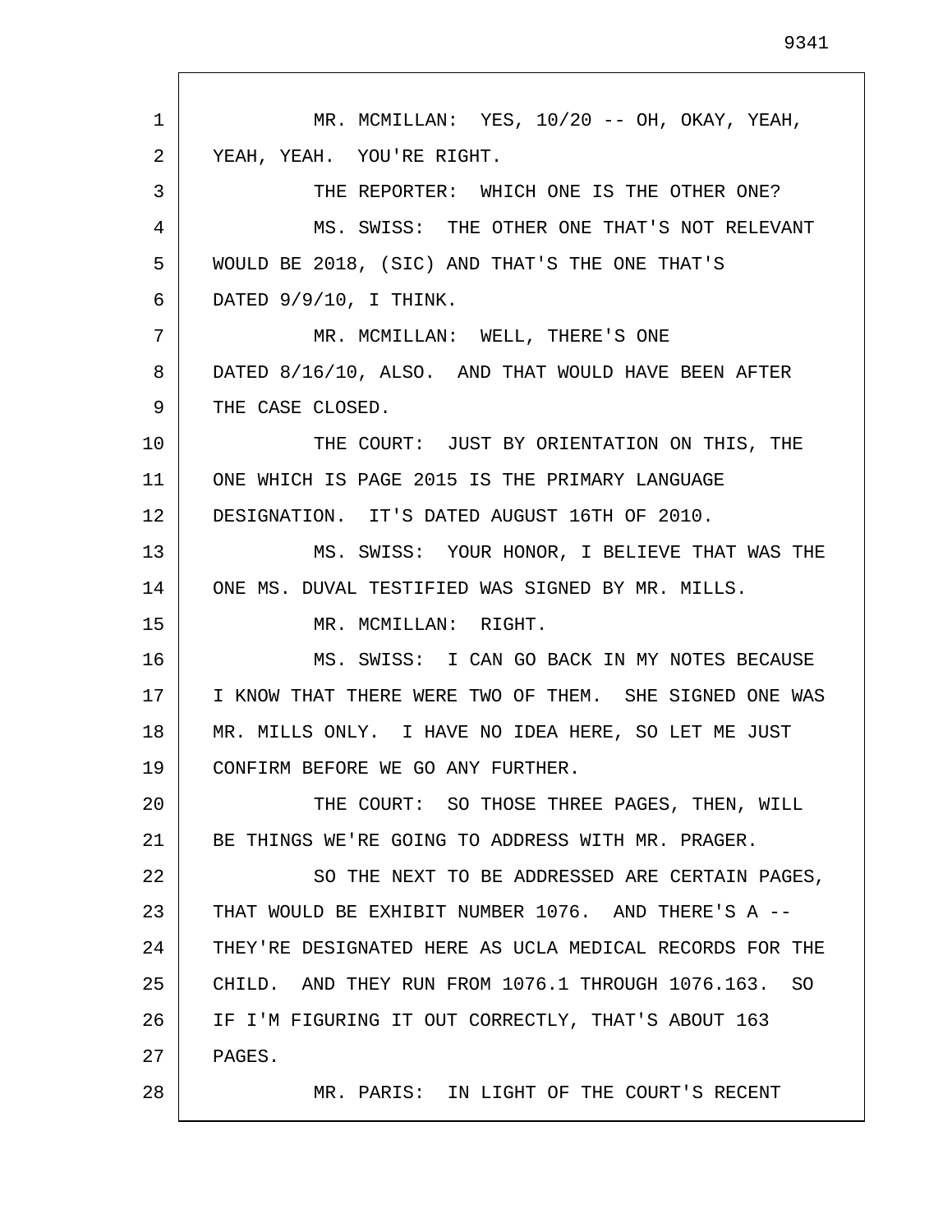1 2 3 4 5 6 7 8 9 10 11 12 13 14 15 16 17 18 19 20 21 22 23 24 25 26 27 28 RULING, THIS EXHIBIT IS NO LONGER RELEVANT. AND PLAINTIFF WILL BE WITHDRAWING. THE COURT: SO YOU'RE WITHDRAWING. ALL RIGHT. SO THE NEXT ONE WE HAVE IS EXHIBIT 177, WHICH IS DESIGNATED AS DOCUMENT, "BUDIN FILE," AND THEN IT LISTS CERTAIN PAGES FROM THE BUDIN FILE. MS. SWISS: AND BACKING UP, YOUR HONOR, TO THE QUESTION THE COURT HAD EARLIER ABOUT MR. BUDIN'S BILLING. I DID FIND THE TRANSCRIPT FROM MS. SCHEELE'S TESTIMONY, WITH REGARD TO THAT. IT'S VERY SHORT. "WHY DID YOU CALL MR. BUDIN." ANSWER, "BECAUSE THAT'S PART OF MY JOB AS A SOCIAL WORKER, AND IT WAS PART OF THE COURT ORDERS THAT WE WERE TO MAKE SURE THAT MOM WAS CONNECTED WITH A THERAPIST." AND IT CONTINUES ON FROM THERE. THE COURT: ALL RIGHT. SO HAVING CONNECTED WITH THE THERAPIST, WHICH WOULD BE PART OF YOUR ARGUMENT THAT YOU WERE PROVIDING SERVICES, BUT FROM HER POINT OF VIEW, IF SHE INCURRED THE EXPENSE FOR MR. BUDIN, I THINK IT'S STILL A QUESTION AS TO WHETHER ANY OF THAT WAS RELATED TO -- WHAT IT WAS RELATED TO. MS. SWISS: IF IT'S COURT ORDERED, THEN THE COUNTY DIDN'T MAKE HER ATTEND THERAPY OR NOT. IT'S THE JUVENILE COURT THAT MADE THAT ORDER. SO THE QUESTION OF PAYMENT FOR THAT SERVICE SHOULD HAVE BEEN RAISED AT THE JUVENILE COURT LEVEL, AS OPPOSED TO MAKING THE COUNTY PAY FOR THAT SPECIFIC SERVICE. AND ESPECIALLY, THE ONGOING TREATMENT AND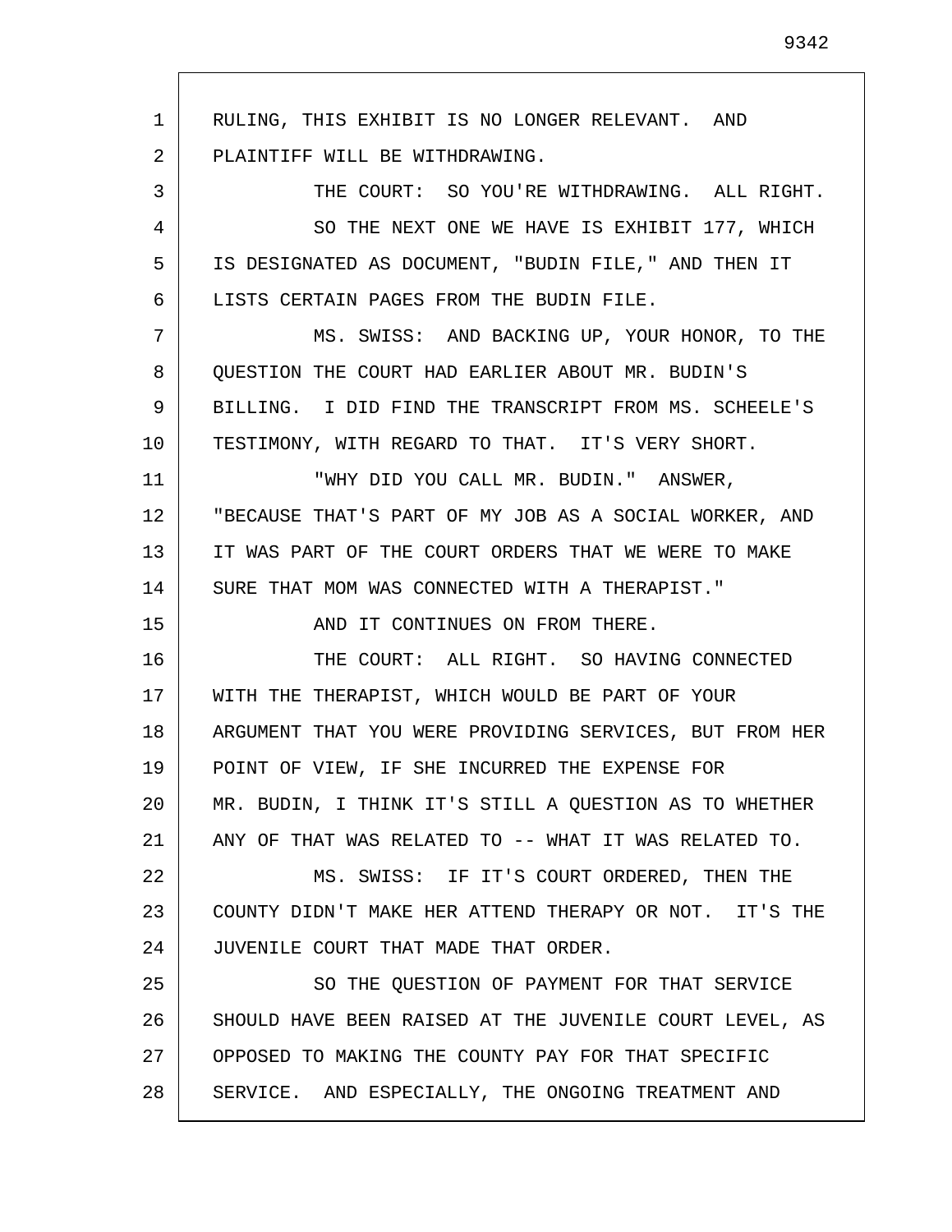FUTURE TREATMENT.

1

13

17

2 3 4 5 6 THE COURT: I THINK THAT WE'RE GOING TO HAVE HEAR THE ARGUMENT ABOUT ANY BUDIN EXPENSE UNTIL AFTER MR. MCMILLAN'S HAD AN OPPORTUNITY TO TAKE A LOOK AT IT, WHETHER IT'S EVEN WORTH GETTING INTO OR NOT. AND EVEN IF YOU THINK IT'S -- MAYBE IT'S IN

7 8 9 RELATIONSHIP TO SOME, I THINK ANOTHER DECISION BEFORE WE EVEN DISCUSS WHETHER SOME OF THAT IS ADMISSIBLE, IS, DO YOU WANT TO BE BOTHERED WITH IT.

10 11 12 MR. MCMILLAN: RIGHT. AND AS I RECALL FROM HIS TESTIMONY, HE ONLY CHARGED HER FOR CERTAIN OF THE VISITS. I BELIEVE HIS RATES WERE REMARKABLY LOW.

THE COURT: THEY WERE -- YES.

14 15 16 MR. MCMILLAN: AND I'M NOT SURE THAT THE TOTAL AMOUNT OF WHAT SHE ACTUALLY PAID HIM EXCEEDED 2 OR \$3,000.

THE COURT: RIGHT.

18 19 20 21 22 MR. MCMILLAN: HE DID GIVE AN ESTIMATE FOR FUTURE TREATMENT. THAT CERTAINLY WOULDN'T HAVE BEEN COURT ORDERED OR ANYTHING LIKE THAT. AND HE GAVE HIS TESTIMONY ABOUT HIS IMPRESSIONS AND WHAT CAUSED HER DISTRESS, AT LEAST INSOFAR AS HE SAW IT.

23 24 25 26 27 28 BUT IT VERY WELL MAY BE, THAT, IN FACT, BY EVEN OFFERING THAT \$2,000 OR \$3,000 TO THE JURY, THAT MAY MINIMIZE THE IMPACT THIS HAD ON HER. AND I'M CONSIDERING, SERIOUSLY, WHETHER WE'RE GOING TO -- THE COURT: THAT'S WHY I SUGGESTING -- MR. GUTERRES: IF MR. MCMILLAN'S SO GENEROUS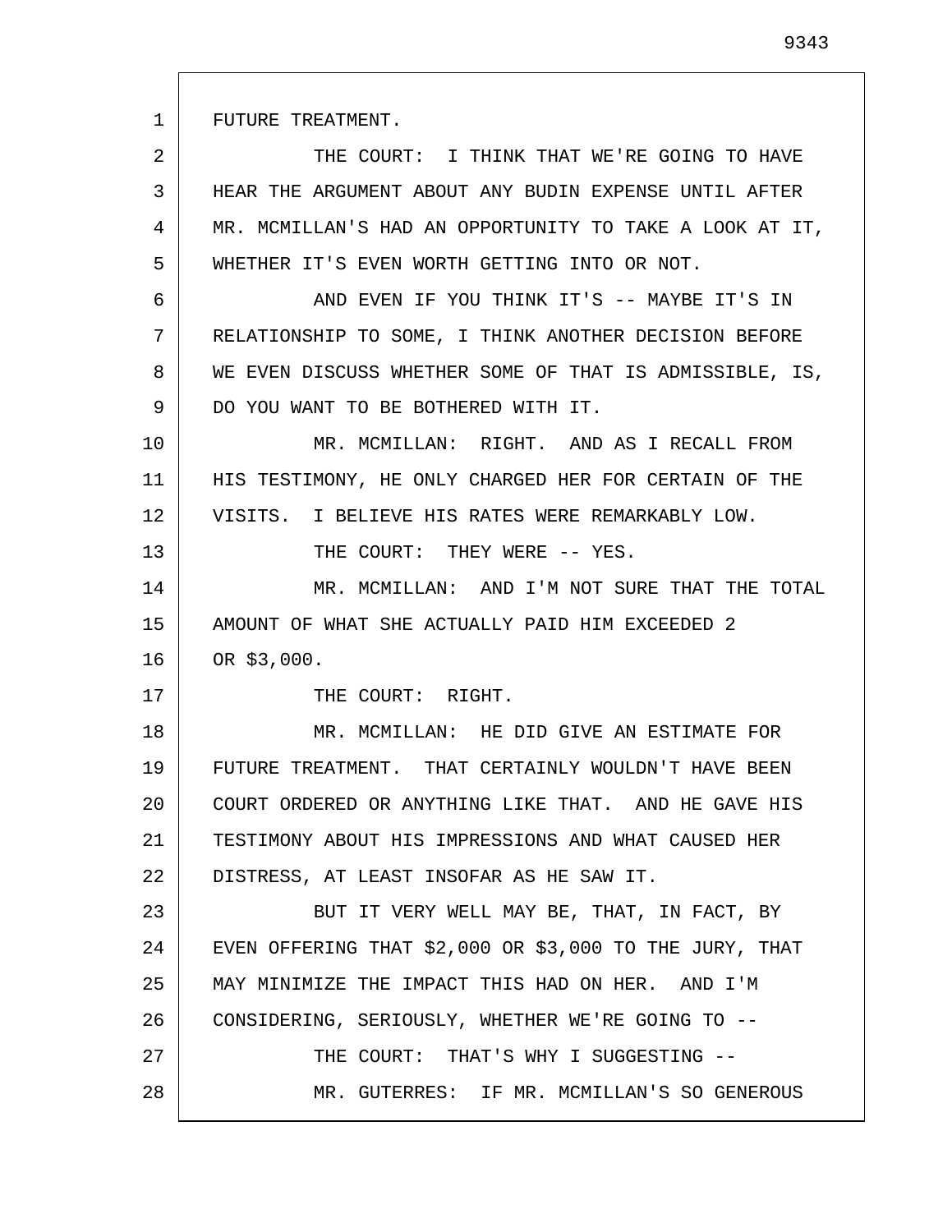1 2 3 4 5 6 7 8 9 10 11 12 13 14 15 16 17 18 19 20 21 22 23 24 25 26 27 28 AND WILLING TO WITHDRAW, WE MIGHT ACTUALLY WANT IT IN. (LAUGHTER.) THE COURT: DON'T DO THAT TO US, MR. GUTERRES. MR. MCMILLAN: WE NEED TO REOPEN IF HE'S GOING THERE. THE COURT: ALL RIGHT. ON THE RECORDS FROM THE BUDIN FILE IN ANY EVENT, WHICH IS 1077, OFFERED BY PLAINTIFF, ARE THE RECORDS -- DO YOU ACTUALLY WANT ANY OF THOSE RECORDS? MR. MCMILLAN: I KNOW THAT SOME OF THEM WERE ALREADY ADMITTED -- THE COURT: I THINK THAT, IF I'M READING THIS CORRECTLY, AND I'VE GOT MR. PARIS'S DOCUMENT, ONE HE DID, IN THE COLUMN FOR ADMITTING, HE LISTED THREE PAGE NUMBERS, 1077.39, 1077.41, AND 1077.48. AND I THINK HE WAS INDICATING THOSE HAD ALREADY BEEN RECEIVED. IS THAT CORRECT, MR. PARIS? MR. PARIS: THAT'S CORRECT, YOUR HONOR. THOSE WERE THE PAGES. THE COURT: SO THE QUESTION, REALLY, IS THE REMAINING PAGES -- WELL, ACTUALLY, THE REMAINING PAGES ARE REALLY VERY FEW. MR. MCMILLAN: RIGHT. THE COURT: SO --(PAUSE IN THE PROCEEDINGS) MS. SWISS: 1064, THE PRIMARY LANGUAGE FORMS, JBCT2015 AND 2018, DEFENDANTS WILL WITHDRAW. BUT WE ASK THAT THE COURT RECEIVE JBCT2380. AND THAT IS THE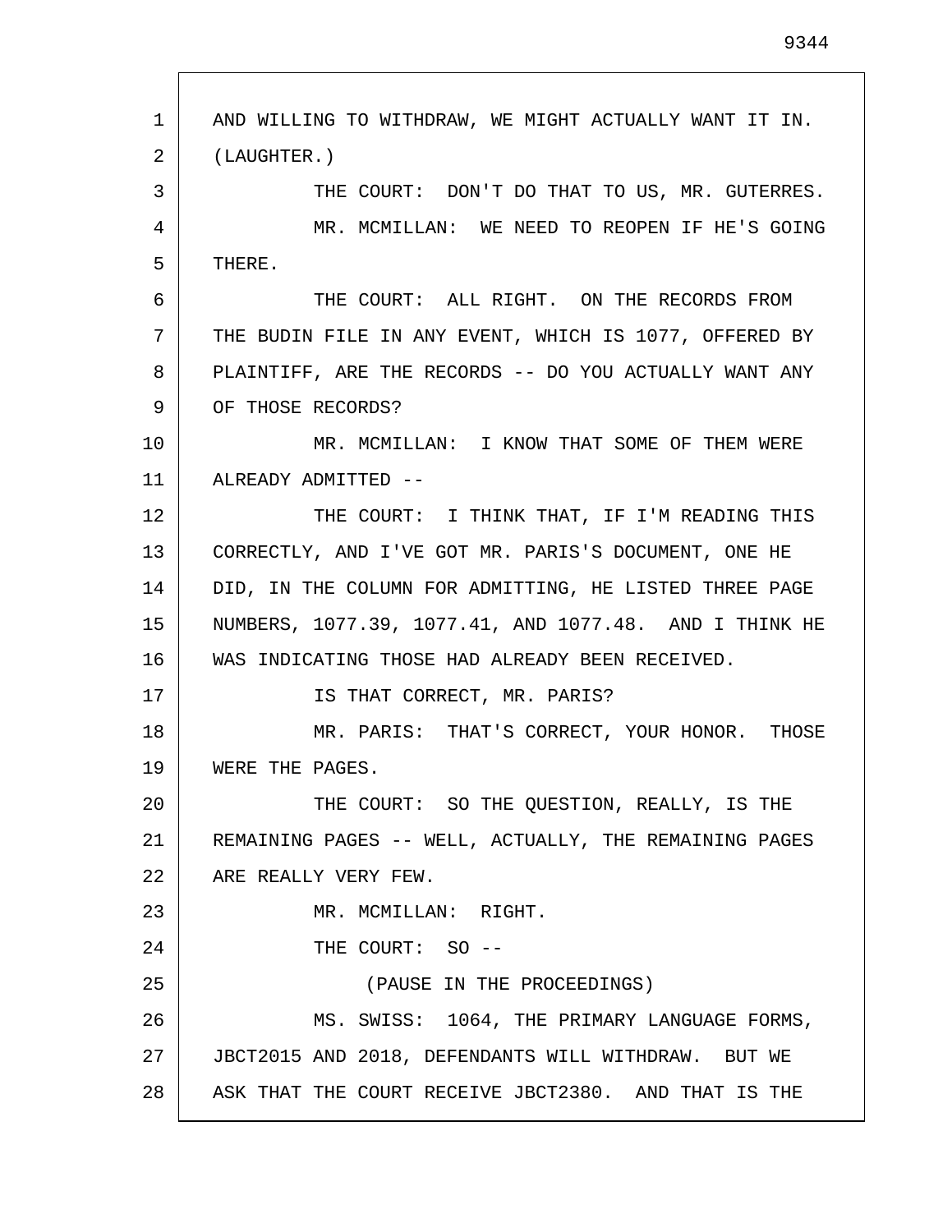1 2 3 4 5 6 7 8 9 10 11 12 13 14 15 16 17 18 19 20 21 22 23 24 25 26 27 28 FORM THAT MS. DUVAL TESTIFIED THAT SHE DID SIGN IN 2009, OCTOBER 2009. THE COURT: ALL RIGHT. THAT'S GOOD. WHEN WE GET MR. MCMILLAN BACK, WE CAN ADDRESS THAT. AND THEN, ON THE BUDIN FILES, THREE OF THOSE PAGES LISTED AS BEING AT ISSUE ACTUALLY HAVE BEEN RECEIVED. SO THE REMAINING ONES TO BE ADDRESSED BE 1077.18, AND .19, .31, AND .57. MR. PARIS: IN LIGHT OF THE COURT'S RECENT RULING, THE REMAINING ONES ARE WITHDRAWN AS THEY ARE NO LONGER RELEVANT. THE COURT: OKAY. THANKS, MR. PARIS. AND THEN WE HAVE DEFENDANT OFFERING A NUMBER 1085, HILLSIDES FILES. AND THE PAGES DESIGNATED ARE BATES NUMBERS 1085.42 THROUGH .49. MS. SWISS: YOUR HONOR, I BELIEVE THAT IS THE SPECIFIC UP-FRONT ASSESSMENT. AND MY UNDERSTANDING IS THAT IT HAS ALREADY BEEN ADMITTED AS PART OF EXHIBIT 24. SO WE DON'T NEED IT TO COME IN TWICE, BUT ONCE. THE COURT: RIGHT. MS. SWISS: THAT'S OUR REQUEST. SO OUR UNDERSTANDING IS IT'S CURRENTLY BEEN RECEIVED. I KNOW THAT PLAINTIFF MADE REPRESENTATIONS IT WAS ASKING THAT THE COURT -- THAT IT WAS WITHDRAWING REQUESTS TO RECEIVE CERTAIN PARTS OF EXHIBIT 24. I HAVEN'T COMPARED THAT. BUT IT'S THE DEFENDANT'S INTENTION TO OPPOSE THAT. SO MAYBE THAT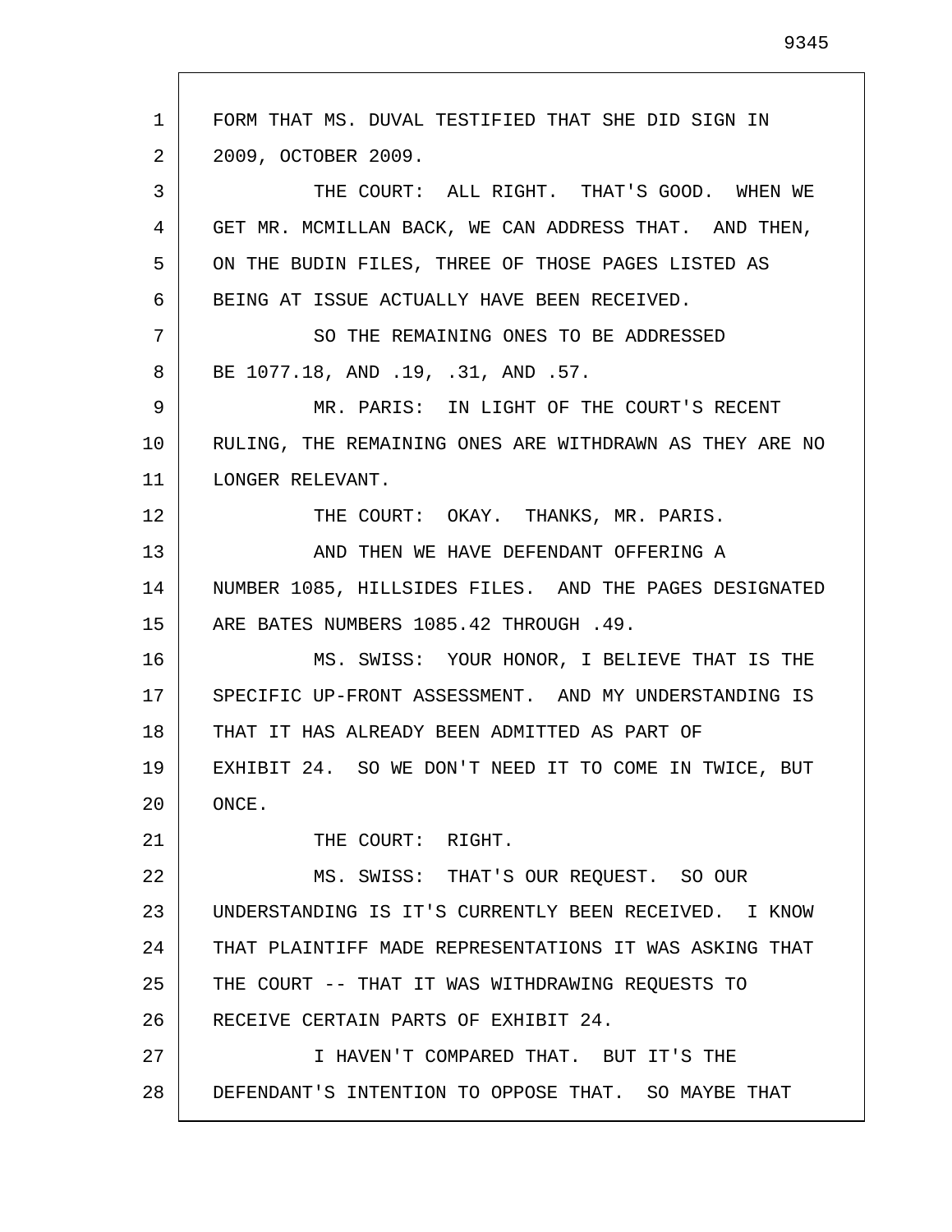1 2 3 4 5 6 7 8 9 10 11 12 13 14 15 16 17 18 19 20 21 22 23 24 25 26 27 28 CAN BE ADDRESSED AT THE SAME TIME. THE COURT: ALL RIGHT. MR. PARIS: PLAINTIFF WILL OBJECT TO EXHIBIT 1085 AS LACKING FOUNDATION AND HEARSAY. THE COURT: ALL RIGHT. YOU THINK IT'S ALREADY BEEN RECEIVED? MS. SWISS: IT HAS. IT'S PART OF EXHIBIT 24. WITH A LIMITING INSTRUCTION. THE COURT: SO THIS IS DUPLICATIVE. MR. MCMILLAN: IT'S ALSO DUPLICATIVE, YOUR HONOR, BUT, IF YOU RECALL, YESTERDAY, AND AS YOU MAY RECALL, EXHIBIT 24 HAS BEEN SORT OF A MOVING TARGET AS WE'VE BEEN GOING THROUGH. BECAUSE THERE'S 372 PAGES, AND MUCH OF IT WAS WITHDRAWN -- WAS IDENTIFIED YESTERDAY AS BEING WITHDRAWN BY PLAINTIFF. AND I THINK WE WERE GOING TO COME BACK AND DISCUSS IT IN SOME MEASURE TODAY. BUT A LOT OF THOSE WITHDRAWALS WERE, NUMBER ONE, BASED ON THE FACT THAT ONLY CERTAIN OF THE ATTACHMENTS TO EXHIBIT 24 WERE ACTUALLY ADMITTED INTO EVIDENCE IN THE UNDERLYING JUVENILE DEPENDENCY PROCEEDING. SO I DON'T KNOW THAT ANYTHING THAT WAS NOT ADMITTED WOULD HAVE BEEN RELEVANT, NUMBER ONE. AND I THINK THAT WAS ALSO PRIOR TO THE COURT'S RULING ON THE NON-SUIT. I'M NOT SURE THAT ANY OF THOSE ATTACHMENTS, ANY LONGER, WOULD NECESSARILY BE RELEVANT, IN LIGHT OF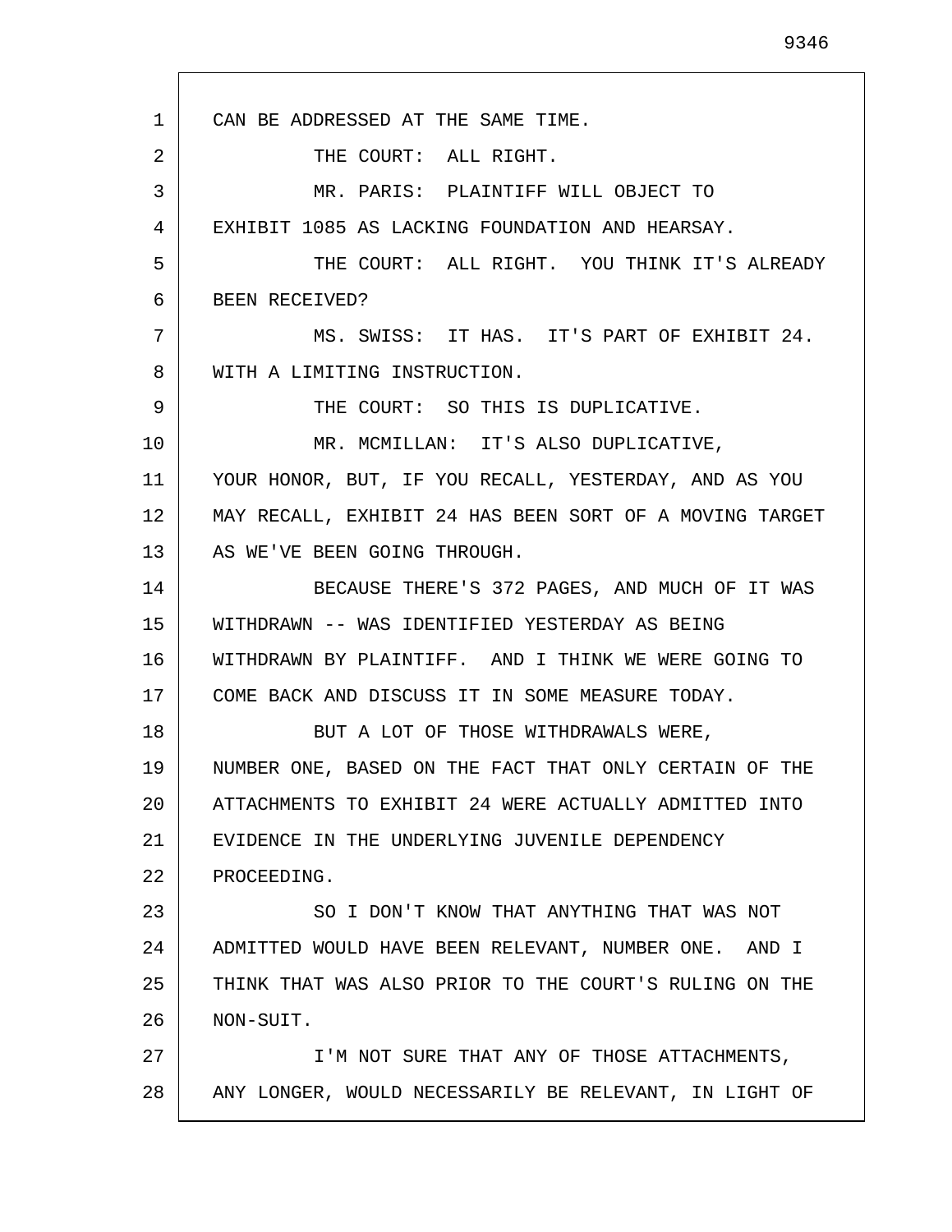1 2 3 4 5 6 7 8 9 10 11 12 13 14 15 16 17 18 19 20 21 22 23 24 25 26 27 28 THE COURT'S RECENT RULINGS ON THE NON-SUIT MOTION ON MATERIALITY. MR. GUTERRES: YOUR HONOR, SINCE MR. MCMILLAN HAS NOT YET BEEN ABLE TO HAVE AN OPPORTUNITY TO IDENTIFY THE ACTS OF MS. NELSON THAT GAVE RISE TO THE INTENTIONAL INFLICTION OF EMOTIONAL DISTRESS, PERHAPS WE HAVE TO DEFER ADDRESSING EXHIBIT 24, OR THE HILLSIDES. BECAUSE HILLSIDES IS ALREADY PART OF EXHIBIT 24. SO IT MIGHT GIVE US A BETTER PERSPECTIVE  $ON \ldots$ THE COURT: ACCORDING TO THE LIST I HAVE FROM THE CLERK, EXHIBIT 24 HAS BEEN ADMITTED INTO EVIDENCE. AND IT IS NOT LISTED AS ONE ADMITTED FOR A LIMITED PURPOSE. YOU THINK THAT MAY BE INCORRECT? MS. SWISS: YES. THE COURT: OKAY. AND IT WOULD SEEM TO ME --MR. GUTERRES: BECAUSE IF YOU MAY RECALL, YOUR HONOR, I DID SHOW PORTIONS OF EXHIBIT 24, AND THEN -- I ASKED FOR PERMISSION BEFORE I SHOWED THOSE. AND IT WAS DURING THE EXAMINATION OF MR. MILLS. AND BEFORE I SHOWED EACH ONE OF THOSE, YOUR HONOR ACTUALLY INSTRUCTED THE JURY THAT IT WAS GOING TO BE USED FOR THE LIMITED PURPOSE. THE COURT: WELL, JUST THINKING ON THE BROADER SUBJECT HERE BECAUSE, ACCORDING TO THE CLERK'S RECORD, 24 HAS BEEN RECEIVED, NOT FOR A LIMITED PURPOSE. BUT IT WOULD SEEM TO ME -- LET ME STOP MYSELF TO SAY THAT I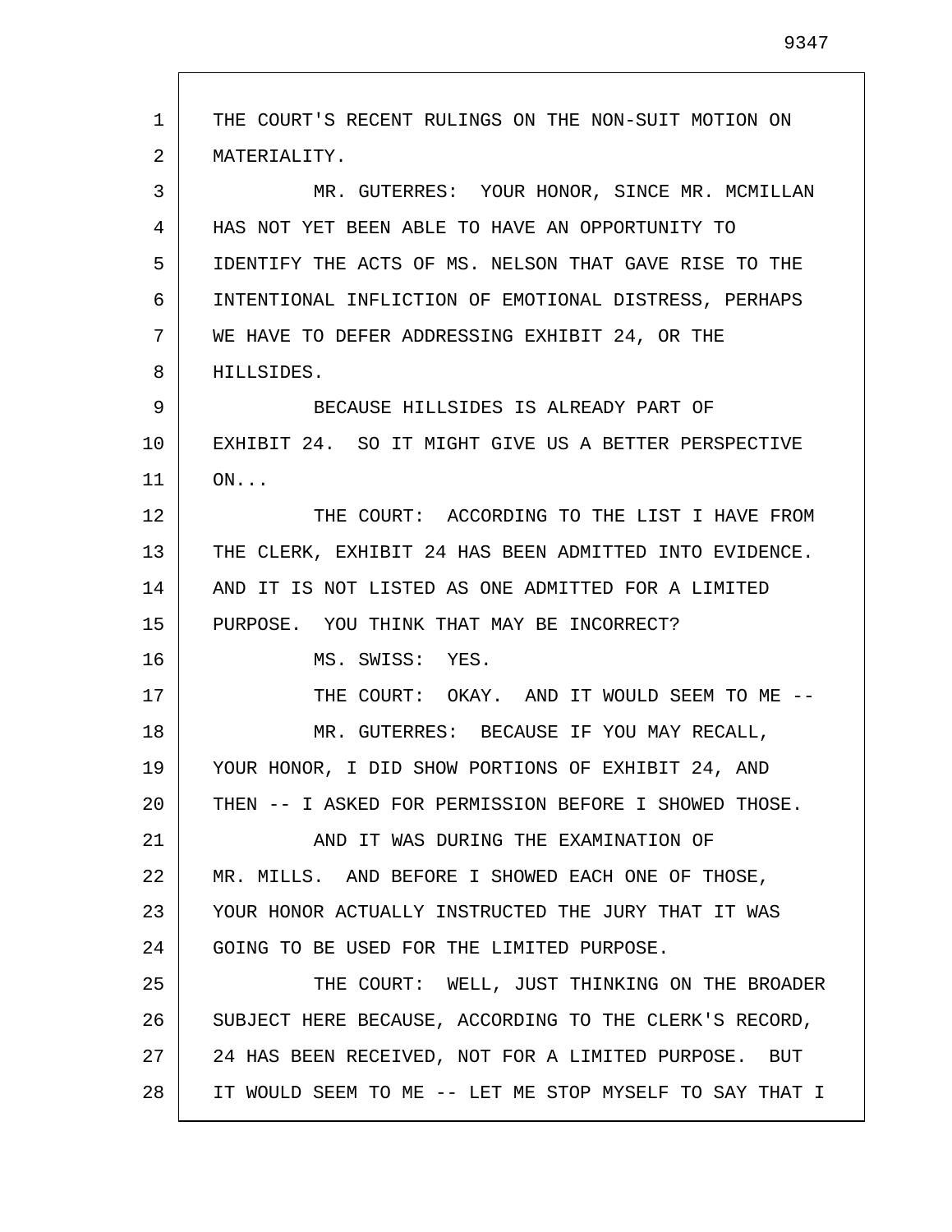1 2 3 4 5 6 7 8 9 10 11 12 13 14 15 16 17 18 19 20 21 22 23 24 25 26 27 28 HAVE GONE THROUGH EXHIBIT 24, AND IT IS A TEDIOUS JOB. AND THERE IS A LARGE NUMBER OF DOCUMENTS IN THERE THAT, HONESTLY, NO ONE WOULD CARE ABOUT. AND CERTAINLY, THE JURORS WOULDN'T. BUT THE TRUTH IS, MORE IMPORTANTLY, I DON'T THINK THE PARTIES WOULD. BUT THERE ARE SOME, AND THERE MAY BE OTHERS, BUT I'M A LITTLE SURPRISED THAT, ACCORDING TO THE COURT'S RECORD, IT WAS SIMPLY ADMITTED WITHOUT LIMITATION. BECAUSE A NUMBER OF THE THINGS IN THERE REALLY DO RELATE TO THE SUBJECT OF WHAT INFORMATION -- WHAT WOULD BE PRESENTED AND AVAILABLE. AND YOU KNOW, WHO -- THIS IS INFORMATION SOMEONE HAD. AND SO THAT'S REALLY OFFERED, NOT FOR THE TRUTH OF IT, BUT FOR THE LIMITED PURPOSE OF SHOWING WHAT INFORMATION SOMEONE WAS ACTING ON. AND THE CLERK CAN TELL US WHEN -- DO YOU HAVE THE RECORDS? WHEN WAS EXHIBIT 24 RECEIVED IN EVIDENCE? THE CLERK: IT WAS RECEIVED ON SEPTEMBER 27TH. THE COURT: SEPTEMBER 27TH. ALL RIGHT. I BELIEVE THAT WE WOULD HAVE TO -- AND MAYBE MS. SWISS HAS THIS -- WOULD HAVE TO READ THE TRANSCRIPT TO SEE WHAT OCCURRED. IN LOOKING AT MY OWN NOTES FOR THAT  $DATA -$ THE CLERK: THAT'S THE DATE THAT IT WAS MARKED FOR ID. MR. GUTERRES: I THINK THAT WAS THE -- I HAVE IT ON THE 27TH AT 2:50 P.M. THAT'S WHEN IT WAS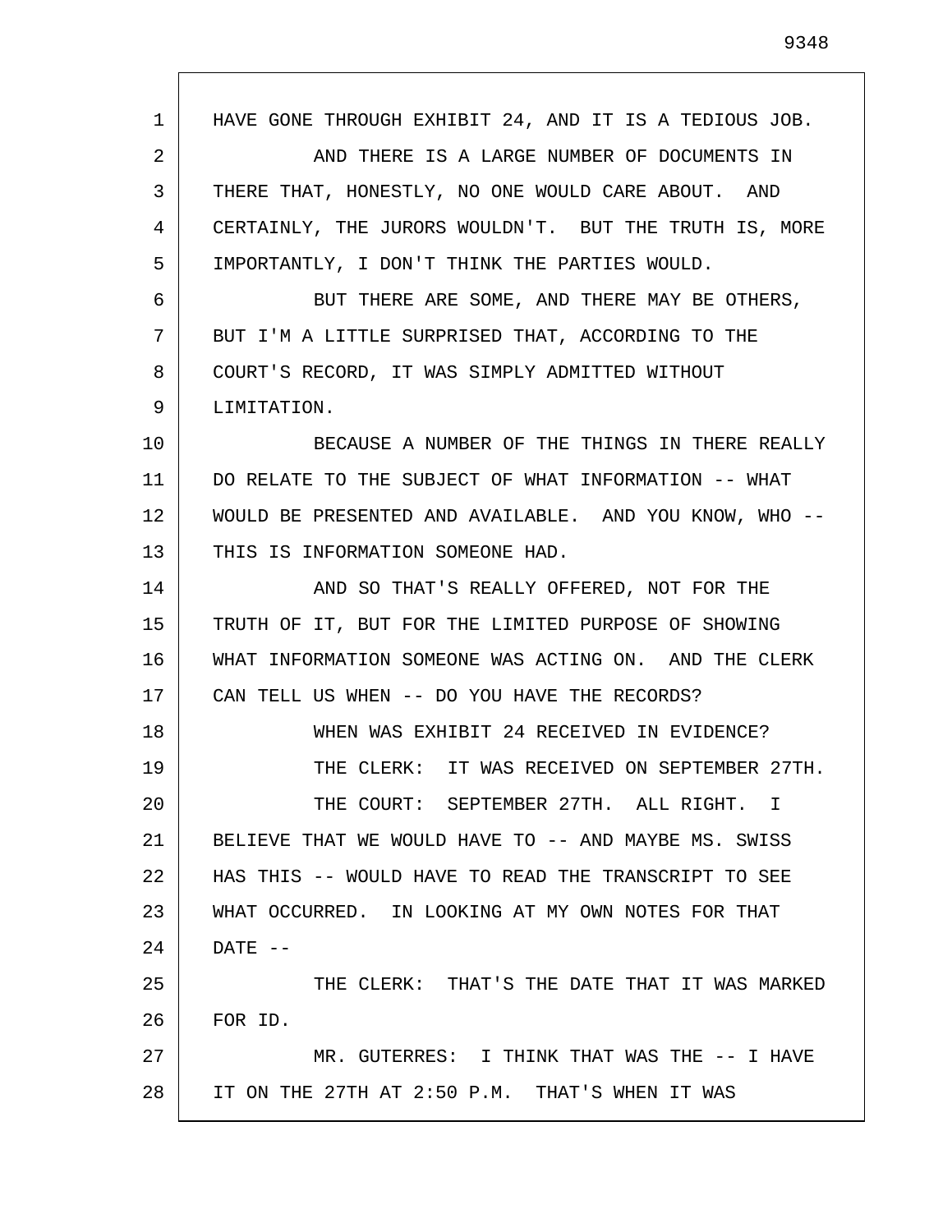1 IDENTIFIED OR MARKED.

18

2 3 4 5 6 7 THE COURT: IT WAS IDENTIFIED, ACCORDING TO MY NOTES, IN THE CROSS-EXAMINATION OF DR. ACHAR. AND I DON'T HAVE THE EXACT TIME. BUT I KNOW IN THAT EXAMINATION, ACCORDING TO MY NOTES, NOW, MY NOTES ARE NOT THE RECORD, BUT I DO, ACCORDING TO MY NOTES, HAVE THE PAGE, WHATEVER THE PAGE IS.

8 9 10 11 12 I JUST WROTE DOWN THE LAST THREE DIGITS OF 466 AND 668 TO 694, WHICH IS THE UP-FRONT ASSESSMENT HE WAS QUESTIONED ABOUT. AND THEN I DO HAVE A NOTE OF -- ABOUT EXHIBIT 24, THE JURISDICTION REPORT, CONSISTING OF 24 PAGES.

13 14 15 16 17 ACCORDING TO MY NOTE, MAY VERY WELL HAVE BEEN RECEIVED AT THAT TIME. AND I ALSO HAVE A NOTE, FURTHER, ABOUT EXHIBIT 24, ABOUT RECORDS THAT ARE RELEVANT. SO I'M NOT SURE WHAT THE STATUS IS. AND I THINK THAT WE WILL HAVE TO CHECK THE TRANSCRIPT.

MS. SWISS: I CAN DO THAT, YOUR HONOR.

19 20 21 22 MR. MCMILLAN: YOUR HONOR, TO ADD SOMETHING INTO THE MIX, I DON'T REMEMBER THE DATE THAT IT WAS, BUT DURING THE FIRST CONFERENCE WE HAD BETWEEN COUNSEL IN THE JURY ROOM, WE DID --

23 24 25 26 I THINK I WAS ADDRESSING, MAYBE, VERDICT FORMS AND JURY INSTRUCTIONS, MR. PARIS AND MR. GUTERRES WERE ADDRESSING EVIDENTIARY ISSUES IN THE VARIOUS LISTS OF EXHIBITS.

27 28 AND IN THAT CONFERENCE, WE AGREED, AS I RECALL IT, THAT, TO THE EXTENT ANY OF THE REPORTS WERE COMING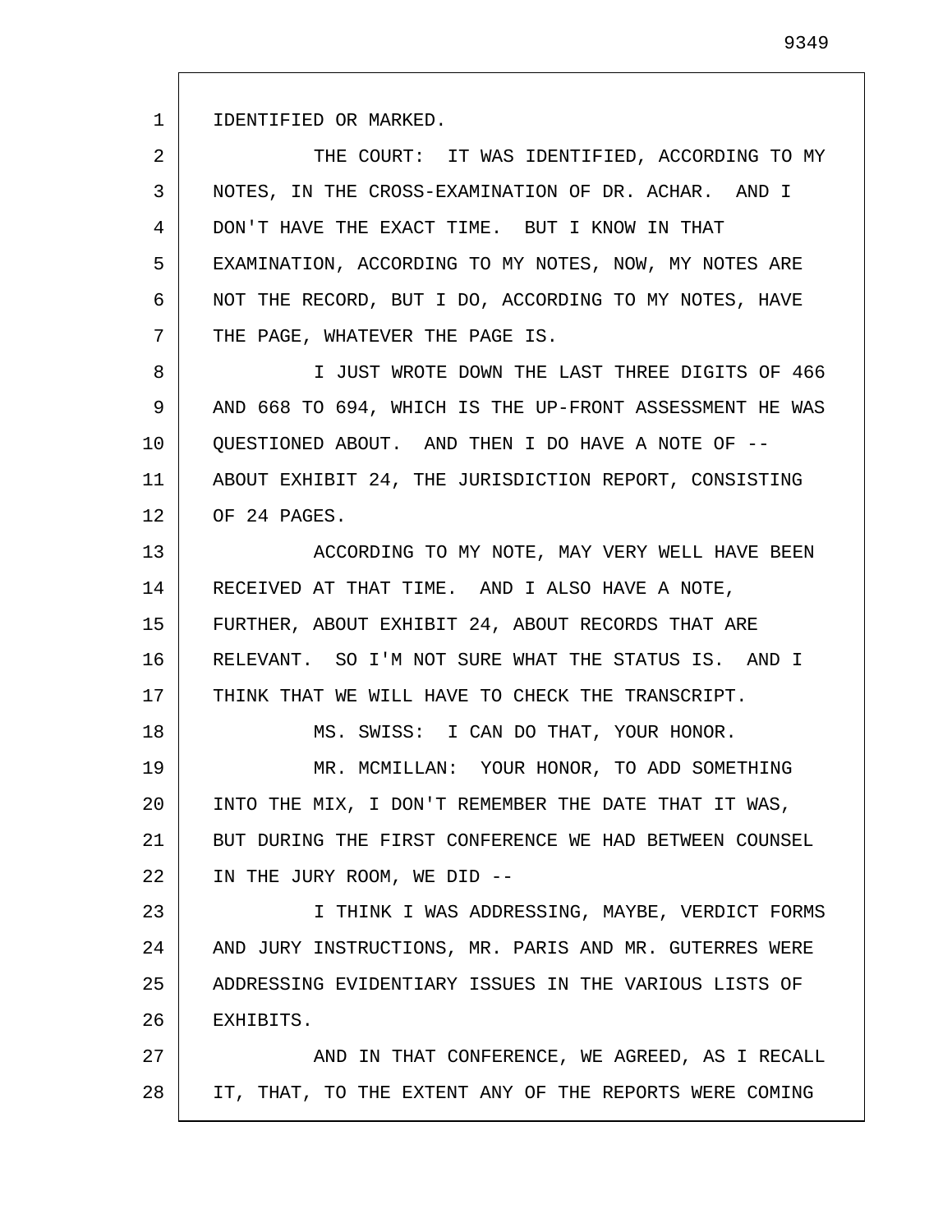1 2 3 4 5 6 7 8 9 10 11 12 13 14 15 16 17 18 19 20 21 22 23 24 25 26 27 28 INTO EVIDENCE, THEY WOULD ALL BE FOR A LIMITED PURPOSE, AND THAT INCLUDED OR WAS TO INCLUDE EXHIBIT NUMBER 24. I REMEMBER WE CAME OUT, AND MR. PARIS READ SOMETHING INTO THE RECORD. I DON'T RECALL WHETHER EXHIBIT 24 WAS ON THAT, BUT IN THAT READING INTO THE RECORD OF THE EXHIBITS TO BE ADMITTED, HE DID NOT MAKE NOTE, AS I RECALL, OF THE LIMITATION. I FOLLOWED UP WITH MR. GUTERRES THE FOLLOWING MORNING. JUST TO SAY, HEY LOOK, WE NEED TO GET ON THE RECORD, PUT THIS ON THE RECORD, IF YOU'RE GOING TO DISPUTE IT. HE SAID NO. THAT WAS THE AGREEMENT. SO --MS. SWISS: I THINK WE ALL AGREE IT SHOULD BE FOR A LIMITED PURPOSE. SO WE JUST WANT TO FIGURE OUT WHEN THE COURT MADE THAT ORDER. SO THAT'S WHY I WAS GOING TO LOOK FOR IT. MR. MCMILLAN: OKAY, I UNDERSTAND. I JUST WANT TO MAKE SURE IT WAS CLEAR WHAT WE WERE TALKING ABOUT, BECAUSE IT WAS SOUNDING LIKE WE WERE GOING DOWN THE TRACK OF NOT HAVING A LIMITED PURPOSE AT ALL. THE COURT: THE CLERK'S RECORD INDICATES THAT 24 WAS RECEIVED IN EVIDENCE ON SEPTEMBER 27TH -- OH, THAT'S WHEN IT WAS MARKED. MS. SWISS: I KNOW THAT WE PUBLISHED IT DURING THE TESTIMONY OF MR. MILLS, WHICH WOULD HAVE BEEN AROUND OCTOBER 13TH, ONCE THE DEFENSE STARTED THE CASE. I CAN'T REMEMBER IF ANY PART OF EXHIBIT 24 WAS PUBLISHED IN PLAINTIFF'S CASE. SO I THINK IT'S RIGHT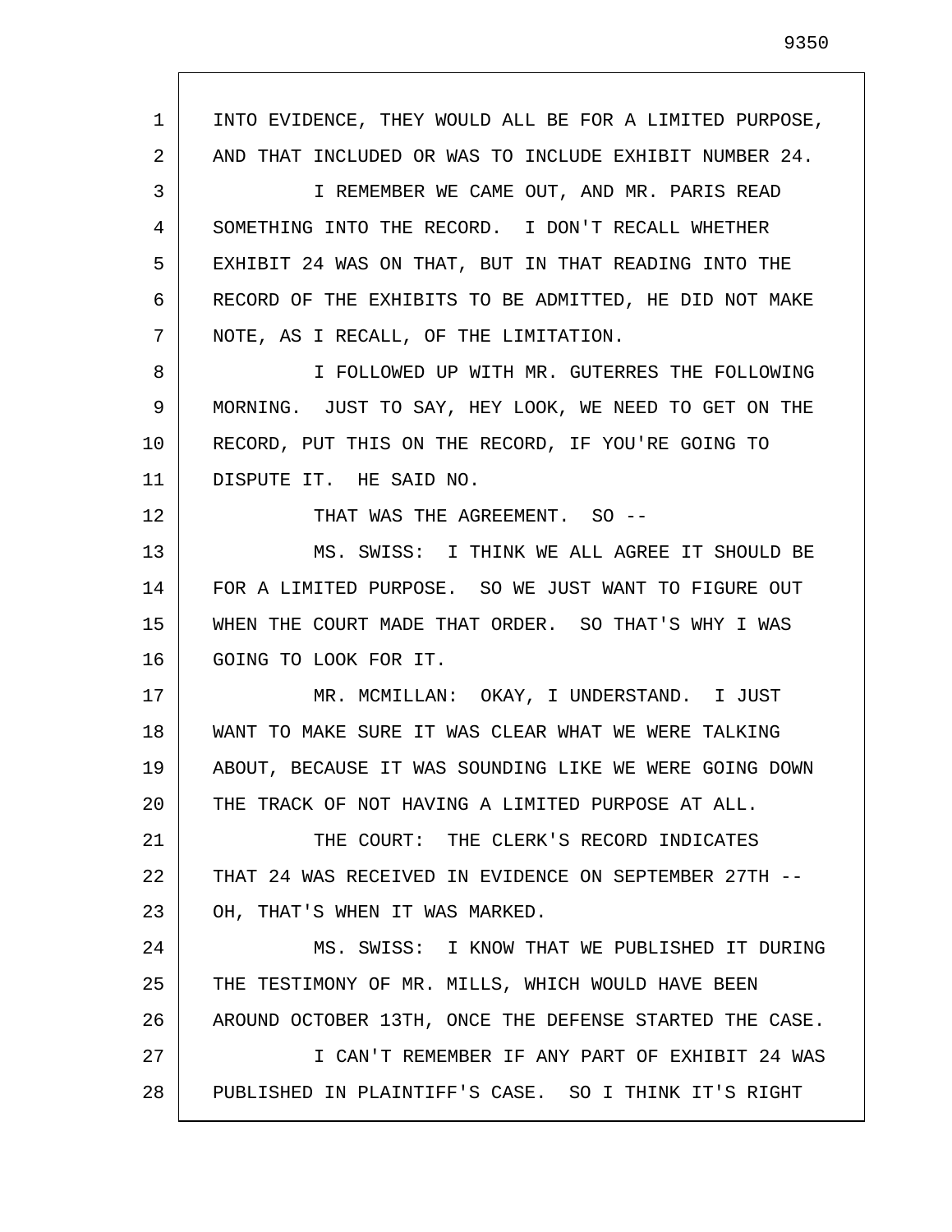1 2 3 4 5 6 7 8 9 10 11 12 13 14 15 16 17 18 19 20 21 22 23 24 25 26 27 28 AROUND THAT TIME, MAYBE AROUND WHEN PLAINTIFFS RESTED. SO THAT'S WHAT I'M LOOKING AT RIGHT NOW. MR. MCMILLAN: ALL RIGHT. I THINK THAT'S CORRECT, YOUR HONOR. I DON'T RECALL, AS I'M SITTING HERE, PUBLISHING, ON THE SCREEN, ANY PORTION OF EXHIBIT 24 UNTIL AFTER YOU GUYS -- OR, THE DEFENDANTS STARTED THEIR CASE IN CHIEF. MR. GUTERRES: YOUR HONOR, I'M LOOKING AT -- THE COURT'S SHEET ON OCTOBER 11TH, I DON'T KNOW IF -- AT LEAST, THAT'S WHERE I FIND EXHIBIT 24 AS BEING ADMITTED. I DON'T KNOW IF IT -- BUT AT LEAST, AS OF OCTOBER 11TH, IT WAS IN. LOOKING AT THE COURT'S -- AND THEN I'M LOOKING AT A SHEET FOR OCTOBER 6TH, AND IT'S NOT MARKED. SO JUST TO GIVE YOU SOME GUIDANCE. THE CLERK: THAT HELPS. MR. MCMILLAN: TOO MANY DOCUMENTS IN THIS CASE. MR. GUTERRES: ALSO LOOKING AT MY NOTES, YOUR HONOR, ON OCTOBER 11TH, AT THE NOON RECESS, I HAVE REFERENCE TO US DISCUSSING A CERTAIN NUMBER OF EXHIBITS. AND I HAVE, IN MY NOTES, EXHIBIT 24 AS BEING ONE OF THOSE THAT WAS DISCUSSED. SO MAYBE OCTOBER 11TH IS THE DATE WE NEED TO LOOK AT. AND THE COURT REPORTER FOR BOTH THE 6TH AND THE 11TH WAS MS. PATRICIO. THE COURT: I WANT TO FIND OUT WHERE THEY ARE NOW, WHAT THEY WERE WORKING ON IN THE JURY ROOM, AS TO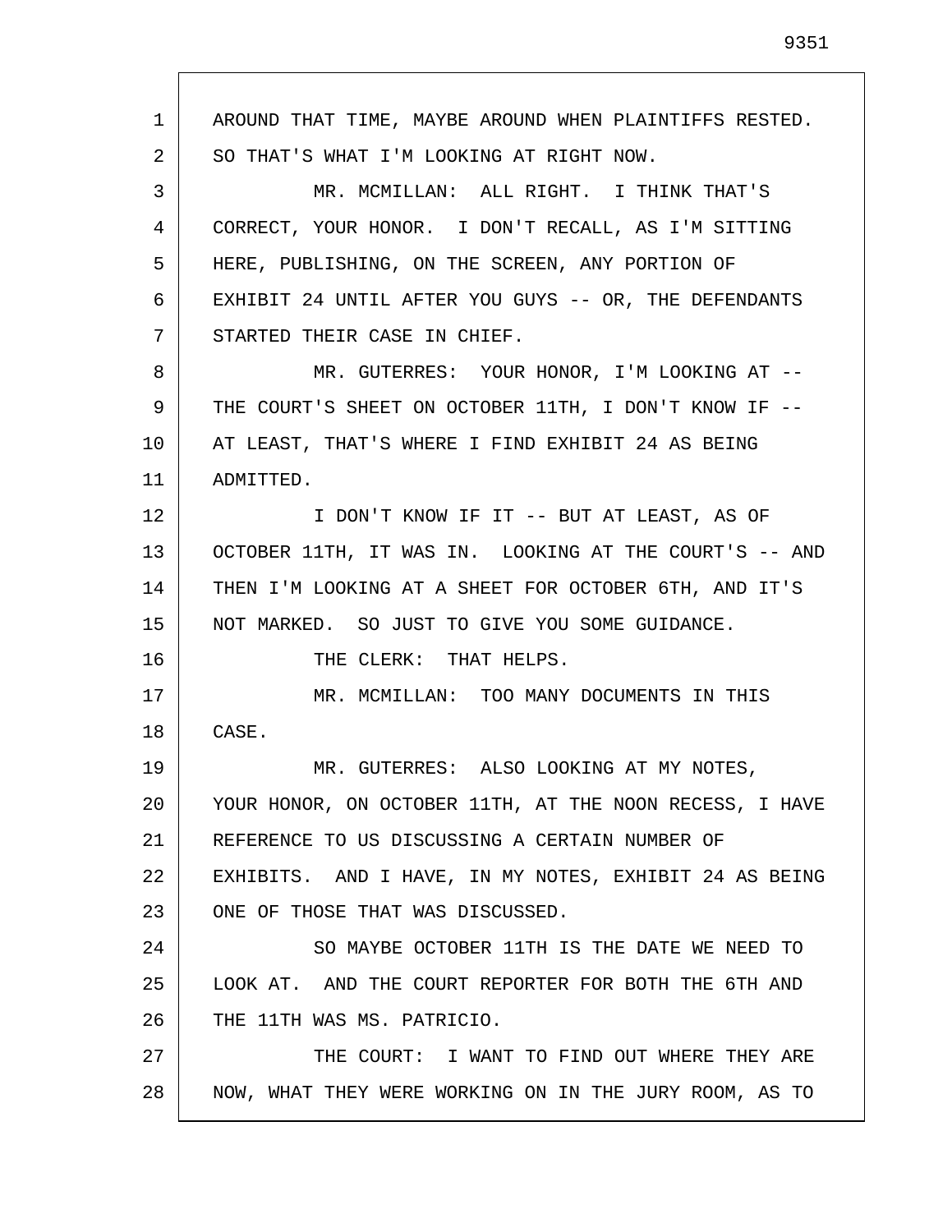1 2 3 4 5 6 7 8 9 10 11 12 13 14 15 16 17 18 19 20 21 22 23 24 25 26 27 28 THE DISCRIMINATION AND THE VERDICT FORM. AND THEN MAYBE YOU AND -- I THINK, AND MR. GUTERRES NEED TO TAKE CARE OF YOUR VERDICT FORM NUMBER 1, AND NARROW IT DOWN TO SOME WORDS, AS OPPOSED TO -- (SIMULTANEOUS SPEAKING) -- MR. MCMILLAN: "PROMULGATE," NO, I THINK "PROMULGATE," WE RESOLVED. THE COURT: I THINK WE SOLVED THAT ONE BEFORE. MR. MCMILLAN: I THINK IT WAS ARTICULABLE VERSUS PARTICULARIZE. THE COURT: YES. LET'S TAKE A SHORT RECESS. (PAUSE IN THE PROCEEDINGS) THE COURT: I WANT TO GO ON THE RECORD AT THIS TIME. WE'RE BACK ON THE RECORD. AND COUNSEL ARE PRESENT. WHILE WE'VE BEEN OFF THE RECORD, WE'VE BEEN HAVING DISCUSSIONS TO WHAT HAPPENED REGARDING THE ADMISSION OF EXHIBIT 24 OR ANY PORTIONS THEREOF. THE COURT RECORD INDICATES THE ENTIRE EXHIBIT WAS RECEIVED, BUT NEITHER I NOR COUNSEL BELIEVE THAT WAS THE CASE. THEREFORE, BECAUSE WE'VE BEEN UNABLE TO RESOLVE THIS, SPECIFICALLY BY REFERENCE TO TRANSCRIPT OF THE PROCEEDINGS OR ANY OTHER DOCUMENT, ANY ORDER MADE BY THE COURT PREVIOUSLY, RECEIVING EXHIBIT 24 IN TOTO, IN EVIDENCE, WITHOUT LIMITATION, IS RESCINDED BY THE COURT. WE WILL, THEREFORE, HAVE TO ADDRESS EXHIBIT 24 AS TO WHAT PORTIONS ARE BEING OFFERED AND FOR WHAT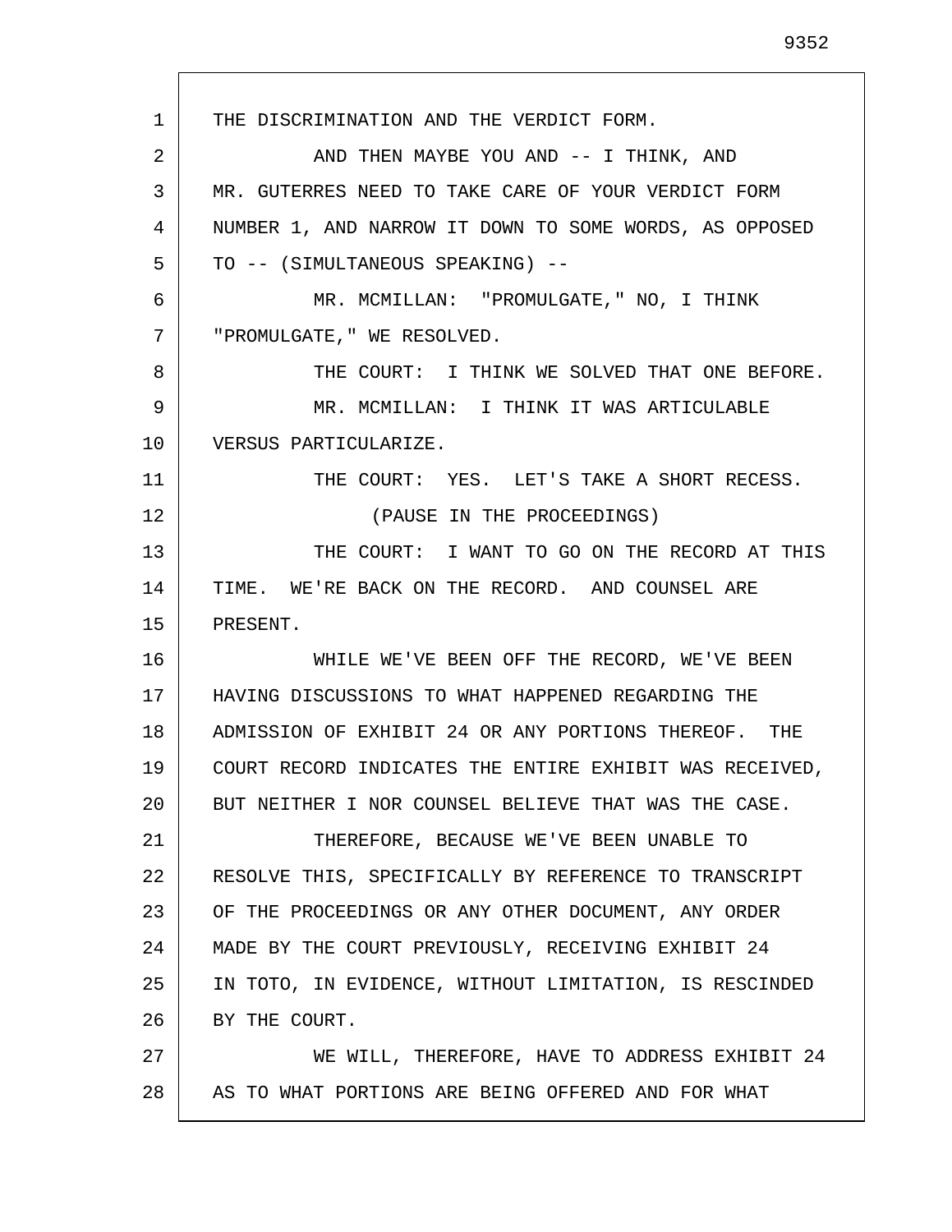1 PURPOSE THEY MAY BE RECEIVED.

2 3 4 5 6 7 I'M THEREFORE DIRECTING THAT PLAINTIFF'S COUNSEL AND DEFENSE COUNSEL WILL HAVE TO REVIEW EXHIBIT 24 AND BE ABLE TO SPECIFY TO THE COURT, AND TO EACH OTHER, THE PORTIONS WHICH THEY WISH TO HAVE IN EVIDENCE. IF EVERYBODY WANTS EVERYTHING IN EVIDENCE, THEN I'LL RECEIVE IT ALL IN EVIDENCE.

8 9 10 11 12 IF ANYBODY WANTS ANYTHING, SOMETHING LESS THAN THE ENTIRE PACKAGE, THEN YOU'LL HAVE TO SHOW US -- TELL US WHAT IT IS, AND THEN I'LL HAVE TO DETERMINE WHETHER IT CAN BE ADMITTED AS EVIDENCE, ADMITTED FOR A LIMITED PURPOSE, OR NOT ADMITTED AT ALL.

13 14 15 16 17 UNFORTUNATELY, I DON'T KNOW WHAT ELSE TO DO. BUT BECAUSE I RECOGNIZE THE EXTENT OF THAT EXHIBIT, AND I THINK, WHILE WE WERE OFF THE RECORD, I MENTIONED HAVING GONE THROUGH THAT EXHIBIT MYSELF AND REALIZED HOW EXTENSIVE IT IS.

18 19 20 21 22 AND REALIZED THAT I THINK THERE'S A LOT OF PAGES IN THERE THAT NO ONE WOULD CARE ABOUT, ONE WAY OR THE OTHER. PROBABLY A WASTE OF TIME. YOU WOULDN'T WANT TO CONSIDER IT YOURSELF, AND THE JURY WOULD NEVER WANT TO CONSIDER IT.

23 24 SO THAT'S THE ORDER FOR NOW. SO EXHIBIT 24 WILL GO BACK ON OUR LIST.

25 26 MS. NAU: I HATE TO ADMIT THAT MR. PRAGER'S RIGHT, BUT --

27 28 THE COURT: LET ME TELL YOU SOMETHING. THIS -- JUST A GENERALITY, I THINK THERE'S GREATER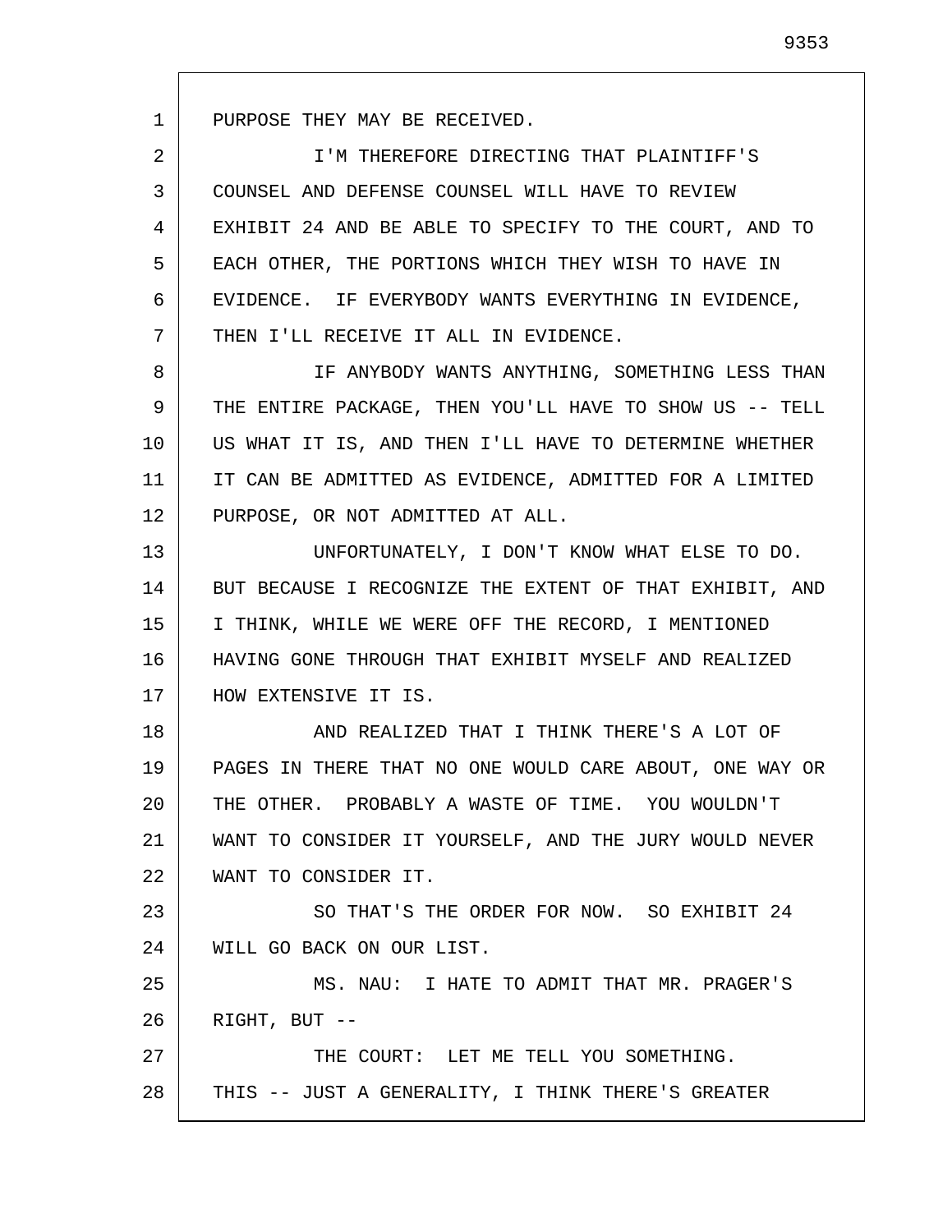1 2 3 4 5 6 7 8 9 10 11 12 13 14 15 16 17 18 19 20 21 22 23 24 25 26 27 28 CREDIBILITY TO ANYONE, INCLUDING WITNESSES, ATTORNEYS WHO GO BEFORE US, EVERY ONE OF US MAKES A MISTAKE OVER SOMETHING. AND I THINK IF WE DO, RATHER THAN PERSIST IN THE MISTAKE, IT'S FAR BETTER TO JUST SAY I WAS WRONG, AND GO ON FROM THERE. MR. PRAGER: THANK YOU FOR YOUR COMMENTS, COUNSEL, BUT ACTUALLY, MR. PARIS IS THE ONE WHO PULLED UP 3067 AND GOT OUR ATTENTION. SO WE HAVE TO GIVE MR. PARIS A GREAT DEAL OF CREDIT HERE, IN CONFIRMING -- THE COURT: MR. PARIS, WE'RE GOING TO HAVE TO GET SOMETHING FOR YOU TO TAKE HOME. (LAUGHTER.) MR. PRAGER: BUT I DO REALIZE, NOW, THAT THERE'S AN UNNECESSARY QUESTION IN THE VERDICT FORM BASED ON -- WE ASKED FOR HARM, AND THEN THE SUBSTANTIAL FACTOR FOR HARM IN THE NEXT QUESTION. AND WE'LL HAVE TO CONFER ABOUT THAT, BECAUSE IN LOOKING AT 3067 ANEW, I REALIZE WE DON'T NEED BOTH QUESTIONS. THE COURT: I HAVEN'T SEEN YOUR VERDICT FORM, BUT, YEAH, IT IS ONE QUESTION, AS TO WHETHER -- MR. PRAGER: SO I THINK WE'RE BACK TO BEING CLOSER. THE COURT: DID THAT GIVE YOU A BASIS TO GO BACK AND HAVE SOME FURTHER DISCUSSION? MS. NAU: YES. WE ARE IN AGREEMENT THAT, IF THE GOAL IS TO CLEAVE AS CLOSELY AS POSSIBLE TO VERDICT FORMS AS SET FORTH BY CACI, THEN I WOULD AGREE THAT WE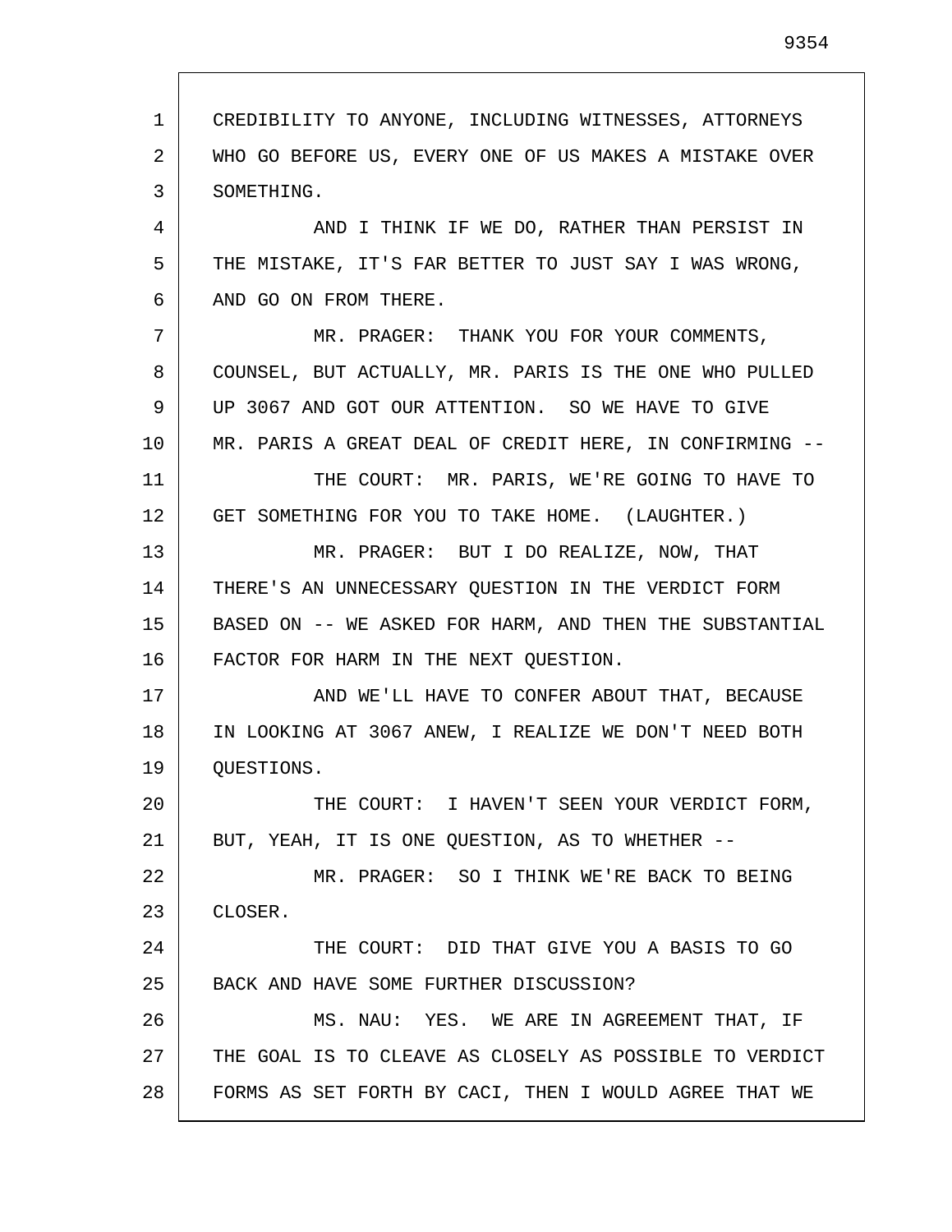1 2 3 4 5 6 7 8 9 10 11 12 13 14 15 16 17 18 19 20 21 22 23 24 25 26 27 28 CAN CONSOLIDATE THOSE TWO QUESTIONS, IF THAT'S WHAT THE VERDICT FORM SAYS. THE COURT: WHY DON'T YOU TRY. WHAT WE'LL DO -- WE'RE GOING TO ADDRESS THE EXHIBITS WITH YOU, BUT YOU'RE LUCKY YOU WEREN'T HERE THIS MORNING. BECAUSE THE TRUTH IS, IF COUNSEL COULD TELL YOU PRIVATELY, IT'S A LITTLE TEDIOUS GOING THROUGH THESE THINGS. AND MAYBE I DON'T TO NEED THE USE THE WORD, LITTLE. MR. PRAGER: YOUR HONOR, BASED ON THE COURT'S COMMENTS EARLIER, OFF THE RECORD, I APPARENTLY HAD A MURDEROUS MORNING ANYWAY, MYSELF. THE COURT: THAT'S TRUE. WHY DON'T YOU TWO GO BACK. THAT WILL BE A BIG HELP TO ALL OF US. WHAT I INTEND TO DO IS, THIS AFTERNOON, PROBABLY STARTING AT 1:30, WE'LL GO BACK AND, AS WE DID AS WE WENT THROUGH THE EXHIBITS EARLIER, SKIP CERTAIN ONES WHICH WE ALL DESIGNATED WERE PRAGER EXHIBITS, AND YOU WON'T HAVE TO WORRY ABOUT THAT. AND WE'LL GO BACK AND SEE IF WE CAN GO THROUGH THOSE. THAT WILL GET US A LONG WAY, AND THANK YOU, VERY MUCH. NOW, THE QUESTION IS, WHO IS GOING TO GO THROUGH 24? MR. GUTERRES: YOUR HONOR, WE'VE ALREADY BEEN GIVEN CERTAIN PAGES. WE WERE UNDER THE IMPRESSION THAT IT WAS ALREADY IN -- THE ENTIRETY OF THE DOCUMENT WAS IN. SO -- WHICH IS WHY SOME OF THE ADDITIONAL EXHIBITS, WE WEREN'T EVEN GOING TO BOTHER WITH.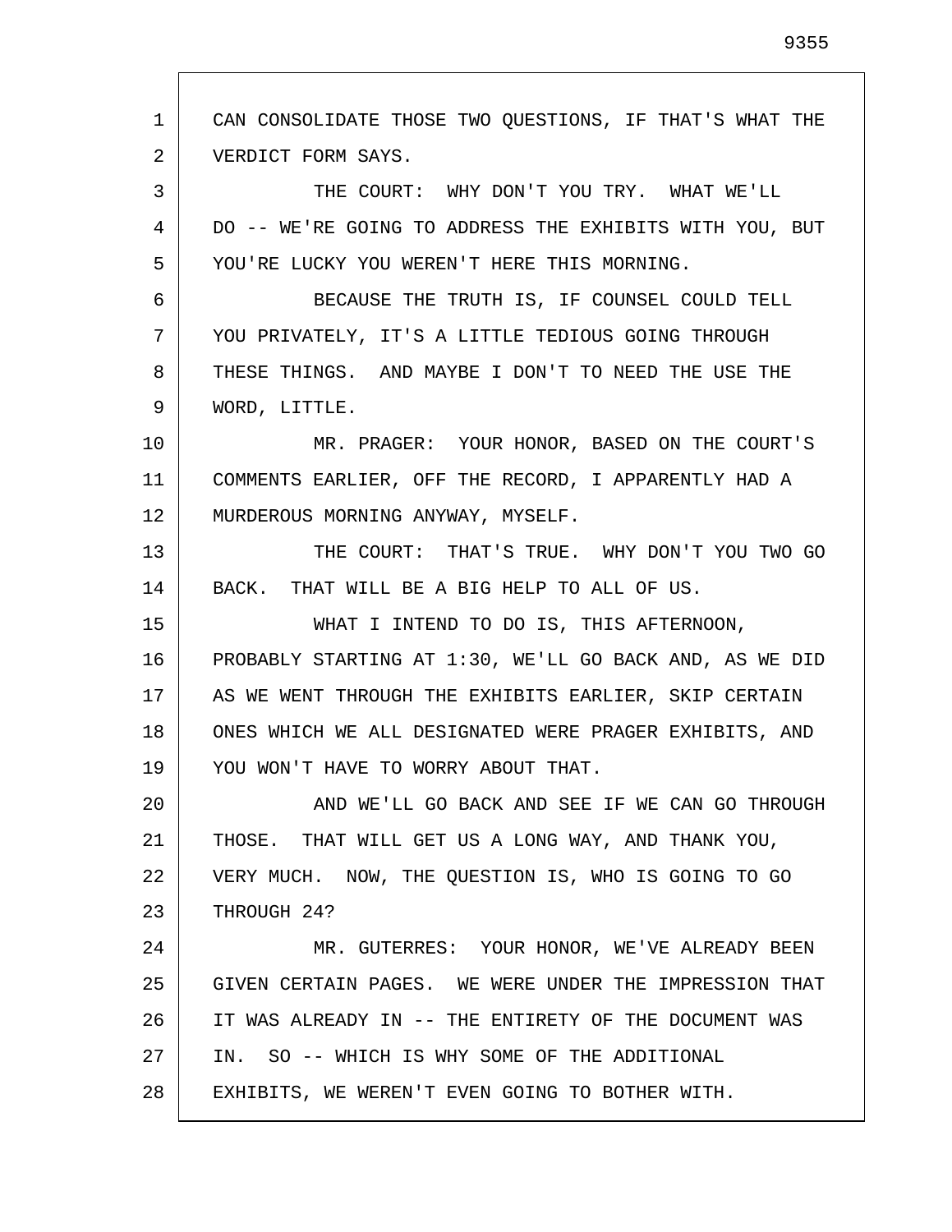1 2 3 4 5 6 7 8 9 10 11 12 13 14 15 16 17 18 19 20 21 22 23 24 25 26 27 28 SO UNLESS THE NUMBERS THAT -- OR THE BATES RANGES OF EXHIBIT 24 HAVE CHANGED NOW, WE CAN, AT LEAST -- WE CAN START WITH THAT AND THEN SEE IF WE WANT ADDITIONAL PAGES OF THAT. THE COURT: ALL RIGHT. MR. MCMILLAN: WHY DON'T WE GET TOGETHER, MAYBE MR. GUTERRES, MYSELF, MR. PARIS, GET TOGETHER OVER THE LUNCH HOUR AND WEED OUR WAY THROUGH IT. THERE'S BIG SECTIONS OF IT, LIKE THE NOTICES, THAT'S PROBABLY 30 PAGES. I THINK EVERYBODY AGREES THAT'S USELESS STUFF. THE COURT: THERE'S ALSO SOME, WHAT I'LL CALL MEDICAL NOTES IN THERE, WHICH ARE INCOMPREHENSIBLE TO A LAYPERSON. MR. MCMILLAN: RIGHT. THE COURT: SO IF YOU WANT THEM IN TO SHOW THEY WERE THERE, THAT WHAT WAS THERE, THAT'S FINE. AND THEN AGAIN, THAT'S A LIMITED PURPOSE. WILL YOU BE ABLE TO DO THAT OVER THE LUNCH HOUR WITH MR. MCMILLAN, MR. GUTERRES? MR. GUTERRES: YEAH, I THINK I ALREADY HAVE THE PAGES THEY WANT. SO I JUST WANTED TO LOOK AT ADDITIONAL PAGES THAT WE MAY WANT. I MEAN, I'VE ALREADY PUBLISHED CERTAIN DOCUMENTS WITH MR. MILLS. SO I DON'T BELIEVE THEY'VE INCLUDED THAT, AND I'M PROBABLY GOING TO WANT THOSE INCLUDED. THE JURY'S ALREADY SEEN THEM. MR. MCMILLAN: THAT'S WHY I'M THINKING IT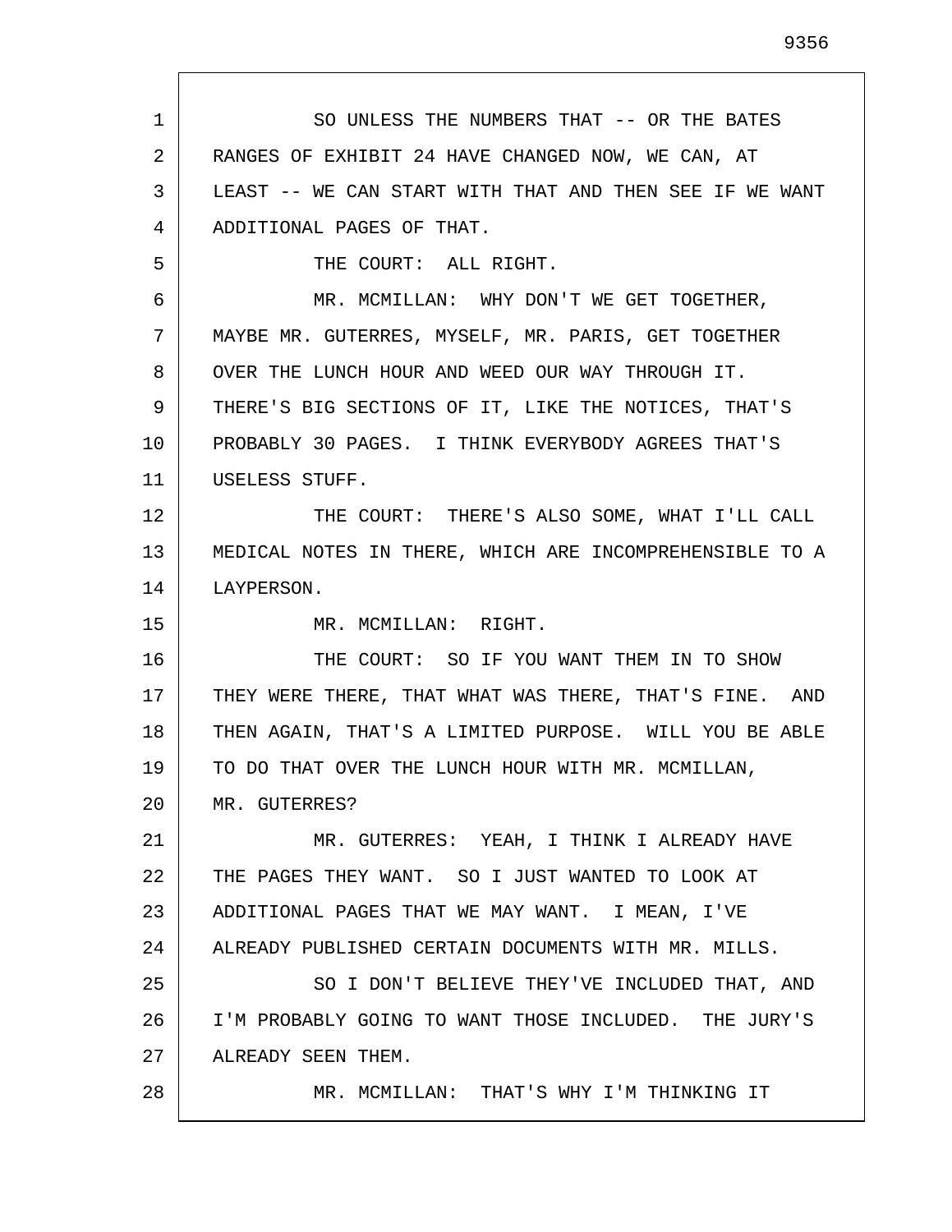MIGHT BE PRODUCTIVE TO SIT DOWN TOGETHER WITH A LITTLE THING OF STICKIES AND JUST GO THROUGH IT. I THINK, TO THE EXTENT THERE IS A DISPUTE SOMEWHERE, IT'S GOING TO BE OVER A VERY LIMITED NUMBER OF PAGES. MS. SWISS: JUST DO IT RIGHT NOW. MR. MCMILLAN: WELL, I MEAN, IT'S 372 PAGES. I DON'T THINK IT NEEDS TO BE ON THE RECORD. WE COULD USE THE NEXT 35 MINUTES TO DO SOMETHING MORE PRODUCTIVE. MAYBE JURY INSTRUCTIONS, VERDICT FORMS, SOMETHING LIKE THAT. THE COURT: I'M GOING TO HAVE YOU DO THAT. I WANT TO -- YOU KNOW, SEEMS LIKE WE STILL HAVE THE LUXURY OF TIME, REMEMBER MY COMMENT YESTERDAY. YOU KNOW, IT SEEMS SIMPLE UNTIL YOU START DOING IT, AND THEN, WHEN YOU GO THROUGH ALL THESE THINGS TO BRING IT ALL TO A CONCLUSION, YOU REALIZE THAT IT'S NOT AS SIMPLE AS -- SEEM AS YOU WERE THINKING ABOUT IT. AND IT USUALLY TAKES LONGER. THAT'S WHY I ALLOWED US THE EXTRA TIME. BUT YOU HAVE TO USE THE EXTRA TIME WELL. SO I'LL ASK YOU DO THAT, EXHIBIT 24. I'M PERFECTLY WILLING TO LET THE ENTIRE EXHIBIT IN FOR A LIMITED PURPOSE. AND I SUPPOSE THAT THE ONLY PROBLEM WITH THAT IS IF THERE'S AN OBJECTION TO SOME SPECIFIC PAGE OR PAGES, EVEN FOR A LIMITED PURPOSE, THEN WE'D HAVE TO

1

2

3

4

5

6

7

8

9

10

11

12

13

14

15

16

17

18

19

20

21

22

23

24

25

26

27 28 ADDRESS IT. AND THAT'S THE PROBLEM. NO MATTER HOW WE GO ABOUT THIS, YOU'RE GOING TO END UP HAVING TO GO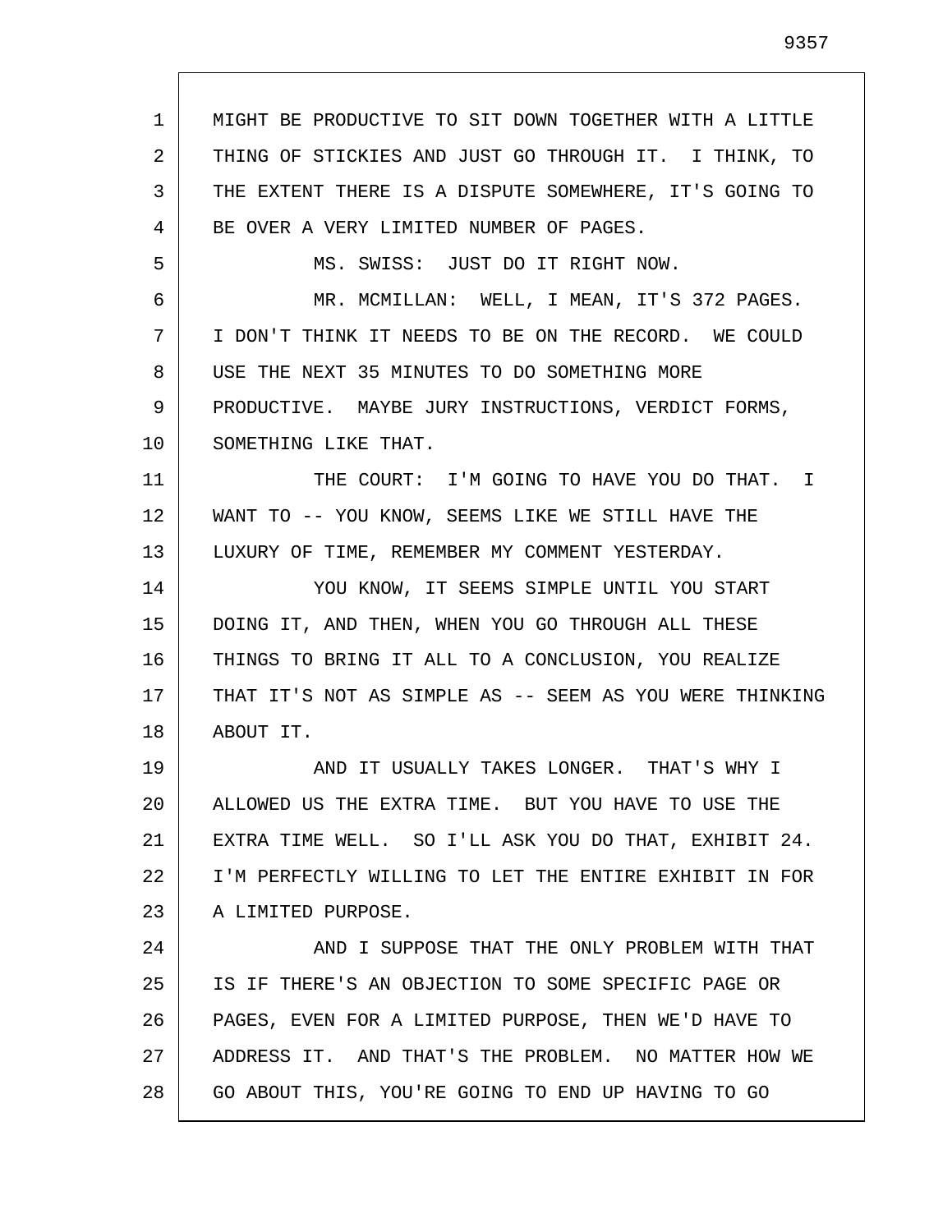1 2 3 4 5 6 7 8 9 10 11 12 13 14 15 16 17 18 19 20 21 22 23 24 25 26 27 28 THROUGH IT. MR. MCMILLAN: ALL RIGHT. WE CAN DO THAT. JUST SIT DOWN AND PLOW THROUGH IT. THE COURT: SO LET ME ASK YOU THIS: ON THE VERDICT FORM FOR WHAT WE CALL VERDICT FORM ONE, WE WERE DOWN, AS OF YESTERDAY, TO JUST A FEW WORDS, AS TO -- MR. MCMILLAN: CORRECT. THE COURT: WE HAD EVERYTHING, THE ELEMENTS, YOU KNOW, THE QUESTIONS, AND JUST, HERE AND THERE, THERE'S A QUESTION OR TWO ABOUT WHAT WORD WAS THE MOST APPROPRIATE WORD TO USE. MR. MCMILLAN: THAT'S CORRECT. THE COURT: I REMEMBER, IN FACT, YOU WERE LOOKING UP CASES THAT GAVE AN ALTERNATIVE TO ARTICULABLE AS ONE OF THE WORDS. SO WHAT I'D LIKE TO HAVE YOU DO, IF YOU WOULD, AT THIS TIME, BETWEEN NOW AND NOON, I NEED TO HAVE YOU WITH ONE OF EITHER -- YES, OH, YES. MS. SWISS, YOU MAY BE OUR VERDICT FORM EXPERT. AND WHILE MR. GUTERRES IS TAKING A LOOK, PERHAPS, AT 24 TO SEE IF THERE ARE SPECIFIC THINGS HE WANTS, WE OUGHT TO SOLVE THE WORD THING. I DON'T THINK THAT IT WILL -- THAT THE FEW WORD DISPUTES SHOULD BE THAT IMPORTANT TO US. I THINK THAT OUGHT TO BE RESOLVED. MR. MCMILLAN: AND I THINK, YOUR HONOR, IT PRETTY MUCH IS NARROWED DOWN TO QUESTION NUMBER 3, THE DEFENSE OF EXIGENCY.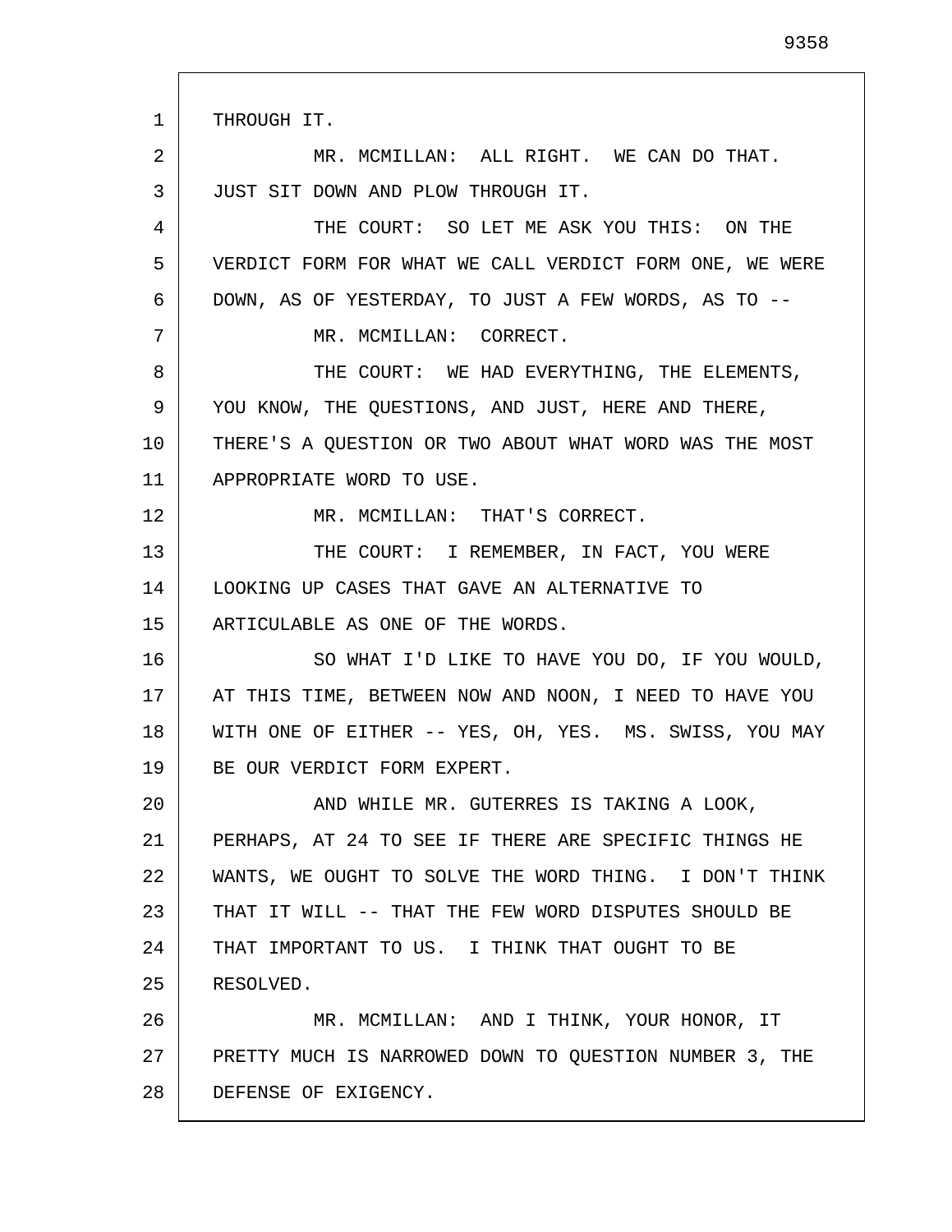| 1  | AND PLAINTIFF'S POSITION IS THAT IT SHOULD            |
|----|-------------------------------------------------------|
| 2  | READ THAT, "HAVE DEFENDANTS PROVEN THEY POSSESS       |
| 3  | SPECIFIC PARTICULARIZED FACTS, " AS OPPOSED TO THE    |
| 4  | "ARTICULABLE FACTS."                                  |
| 5  | AND I HAVE THE CASE CITE HERE, A COMBINATION          |
| 6  | OF TWO CASES. SPECIFIC COMES FROM RC, AND             |
| 7  | PARTICULARIZED COMES FROM A CASE CALLED BAILEY, I     |
| 8  | BELIEVE.                                              |
| 9  | THE COURT: YOU CITED TO THAT TO US YESTERDAY.         |
| 10 | MS. SWISS: VERY QUICKLY --                            |
| 11 | THE COURT: I DON'T KNOW IF MS. SWISS IS ABLE          |
| 12 | TO GET THE CITATION.                                  |
| 13 | MS. SWISS: WE DID LOOK AT IT YESTERDAY,               |
| 14 | TOGETHER, AND THE ONLY ISSUE IS, WHEN WE MET ALL      |
| 15 | TOGETHER ON FRIDAY, THE ORIGINAL VERSION, OR THE      |
| 16 | VERSION WE WERE USING ON FRIDAY SAID, "SPECIFIC,      |
| 17 | REASONABLE, AND ARTICULABLE FACTS."                   |
| 18 | AND AFTER THE REVISIONS MADE BY PLAINTIFF'S           |
| 19 | COUNSEL, "REASONABLE" WAS REMOVED, "ARTICULABLE" WAS  |
| 20 | REMOVED, AND "PARTICULARIZED" WAS PUT IN ITS PLACE.   |
| 21 | SO I THINK THAT WE COULD, MAYBE, COME TO AN           |
| 22 | AGREEMENT IF WE ADDED "REASONABLE" BACK IN. SO IT     |
| 23 | WOULD READ, "SPECIFIC, REASONABLE, AND PARTICULARIZED |
| 24 | FACTS."                                               |
| 25 | MR. MCMILLAN: THERE'S A REASON, YOUR HONOR,           |
| 26 | THAT WE REMOVED THAT. IT'S ACTUALLY IN ONE OF OUR     |
| 27 | SPECIAL JURY INSTRUCTIONS AS WELL. AND THERE'S A      |
| 28 | REASON THAT WE REMOVED THE "REASONABLE" LANGUAGE.     |
|    |                                                       |

Г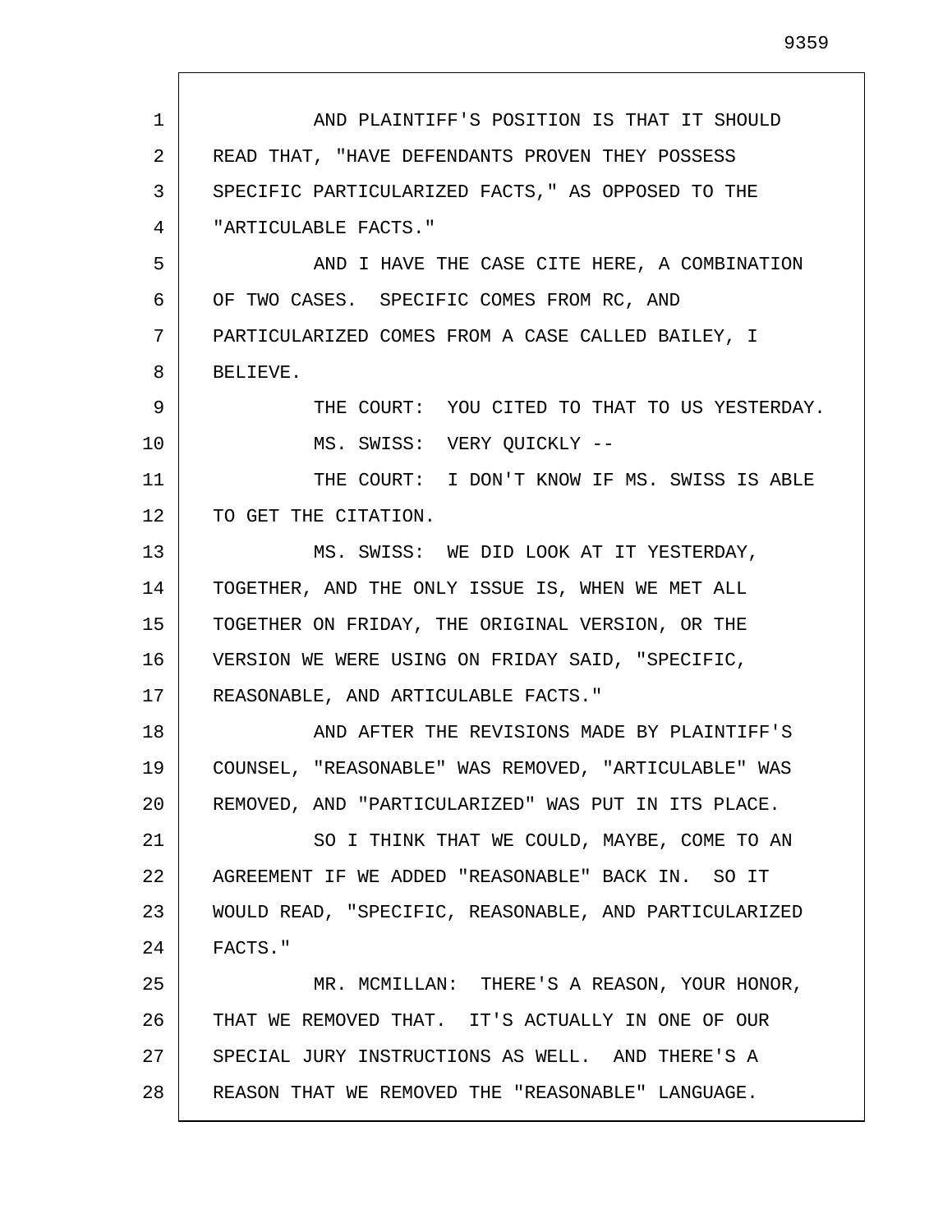| 1  | AND I BELIEVE THAT THAT'S BECAUSE, IN THE               |
|----|---------------------------------------------------------|
| 2  | STATEMENT OF BLACK LETTER LAW IN ONE OF THE CASES,      |
| 3  | EITHER RC OR BAILEY, IT DID NOT, SPECIFICALLY DID NOT   |
| 4  | INCLUDE THE "REASONABLE" COMPONENT.                     |
| 5  | AND I THINK THAT WHERE THE REASONABLENESS               |
| 6  | COMES INTO THE -- INTO PLAY IS WHETHER OR NOT, BASED ON |
| 7  | THE SPECIFIC AND PARTICULARIZED FACTS, THE CONDUCT WAS  |
| 8  | REASONABLE. BUT IT'S NOT WHETHER OR NOT THE FACTS IN    |
| 9  | HAND, THEMSELVES, WERE REASONABLE.                      |
| 10 | WHAT THE STANDARD IS, IS THERE HAS TO BE A              |
| 11 | SHOWING THAT THERE WAS SPECIFIC, PARTICULAR             |
| 12 | INFORMATION --                                          |
| 13 | THE COURT: I GOT IT. I HAVE THE DISPUTE. SO             |
| 14 | WHY DON'T YOU DO THIS. GO OFF THE RECORD. YOU TWO       |
| 15 | TALK. AND IF YOU GOT THE CASE YOU WANT TO CITE TO ON    |
| 16 | THIS, GIVE IT TO HER. AND JUST SIT HERE AND TALK ABOUT  |
| 17 | IT. AND WE'LL BE OFF THE RECORD.                        |
| 18 | MR. MCMILLAN: SURE.                                     |
| 19 | MS. SWISS: AGREED.                                      |
| 20 | THE COURT: AND THEN, IN THE MEANTIME, I WILL            |
| 21 | BRING YOU A LIST OF THE CACI INSTRUCTIONS THAT I        |
| 22 | BELIEVE SHOULD BE GIVEN ON THE -- ON THE CAUSES OF      |
| 23 | ACTION YOU'RE DEALING WITH, OVER THE WARRANTLESS        |
| 24 | DETENTION AND THE INTENTIONAL INFLICTION.               |
| 25 | AND THEN, YOU TAKE A LOOK AT THOSE AND SEE              |
| 26 | WHETHER THERE'S AGREEMENT THEY SHOULD BE GIVEN. BUT     |
| 27 | ALSO THEN, YOU'LL BE ABLE, OVER THE LUNCH HOUR -- YOU   |
| 28 | HAVE A LOT TO DO OVER THE LUNCH HOUR -- YOU'LL BE ABLE  |

 $\Gamma$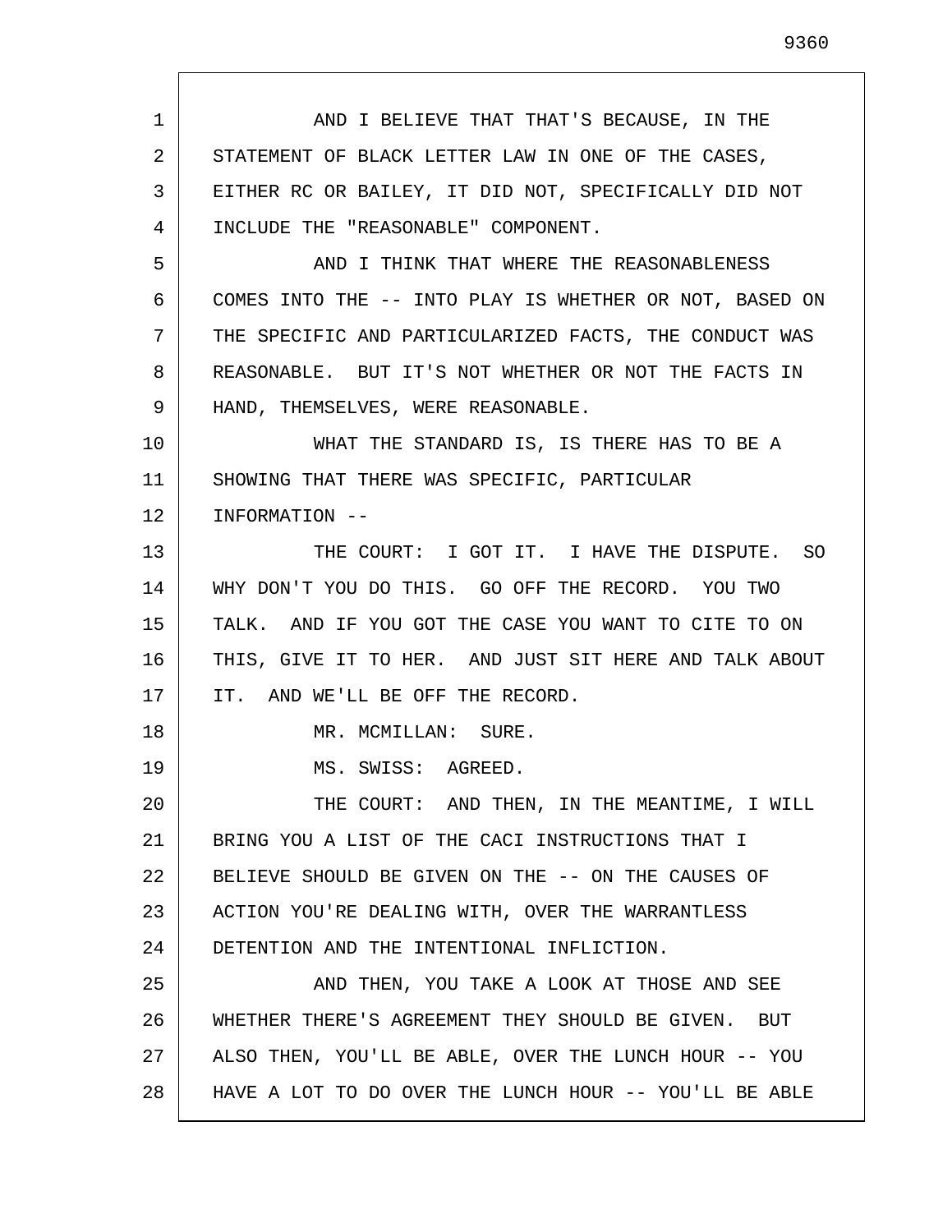| $\mathbf 1$ | TO PICK OUT -- YOU'VE GOT MR. PARIS, HE'S WORKING       |
|-------------|---------------------------------------------------------|
| 2           | ALREADY.                                                |
| 3           | MR. MCMILLAN: I SEE HIM CUTTING THROUGH IT.             |
| 4           | THE COURT: YES. TO BE ABLE TO LOOK AT THE               |
| 5           | SPECIAL INSTRUCTIONS THAT HAVE BEEN REQUESTED, YOU      |
| 6           | THINK SHOULD BE GIVEN IN CONNECTION WITH THOSE CAUSE OF |
| 7           | ACTION.                                                 |
| 8           | YOU CAN PICK OUT THE CACI INSTRUCTIONS, BUT I           |
| 9           | WANT TO SEE -- TALK ABOUT THIS, AND I'LL HAVE THEM FOR  |
| 10          | YOU IN JUST A FEW MINUTES. I BELIEVE I MADE A LIST,     |
| 11          | AND IT'S ON MY DESK. BUT IF NOT, I CAN GET THEM VERY    |
| 12          | QUICKLY.                                                |
| 13          | (PAUSE IN THE PROCEEDINGS)                              |
| 14          | THE COURT: WE'RE ON THE RECORD. AND COUNSEL             |
| 15          | ARE PRESENT.                                            |
| 16          | I WAS HANDED, A FEW MINUTES AGO, THE                    |
| 17          | DEFENDANT'S MOTION FOR DIRECTED VERDICT ON PLAINTIFF'S  |
| 18          | CLAIMS ON EACH OF THE THREE DISCRIMINATION CLAIMS THE   |
| 19          | PLAINTIFF MADE PURSUANT TO THE UNRUH ACT STATE LAW AS   |
| 20          | WELL AS THE ADA AND REHAB ACTS.                         |
| 21          | AND A MOTION FOR NON-SUIT ON THE INTENTIONAL            |
| 22          | INFLICTION CLAIM.                                       |
| 23          | MR. MCMILLAN: YOUR HONOR, THE STIPULATION               |
| 24          | THAT WE HAD TO FILE A MOTION FOR NON-SUIT EXTENDED FOR  |
| 25          | A LIMITED TIME.                                         |
| 26          | I'M NOT SURE IT GOES ON AD INFINITUM INTO THE           |
| 27          | FUTURE, BUT CERTAINLY IT WAS NEVER THE INTENTION OF THE |
| 28          | PLAINTIFF TO ALLOW FOR THE SERIAL FILING OF NON-SUIT    |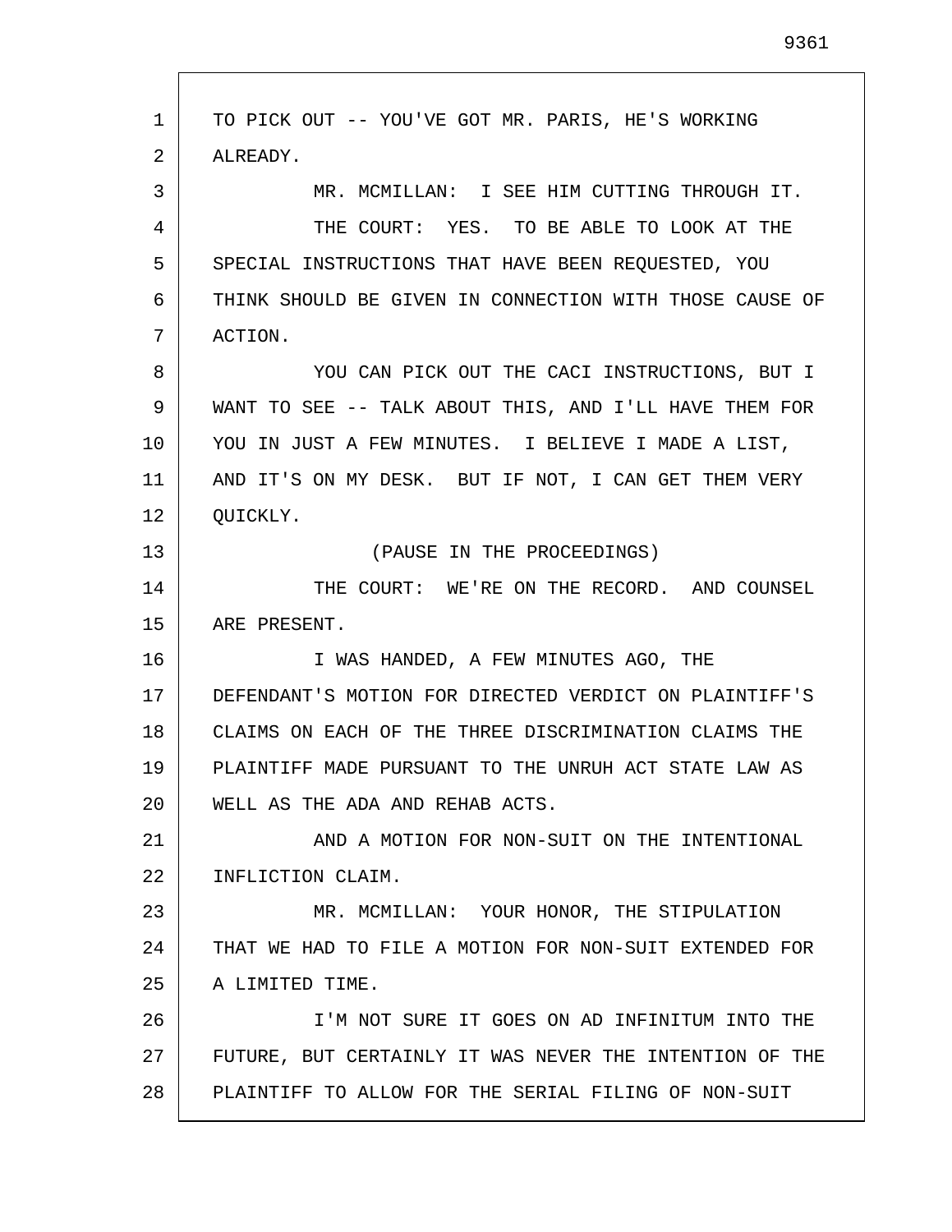1 2 3 4 5 6 7 8 9 10 11 12 13 14 15 16 17 18 19 20 21 22 23 24 25 26 27 28 MOTIONS. NUMBER ONE, I HAVEN'T SEEN IT -- THE COURT: EXCUSE ME. I MAY HAVE MISCHARACTERIZED THE MOTION. IT'S FOR A DIRECTED VERDICT AS OPPOSED TO A NON-SUIT. I DID STATE IT WAS FOR A DIRECTED VERDICT. SO THIS IS A MOTION, NOT FOR A NON-SUIT, WHICH HAS BEEN COMPLETED, BUT DIRECTED VERDICT, WHICH IS A VERDICT TO BE MADE AT THE CONCLUSION OF THE EVIDENCE. AND DID YOU GET A COPY OF IT? YOU'RE LOOKING AT IT RIGHT NOW, MR. PRAGER? MR. PRAGER: WE HAVEN'T HAD A CHANCE TO DIGEST IT. THE COURT: WE'LL HAVE TO TAKE IT UP THIS AFTERNOON, AND I'LL RESERVE ANY COMMENT TIL THEN. SO I'LL EXPECT WE WILL ADDRESS IT AT 1:30. SO WE'LL BE IN RECESS NOW. COUNSEL, YOU HAVE CERTAIN THINGS YOU'RE DOING, YOU'RE WELCOME TO REMAIN HERE TO DO THEM. YOU CAN DO THEM ELSEWHERE. WE'LL MAKE THE JURY ROOM AVAILABLE TO YOU IF YOU'D LIKE, BUT AT 1:30, WE'LL RECONVENE ON THE RECORD TO, AMONG OTHER THINGS, ADDRESS THIS. (LUNCH WAS TAKEN FROM 11:56 A.M. TO 1:25 P.M.) THE COURT: WE'RE ON THE RECORD. COUNSEL ARE PRESENT. IN ADDITION TO THE MOTION I RECEIVED FROM THE DEFENDANTS SHORTLY BEFORE LUNCH, I JUST RECEIVED PLAINTIFF'S MOTION FOR DIRECTED VERDICT ON THE CAUSE OF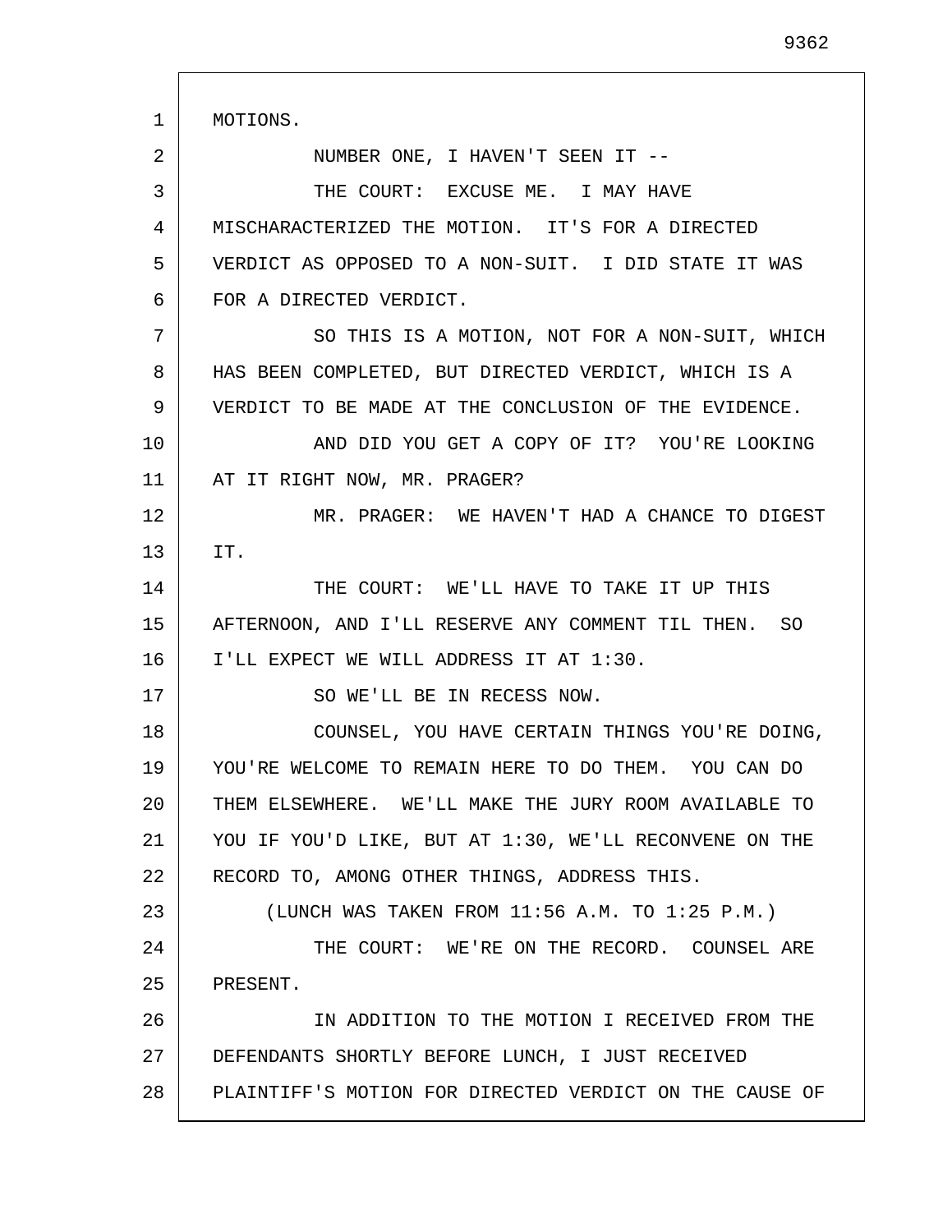1 2 3 4 5 6 7 8 9 10 11 12 13 14 15 16 17 18 19 20 21 22 23 24 25 26 27 28 ACTION FOR DETAINMENT OF THE CHILD, INCLUDING CRIMINAL LIABILITY OF THE COUNTY FOR THAT CONDUCT. MR. MCMILLAN: I BELIEVE, YOUR HONOR, IT'S LIMITED TO TWO ISSUES. ONE IS THE ISSUE OF EXIGENCY, AS TO WHICH THE DEFENDANTS BEAR THE BURDEN OF PROOF. AND THEN, SECONDARILY, IT ADDRESSES THE MONELL ASPECT OF FAILING TO HAVE A PROCEDURE IN PLACE, AND THAT SORT OF THING. THE COURT: WELL, I DON'T KNOW THAT YOU'RE REALLY SAYING SOMETHING DIFFERENT FROM WHAT I SAID, BUT I AM LOOKING AT YOUR POINTS AND AUTHORITIES THAT ACCOMPANY YOUR MOTION. AND THE VERY FIRST POINT IS, IT IS UNDISPUTED THAT DEFENDANTS PENDER AND ROGERS ACTED UNDER COLOR OF LAW. THAT IS AN ELEMENT OF THE CLAIM OF UNLAWFUL DETAINER. FURTHER, THE DEFENDANTS PENDER AND ROGERS VIOLATED PLAINTIFF'S CONSTITUTIONAL RIGHTS WHEN THEY SEIZED R.D. SO I THINK MY CHARACTERIZATION OF THE MOTION MAY BE BETTER THAN YOURS, EVEN THOUGH IT'S YOUR MOTION. MR. MCMILLAN: I THINK YOU'RE RIGHT. THE COURT: TAKING WHAT YOU GAVE ME IN WRITING, WHAT WE CALL IT PROBABLY WON'T HELP US DECIDE IT, IN ANY EVENT. MR. MCMILLAN: RIGHT. THE COURT: SO I'M HAPPY TO HEAR FROM COUNSEL AS TO WHEN YOU THINK THESE MOTIONS SHOULD BE ADDRESSED.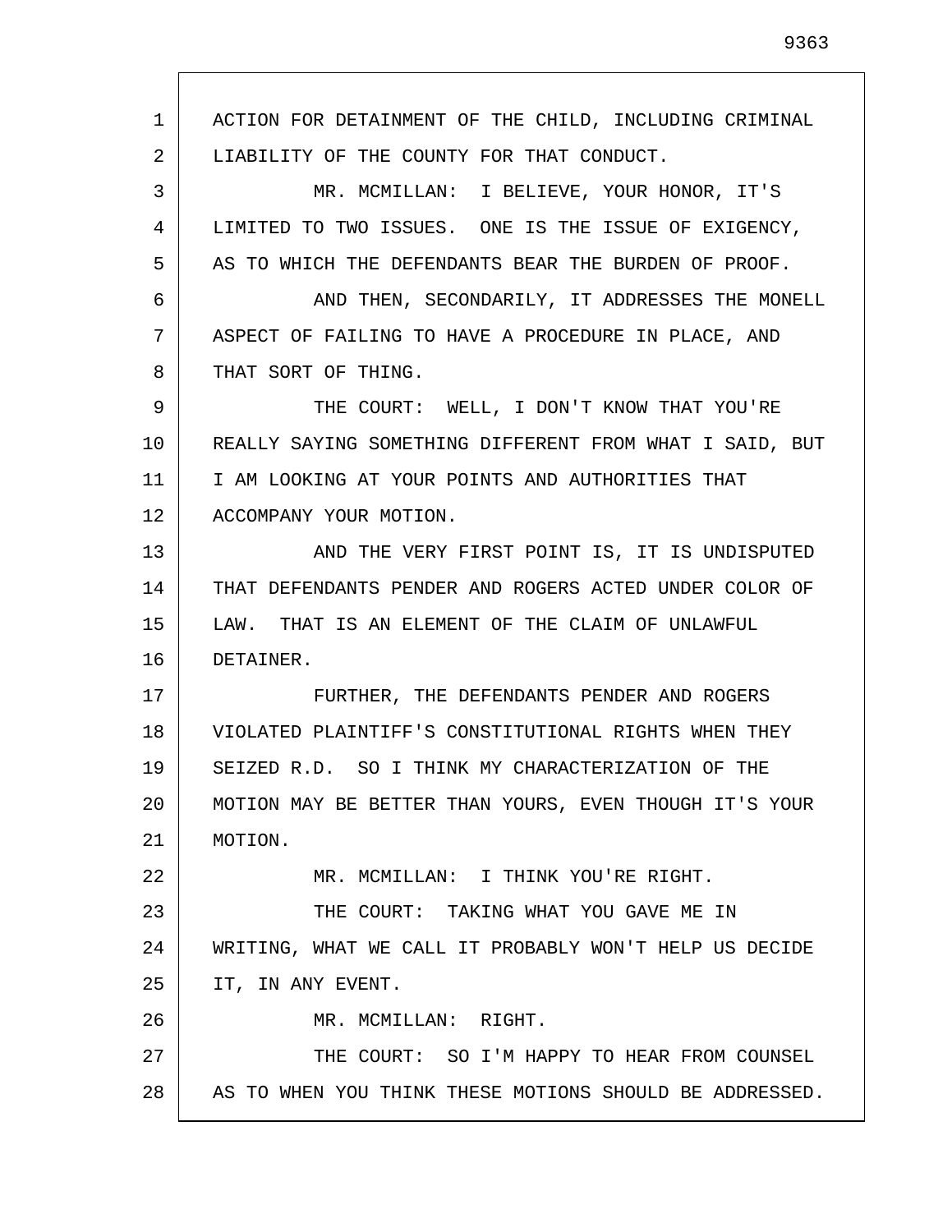1 2 3 4 5 6 7 8 9 10 11 12 13 14 15 16 17 18 19 20 21 22 23 24 25 26 27 28 BECAUSE I'LL TELL YOU ONE THING, WITH THE TIMING WE HAVE, I'M TRYING TO AVOID, IF AT ALL POSSIBLE, PUTTING THE JURORS OFF UNTIL MONDAY. ALL THAT WILL DO IS INCREASE THE LIKELIHOOD OF A PROBLEM WITH THE JURORS. WE ALREADY HAVE -- WE'RE DOWN TO TWO ALTERNATES, AND I EXCUSED MR. VAN METER YESTERDAY. SO IN ESSENCE, WE'RE DOWN TO ONE ALTERNATE, BECAUSE SOMEONE WILL BE PICKED TO REPLACE HIM. AND YOU RECALL THAT JUROR NUMBER 4, MANZANO, THAT I GUARANTEED HER THAT ON WEDNESDAY, WHEN SHE HAS TO GO TO CITY OF HOPE WITH HER MOTHER FOR WHAT IS, WITHOUT QUESTION, SURGERY FOR CANCER, THAT SHE'D BE PERMITTED TO DO SO. SO WE'RE RUNNING SHORT. AND I DON'T KNOW WHAT OTHER EMERGENCIES YOU MIGHT HAVE, SO I'M DOING THE BEST I CAN TO AVOID IT. ALTHOUGH WE CONTINUE TO HAVE A NUMBER OF ISSUES PRESENTED THAT ARE GOING -- THEY'RE STILL TAKING ADDITIONAL TIME AND DETRACTING, AT LEAST IN MY CASE, FROM THE THINGS THAT I NEED TO DO. I THINK A NUMBER OF YOU HAVE BEEN WORKING ON YOUR ISSUES. AND I'M NOT GIVING UP ON BEING ABLE TO GET THE JURORS IN HERE ON FRIDAY. MY QUESTION TO YOU IS, NOW, WITH THESE MOTIONS, WHEN DO YOU WANT TO ADDRESS THEM? MR. MCMILLAN: YOUR HONOR, OVER THE -- WE MIGHT BE ABLE TO DO IT SOMEWHAT PIECEMEAL -- OVER THE LUNCH BREAK I WAS ABLE TO LOOK AT THE MOTION, AT LEAST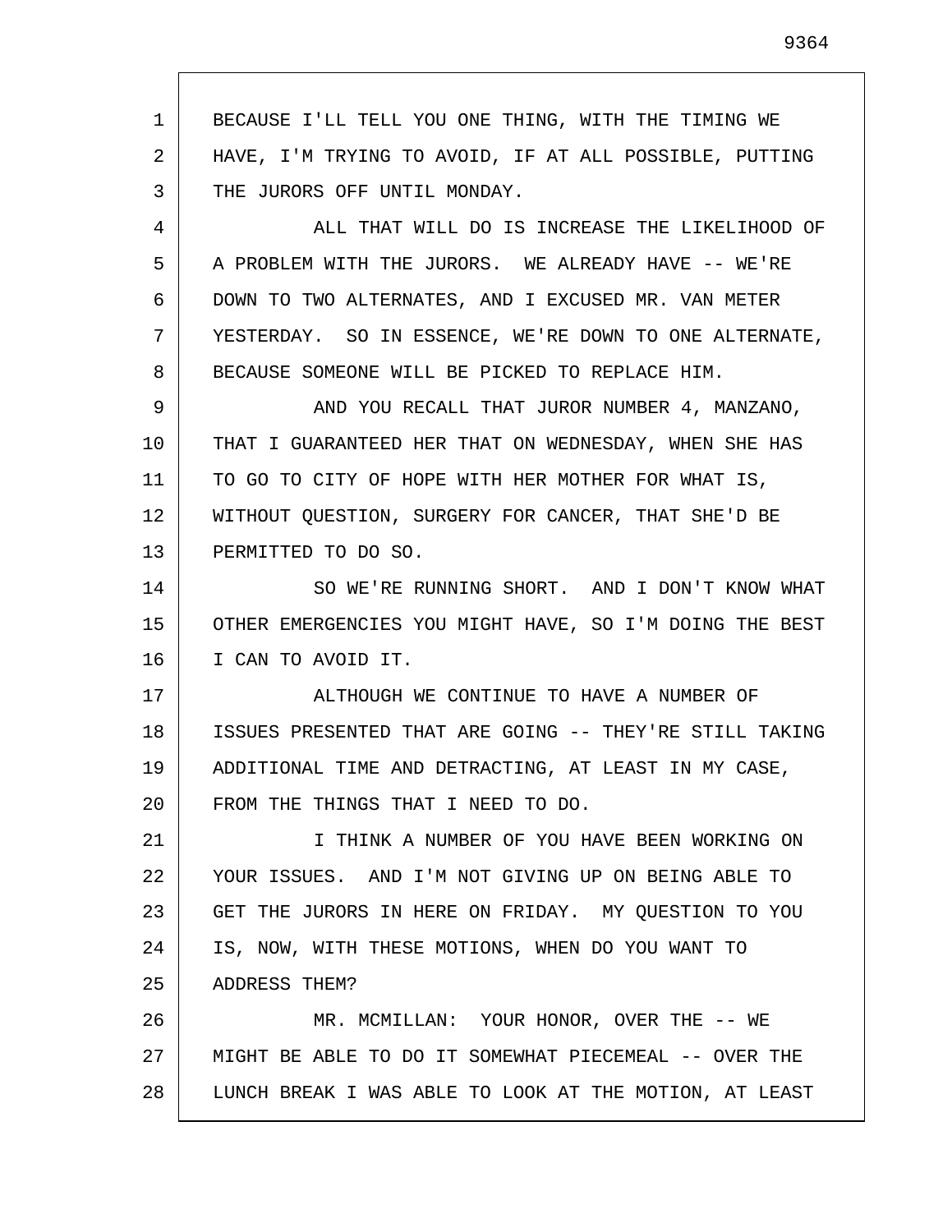1 2 3 4 5 6 7 8 9 10 11 12 13 14 15 16 17 18 19 20 21 22 23 24 25 26 27 28 INSOFAR AS IT RELATED TO THE IIED CLAIM AND, JUST AT FIRST GLANCE, IT APPEARS TO ME IT RAISES ONLY FACTUAL ISSUES. AND THERE IS DISPUTED EVIDENCE IN THE RECORD, SO IT'S NOT CLEAR TO ME THAT THE MOTION FOR DIRECTED VERDICT, AS TO IIED, CAN BE GRANTED, AS A MATTER OF LAW. SO I THINK THAT WE CAN PROBABLY ADDRESS THE ARGUMENT IMMEDIATELY. I DON'T KNOW THAT I WOULD DO A WHOLE LOT OF BRIEFING ON IT. I DON'T RECALL SEEING A LOT OF CASE LAW CITED ON IT IN THE DEFENDANT'S BRIEF ON THE ISSUE. WITH RESPECT TO THE MOTION FOR DIRECTED VERDICT, WE SORT OF TALKED ABOUT THIS, OR AT LEAST THIS CONCEPT LEADING UP TO -- AND MIGHT EVEN HAVE BEEN, IF I'M REMEMBERING CORRECTLY, DURING SOME OF THE CONVERSATIONS THAT WE'VE HAD EARLIER, MAYBE EVEN A COUPLE WEEKS AGO -- ABOUT THIS CONCEPT THAT THE DEFENDANT'S BURDEN IS TO SHOW EXIGENCY. THEY HAVE TO DO IT BY SPECIFIC PARTICULARIZED EVIDENCE, AND SPECULATIVE INJURY IS INSUFFICIENT -- OR SPECULATION, SPECULATION ABOUT AN INJURY IS INSUFFICIENT. AND THERE'S A WHOLE BODY OF VERY WELL-DEVELOPED CASE LAW AROUND THAT CONCEPT. AND A LOT OF THE QUESTIONS THAT WE POSED TO MS. ROGERS AND MS. PENDER, BOTH IN THEIR VIDEO DEPOSITIONS AND THAT WERE PLAYED TO THE JURY, AND THEN ALSO LIVE, WHILE THEY TESTIFIED ON THE STAND, RELATED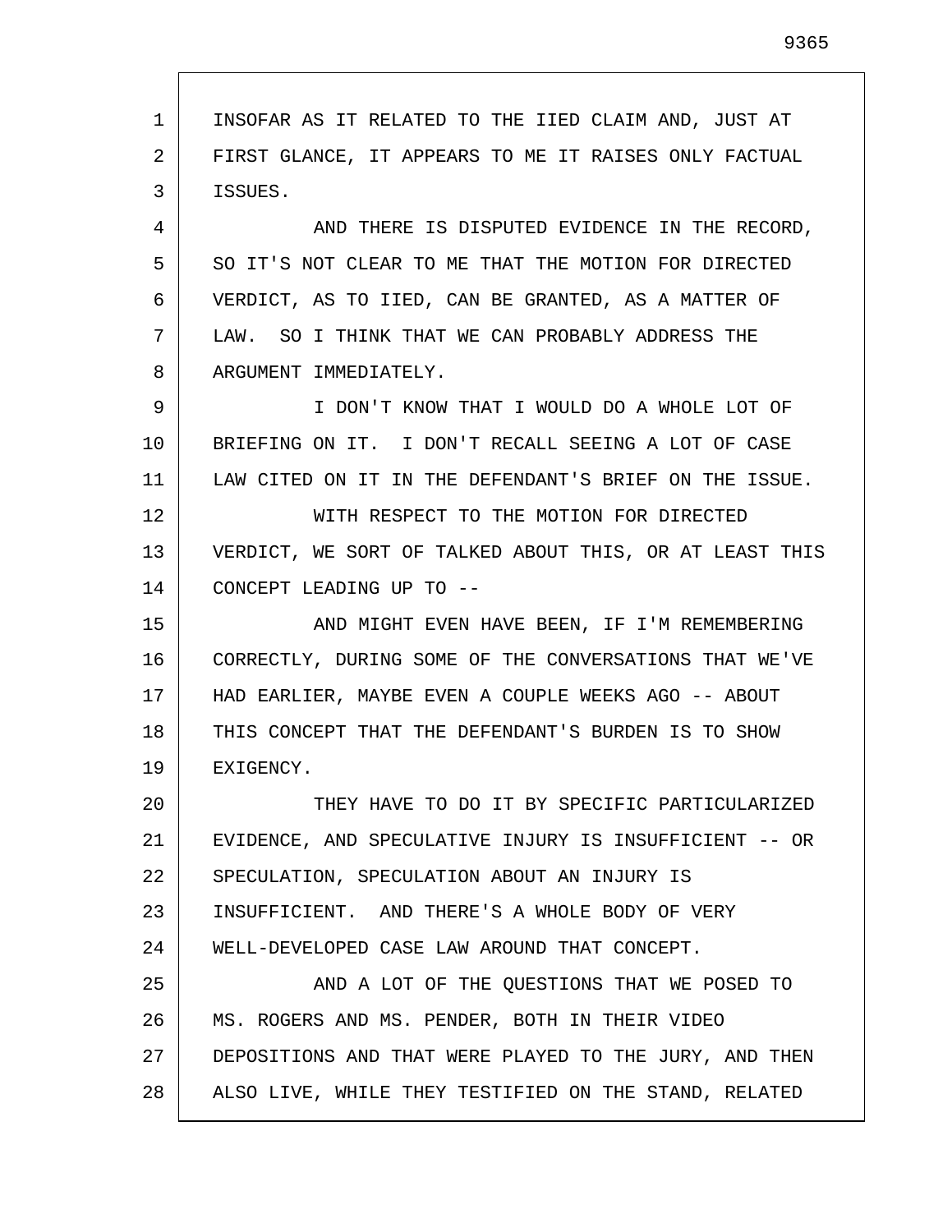| $\mathbf{1}$ | TO THE ELEMENTS THAT REST WITH THE DEFENDANT TO PROVE.  |
|--------------|---------------------------------------------------------|
| 2            | AND MANY OF THOSE QUESTIONS WERE SPECIFICALLY           |
| 3            | TAILORED TO ELICIT RESPONSES WE BELIEVE ARE NECESSARY   |
| 4            | TO SHOW THAT THERE WAS SIMPLY NO EXIGENCY.              |
| 5            | AND THAT NO REASONABLE SOCIAL WORKER IN THAT            |
| 6            | POSITION, UNDER THOSE CIRCUMSTANCES, COULD HAVE THOUGHT |
| 7            | THERE WAS AN EXIGENCY, JUST BASED ON THEIR EVIDENCE,    |
| 8            | BASED ON THEIR CROSS, AND EVEN SOME OF THEIR DIRECT     |
| 9            | TESTIMONY.                                              |
| 10           | AND WHAT WE'VE TRIED TO DO HERE IN THIS MOTION          |
| 11           | IS PULL OUT, FROM THE DAILY ROUGHS AND OTHER EVIDENCE   |
| 12           | THAT WAS PRESENTED, THE SPECIFIC WORDS AND PHRASES THEY |
| 13           | USED IN THEIR TESTIMONY TO SHOW THAT THEY DO NOT MEET   |
| 14           | THEIR BURDEN.                                           |
| 15           | SO OUR POSITION IS THAT, UNDER BOTH ARCY AND            |
| 16           | ROGERS, AND MAYBE EVEN WALLACE AND MABE, THEY CANNOT    |
| 17           | SHOW AN EXIGENCY. AND THAT ISSUE SHOULD BE RESOLVED,    |
| 18           | AS A MATTER OF LAW. THAT'S THE NUT OF IT.               |
| 19           | THE COURT: SO MY QUESTION TO YOU,                       |
| 20           | MR. MCMILLAN, HAD BEEN --                               |
| 21           | MR. MCMILLAN: I THINK I WAS NONRESPONSIVE.              |
| 22           | THE COURT: WELL, I DON'T HAVE THE PRIVILEGE             |
| 23           | OF MAKING MOTIONS TO OBJECT ON THE GROUNDS OF           |
| 24           | NONRESPONSIVE, AND TO STRIKE. SO I'LL JUST -- I THINK   |
| 25           | IN SOME WAYS, IMPLICITLY, YOU'VE ANSWERED THE QUESTION. |
| 26           | MY OUESTION WAS, TO YOU, NOW, WITH THESE                |
| 27           | MOTIONS, WHEN DO YOU WANT TO ADDRESS THEM.              |
| 28           | AND I TAKE IT FROM YOUR ANSWER, BECAUSE YOU             |

 $\Gamma$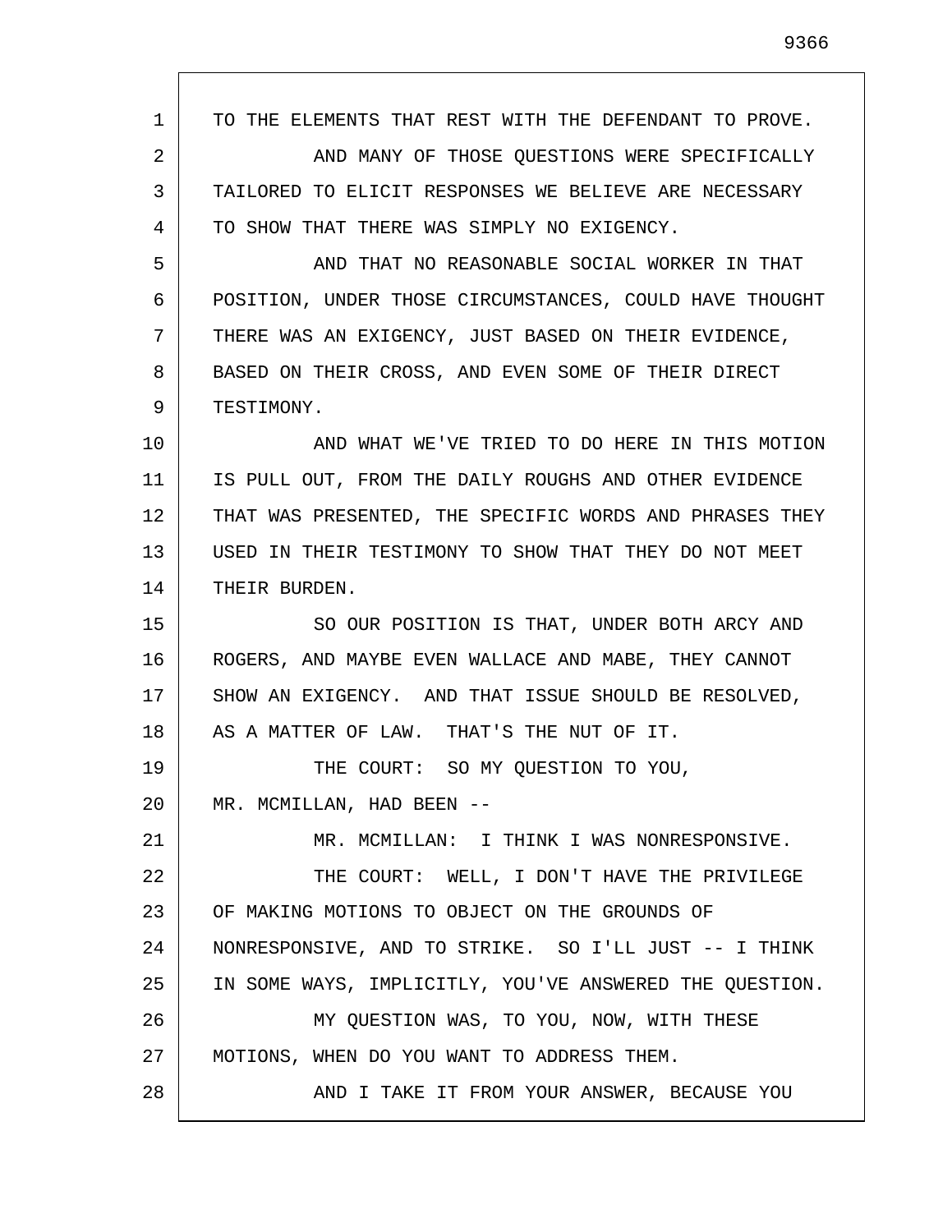1 2 3 4 5 6 7 8 9 10 11 12 13 14 15 16 17 18 19 20 21 22 23 24 25 26 27 28 PARTIALLY, AT LEAST, ARGUED YOUR MOTION, THAT APPARENTLY YOU'D LIKE TO ADDRESS YOURS NOW. AND SO, ON YOUR MOTION, I PROBABLY REALLY NEED TO ASK THE DEFENSE BECAUSE THEY'RE THE ONES THAT NEED TO RESPOND. WHEN I WAS ASKING YOU, I WAS THINKING MORE OF -- BUT IT WAS NOT EXPLICIT. I WAS THINKING MORE OF WHEN YOU WOULD LIKE TO ADDRESS THE DEFENDANT'S MOTION, TOO. BUT I CAN COME BACK TO THAT. SO, MR. GUTERRES, MS. SWISS, ARE YOU THE ONE WHO WILL BE RESPONDING ON THESE? MS. SWISS: WE HAVE YET TO FLIP A COIN. BUT AS FAR AS WHEN WE ARGUE THE MOTION, WE WILL BE PREPARED TO DO THAT TOMORROW MORNING. AND I BELIEVE OUR OPPOSITION IS ALREADY IN THE WORKS. IT SHOULD BE FILED THIS AFTERNOON. THE COURT: ALL RIGHT. AND I DON'T KNOW WHETHER YOU WANT TO FILE ANY OPPOSITION TO THEIRS, BECAUSE YOU'RE PERFECTLY ENTITLED TO JUST ARGUE IT. IN FACT, IT IS NOT UNCOMMON, MOTIONS FOR DIRECTED VERDICT ARE COMMONLY DONE ON ARGUMENT, WITHOUT POINTS AND AUTHORITIES. BUT THEY'RE ALSO COMMONLY DONE WITH POINTS AND AUTHORITIES. IN OTHER WORDS, THEY CAN BE DONE EITHER WAY. JUST, IN ASKING THE QUESTION, SHOULD NOT BE TAKEN THAT I AM SUGGESTING THAT YOU WANT TO FILE OR SHOULD FILE POINTS AND AUTHORITIES. I THINK THE MOTION NEEDS TO STAND ON ITS OWN MERITS. AND I HAD, OVER THE LUNCH HOUR, READ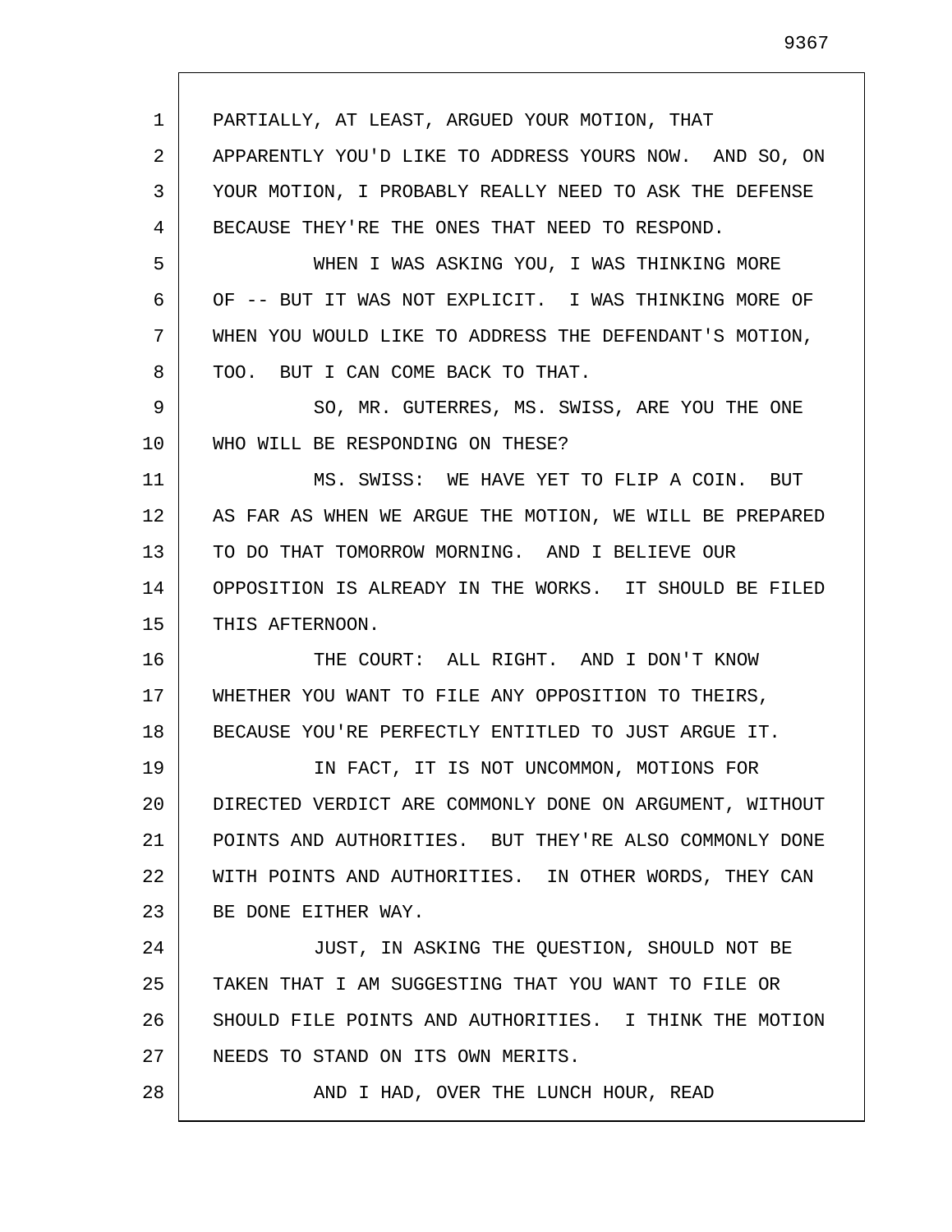1 2 3 4 5 6 7 8 9 10 11 12 13 14 15 16 17 18 19 20 21 22 23 24 25 26 27 28 DEFENDANT'S MOTION. AND ACTUALLY, BEFORE TAKING THE BENCH, I DID READ YOUR MOTION, ALTHOUGH I DID NOT HAVE THE OPPORTUNITY TO READ THE SUPPORTING CITATIONS THAT -- MOST OF WHICH ARE CITATIONS TO TESTIMONY. ALTHOUGH I THINK MOST OF THE TESTIMONY I WAS FAMILIAR WITH. BUT I HAVEN'T READ THE WHOLE THING BECAUSE OF THAT. SO THEY FEEL THEY'LL BE READY TO FILE AN OPPOSITION. I DON'T REALLY WANT TO ENCOURAGE REALLY ANY MORE PAPER. I'M GOING TO BE VACATING MY CHAMBERS SOON BECAUSE IT'S FILLED WITH PAPER FROM THIS CASE. BUT THE MOTION WAS MADE IN WRITING AND, VERY CLEARLY, AS FAR AS I'M CONCERNED, EACH SIDE HAS THE -- SHOULD HAVE THE OPPORTUNITY TO FILE THE OPPOSITION. BECAUSE THE MOTIONS WERE MADE IN WRITING, I THINK IT'S ONLY APPROPRIATE THAT YOU SHOULD HAVE THE OPPORTUNITY. IT'D BE YOUR CHOICE WHETHER TO TAKE THE OPPORTUNITY OR NOT, OR RELY ON IT. SO WHAT YOU WANT TO DO ON THEIR MOTION? MR. MCMILLAN: I JUST HEARD FROM MR. PRAGER --I THINK WE CAN ARGUE IT ORALLY RIGHT NOW. THE COURT: ALL RIGHT. AS STATED, I HAVE READ THE DEFENDANT'S MOTION FOR DIRECTED VERDICT REGARDING PLAINTIFF'S DISABILITY, DISCRIMINATION, AND INTENTIONAL INFLICTION AND EMOTIONAL DISTRESS CLAIMS. WHO IS GOING TO ADDRESS THAT? WILL THAT BE YOU, MS. NAU? MS. NAU: IT IS, YOUR HONOR.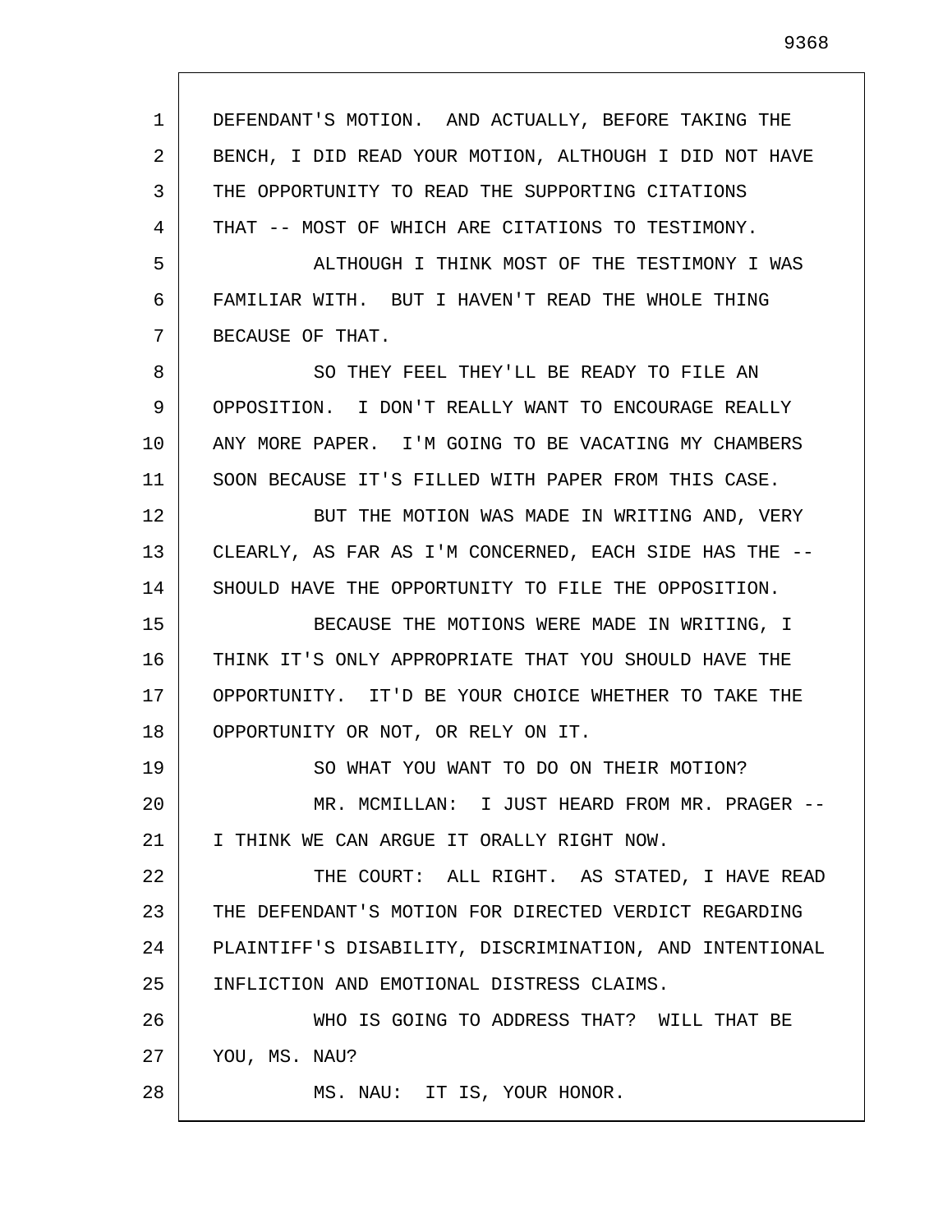1 2 3 4 5 6 7 8 9 10 11 12 13 14 15 16 17 18 19 20 21 22 23 24 25 26 27 28 THE COURT: I READ THE MOTION IN ITS ENTIRETY. BEFORE WE HEAR FROM THE OTHER SIDE, IS THERE SOMETHING YOU WANT TO TELL ME THAT'S NOT IN YOUR MOTION? MS. NAU: THERE'S NOT. THE COURT: ALL RIGHT. WELL, YOU THEN HAVE THE OPPORTUNITY TO -- MS. NAU: YOUR HONOR, I'D LIKE TO CLARIFY. ALL OF THE EVIDENCE THAT'S CITED, MOST OF IT IS QUOTED. HOWEVER, I DO HAVE A COMPENDIUM, LIKE A DECLARATION ATTACHING ALL THIS STUFF THAT'S BEING FINALIZED AT OUR OFFICE NOW. I DON'T EXPECT IT -- I DON'T KNOW THAT IT MATTERS TO YOU, BUT IF YOU WOULD PREFER TO WAIT FOR THOSE THINGS, THEY'LL BE FILED THIS AFTERNOON. THE COURT: WHY DON'T WE DO THIS: WHY DON'T WE HEAR WHAT THE DEFENSE HAS TO SAY. AND AFTER WE HEAR WHAT THEY HAVE TO SAY, THEN WE CAN DISCUSS FURTHER WHETHER YOU SHOULD GO AHEAD AND FILE THE ADDITIONAL DOCUMENT BEFORE I RULE. MS. NAU: THANK YOU, YOUR HONOR. THE COURT: WE'RE HEARING THE ARGUMENT AT THIS TIME. I DON'T KNOW WHAT'S GOING TO HAPPEN AS A RESULT OF YOUR ARGUMENT. BUT I CAN TELL YOU WE'RE NOT STOPPING, NO MATTER WHAT, THE WORK THAT IS UNDERWAY, UNLESS YOUR MOTION IS GRANTED. THEN CERTAIN THINGS WOULD NOT -- WOULD BE STOPPED. WHAT I'M GETTING AT IS, WE DON'T HAVE THE LUXURY OF HOLDING UP OTHER PREPARATIONS TO GET THIS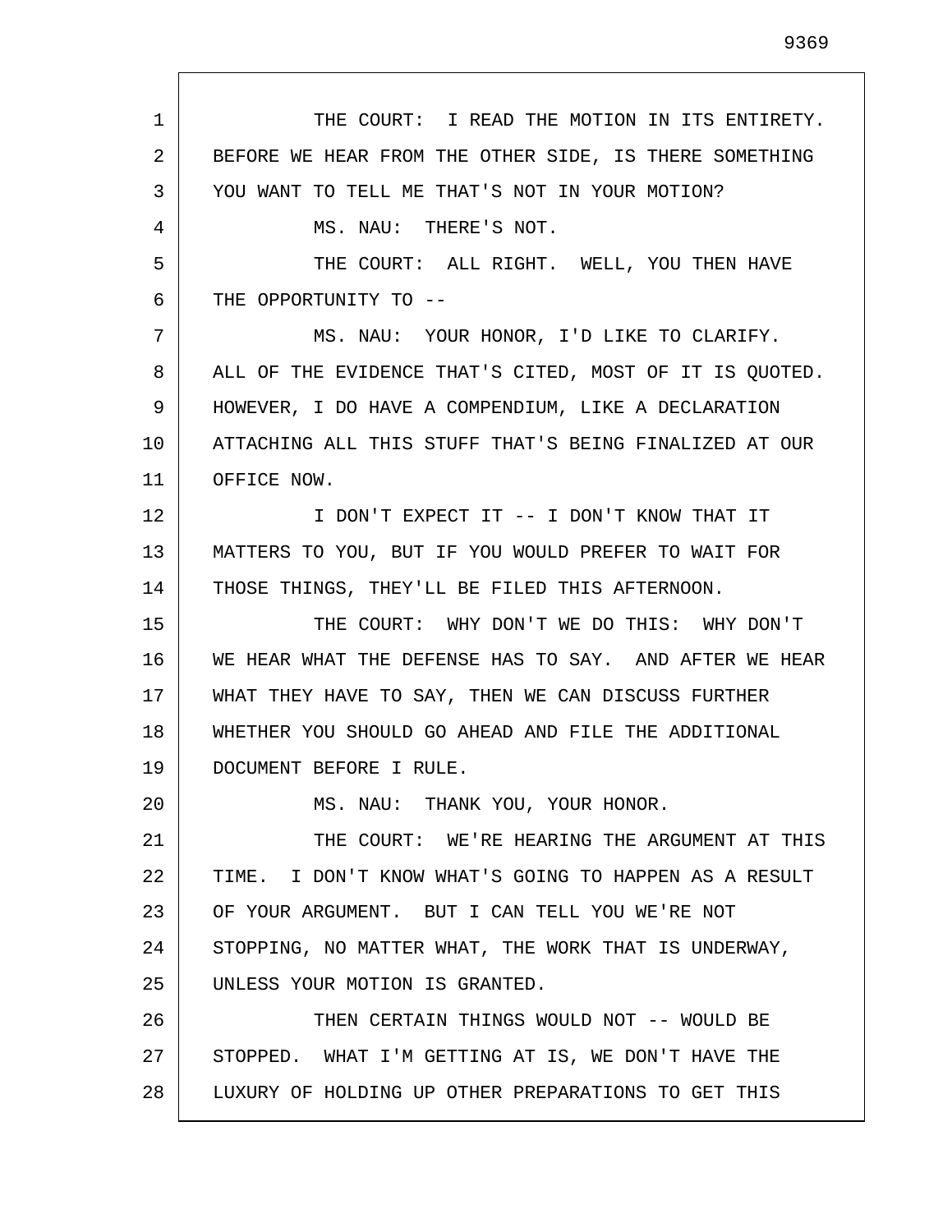| 1  | CASE TO THE JURY, IN THE EVENT THERE'S NOT AN IMMEDIATE |
|----|---------------------------------------------------------|
| 2  | RULING.                                                 |
| 3  | SO WE'LL FIND OUT. WE'LL HAVE THAT                      |
| 4  | DISCUSSION.                                             |
| 5  | THE MOTION -- DEFENDANT'S MOTION IS DIRECTED            |
| 6  | TO THE CLAIMS UNDER THE UNRUH ACT, ADA, AND THE REHAB   |
| 7  | ACT. AND I KNOW THOSE HAVE BEEN AN AREA THAT            |
| 8  | PLAINTIFF'S COUNSEL, AMONG THEMSELVES, HAVE DELEGATED   |
| 9  | TO MR. PRAGER.                                          |
| 10 | HE GAVE THE OPENING STATEMENT ON IT,                    |
| 11 | QUESTIONED THE WITNESSES ON IT, HAS BEEN WORKING ON THE |
| 12 | VERDICT FORM, AND INSTRUCTIONS ON IT. SO I'M GOING TO   |
| 13 | ASK MR. PRAGER IF HE WOULD LIKE TO RESPOND TO THAT PART |
| 14 | OF THE MOTION.                                          |
| 15 | MR. PRAGER: THANK YOU, YOUR HONOR. I THINK              |
| 16 | MR. PARIS SHOULD, BUT I WILL.                           |
| 17 | THE COURT: I THINK WE SHOULD ALL GO HOME AND            |
| 18 | JUST LEAVE THIS TO MR. PARIS TO FIGURE OUT FOR ALL OF   |
| 19 | US. ALL RIGHT.                                          |
| 20 | MR. PRAGER DID GIVE THE CLERK, WHO JUST PASSED          |
| 21 | TO ME, CERTAIN DOCUMENTS WHICH I BELIEVE I HAD RECEIVED |
| 22 | PREVIOUSLY, BUT I THINK, AT LEAST, I REMEMBER SEEING    |
| 23 | THESE, BUT I WANT THE RECORD TO BE CLEAR.               |
| 24 | MR. PRAGER: I'LL PUT THEM IN THE RECORD FOR             |
| 25 | THE COURT, YOUR HONOR. VERY QUICKLY. SORRY -- VERY      |
| 26 | SLOWLY AND DELIBERATELY.                                |
| 27 | THE COURT: SLOWLY WILL BE IMPORTANT, NOT ONLY           |
| 28 | FOR THE COURT REPORTER, BUT ALSO FOR ME.                |

Г

I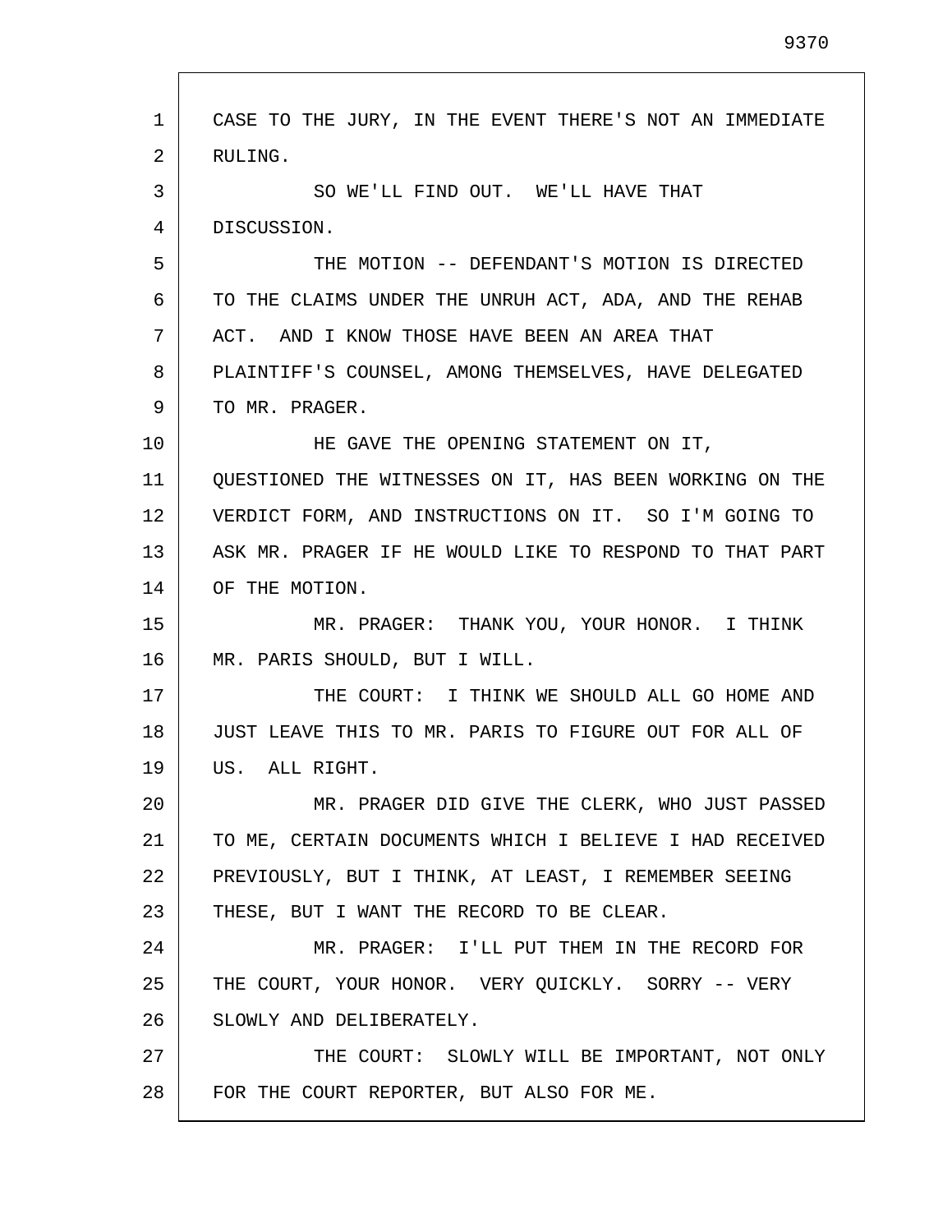1 2 3 LET ME POINT OUT JUST A COUPLE THINGS THAT I HAVE SOME CONCERN ABOUT, WHICH YOU CAN THEN ADDRESS IN YOUR ARGUMENT.

4 5 6 7 8 THE BASIS OF THE MOTION ON WHAT WE'LL CALL THE DISCRIMINATION CLAIMS IS THAT THEY CONTEND THERE IS NO EVIDENCE ESTABLISHING THAT PLAINTIFF WAS DENIED ANY COUNTY PROGRAMS OR SERVICES ON THE BASIS OF HER PERCEIVED DISABILITIES.

9 10 11 12 13 IN EACH OF THE THREE DIFFERENT BASES FOR THE DISABILITY CLAIMS, IN THE ONE RELATING TO THE ADA, ONE OF THE PROVISIONS OF THE ADA IS THAT, TO ESTABLISH A CLAIM -- I'M SKIPPING THE FIRST TWO ELEMENTS BUT GETTING TO NUMBER THREE --

14 15 16 17 18 THAT THE PARTY MAKING THE CLAIM WAS EITHER, "EXCLUDED FROM PARTICIPATION IN, OR DENIED THE BENEFITS OF THE PUBLIC ENTITY'S SERVICES, PROGRAMS, ACTIVITIES, OR WAS OTHERWISE DISCRIMINATED AGAINST BY THE PUBLIC ENTITY."

19 20 21 22 IT SEEMS TO ME THAT THE LATTER PHRASE, "OR WAS OTHERWISE DISCRIMINATED AGAINST BY THE PUBLIC ENTITY," IS A BROADER AND MORE GENERAL STATEMENT OF THE BASIS FOR RECOVERY.

23 24 25 26 27 28 IN OTHER WORDS, RECOVERY UNDER THE ADA ISN'T LIMITED TO THE FAILURE TO PROVIDE THE BENEFIT OF A PUBLIC ENTITY'S SERVICES, PROGRAMS OR ACTIVITIES. THERE IS, UNDER THE REHAB ACT, AGAIN, A THIRD ELEMENT AS SET FORTH IN THE MOTION -- I THINK WE ALL AGREE THIS IS TRUE --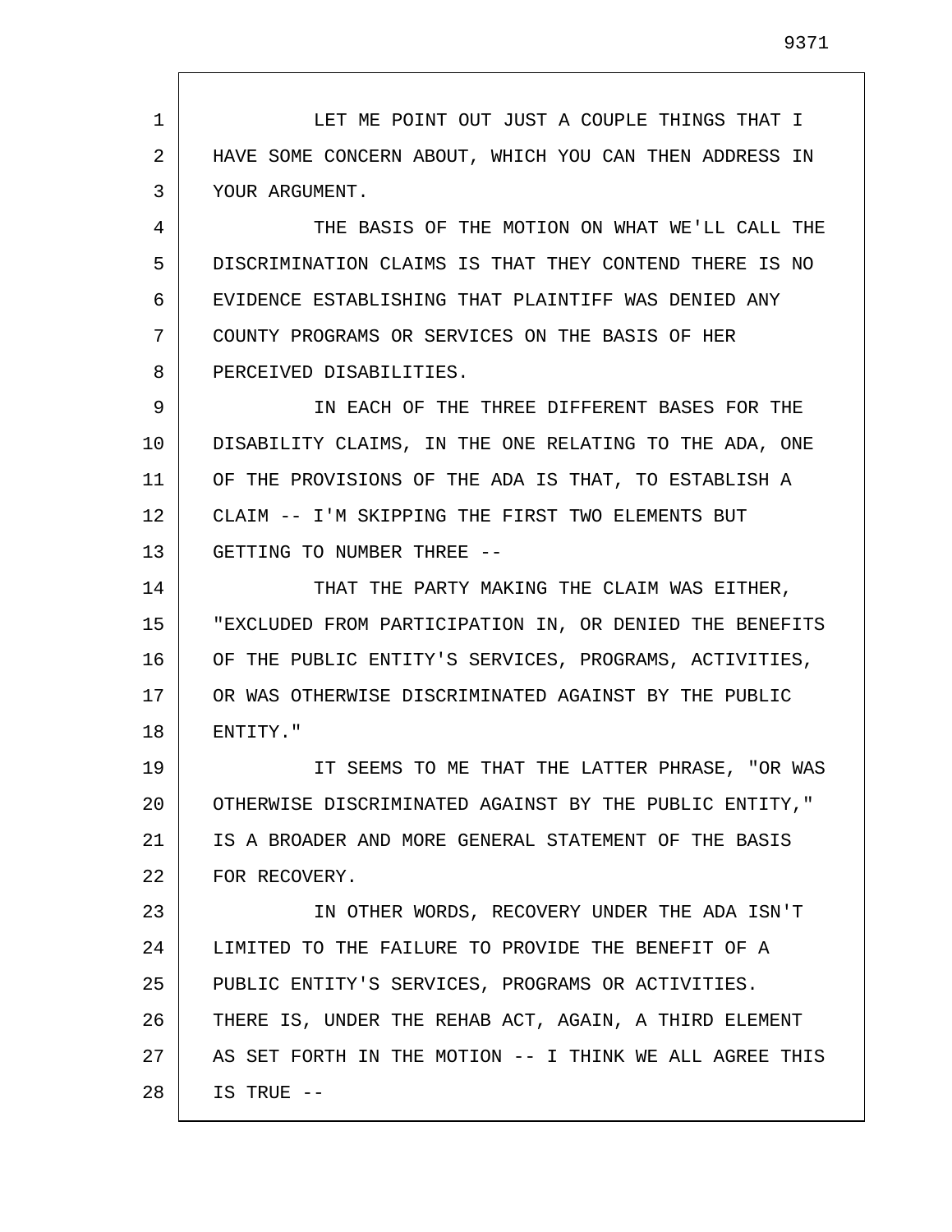1 2 3 4 5 6 7 8 9 10 11 12 13 14 15 16 17 18 19 20 21 22 23 24 25 26 27 28 ALSO INDICATES THAT TO ESTABLISH A CLAIM UNDER THAT ACT, THE PARTY MAKING THE CLAIM MUST SHOW THAT -- IN THIS INSTANCE, "SHE" -- WAS "DENIED THE BENEFIT OR SERVICES SOLELY BY REASON OF HIS OR HER HANDICAP." AND I THINK THE -- THIS LANGUAGE IS ALSO OF A BROAD NATURE, INDICATING THAT IT CAN BE SERVICES. I READ THAT PROVISION AS NOT REQUIRING A SHOWING OF A SPECIFIC PROGRAM THAT WAS AVAILABLE, AS OPPOSED TO OTHER SERVICES THAT WOULD OTHERWISE BE PROVIDED TO, BASICALLY, EVERYBODY ELSE. AND THEN, UNDER THE UNRUH ACT, AND MS. NAU HAS ONE SET FORTH, THIS FOR US, SO IT'S ALL IN THIS ONE DOCUMENT, SAYS THAT THE PLAINTIFF MUST ESTABLISH THAT SHE WAS DENIED "THE FULL AND EQUAL ACCOMMODATIONS, ADVANTAGES, FACILITIES, PRIVILEGES OR SERVICES IN THE BUSINESS ESTABLISHMENT." AND I ALSO CONSIDER THAT TO BE RATHER BROAD LANGUAGE THAT GOES BEYOND SPECIFIC, IDENTIFIABLE PROGRAMS. SO I'M STARTING OUT BY TELLING YOU THAT I DON'T KNOW WHAT YOU'RE GOING TO ARGUE TO ME, BUT IN LOOKING AT THE MOTION, I THINK THAT THE REQUIREMENTS FOR PROVING A CLAIM UNDER EACH OF THESE STATUTES IS BROADER THAN JUST SPECIFIC PROGRAMS. AND THAT THE DISCUSSION IN THE MOTION IS THAT THE PLAINTIFF CAN'T SHOW -- CAN'T SHOW SHE WAS DENIED COUNTY SERVICES OR PROGRAMS. THAT MAY OR MAY NOT BE TRUE. BUT SERVICES IS A BROADER WORD. AND MY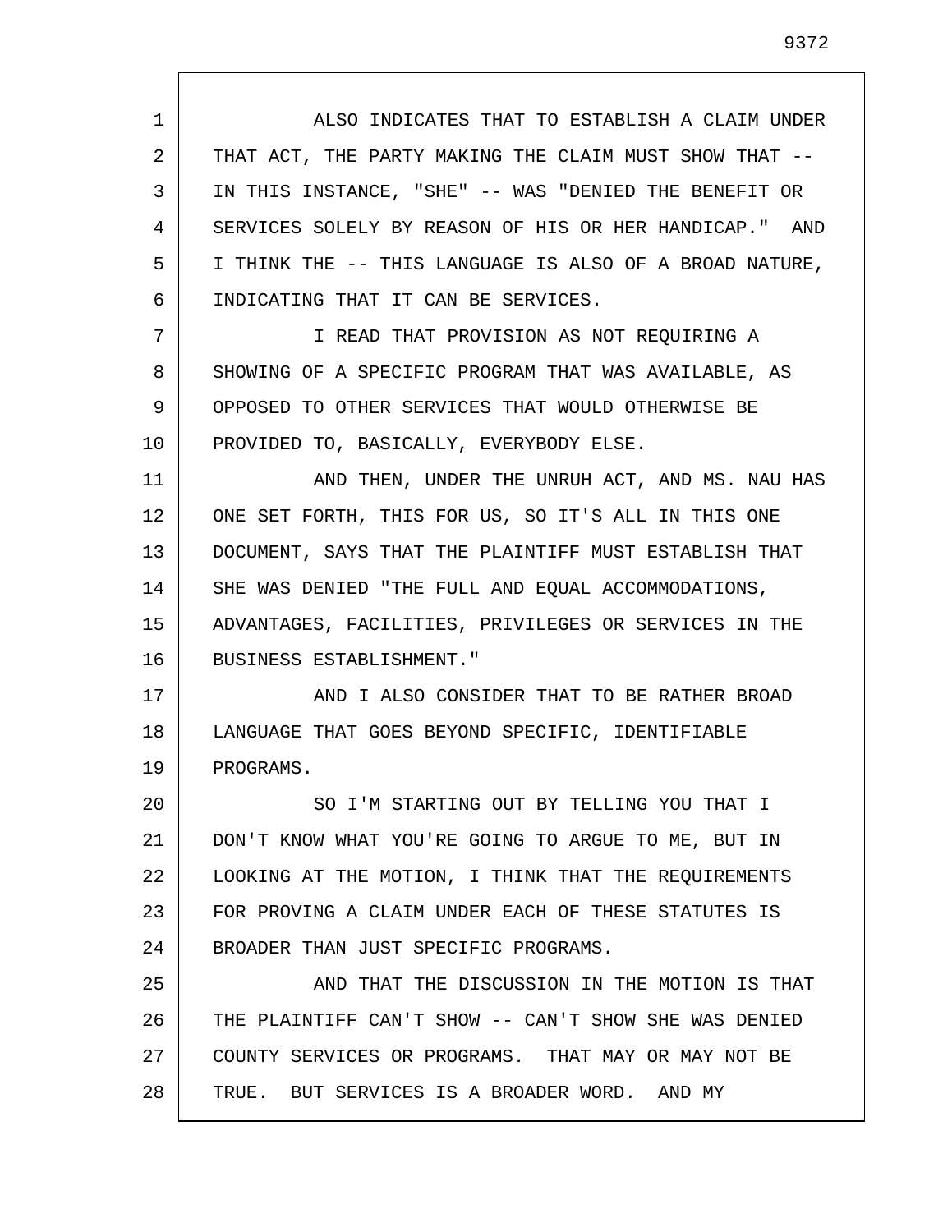1 2 3 4 5 6 7 8 9 10 11 12 13 14 15 16 17 18 19 20 21 22 23 24 25 26 27 28 UNDERSTANDING IS THAT MAY BE THE BASIS OF A CLAIM. AND THE -- IT GOES ON TO POINT OUT, WHICH I THINK IS ALSO TRUE, DEPENDENCY PROCEEDINGS ARE NOT THEMSELVES SERVICES. WELL, THAT'S TRUE, BUT I DON'T THINK THAT ANSWERS THE QUESTION, AS FAR AS I'M CONCERNED. AND THEN, THERE WAS NO EVIDENCE THAT THE JUVENILE COURT'S DECISIONS TO DETAIN RYAN AND/OR TERMINATE THE PLAINTIFF'S PARENTAL RIGHTS ARE BASED ON THE ALLEGED DISCRIMINATION BY THE SOCIAL WORKERS. AND I THINK THAT'S TRUE AS WELL. AND THIS IS AN AREA THAT MAY BE SAYING MORE THAN NECESSARY, BUT I THINK NOT. I DON'T THINK THAT -- IF YOUR CLAIM IS LIMITED TO A JUVENILE COURT'S DECISION TO TERMINATE THE PARENTAL RIGHTS, IF THAT IS THE BASIS AND THE FOUNDATION OF YOUR CLAIM, THEN I DON'T THINK THAT THE CLAIM COULD PROCEED. BECAUSE I DON'T BELIEVE THAT THERE'S ANY EVIDENCE THAT WOULD PERMIT ANYONE, OTHER THAN BY PURE SPECULATION, TO DETERMINE THAT YOUR -- THAT THE JUVENILE COURT'S DECISIONS HAVEN'T BEEN SHOWN TO BE BASED ON WHATEVER THE SOCIAL WORKERS DID. I'M NOT STATING THAT VERY WELL. SO WHAT I'M GETTING AT IS, AT LEAST ONE OF THE THINGS THAT -- BECAUSE I'M NOT CERTAIN OF ALL THE BASES ON WHICH YOU'RE MAKING THE CLAIM, BUT IF YOUR CLAIM IS BASED ON SOMETHING ARISING OUT OF THE JUVENILE COURT'S DECISION, IF IT'S BASED ON A DECISION REQUIRING CERTAIN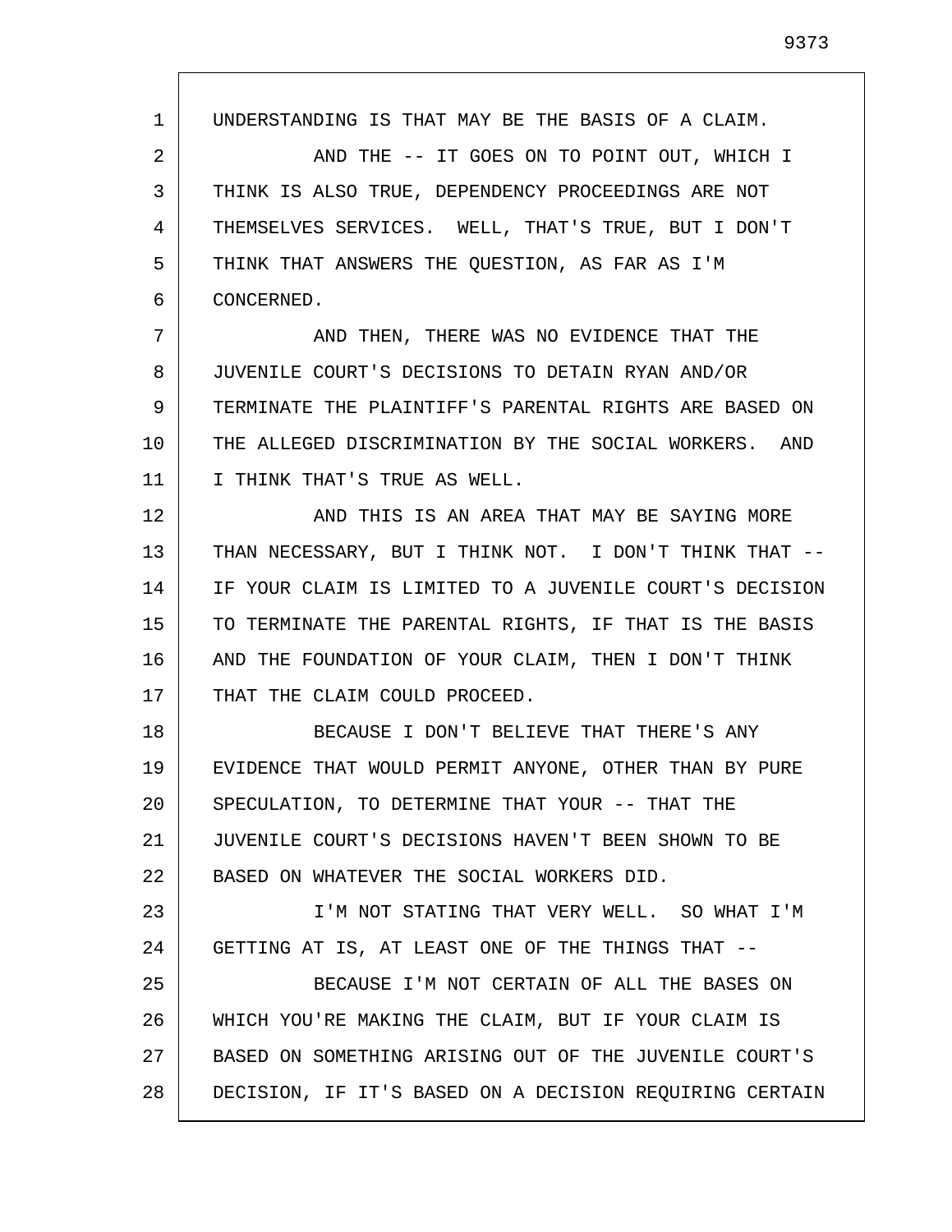1 2 3 4 5 6 7 8 9 10 11 12 13 14 15 16 17 18 19 20 21 22 23 24 25 26 27 28 THINGS TO OCCUR, AND THEY DIDN'T OCCUR, THAT MAY BE A DIFFERENT SUBJECT. BUT IF IT'S BASED ON THE FAILURE OF THE JUVENILE COURT TO ORDER A CERTAIN SERVICE TO BE PROVIDED, I DON'T THINK THAT WOULD BE PERMISSIBLE. BUT MY UNDERSTANDING OF YOUR CASE, MR. PRAGER, IS THAT IT ISN'T BASED ON THAT. IT'S BASED ON SOMETHING ELSE. THAT'S WHAT I'D LIKE TO HEAR FROM YOU. MR. PRAGER: THANK YOU, YOUR HONOR. THE TRUTH IS THAT MS. DUVAL WAS DENIED SERVICES, GIVEN LESSER SERVICES AND UNEQUAL TREATMENT BECAUSE OF HER DISABILITY. THE FIRST PIECE OF EVIDENCE THAT'S BEEN ADMITTED, AND THERE IS AN IMPORTANT POINT HERE: WE ARE NOT DONE ADMITTING EVIDENCE IN THIS CASE. SO TO HAVE THE DIRECTED VERDICT THIS MINUTE MEANS THAT SOME INFORMATION IS STILL PENDING BEFORE THE COURT, SO WE DON'T KNOW IF THE JURY WOULD BE ABLE TO HEAR THAT INFORMATION OR NOT. THE COURT: ALL RIGHT, THEN I THINK WE'LL NOT GO ANY FURTHER BECAUSE YOU'RE REFERRING TO THE FACT THAT ALL -- THERE'S NOT BEEN A RULING ON ALL EXHIBITS. MR. PRAGER: BECAUSE SOME OF THE EXHIBITS THAT I COULD REFER TO ARE STILL PENDING. FOR EXAMPLE,  $343$  --THE COURT: YOU DON'T HAVE TO GIVE ME AN EXAMPLE. I'M AWARE, HAVING GONE THROUGH OUR LIST THIS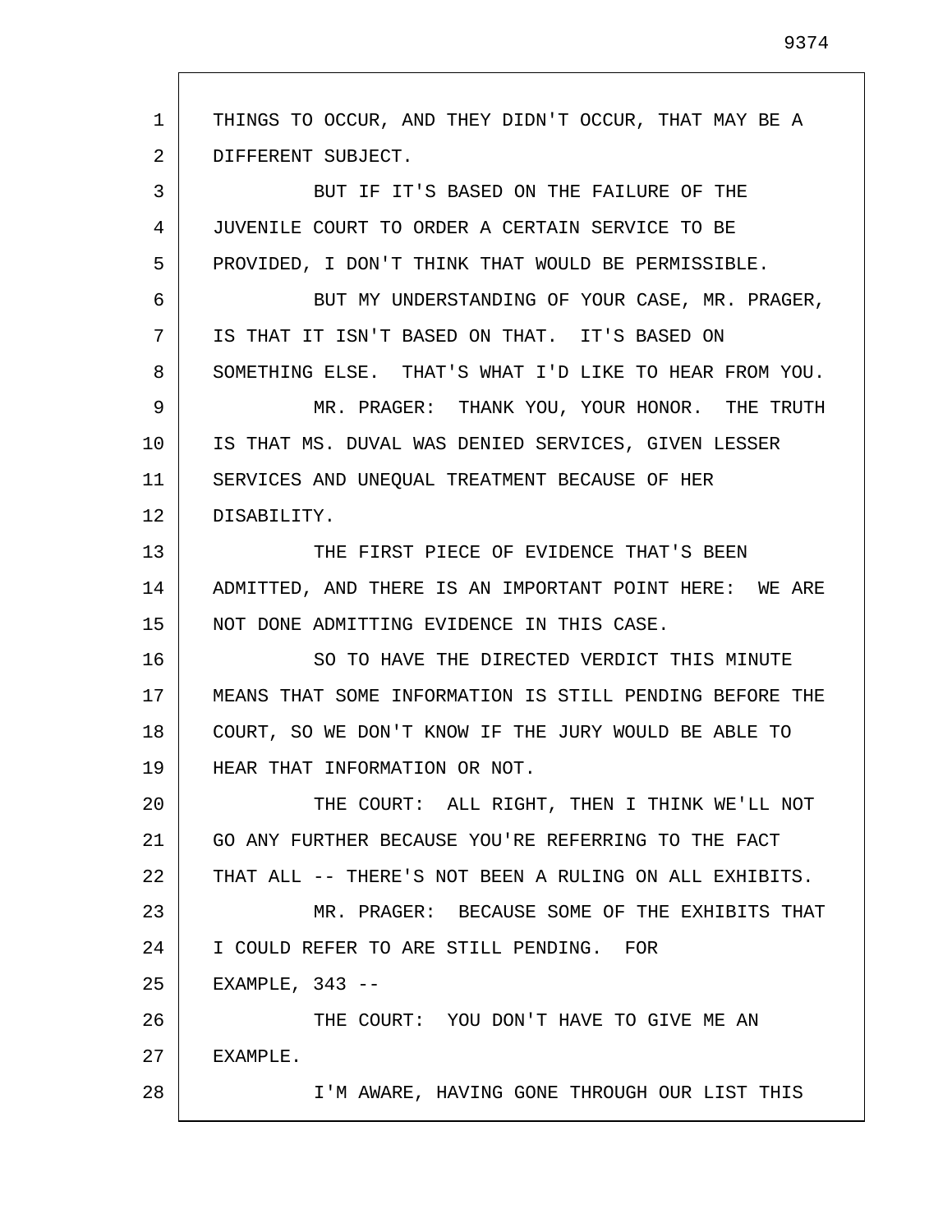| $\mathbf{1}$ | MORNING WITH MR. PARIS, AS WELL AS YOU, BUT PRIMARILY   |
|--------------|---------------------------------------------------------|
| 2            | MR. PARIS AND MR. MCMILLAN, THERE ARE A NUMBER OF       |
| 3            | EXHIBITS ON THE LIST TO BE ADDRESSED WHICH WE           |
| 4            | SPECIFICALLY DESIGNATED TO BE ADDRESSED BY YOU.         |
| 5            | BECAUSE YOU WERE ENGAGED IN A DIFFERENT DAY             |
| 6            | JOB, WE DIDN'T HAVE A CHANCE TO GET TO THEM. SO I       |
| 7            | THINK ON YOUR ARGUMENT ON THAT, WE'LL GO NO FURTHER.    |
| 8            | ON THE CLAIM, MR. MCMILLAN, IF YOU'RE THE ONE           |
| 9            | TO ADDRESS THE INTENTIONAL INFLICTION, WE CAN DO THAT   |
| 10           | NOW, OR WE CAN DO IT WHEN WE RETURN TO MR. PRAGER.      |
| 11           | MR. MCMILLAN: I'M OKAY DOING IT NOW.                    |
| 12           | THE COURT: I'M HAPPY TO HEAR IT NOW. I WILL             |
| 13           | BE ABLE TO UNDERSTAND YOUR ARGUMENT AND REMEMBER IT     |
| 14           | TOMORROW.                                               |
| 15           | MR. MCMILLAN: SURE. FAIR ENOUGH. I'VE                   |
| 16           | ALREADY COVERED SOME OF THE ARGUMENT. JUST REVIEWING    |
| 17           | IT AGAIN HERE WHILE MR. PRAGER WAS PRESENTING. AND IT   |
| 18           | SEEMS TO ME THAT THE MOTION WAS FOCUSED ON THE INTENT   |
| 19           | OF THE PARTIES, WHICH IS CUSTOMARILY A QUESTION FOR THE |
| 20           | JURY.                                                   |
| 21           | AND THEN, THE SECOND PART OF IT SAYS THERE'S            |
| 22           | NO EVIDENCE THAT THE CONDUCT OF THE DEFENDANTS ACTUALLY |
| 23           | CAUSED SEVERE EMOTIONAL DISTRESS.                       |
| 24           | WELL, I THINK MR. BUDIN SPECIFICALLY TESTIFIED          |
| 25           | ABOUT WHAT CAUSED MS. DUVAL'S EMOTIONAL DISTRESS. AND   |
| 26           | THERE WERE SEVERAL DIFFERENT STRESSORS OVER THE COURSE  |
| 27           | OF TIME, THE FIRST ONE, OBVIOUSLY, BEING THE SEIZURE OF |
| 28           | THE CHILD.                                              |
|              |                                                         |

 $\mathsf{I}$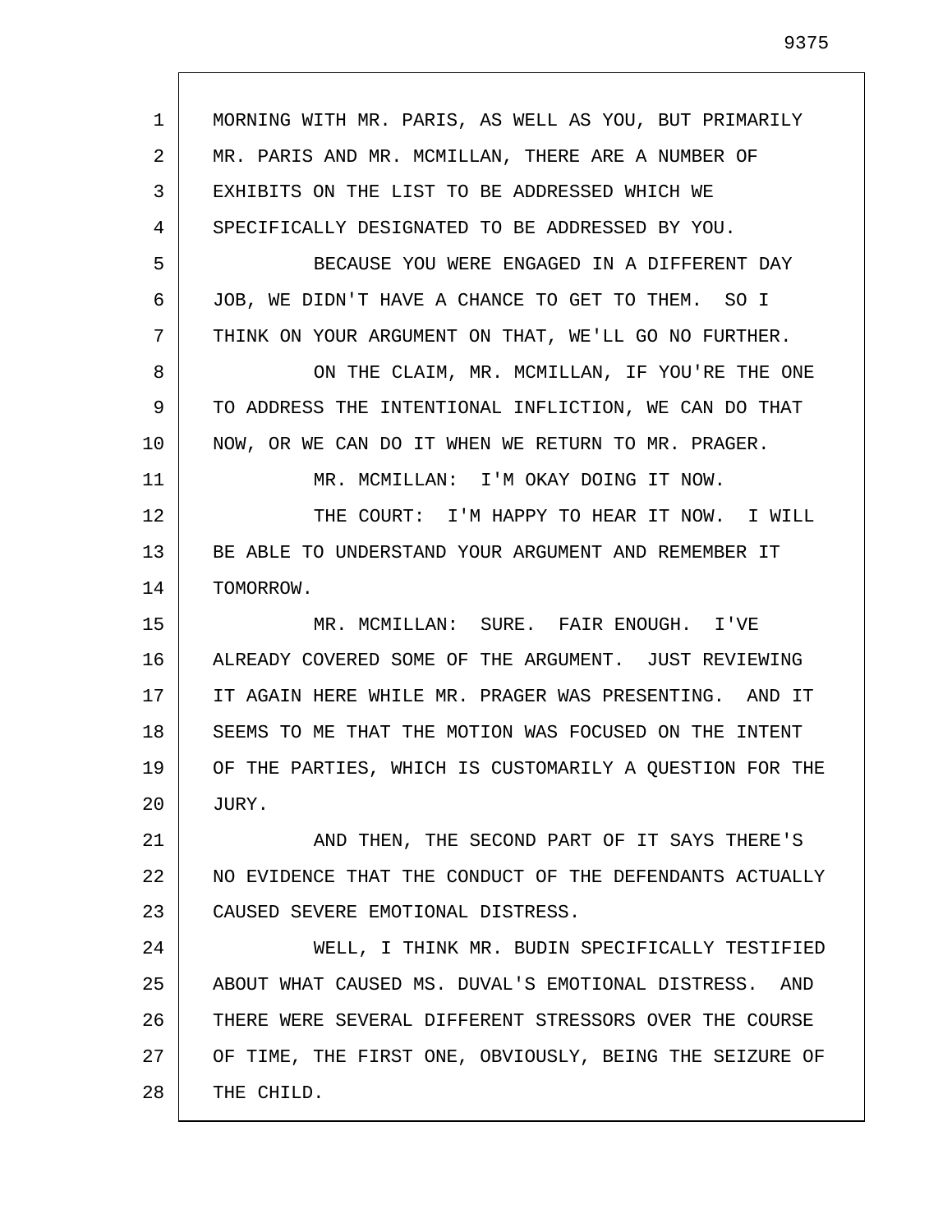1 2 3 4 5 6 7 8 9 10 11 12 13 14 15 16 17 18 19 20 21 22 23 24 25 26 27 28 BUT THEN HE ALSO TESTIFIED ABOUT HOW THE CONDUCT OF MS. SCHEELE AT SOME OF THESE VISITS, WHERE MS. DUVAL TESTIFIED SHE WAS HARASSED BY MS. SCHEELE IN VARIOUS DIFFERENT WAYS -- AND WE TALKED ABOUT SOME OF THOSE EARLIER IN THE DAY -- THAT THOSE ALSO CAUSED FURTHER DECOMPENSATION, EMOTIONAL DECOMPENSATION IN MS. DUVAL. AND THEN THERE WAS ALSO TESTIMONY ABOUT WHEN SHE WOULD GET THESE REPORTS AND LOOK AT THEM. AND IN IT, THERE WERE SOME HEINOUS THINGS SAID THAT JUST WEREN'T TRUE, AND THAT, IN AND OF ITSELF -- I THINK IT'S ARTHUR MILLER, THE DEATH OF A SALESMAN. THE QUOTE IS, "WHAT'S IN MY NAME." I DON'T KNOW THE REST OF IT, OTHER THAN, "AT LEAST LEAVE ME MY NAME." SO THE VALUE, THE HUMAN VALUE OF NOT BEING LIED ABOUT, SEPARATE AND APART FROM WHATEVER THE RESULT OF THE LIE IS. WHEN SOMEBODY LIES ABOUT YOU, AND YOU MAY EVEN HAVE SEEN THIS -- I'M GUILTY. IN ME. I TAKE PERSONAL OFFENSE WHEN SOMEBODY DOES THAT TO ME, AND I THINK I EVEN DID THAT HERE IN COURT, AND I APOLOGIZE FOR THAT. I KNOW WHEN IT HAPPENED, IT'S SPECIFIC IN MY MIND. BUT IT'S A HUMAN REACTION THAT WE'RE LOOKING AT WHEN WE'RE TALKING ABOUT SEVERE EMOTIONAL DISTRESS. AND WHETHER IT'S IN THE FORM OF DEROGATORY OR FALSE STATEMENTS OR ACTIONS, WHATEVER IT IS, THAT GIVES RISE TO AN EMOTIONAL RESPONSE. SEPARATE AND APART FROM WHETHER THE CHILD'S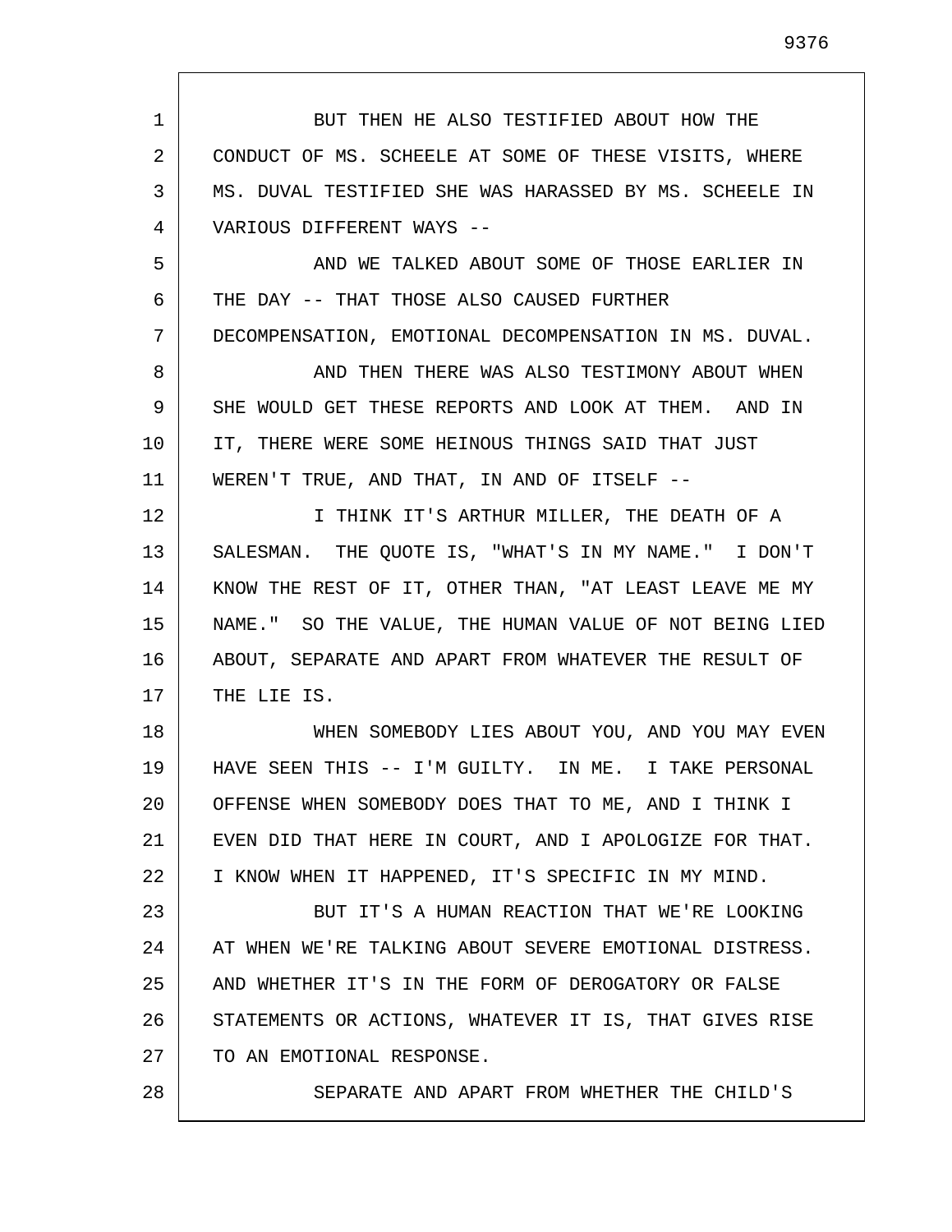1 2 3 4 5 6 7 8 9 10 11 12 13 14 15 16 17 18 19 20 21 22 23 24 25 26 27 28 REMOVED OR LOST OR WHATEVER IT IS, JUST THE LAYING OF THE LASH ON THE BACK IS ENOUGH TO CAUSE A HARM. THE COURT: ALL RIGHT. LET ME -- IF I'M INTERRUPTING YOUR ARGUMENT, PERHAPS I AM -- THE MOTION ON THIS PARTICULAR CLAIM IS BASED ON THE ALLEGED FAILURE TO ESTABLISH THE ELEMENTS OF INTENT AND CAUSATION. I NOTICED, IN LOOKING AT VERDICT FORM ONE, WHICH WE HAVEN'T ADOPTED YET, THAT IN, I THINK IT'S QUESTION NUMBER ONE, AND I DON'T HAVE IN FRONT OF ME, BUT QUESTION NUMBER ONE ASKED THE JURY TO DECIDE IF THEY INTENDED TO DO CERTAIN -- CERTAIN -- SOMETHING. IF YOU LOOK AT THE CACI FORM FOR VERDICT ON THIS CLAIM, IT WILL REMIND ALL OF US THAT THERE'S TWO BASES FOR FINDING AN INTENTIONAL INFLICTION OF EMOTIONAL DISTRESS. ONE IS THROUGH INTENT AND THE OTHER IS -- HAD TO DO WITH RECKLESS DISREGARD. AND BOTH THOSE QUESTIONS ARE INCLUDED IN THE FORM VERDICT, AND SHOULD BE AND, I BELIEVE, ARE INCLUDED IN THE CACI INSTRUCTION. WE'LL TAKE A LOOK BACK AT IT. I DIDN'T CHECK THE INSTRUCTION. MR. MCMILLAN: THE VERDICT FORM DOES NOT HAVE IT, YOUR HONOR. THE COURT: IT DOES NOT. THAT'S BEEN POINTED THAT OUT. BUT I THINK THAT MAY BE A FLAW IN THE VERDICT FORM. AND I'LL CHECK THE CACI INSTRUCTION -- I'VE GOT IT RIGHT HERE, LET ME TAKE A LOOK.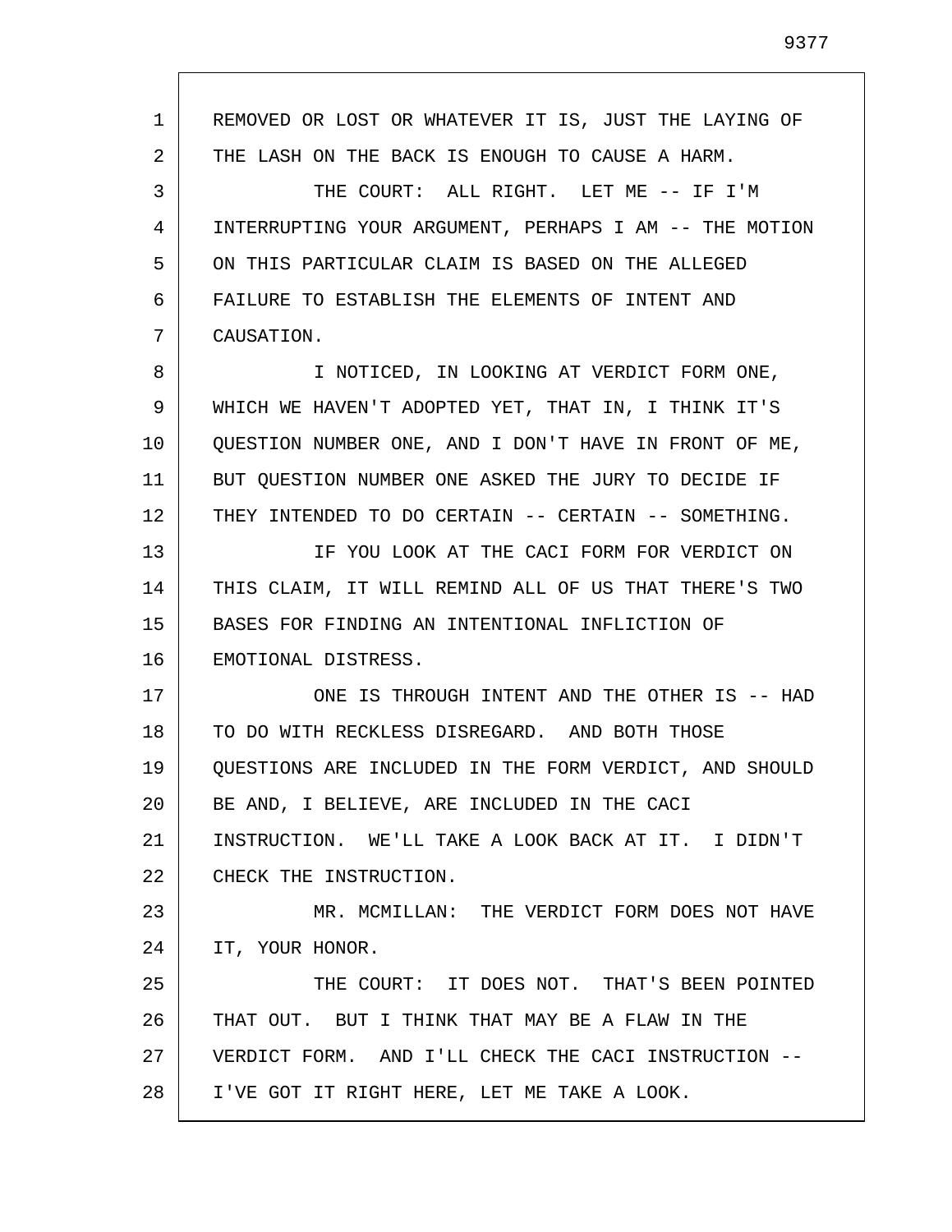| $\mathbf{1}$ | MR. MCMILLAN: YOUR HONOR, IT'S ACTUALLY UNDER           |
|--------------|---------------------------------------------------------|
| 2            | ELEMENT 1600, ELEMENT NUMBER 2, THAT "NAME OF           |
| 3            | DEFENDANT" INTENDED TO CAUSE EMOTIONAL DISTRESS, OR     |
| 4            | THAT "NAME OF DEFENDANT" ACTED WITH RECKLESS DISREGARD  |
| 5            | OF THE PROBABILITY THAT "NAME OF PLAINTIFF" WOULD       |
| 6            | SUFFER.                                                 |
| 7            | THE COURT: YES. SO MY POINT IN RAISING THIS             |
| 8            | IS -- MS. NAU WANTS TO SPEAK. BUT MY POINT IN RAISING   |
| 9            | THIS IS THAT THE MOTION WAS BASED ON THE INTENTION,     |
| 10           | THAT THERE'S A FAILURE TO ESTABLISH INTENT OR           |
| 11           | CAUSATION.                                              |
| 12           | I'LL HEAR FROM YOU IN A MOMENT, MS. NAU. I'LL           |
| 13           | TRY NOT TO BE UNNECESSARILY VERBOSE.                    |
| 14           | IT DID OCCUR TO ME, IN LOOKING AT THIS, THAT            |
| 15           | ONE, EVEN IF THERE WAS A FAILURE OR ABSENCE OF PROOF OF |
| 16           | INTENT, THAT DOESN'T ENTITLE -- THAT DOESN'T MEAN THE   |
| 17           | CLAIM FAILS, BECAUSE IT COULD BE BASED ON RECKLESS      |
| 18           | DISREGARD.                                              |
| 19           | RECKLESS DISREGARD, IN TURN, IS DEFINED BY              |
| 20           | CACI, ONE OF THE INSTRUCTIONS THAT I MADE A NOTE THAT   |
| 21           | WE WOULD INCLUDE. BUT MY POINT IN RAISING THAT IS THAT  |
| 22           | RECKLESS DISREGARD WAS NOT EVEN MENTIONED IN THE        |
| 23           | MOTION.                                                 |
| 24           | ON THE ISSUE OF CAUSATION, I DO -- I LOOK AT            |
| 25           | IT AS BEING A QUESTION OF FACT, AT LEAST AS TO, IN      |
| 26           | LIGHT OF WHAT OCCURRED, WAS THAT A SUBSTANTIAL FACTOR   |
| 27           | IN CAUSING HARM.                                        |
| 28           | SO AS TO THIS CAUSE OF ACTION ONLY, I HAD A             |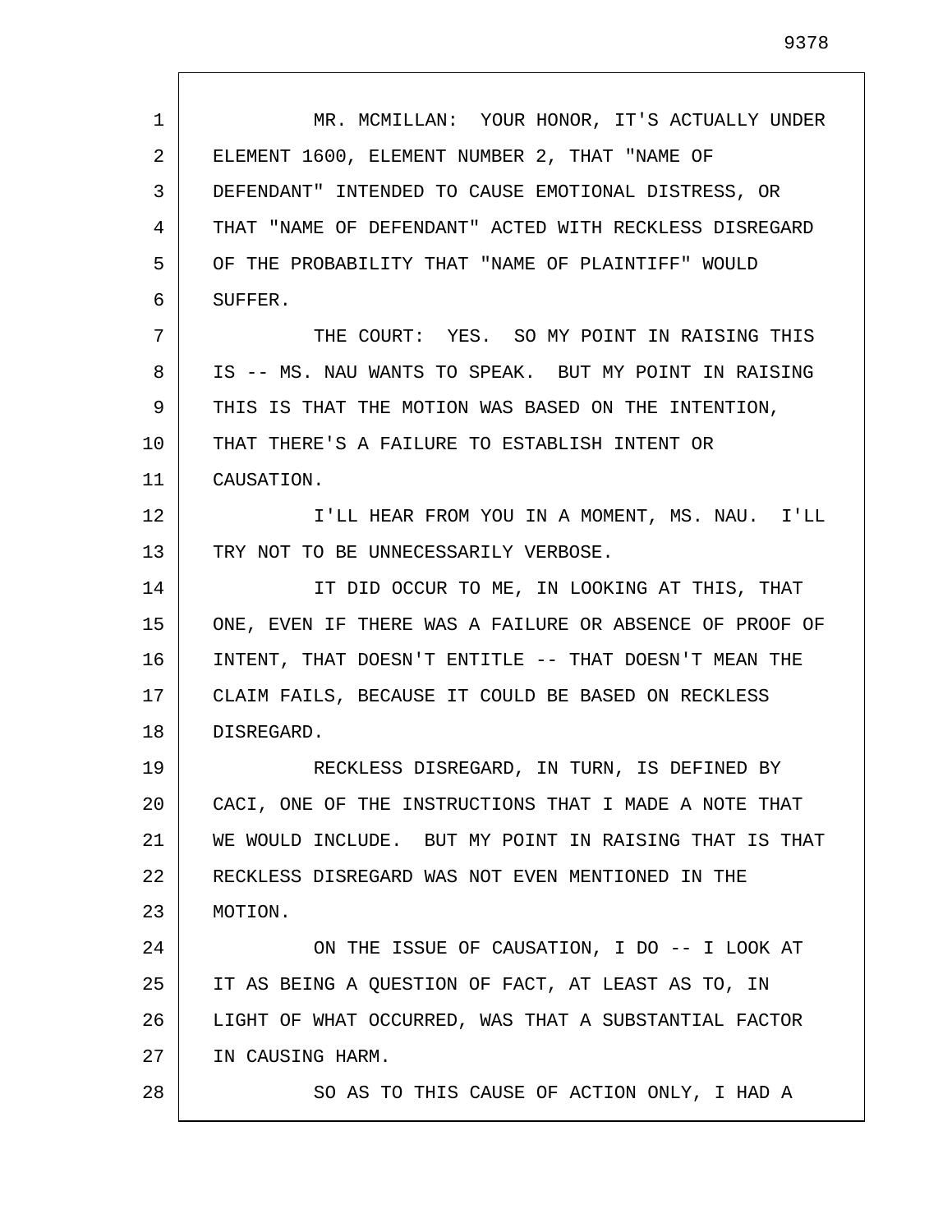1 2 3 4 5 6 7 8 9 10 11 12 13 14 15 16 17 18 19 20 21 22 23 24 25 26 27 28 CONCERN AFTER READING IT, WHETHER I REALLY NEEDED TO HEAR A LOT OF ARGUMENT, BUT I DIDN'T WANT TO DEPRIVE YOU OF THE OPPORTUNITY. AND I WANTED TO GIVE MS. NAU SOMETHING TO BE ABLE TO RESPOND TO, WHICH WERE MY OWN CONCERNS, THAT MS. NAU, I THINK THE BASIS FOR INTENTIONAL INFLICTION CAN BE EITHER INTENT, AND -- PUTTING ASIDE, FOR THE MOMENT, WHETHER THERE'S SUFFICIENT EVIDENCE WHICH, CIRCUMSTANTIALLY, COULD PERMIT A JURY TO DETERMINE THAT CERTAIN THINGS WERE INTENDED -- ON THE ISSUE OF RECKLESS DISREGARD, IT'S NOT ADDRESSED IN THE MOTION. AND THAT IS ANOTHER BASIS. MS. NAU: YOUR HONOR, I -- WE WENT OVER THIS ELEMENT. IT WAS INITIALLY IN PLAINTIFF'S VERDICT FORM, THE RECKLESS DISREGARD, AND IF YOU LOOK AT THE CACI, THE RECKLESS DISREGARD STANDARD IS ONLY APPLICABLE IN CASES WHERE CONDUCT IS DIRECTED AT A THIRD PARTY. AND SO THE INSTRUCTION IS -- AND THAT'S WHY WE OMITTED LAST WEEK WHEN WE WENT OVER THESE ELEMENTS, THAT'S WHY WE DECIDED THAT THAT ELEMENT WAS NOT APPLICABLE IN THIS CASE. INTENTIONAL CONDUCT IS REQUIRED WHEN THE IIED CLAIM IS A DIRECT CLAIM. THE COURT: AND I UNDERSTAND WHAT -- I DO UNDERSTAND WHAT THE WORDING IS IN CACI. SO GO AHEAD, NOW, AND ADDRESS OTHER POINTS. MS. NAU: SO OUR POSITION IS THAT INTENTIONAL CONDUCT IS REQUIRED. AND TO THE EXTENT -- THE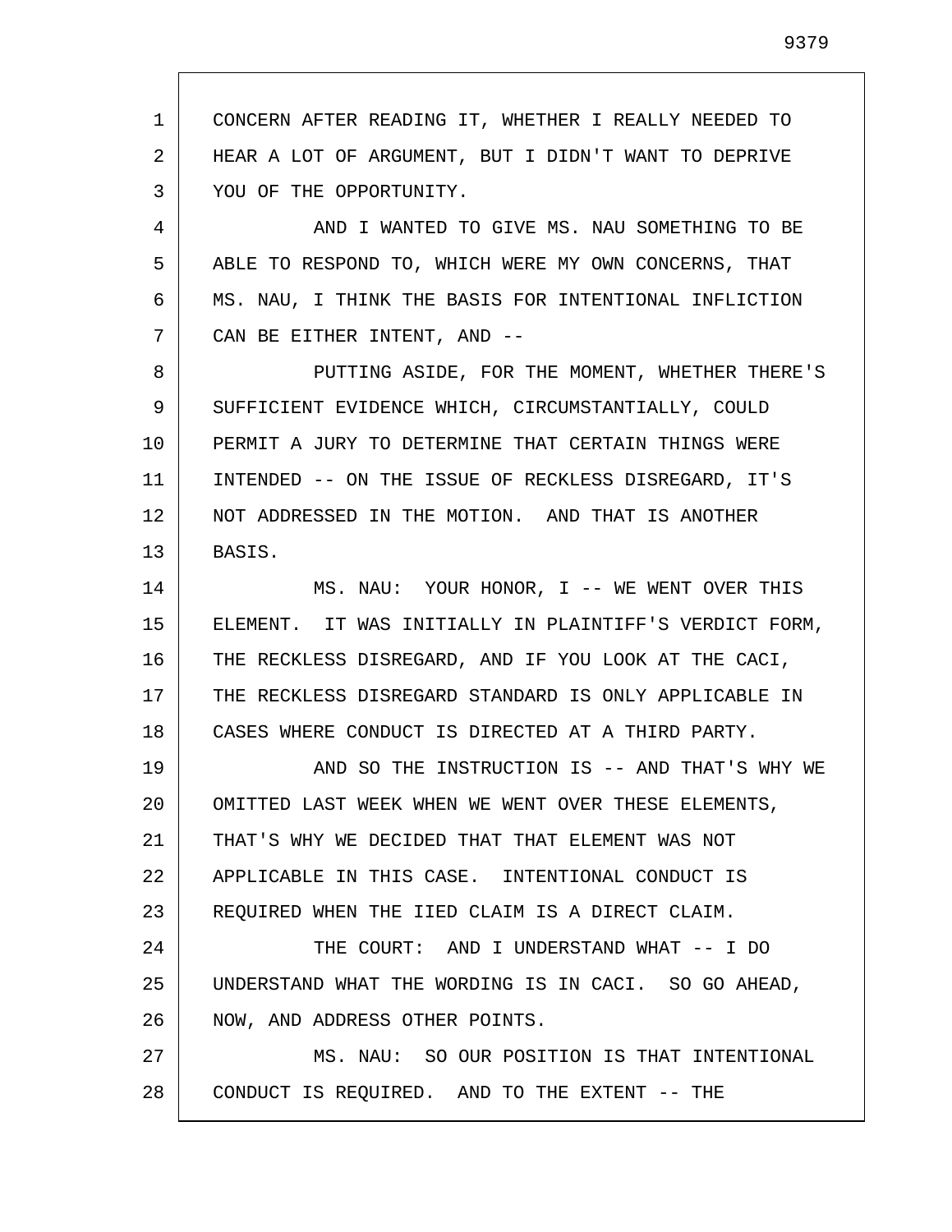1 2 3 DIFFICULTY HERE IS THAT PLAINTIFF'S IIED CLAIM HAS BEEN A NUMBER OF DIFFERENT THINGS AND BASED ON A NUMBER OF DIFFERENT FACTS.

4 5 6 7 8 9 TO THE EXTENT THAT THE IIED CLAIM IS BASED ON THE DEFENDANTS' REPORTING OF HER CONDITIONS, OF HER TREMORS CONDITION, HER MUNCHAUSEN SYNDROME BY PROXY, WHICH IS THE ONLY CONDUCT ALLEGED ON THE PART OF CANDIS NELSON THAT, EVEN THEORETICALLY, COULD RISE TO THAT LEVEL.

10 11 12 13 14 THAT IS NOT CONDUCT THAT'S INTENDED TO CAUSE MS. DUVAL EMOTIONAL DISTRESS. AND THERE'S NO EVIDENCE OF THAT. BOTH MS. SCHEELE AND MS. NELSON TESTIFIED THAT THE REASON FOR THEIR REPORTING WHAT THEY DID IS BECAUSE OF WHAT THEY OBSERVED.

15 16 17 AND MS. SCHEELE, IN FACT, HER OBSERVATIONS WERE NOT MADE DIRECTLY TO THE JUVENILE COURT. HER OBSERVATIONS WENT INTO HER DELIVERED SERVICE LOGS.

18 19 20 21 SHE FILED ONE COURT REPORT THAT HAD NOTHING WHATSOEVER TO DO WITH THESE ISSUES. SO TO THE EXTENT THAT PLAINTIFF'S CLAIM IS BASED ON THE REPORTS, THE INTENTION ELEMENT HAS NOT BEEN SATISFIED.

22 23 24 25 26 27 28 TO THE EXTENT HER CLAIM IS BASED ON SOMETHING ELSE, SOME OTHER -- THE INTERACTIONS, I KNOW MR. MCMILLAN HAS IDENTIFIED SOME AS AGAINST MS. SCHEELE, I HAVEN'T HEARD ANYTHING REGARDING MS. NELSON, ANY OTHER CONDUCT, OTHER THAN HER WRITING THESE REPORTS. THE CAUSATION ELEMENT HAS NOT BEEN SATISFIED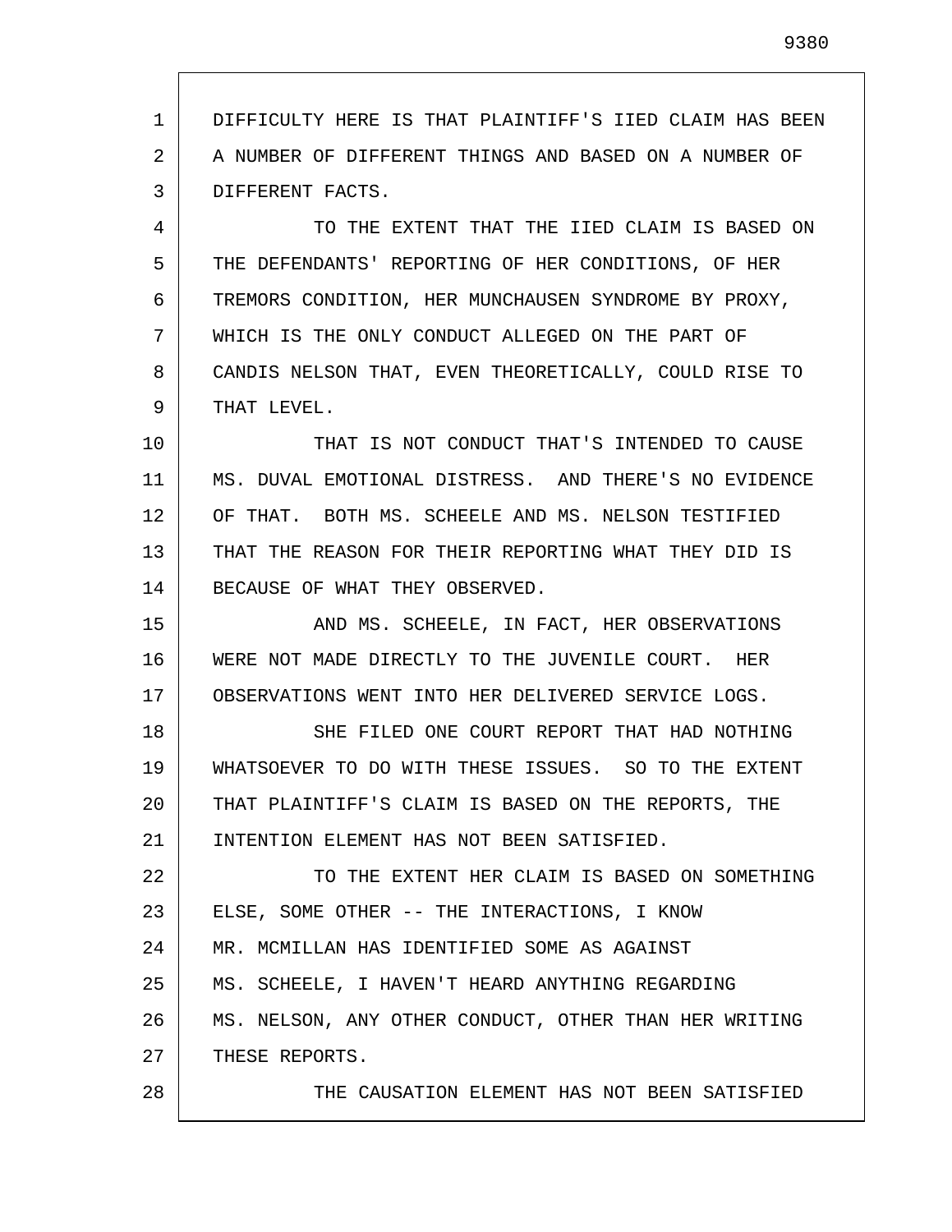1 2 3 4 5 6 7 8 9 10 11 12 13 14 15 16 17 18 19 20 21 22 23 24 25 26 27 28 BECAUSE THERE'S NO EVIDENCE THAT THAT CONDUCT CAUSED PLAINTIFF SEVERE EMOTIONAL DISTRESS. AND I KNOW WE'VE BROUGHT UP THE ISSUE ON NON-SUIT OF CONDUCT RISING TO THE LEVEL OF EXTREME AND OUTRAGEOUS. AT THE TIME, PERHAPS WE DIDN'T UNDERSTAND PLAINTIFF'S CLAIM TO BE -- IF IT IS, YOU KNOW, INTERACTIONS WITH MS. SCHEELE IN THIS HARASSING ENVIRONMENT, THAT DOES NOT RISE TO THE LEVEL REQUIRED FOR INTENTIONAL INFLICTION OF EMOTIONAL DISTRESS. AND THAT'S NOT, IN OUR VIEW, A QUESTION FOR THE JURY. THERE'S CASE LAW THAT SAYS NAME-CALLING AND STUFF LIKE THAT DOES NOT RISE TO THE LEVEL OF CONDUCT THAT'S REQUIRED FOR THIS CLAIM. SO THE DEFENDANT'S MOTION IS TWOFOLD, AND THAT'S BECAUSE PLAINTIFF'S THEORIES SEEM TO BE TWOFOLD. AND IN ANY EVENT, WHETHER THIS CLAIM PROCEEDS OR NOT, IF IT IS ON A VERDICT FORM, I THINK IT NEEDS TO BE CLARIFIED FOR THE JURY WHAT THEY'RE DECIDING, WHAT IS THE CONDUCT AT ISSUE IN THIS CLAIM. I THINK THERE ARE REASONS TO DENY THE CLAIM, NO MATTER WHAT IT'S BASED ON, WHICH WE'VE GONE OVER. THE COURT: GO AHEAD. MS. NAU: I'D LIKE TO ADD ONE MORE THING, YOUR HONOR. WITH REGARD TO CACI 1605, WHICH PROVIDES AN AFFIRMATIVE DEFENSE FOR PRIVILEGED CONDUCT, TO THE EXTENT THAT PLAINTIFF'S CLAIM IS BASED ON REPORTS TO THE COURT -- AND AGAIN, THAT'S THE ONLY BASIS FOR THE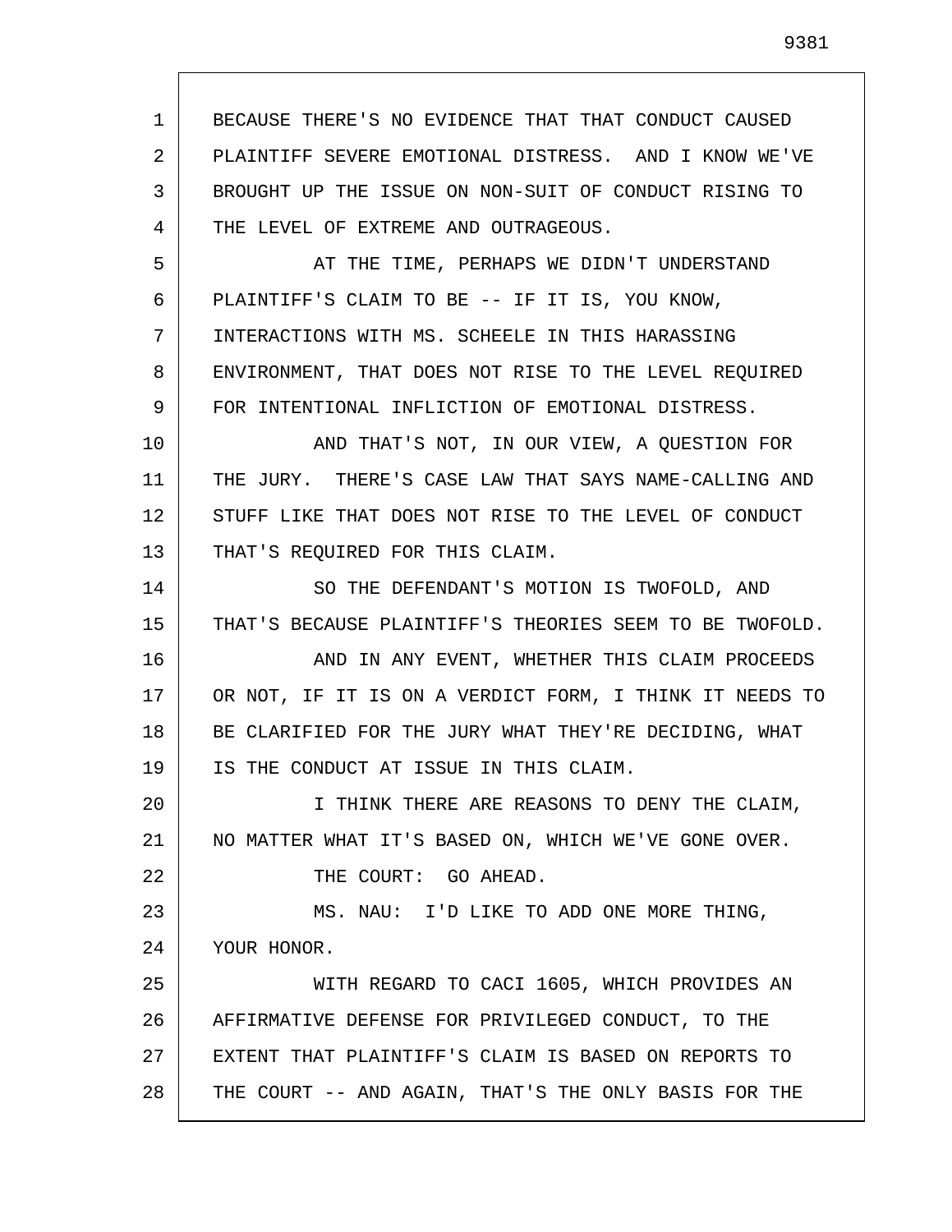1 2 3 4 5 6 7 8 9 10 11 12 13 14 15 16 17 18 19 20 21 22 23 24 25 26 27 28 CLAIM AGAINST MS. NELSON THAT I'VE HEARD -- THAT IS PRIVILEGED CONDUCT, PRIVILEGED BY CIVIL CODE SECTION 47, WHICH IS AN ISSUE OF LAW FOR THE COURT TO DECIDE, AS I'M TOLD. THE COURT: LET ME ASK YOU ONE MORE QUESTION, THEN. MR. MCMILLAN REALLY WANTS TO HAVE HIS SAY. I'LL GET BACK TO YOU, MR. MCMILLAN. MR. MCMILLAN: THANK YOU. THE COURT: THIS IS A SOMEWHAT GENERAL QUESTION: WHEN YOU SAY THAT INTENT HASN'T BEEN PROVEN, WOULD YOU AGREE WITH ME THAT, IN MOST INSTANCES, INTENT WOULD HAVE TO BE INFERRED FROM THINGS THAT OCCURRED, BECAUSE IT IS VERY RARE THAT SOMEBODY WILL SAY, YEAH, I REALLY INTENDED TO GET YOU? IN OTHER WORDS, IN OTHER CIRCUMSTANCES, EVEN OTHER CIRCUMSTANCES, IT'S PRETTY RARE PEOPLE ADMIT THAT THEY'RE INTENDING TO CAUSE SOME HARM TO SOMEBODY. SO I'M PRETTY SURE YOU WOULD AGREE WITH ME YOU HAVE TO LOOK TO SEE, FROM THE CIRCUMSTANCES, THAT THE CIRCUMSTANCES ARE SUFFICIENT THAT SOMEONE COULD INFER THE REQUIRING INTENT. WOULD YOU AGREE WITH THAT? MS. NAU: SOMEWHAT. THE COURT: TELL ME WHY NOT ENTIRELY. MS. NAU: THE ELEMENT ISN'T JUST INTENDED CONDUCT. IT'S INTENDED TO CAUSE EMOTIONAL DISTRESS. AND YOU'RE RIGHT, WE LOOKED TO THE CIRCUMSTANCES, BUT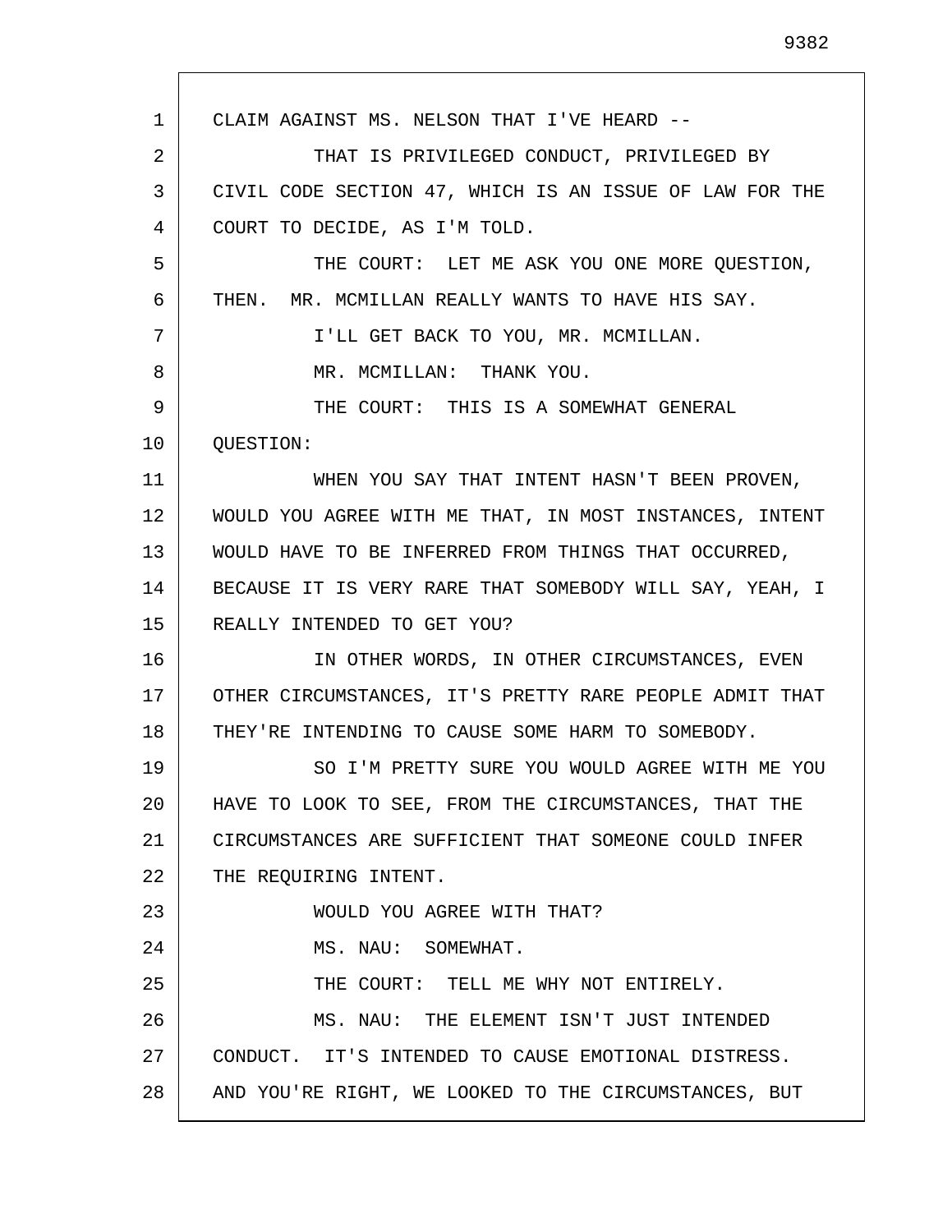1 2 3 4 5 6 7 8 9 10 11 12 13 14 15 16 17 18 19 20 21 22 23 24 25 26 27 28 TO THE EXTENT THAT IT'S WRITING THINGS IN COURT REPORTS, THERE IS NO -- THE COURT: I'M NOT TALKING ABOUT THE COURT REPORTS RIGHT NOW. I UNDERSTAND YOUR POINT THERE, AND THAT -- I ALREADY STARTED OUT BEFORE -- ON THE DISCRIMINATION CLAIMS, IN INDICATING THAT I DON'T THINK THAT, ON THE DISCRIMINATION CLAIMS, THAT IT IS A SUFFICIENT BASIS FOR THOSE THAT, IF THE JUVENILE COURT DID NOT PROVIDE OR ORDER SOME SERVICE. BECAUSE I'M NOT GOING TO -- I JUST DON'T THINK, AS WE HAD THIS DISCUSSION BEFORE ON OTHER SUBJECTS, THAT YOU EVER LET THE JURY SPECULATE AS TO WHAT A JUDICIAL OFFICER DID. SO I'M NOT TALKING ABOUT THAT. AND FOR THE MOMENT, I UNDERSTAND YOU'RE CLAIMING, AT LEAST AS TO NELSON, AND PERHAPS AS TO BOTH, BUT AT LEAST TO ONE OR MORE, THAT THE -- ANY CLAIMED INFLICTION OF EMOTIONAL DISTRESS CAN'T BE BASED ON REPORTING TO THE COURT BECAUSE OF SECTION 47 PRIVILEGE. CORRECT? MS. NAU: THAT'S RIGHT. THE COURT: OKAY. SO -- I'VE GOT ANOTHER MATTER THAT I'VE GOT TO GET TO. JUST GOING BACK TO THE QUESTION, PUTTING ASIDE WHATEVER PRIVILEGE MIGHT APPLY TO REPORTING TO THE COURT, AND I'VE TOLD YOU GENERALLY, AND I'VE SAID THIS THROUGHOUT THE CASE PRETTY CONSISTENTLY, I DON'T THINK --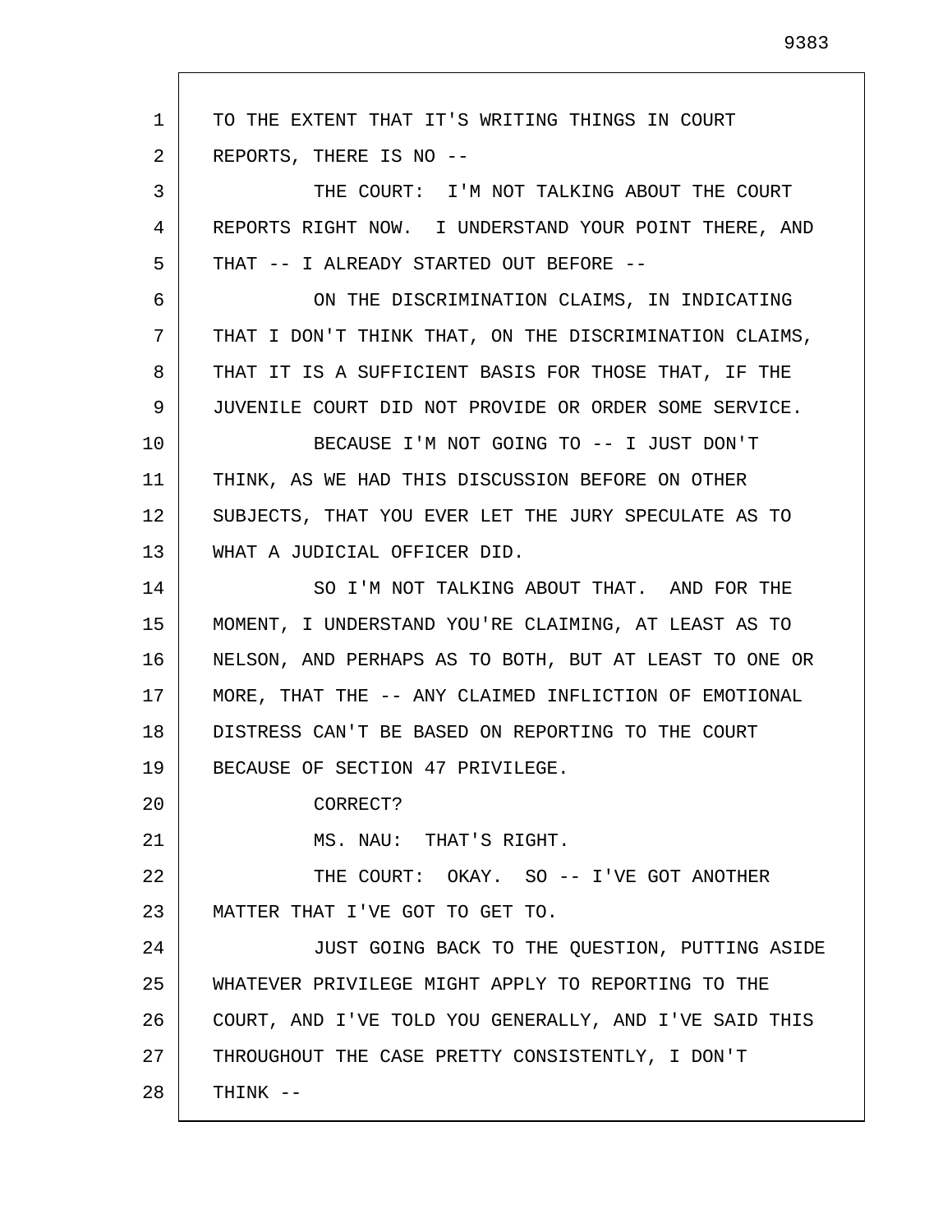1 2 3 4 5 6 7 8 9 10 11 12 13 14 15 16 17 18 19 20 21 22 23 24 25 26 27 28 I'M NOT AWARE OF ANY CIRCUMSTANCE IN WHICH YOU LET A JURY SPECULATE WHAT A JUDICIAL OFFICER WOULD HAVE DONE. I THINK IF THAT EVER BECOMES AN ISSUE, AS IT DID IN THE "BUT FOR" ANALYSIS, THAT THAT IS A LEGAL ISSUE, WHICH AN ISSUE OF LAW WITHIN THE PROVINCE OF THE COURT AND NOT THE JURY. SO LET ME JUST GO BACK TO THIS ISSUE OF INTENT. IT JUST SEEMED TO ME THAT ALMOST NEVER DO YOU GET SOMEONE ADMITTING THEY INTENDED, SPECIFICALLY, TO HARM SOMEONE. ONCE IN A WHILE, IT DOES, SOMETIMES MAYBE IN THE HEAT OF PASSION, SOMETHING LIKE THAT, BUT BY AND LARGE, YOU DON'T. AND SO, IN MY EXPERIENCE, IN THE GREAT MAJORITY OF INSTANCES WHERE INTENT IS INVOLVED, YOU HAVE TO LOOK AT WHAT OCCURRED, THE CIRCUMSTANCES, TO DETERMINE, ON AN ISSUE LIKE THIS, IS THERE A SUFFICIENT BASIS IN THE CIRCUMSTANCES THAT A TRIER OF FACT COULD INFER INTENT. I'M NOT ARGUING WITH YOU, SO MUCH AS JUST TRYING TO HAVE A DISCUSSION ABOUT IT. MS. NAU: I'M IN GENERAL AGREEMENT WITH YOU. TO THE EXTENT WE'RE NOT TALKING ABOUT COURT REPORTING, THAT KIND OF THING, IF WE'RE TALKING ABOUT A PERSON-TO-PERSON INTERACTION, I BELIEVE THAT THE INTENT CAN BE INFERRED. OUR ISSUE ON THOSE CLAIMS, AS WE UNDERSTAND THEM, THE INTERACTIONS WITH MS. SCHEELE, GOES TO THE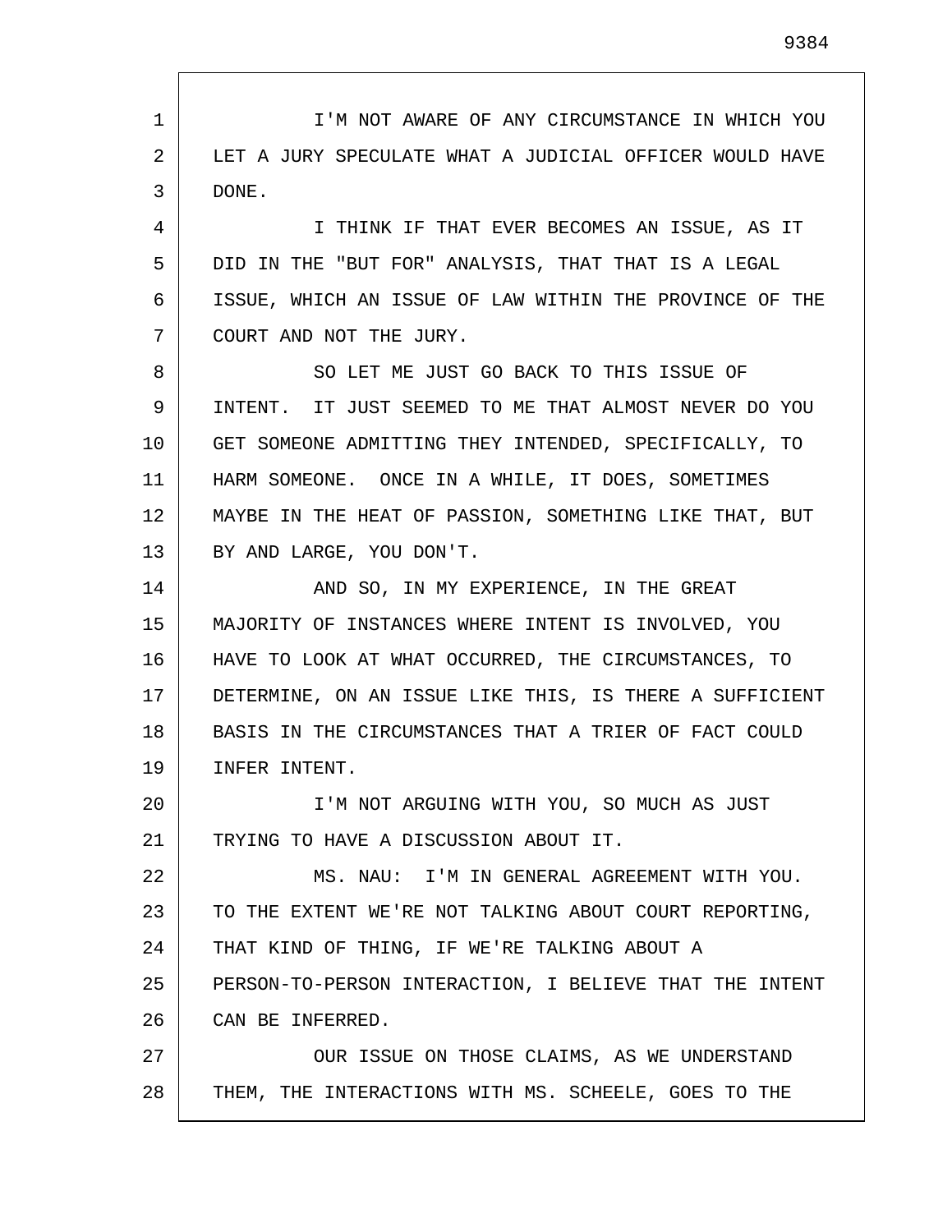1 2 3 4 5 6 7 8 9 10 11 12 13 14 15 16 17 18 19 20 21 22 23 24 25 26 27 28 OTHER ELEMENTS OF THE IIED CLAIM, WHICH IS THE CAUSATION OF HER SUFFERING SEVERE EMOTIONAL DISTRESS. THE COURT: AND IF I'M ALSO UNDERSTANDING YOUR ARGUMENT, YOU'RE ALSO SUGGESTING, IN ANY EVENT, THAT EACH OF THESE TWO DEFENDANTS NEED TO BE TREATED SEPARATELY, THAT IS, ON THEIR OWN MERITS. IN OTHER WORDS, OF THE -- IT'S POSSIBLE THAT YOUR MOTION BE GRANTED AS TO ONE AND NOT AS TO ANOTHER. BECAUSE EACH IS ENTITLED TO THEIR OWN INDEPENDENT CONSIDERATION. MS. NAU: YES, YOUR HONOR. THE COURT: SO GIVE ME THE LAST NOTE THERE, BECAUSE I NEED TO -- I WANT TO HEAR FROM MR. MCMILLAN. BUT I DO HAVE TWO ATTORNEYS HERE I NEED TO SEE ON ANOTHER MATTER THAT HAS ALREADY BEEN DELAYED BECAUSE OF THIS CASE, AND I'M TRYING TO FIND A SOLUTION FOR THEM. AND I HAVE ANOTHER, FURTHER PROBLEM, WHICH IS WHY YOU'RE HERE. I'LL TALK TO YOU ABOUT IT IN A MINUTE. GO AHEAD. MS. NAU: WE DO THINK THAT EACH DEFENDANT'S CLAIM SHOULD BE EVALUATED ON ITS MERITS. TO THE EXTENT WE'RE NOT TALKING ABOUT WRITING IN COURT REPORTS, THERE'S ABSOLUTELY NO CONDUCT ON THE PART OF MS. NELSON THAT'S BEEN INTRODUCED IN EVIDENCE THAT WOULD RISE TO THE LEVEL OF EXTREME AND OUTRAGEOUS OR HAVE CAUSED PLENTY OF EMOTIONAL DISTRESS. THE COURT: OKAY. SO, MR. MCMILLAN, YOU HAD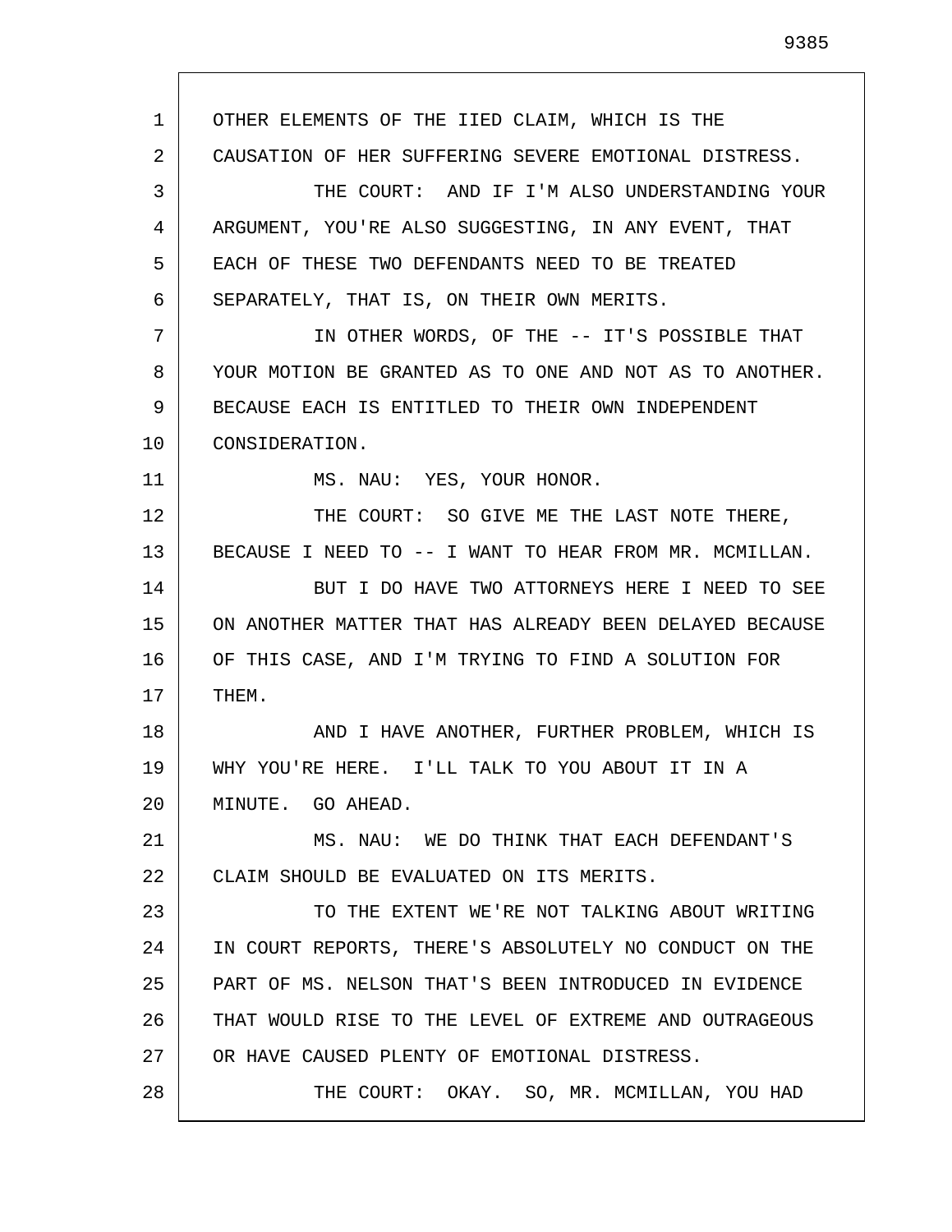1 2 3 4 5 6 7 8 9 10 11 12 13 14 15 16 17 18 19 20 21 22 23 24 25 26 27 28 SOMETHING YOU WANTED TO SAY. SAY IT SUCCINCTLY. MR. MCMILLAN: VERY QUICKLY. TO THE EXTENT YOUR HONOR IS CONSIDERING A CIVIL CODE 47 ISSUE, GOVERNMENT CODE SECTION 820.21 SPECIFICALLY PROVIDES, IN THE CONTEXT OF THIS SORT OF CASE WHERE WE'RE DEALING WITH SOCIAL WORKERS DOING THINGS, MAKING STATEMENTS, COMMUNICATING, THOSE SORTS OF THINGS -- THE COURT: THERE ARE CERTAIN THINGS THAT ARE STILL ACTIONABLE IF DONE WITH MALICE. MR. MCMILLAN: CORRECT. IN FACT, IT SPECIFICALLY SAYS, "NOTWITHSTANDING ANY OTHER PROVISION OF LAW, THE CIVIL IMMUNITIES --" THE COURT: I'M FAMILIAR WITH IT BECAUSE YOU EDUCATED ME. MR. MCMILLAN: THANK YOU, YOUR HONOR. THAT'S THE FIRST POINT. SECONDARILY, ON THE RECKLESS ISSUE, I'VE GOT THE JURY INSTRUCTION USE NOTES HERE FOR 1600. IT SAYS ABSOLUTELY NOTHING ABOUT THIRD PARTIES. WHAT IT SAYS IS, "WHERE RECKLESS DISREGARD OF THE PLAINTIFF'S INTEREST IS THE THEORY OF RECOVERY, THE PRESENCE OF THE PLAINTIFF AT THE TIME THE OUTRAGEOUS CONDUCT OCCURS IS RECOGNIZED AS AN ELEMENT." SO RECKLESS DISREGARD IS AVAILABLE. I DON'T HAVE A CLEAR RECOLLECTION OF WHY IT'S NOT ON THE VERDICT FORM. THE COURT: WELL, MAYBE JUST SOMETHING THAT WE'VE OVERLOOKED AS WE'VE GONE ALONG.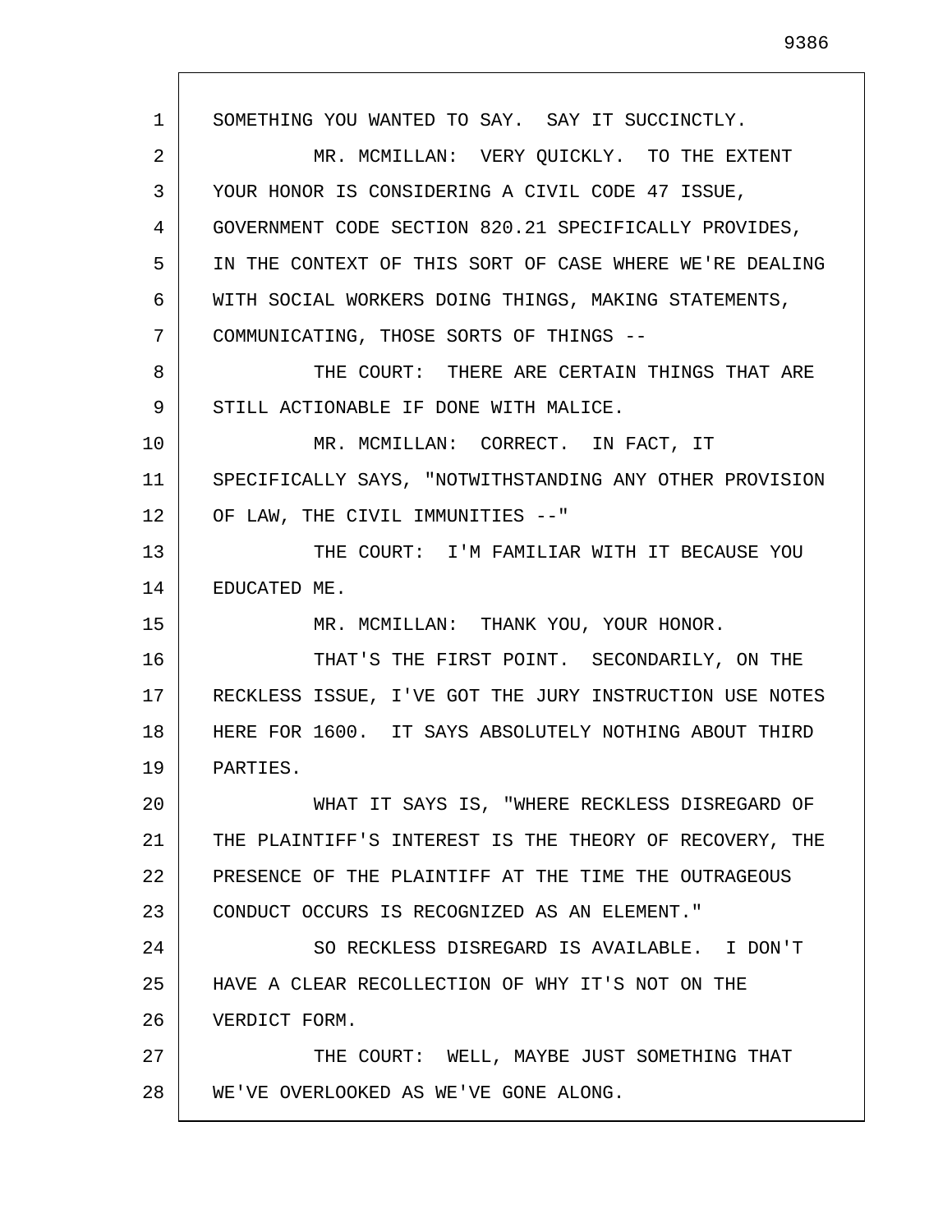| 1  | MS. SWISS: WE DISCUSSED IT SPECIFICALLY LAST            |
|----|---------------------------------------------------------|
| 2  | WEEK. THAT WAS PART -- I BELIEVE IT WAS IN THE FORM,    |
| 3  | AND WE TOOK IT OUT AFTER DISCUSSION. SO WE CAN          |
| 4  | CONTINUE THAT DISCUSSION BUT WE ALL -- ALL PARTIES AND  |
| 5  | THE COURT HAD THAT ISSUE.                               |
| 6  | THE COURT: ALL RIGHT. AT THIS POINT, THAT'S             |
| 7  | AS FAR AS I THINK WE CAN GO WITH THIS MOTION. AND I DO  |
| 8  | NEED TO GO OFF THE RECORD TO ADDRESS ANOTHER MATTER.    |
| 9  | (PAUSE IN THE PROCEEDINGS)                              |
| 10 | THE COURT: WE'LL RETURN, THEN, TO THE                   |
| 11 | DEFENDANT'S MOTION WHEN WE HAVE ALL THE EVIDENCE        |
| 12 | COMPLETED.                                              |
| 13 | MR. PRAGER: REFLECTING ON IT, DO WE EXPECT TO           |
| 14 | FINISH TODAY? I WASN'T HERE -- I DON'T EVEN HOW FAR     |
| 15 | YOU GUYS GOT.                                           |
| 16 | THE COURT: WE HAVE A FEW THAT THEY'RE STILL             |
| 17 | LOOKING INTO, BUT WE GOT -- WE ADDRESSED ALL OF THEM.   |
| 18 | THERE'S SOME WE HAVE TO GO BACK TO, LIKE EXHIBIT 24,    |
| 19 | WHAT PARTS ARE GOING TO COME IN. THE ONES WE HAVE LEFT  |
| 20 | ARE ON THE DISCRIMINATION CLAIMS.                       |
| 21 | MR. PRAGER: WITH THE TIME I HAD, BETWEEN THE            |
| 22 | SERVICE OF THE MOTION AND COMING BACK TO ADDRESS YOU, I |
| 23 | THINK I CAN GIVE YOU A CASE, OR MAYBE TWO CASES, TO     |
| 24 | SUPPORT. THE INFORMATION WE ALREADY OFFERED, YOU MAY    |
| 25 | BENEFIT FROM.                                           |
| 26 | AND THAT WOULD PROBABLY BE THE EXTENT OF WHAT           |
| 27 | ELSE I MIGHT RESPOND FOR YOU.                           |
| 28 | THE COURT: OKAY. SO TOMORROW -- YOU WANT A              |

L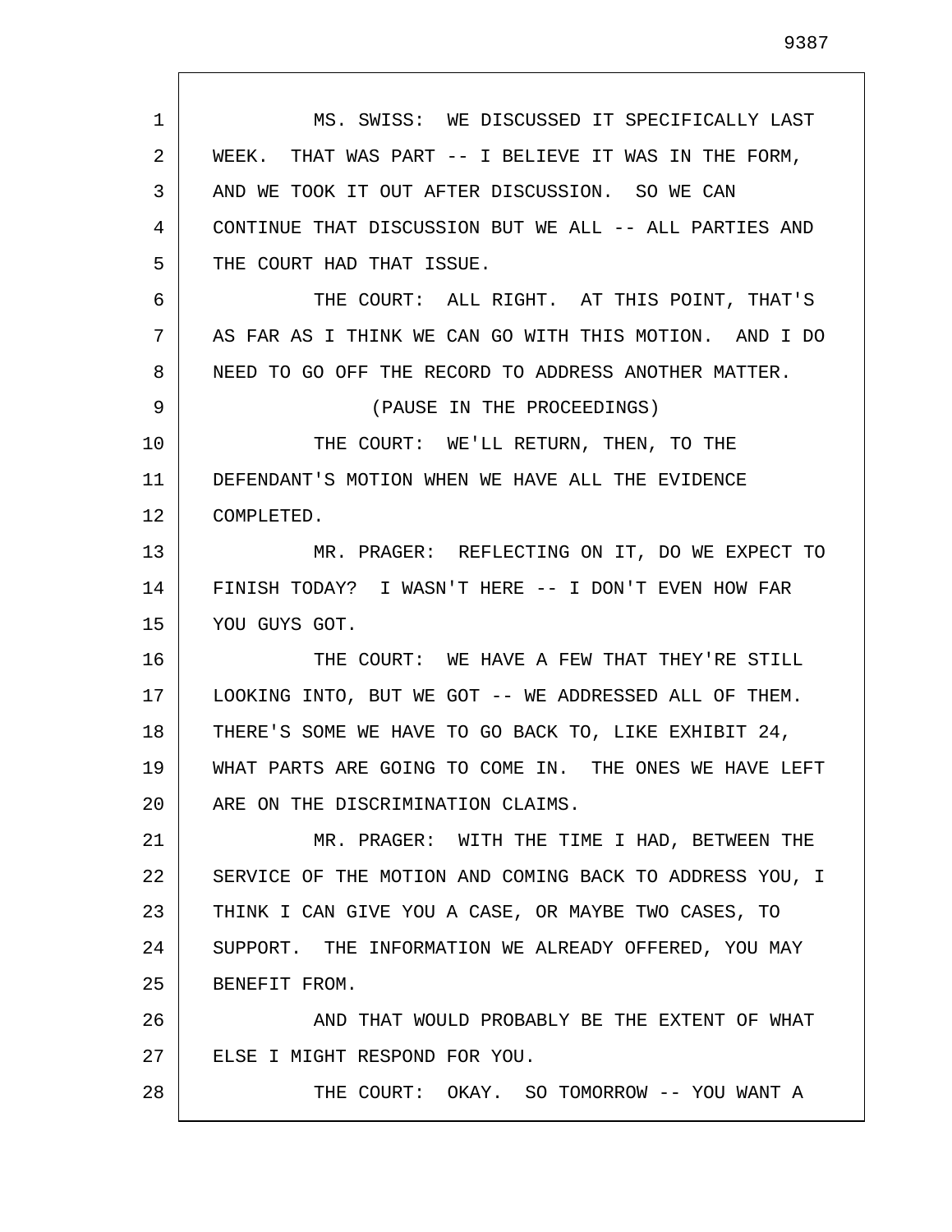1 2 3 4 5 6 7 8 9 10 11 12 13 14 15 16 17 18 19 20 21 22 23 24 25 26 27 28 CHANCE TO DIGEST THE PLAINTIFF'S MOTION. SO WE'LL ADDRESS THIS IN THE MORNING? MS. SWISS: YES, YOUR HONOR, AND OUR OPPOSITION IS EN ROUTE BEFORE THE END OF THE DAY. THE COURT: WE DO HAVE A LOT TO GET DONE. I'M STARTING TO GET CONCERNED ABOUT WHETHER WE'RE GOING TO GET TO THE JURY ON FRIDAY. WE'RE GOING TO DO THE BEST WE CAN. SO DOES ANYONE NEED A BREAK RIGHT NOW? MR. PRAGER, DO YOU HAVE THE BENEFIT OF MR. PARIS'S LIST THAT HE PUT TOGETHER? MR. PRAGER: YES, YOUR HONOR. THE COURT: ALL RIGHT. THIS ONE WE'RE WORKING OFF THIS MORNING IS THE 7-PAGE LIST. BEFORE WE GET TO THAT, I KNOW YOU HAD SOME FURTHER DISCUSSIONS ABOUT THE ISSUE WE DISCUSSED EARLIER ON THE VERDICT FORM TWO. DID THE TWO OF YOU GET THAT RESOLVED? MR. PRAGER: YOUR HONOR, HONESTLY, THE WAY YOU LEFT IT BEFORE LUNCH, YOU SAID YOU WANTED TO ADDRESS THE DIRECTED VERDICT MOTION, SO I LEFT AND I GOT STUFF TOGETHER TO PROVIDE INFORMATION FOR YOU ON THAT. THE COURT: SO YOU DON'T HAVE THAT? MR. PRAGER: NO. WE WERE PRETTY CLOSE, BUT I'M SORRY, WE HAD TO CHANGE GEARS, AND -- THE COURT: ALL RIGHT. WE'LL SEE AS FAR --HOW FAR WE CAN GET. BUT I'M GETTING INCREASINGLY SKEPTICAL THAT WE CAN GET TO THE JURY ON FRIDAY, BUT WE'LL SEE.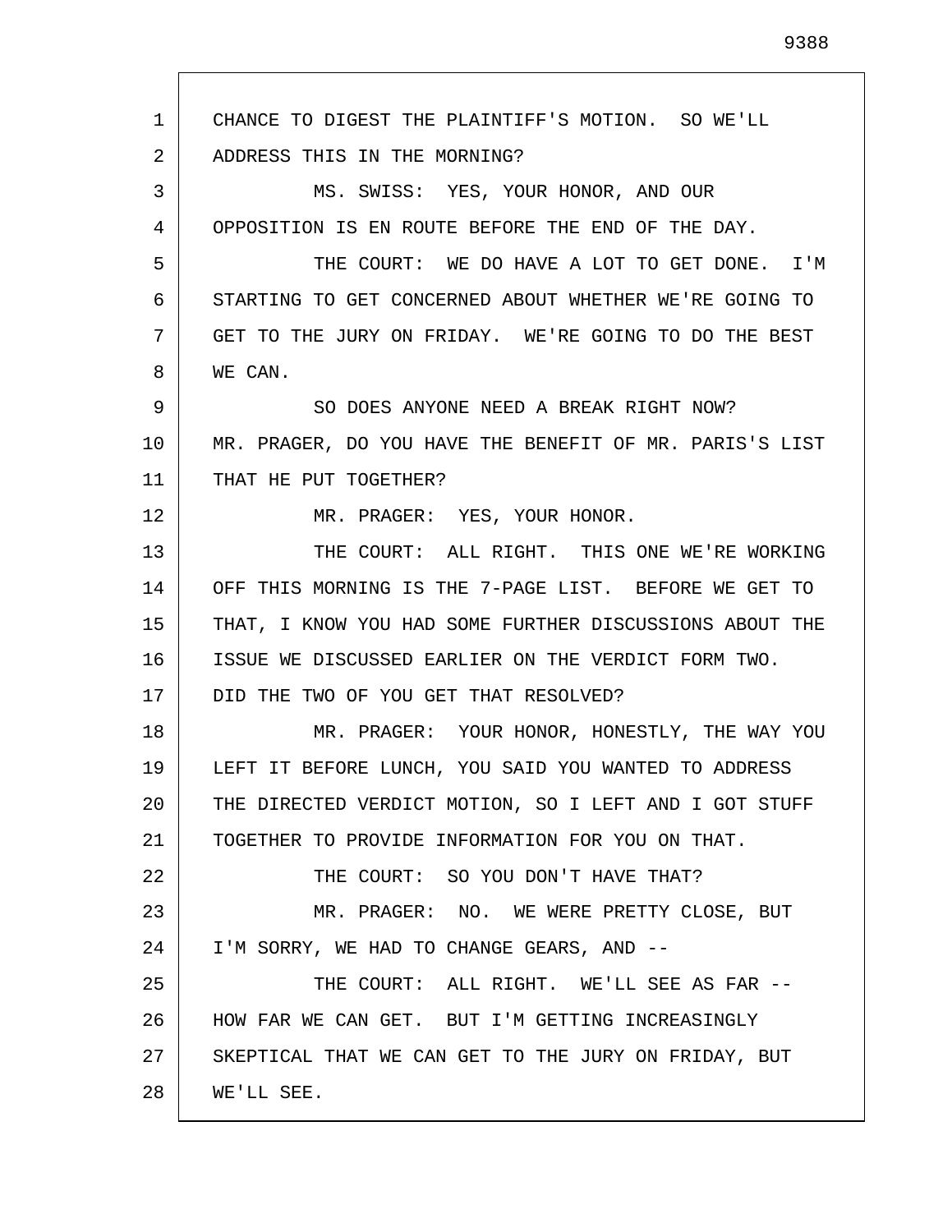1 2 3 4 5 6 7 8 9 10 11 12 13 14 15 16 17 18 19 20 21 22 23 24 25 26 27 28 ON THE LIST THAT WE'RE WORKING FROM, THE FIRST ONE IS ON THE FIRST PAGE, WHICH IS NUMBER 207. MS. SWISS: YOUR HONOR, WITH REGARD TO 207, I BELIEVE WE'D ALREADY PUT ON THE RECORD, AND THE COURT HAS RECEIVED THE STIPULATION BETWEEN COUNSEL FOR PAGES 2732 THROUGH 2750. MR. PRAGER: THAT'S CORRECT, YOUR HONOR. THE COURT: THAT IS CORRECT. THOSE PAGES HAVE BEEN RECEIVED IN EVIDENCE. IS THERE AN ADDITIONAL PART OF THAT THAT YOU WANT TO ADDRESS, MR. PRAGER? MR. PRAGER: YES, YOUR HONOR. IT'S THE SECTION REGARDING -- WE'VE OFFERED 2869, YOUR HONOR. MS. SWISS: NO. THAT'S NOT ON THE LIST. THE ONLY OTHER PAGE ON THE LIST WAS PAGE 2876, WHICH, DURING THE CROSS-EXAMINATION OF MS. ROGERS, THE PLAINTIFF USED THE DOCUMENT TO REFRESH MS. ROGERS'S RECOLLECTION. THEN WE HAD A SIDEBAR, AND THE COURT DID NOT ALLOW ANY FURTHER DISCUSSION WITH REGARD TO THE CIVIL RIGHTS INVESTIGATION. THE COURT: ACCORDING TO MY NOTES, THE ONLY ADDITIONAL PAGES ARE 2876, 2877, AND 2910. MR. PRAGER: SO YOUR HONOR, I THINK, WITH REGARD TO 2876, TO MAKE SURE I HAVE THAT CORRECT, WE DO NOT NEED TO MOVE THAT INTO EVIDENCE. THE COURT: OKAY. AND HOW ABOUT 2877? MR. PRAGER: I DO NOT BELIEVE THAT WE NEED TO MOVE THAT INTO EVIDENCE EITHER, YOUR HONOR.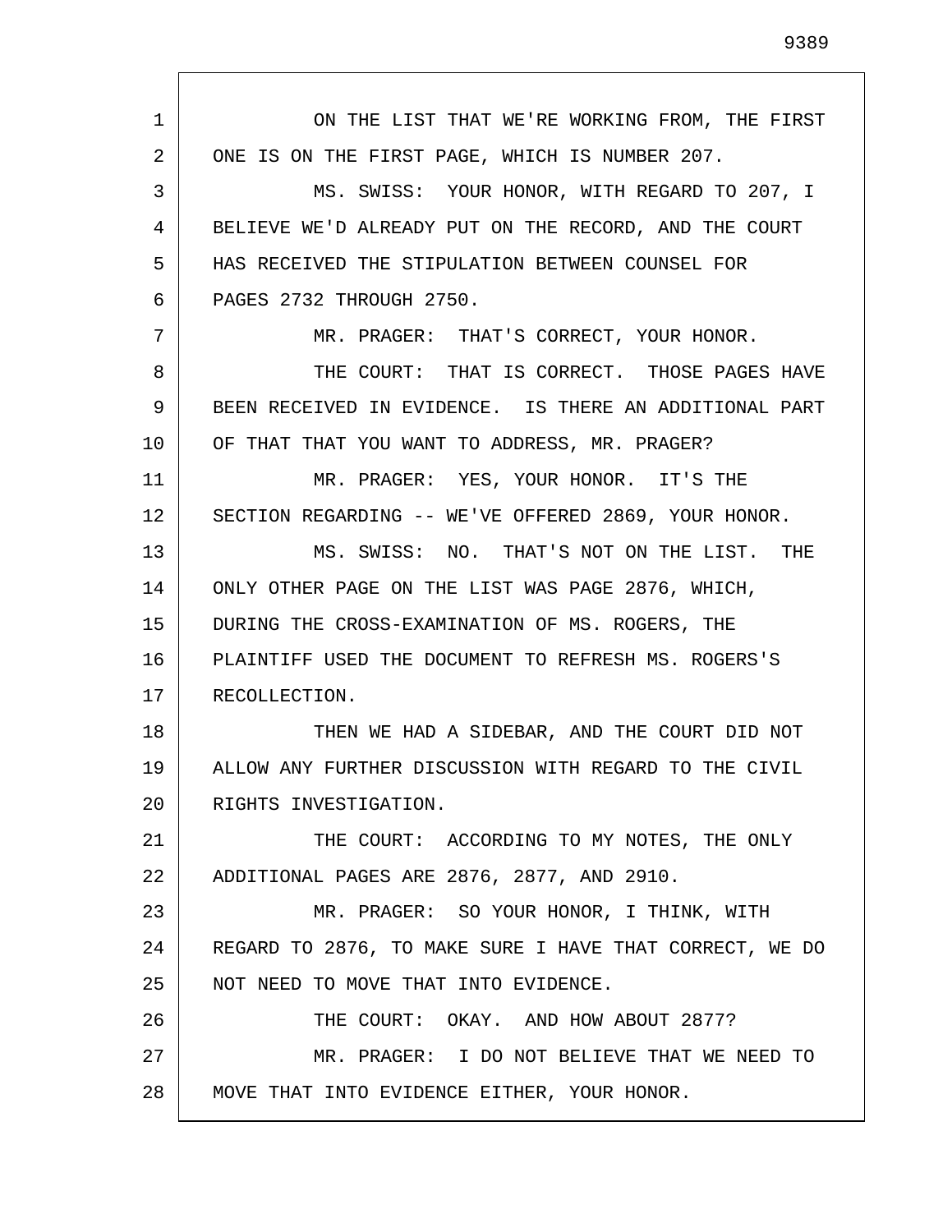1 2 3 4 5 6 7 8 9 10 11 12 13 14 15 16 17 18 19 20 21 22 23 24 25 26 27 28 THE COURT: ALL RIGHT. MR. PRAGER: 28910 (SIC) IS A STATEMENT FROM MS. ENNIS, AND I BELIEVE SHE AUTHENTICATED IT DURING HER TESTIMONY. AND IT WAS ALSO REFERENCED IN MS. SCHEELE'S DIRECT EXAMINATION. SHE REFRESHED HER RECOLLECTION WITH IT. WE WOULD MOVE THIS INTO EVIDENCE, YOUR HONOR. AND WE CAN LIMIT THE USE OF THE DOCUMENT AS WELL. THE COURT: ALL RIGHT. ON -- LET ME JUST, FOR THE PURPOSE OF THE RECORD, STATE THAT PAGE 2910, PREVIOUSLY MARKED FOR IDENTIFICATION IS THE FIRST PAGE OF A TWO-PAGE DOCUMENT. SO IT'S ACTUALLY 2910 AND 2911 THAT WOULD COMPRISE THE DOCUMENT. AND SO -- MS. SWISS, HELP ME WITH THIS ONE. MS. SWISS: YOUR HONOR, THERE HAS BEEN -- THE DEFENSE OBJECTS TO THIS EXHIBIT BEING RECEIVED INTO EVIDENCE. I DON'T BELIEVE MS. ENNIS LAID FOUNDATION FOR THIS DOCUMENT IN HER TESTIMONY. I BELIEVE THE ONLY TIME IT WAS REFERENCED DURING THE TRIAL WAS DURING THE TESTIMONY OF MS. SCHEELE, WHEN PLAINTIFF'S COUNSEL TRIED TO REFRESH HER RECOLLECTION OF A DISCUSSION BETWEEN MS. ENNIS AND MS. SCHEELE, WHICH WOULD BE THE BOTTOM OF THE LAST PARAGRAPH ON PAGE 2910. THE DOCUMENT IS A HEARSAY STATEMENT. AND I BELIEVE THE ONLY PAGE THAT WAS IDENTIFIED DURING MS. SCHEELE'S TESTIMONY WAS THIS 2910. SO NO OTHER PART OF THE DOCUMENT WAS REFERENCED DURING THE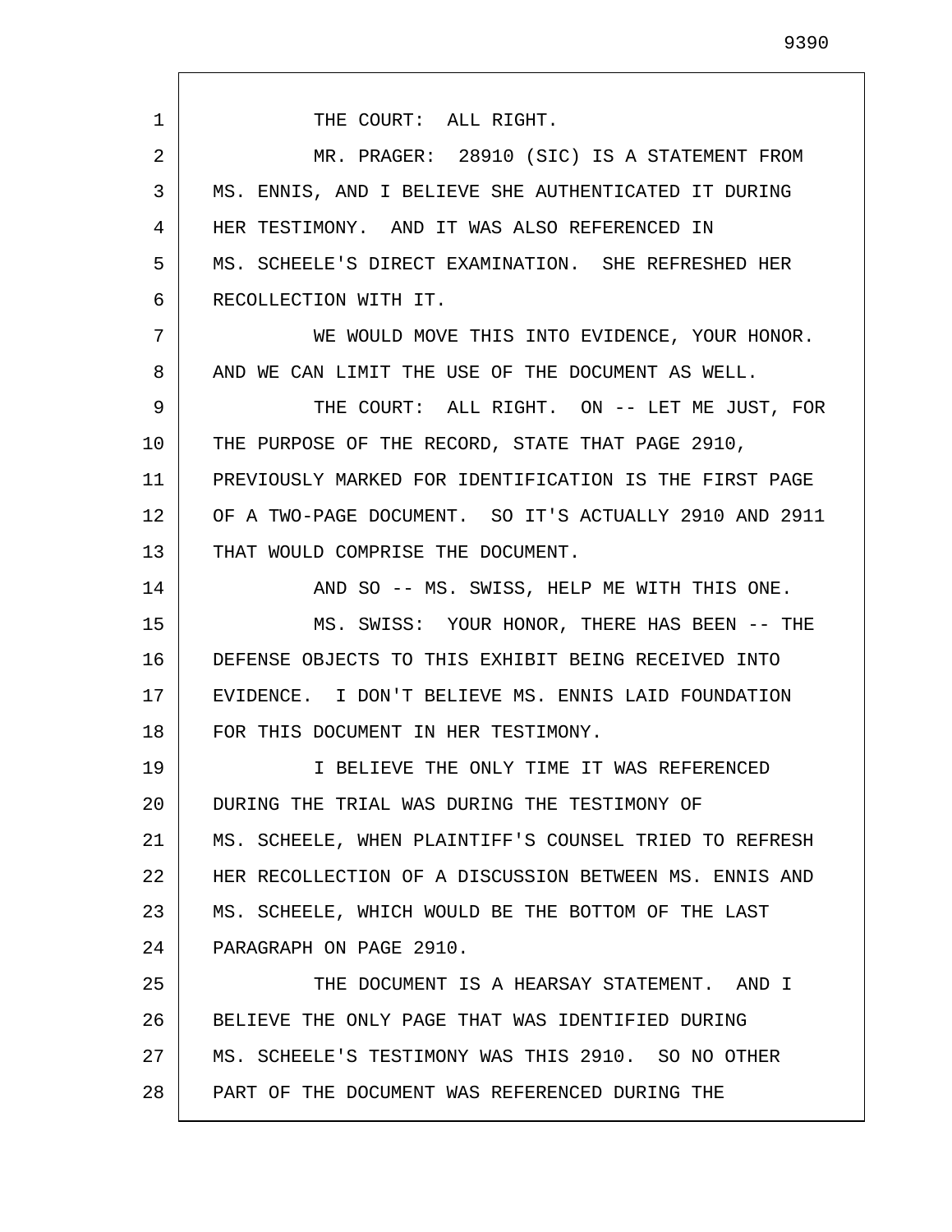1 2 3 4 5 6 7 8 9 10 11 12 13 14 15 16 17 18 19 20 21 22 23 24 25 26 27 28 PLAINTIFF'S OR THE DEFENDANT'S CASE. MR. PRAGER: YOUR HONOR, IF I MAY SUGGEST, LET'S TRY TO SIMPLIFY THIS. COUNSEL'S CORRECT THAT ONLY THE FIRST PAGE WAS OFFERED THROUGH MS. SCHEELE. I'LL GO BACK AND VERIFY IF MS. ENNIS AUTHENTICATED IT DURING HER TESTIMONY. I COULD BE MIS-RECOLLECTING AT THIS TIME. AND THEN IF SHE DOES NOT AUTHENTICATE IT, WE'D STILL ASK ONLY THAT 2910 BE ADMITTED AS -- MS. SWISS: MS. SCHEELE CAN'T LAY A FOUNDATION FOR A DOCUMENT THAT WAS PURPORTEDLY PREPARED BY MS. ENNIS OR, POTENTIALLY, BY ANOTHER PERSON. IT'S ENTIRELY HEARSAY. THE COURT: ACCORDING TO THE DOCUMENT, 2911, THIS APPEARS TO BE -- IT'S SIGNED BY MICHELLE HOCHSTEIN. AND THE DOCUMENT ON THE SECOND PAGE CALLS FOR THE SIGNATURE OF THE PERSON MAKING THE STATEMENT. AND I'VE NOTICED ON THIS 2911, FOR SIGNATURE, IT SAYS "UNAVAILABLE," MEANING THAT IT NEVER WAS SIGNED. I DON'T SEE A BASIS TO RECEIVE THIS. SO PAGE 2910, ALONE, WILL NOT BE RECEIVED IN EVIDENCE. THE PORTION ALREADY RECEIVED IN EVIDENCE WILL, OF COURSE, REMAIN IN EVIDENCE. NEXT ONE, WE HAVE 219. ALL RIGHT. THIS IS BEING OFFERED BY PLAINTIFF. MS. SWISS? MS. SWISS: EXHIBIT 219, SPECIFICALLY BATES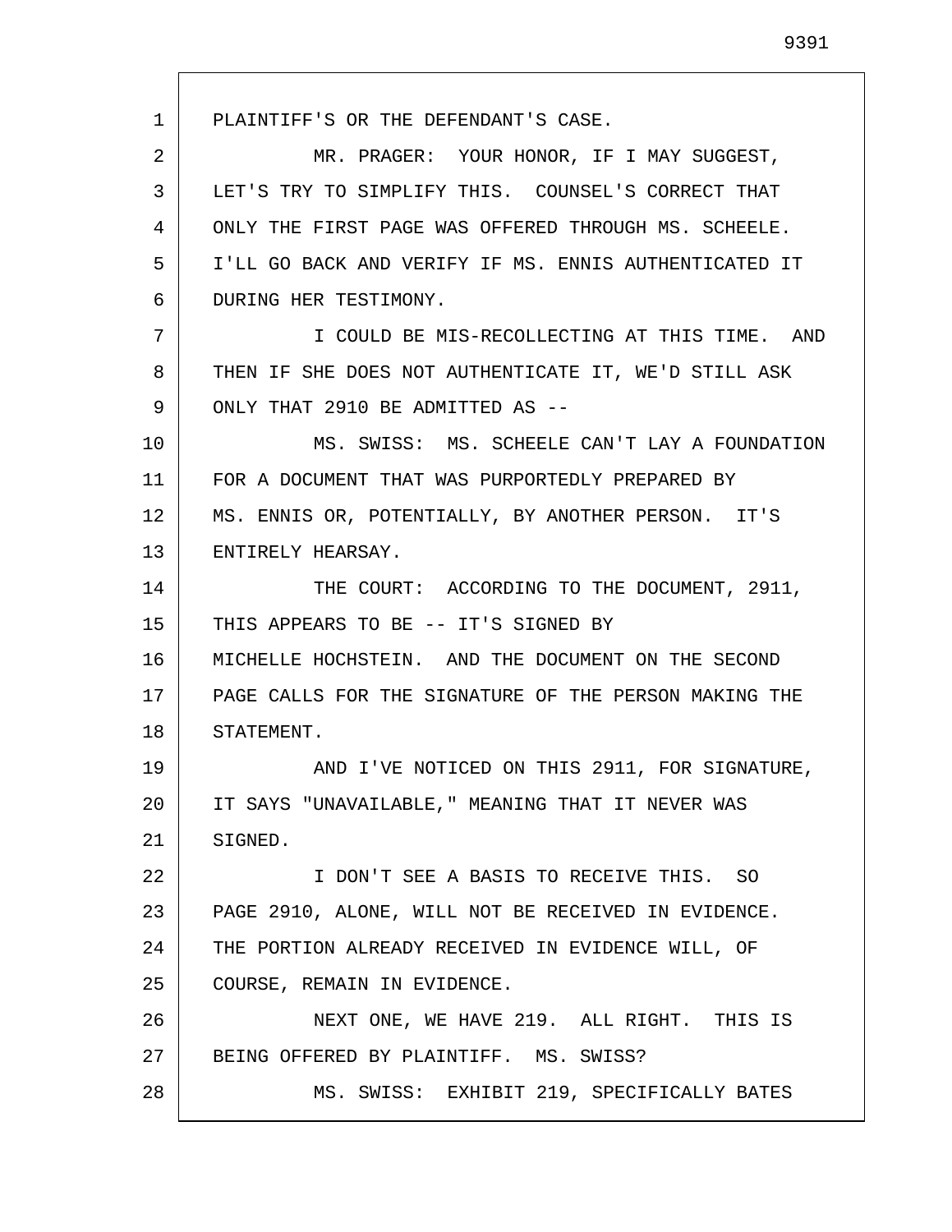1 2 3 4 5 6 7 8 9 10 11 12 13 14 15 16 17 18 19 20 21 22 23 24 25 26 27 28 RANGE 3081, 3082, ARE PAGES FROM ONE OF THE CIVIL RIGHTS INVESTIGATION REPORTS. THE COURT HAS PREVIOUSLY RULED ON OTHER REPORTS OR OTHER VERSIONS OF THE REPORTS AND HAS NOT RECEIVED THOSE INTO EVIDENCE. SO I THINK THE COURT SHOULD CONTINUE THAT RULING AND NOT RECEIVE EXHIBIT 219 INTO EVIDENCE ON THE GROUNDS THAT THEY ARE HEARSAY. AND THE TWO PAGES FROM THIS REPORT, SHOULD THEY BE ADMITTED INTO EVIDENCE, WOULD BE IMPROPER CONCLUSIONS AND MISLEADING BECAUSE IT'S ONLY PART OF THE REPORT. THE COURT: THE LIST I HAVE FROM THE CLERK, I DON'T EVEN SEE THAT THIS HAS BEEN MARKED FOR IDENTIFICATION. THE CLERK: IT'S NOT. MR. PRAGER: YOUR HONOR, IT APPEARS THAT THIS WAS RULED ON. THE COURT: IT WAS? MR. PRAGER: YEAH. SO LET'S KEEP MOVING. MS. SWISS: IT WAS NOT RECEIVED? OR -- MR. PARIS: LET ME CHECK. THE COURT: ACTUALLY, THAT'S THE INDICATION FROM THE CLERK'S LIST, I RULED ON THESE TWO PAGES, 3081 AND 3082. AND THAT WOULD INDICATE TO ME, FROM THE LIST WE RECEIVED FROM THE CLERK, THAT I DENIED THEIR ADMISSIBILITY BECAUSE THEY AREN'T LISTED AS HAVING BEEN RECEIVED. MS. SWISS: NOW I SEE THAT ON THE CLERK'S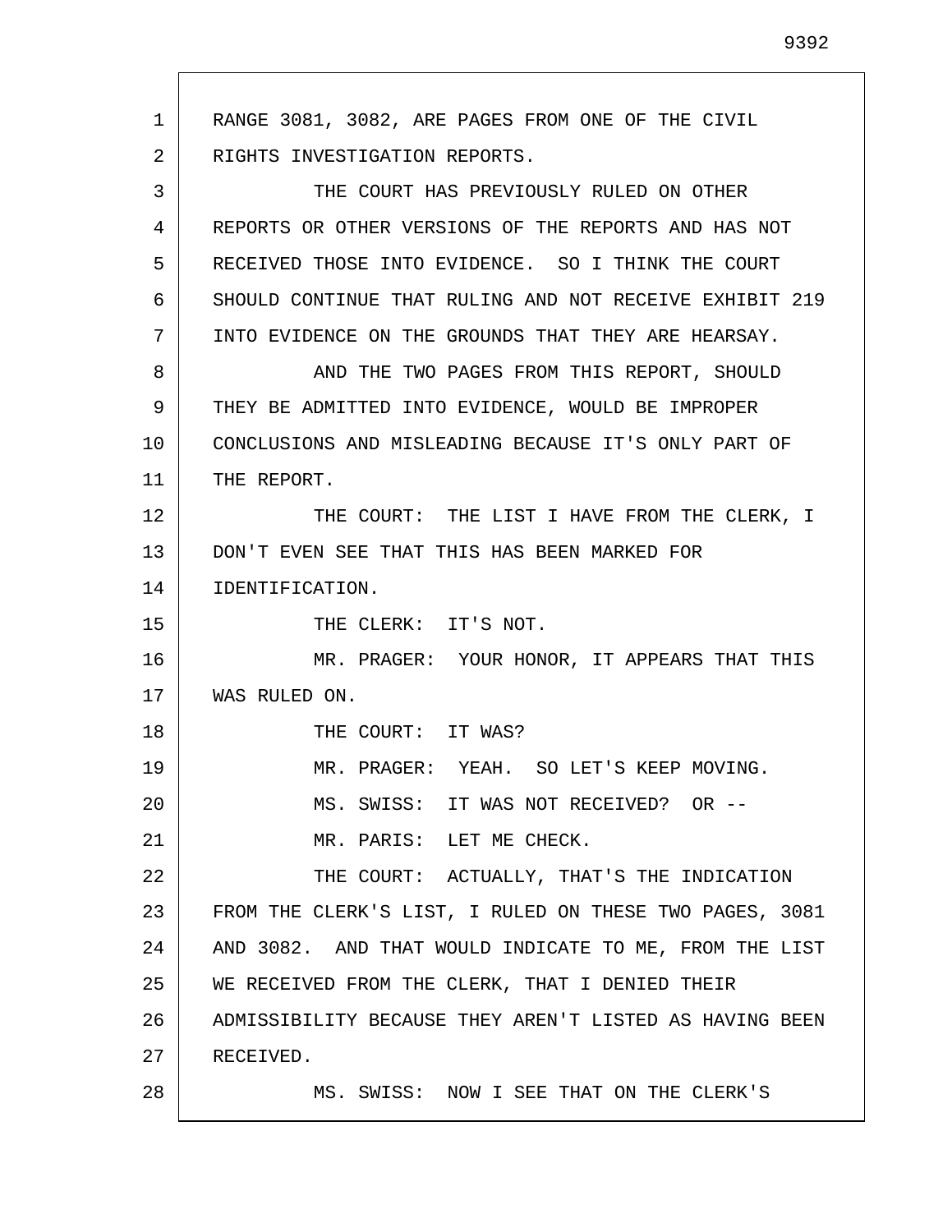1 2 3 4 5 6 7 8 9 10 11 12 13 14 15 16 17 18 19 20 21 22 23 24 25 26 27 28 LIST. THE COURT: THAT'S THE PRIOR RULING, MR. PRAGER. MR. PRAGER: YES, THANK YOU, YOUR HONOR. THE NEXT ONE, YOUR HONOR, WOULD BE EXHIBIT 222. THE COURT: RIGHT. MR. PRAGER: THAT'S BATES NUMBER 3090. THIS IS A LETTER OF DETERMINATION FROM MS. NELSON. OUR POSITION IS THAT THIS IS ADMISSIONS AGAINST INTEREST BY A PARTY OPPONENT, THAT DOCUMENTS THAT MS. NELSON WAS FOUND TO HAVE VIOLATED MS. DUVAL'S CIVIL RIGHTS. MS. SWISS: YOUR HONOR, EXHIBIT 222, AS WE PREVIOUSLY HAD DISCUSSED, IS A DRAFT LETTER, AS WELL AS THE EXHIBIT 225, WHICH IS ANOTHER DRAFT LETTER. WHEN WE PREVIOUSLY DISCUSSED THIS, DON'T KNOW WHEN, WE HAD POINTED OUT TO THE COURT THAT EXHIBIT 226 HAS THE COVER LETTER FROM LYNETTE MORGAN-NICHOLS TO THE PERSON FROM THE STATE, INDICATING: "THIS IS OUR REPORT AS OF AUGUST 2ND, 2010, AND THE DRAFT LETTERS TO THE SUBJECTS OF INTEREST," WHICH WOULD INCLUDE EXHIBITS 222 AND 225. THOSE LETTERS, THE DRAFT LETTERS ARE UNSIGNED, THEY'RE DATED JULY 31ST, 2010. AND COUNSEL HAD PREVIOUSLY SHOWED THE COURT THE TESTIMONY, PLAYED TO THE JURY, OF CANDIS NELSON, WHO TESTIFIED THAT SHE RECEIVED A LETTER LIKE THIS AT SOME POINT.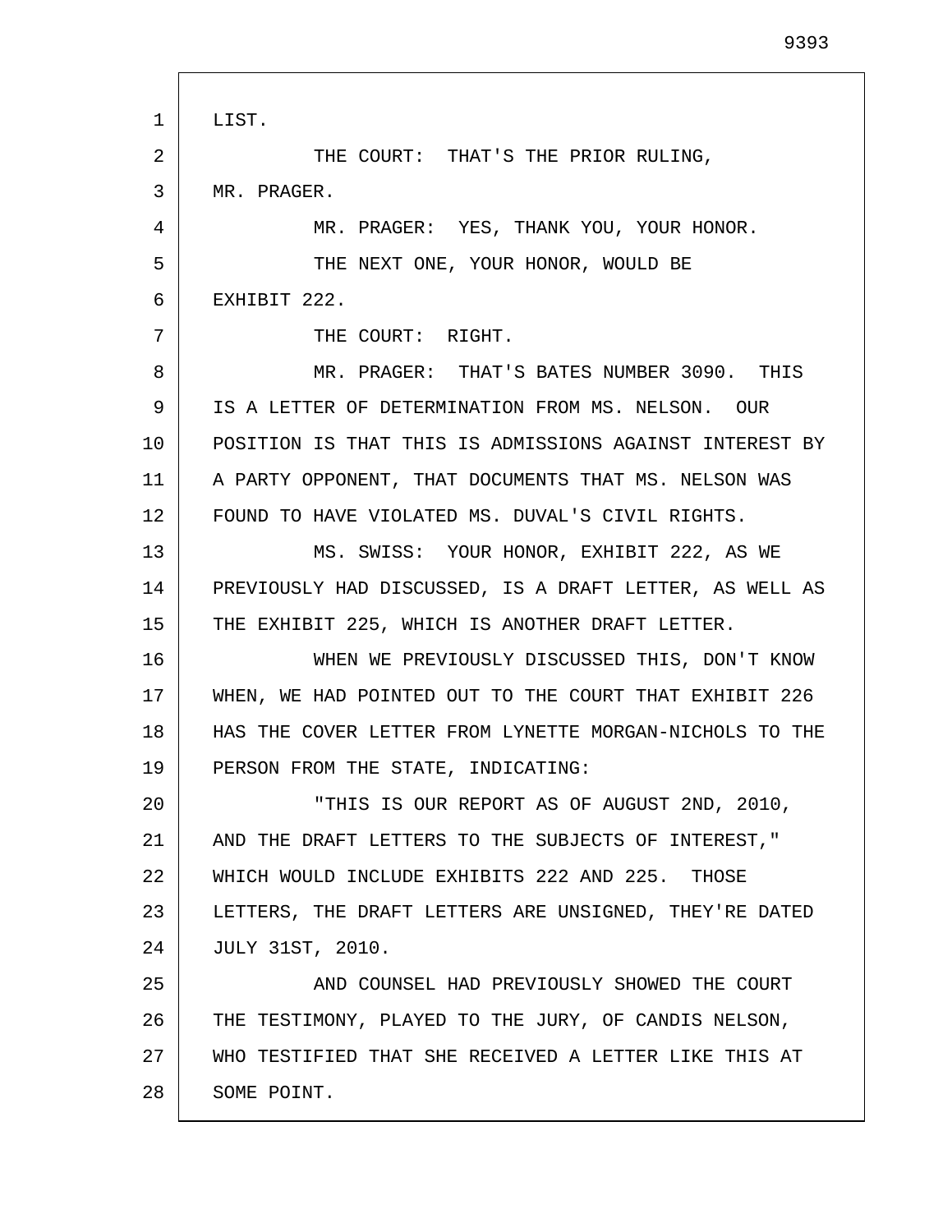1 2 3 4 5 6 7 8 9 10 11 12 13 14 15 16 17 18 19 20 21 22 23 24 25 26 27 28 BUT SHE COULD NOT STATE WHAT DATE SHE HAD RECEIVED IT BECAUSE THE LETTER PRESENTED TO HER DURING HER DEPOSITION WAS A DRAFT LETTER. AND THEREFORE, NO EVIDENCE -- THERE IS NO EVIDENCE, AT THIS POINT, THAT THIS LETTER WAS EVER SENT AND RECEIVED ON THIS DATE OF JULY 31ST, 2010, BY MS. NELSON. AND THERE WAS, AGAIN, SIMILAR TESTIMONY FROM MS. SCHEELE IN THE DEPOSITION EXCERPTS PLAYED TO THE JURY. SO THEREFORE, THERE'S NO FOUNDATION LAID FOR THESE DOCUMENTS. THEY ARE DRAFTS, THEY ARE HEARSAY, AND THEY WOULD BE MISLEADING TO THE COURT AND TO THE JURY. MR. PRAGER: YOUR HONOR, MAY I RESPOND? THE COURT: YES. MR. PRAGER: IN THE DEPO THAT WAS READ TO THE JURY, AT PAGE -- I BELIEVE IT'S 299, I'LL READ TO THE COURT: QUESTION: NOW, YOU KNEW FROM THE LETTER, WHICH WAS DATED JULY 31ST, 2010, THAT YOU WERE FOUND TO HAVE VIOLATED MS. DUVAL'S CIVIL RIGHTS. CORRECT? THERE WAS AN OBJECTION BY MS. SCHULTZ. ASSUMES FACTS. THEN, QUESTION: DO YOU WANT THE LETTER? ANSWER: THAT'S -- I'M TRYING TO THINK BACK. YES. THAT'S WHAT THE LETTER STATED, THE ONE THAT I RECEIVED. MS. SWISS: THAT'S PARTIAL TESTIMONY. AND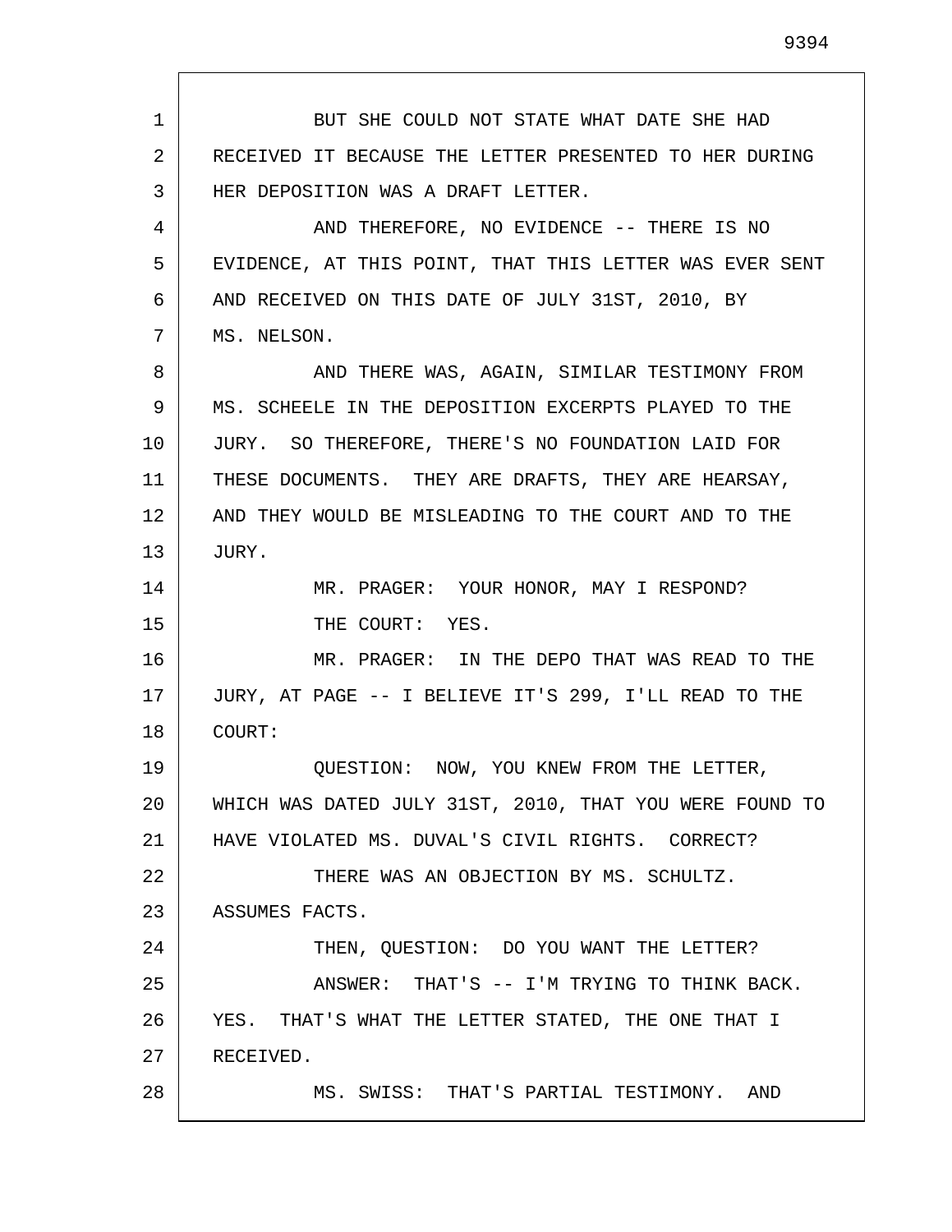| $\mathbf 1$ | THAT'S FROM MS. NELSON. THERE IS THE OTHER TESTIMONY    |
|-------------|---------------------------------------------------------|
| 2           | FROM THAT DEPOSITION, WAS THAT SHE RECALLED RECEIVING A |
| 3           | LETTER LIKE THAT, BUT SHE DID NOT RECALL WHEN SHE       |
| 4           | RECEIVED IT.                                            |
| 5           | AND THAT'S WHAT COUNSEL READ THE LAST TIME.             |
| 6           | YOU CAN'T READ ONE PART WITHOUT THE OTHER. AND I CAN    |
| 7           | PULL UP THE SAME THING IF WE NEED TO DO THAT.           |
| 8           | MR. PRAGER: THE DIFFICULTY IS THE COUNTY HAS            |
| 9           | THE LETTER. WE DON'T HAVE ACCESS TO THE LETTER. WE      |
| 10          | TOOK THE DEPOSITION OF BOTH MS. SCHEELE AND MS. NELSON, |
| 11          | AND ASKED FOR THESE DOCUMENTS, AND THIS IS THE          |
| 12          | INFORMATION THAT WE OBTAINED.                           |
| 13          | THERE ARE OTHER DRAFT LETTERS IN THE FILE THAT          |
| 14          | ARE VERY DIFFERENT THAN EXHIBIT 222 AND EXHIBIT 225.    |
| 15          | SO WE THINK THAT THESE LETTERS WERE AUTHENTICATED BY    |
| 16          | MS. SCHEELE AND NELSON, RESPECTIVELY, AND THAT,         |
| 17          | THEREFORE, SINCE THE --                                 |
| 18          | IN FACT, THESE WERE PRODUCED FROM THE STATE,            |
| 19          | AND WERE SENT TO THE STATE BY THE COUNTY, THAT THEY ARE |
| 20          | CREDIBLE, AND THEY WERE PART OF THE INVESTIGATION, AND  |
| 21          | THEY WERE REFERENCED BY ADDITIONAL PERSONS IN THIS      |
| 22          | CASE.                                                   |
| 23          | THE COURT: AND THE TESTIMONY YOU JUST READ              |
| 24          | FROM MS. NELSON, THAT WAS PRETTY BRIEF. CAN YOU GO      |
| 25          | BACK AND READ THAT FOR ME?                              |
| 26          | MR. PRAGER: YES.                                        |
| 27          | QUESTION: NOW, YOU KNEW FROM THE LETTER,                |
| 28          | WHICH WAS DATED JULY 31ST, 2010, THAT YOU WERE FOUND TO |
|             |                                                         |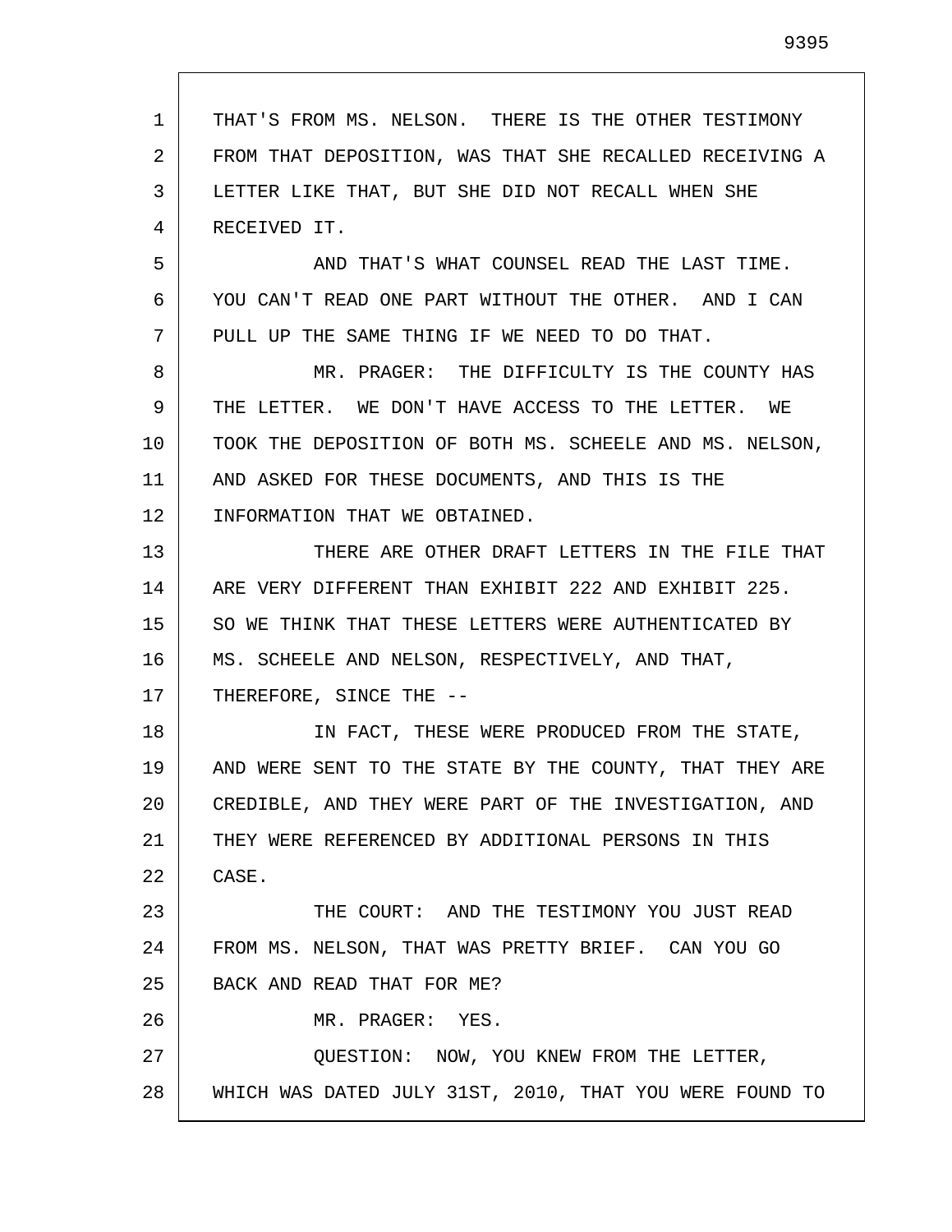1 2 3 4 5 6 7 8 9 10 11 12 13 14 15 16 17 18 19 20 21 22 23 24 25 26 27 28 HAVE VIOLATED MS. DUVAL'S CIVIL RIGHTS. CORRECT? MS. SCHULTZ: OBJECTION: ASSUMES FACTS. QUESTION: DO YOU WANT THE LETTER? ANSWER: THAT'S -- I'M TRYING TO THINK BACK. YES. THAT'S WHAT THE LETTER STATED. THE ONE THAT I RECEIVED. AND, AGAIN, YOUR HONOR, IT'S AT PAGE 299 -- THE COURT: I'M GOOD. THAT'S FINE. MS. SWISS: THAT STATEMENT DOES NOT STATE -- DOES NOT AUTHENTICATE THAT SHE RECEIVED THE LETTER ON OR ABOUT THE DATE IN EXHIBIT 222 OF JULY 31ST, 2010. AND FURTHERMORE, AT THIS POINT, I'M NOT SURE THE RELEVANCE OF THIS LETTER TO THIS SPECIFIC CASE IF THE JUDICIAL DECEPTION CLAIMS ARE NO LONGER AT ISSUE. THE COURT: THE DATE SHE RECEIVED IT, I DON'T THINK IS PARTICULARLY IMPORTANT TO ME. IT MAY BE TO COUNSEL. SHE SAYS SHE RECEIVED IT. BUT I DON'T THINK HER TESTIMONY ABOUT RECEIVING IT ACTUALLY AUTHENTICATES THE LETTER. SHE JUST SAYS SHE GOT THE LETTER. TO GET THIS IN IS A HEARSAY OBJECTION. AND YOUR VIEW, AMONG OTHER THINGS, IS THEN TO ADMISSION. MR. PRAGER: RIGHT. THE COURT: OKAY. WHAT DID MICHELLE HOCHSTEIN HAVE TO SAY ABOUT THIS? MR. PRAGER: I WOULD HAVE TO LOOK, BUT MY BELIEF IS -- I WOULD HAVE TO GO TO HER DEPO AND GET HER EXHIBITS. I BELIEVE MS. HOCHSTEIN AUTHENTICATED THE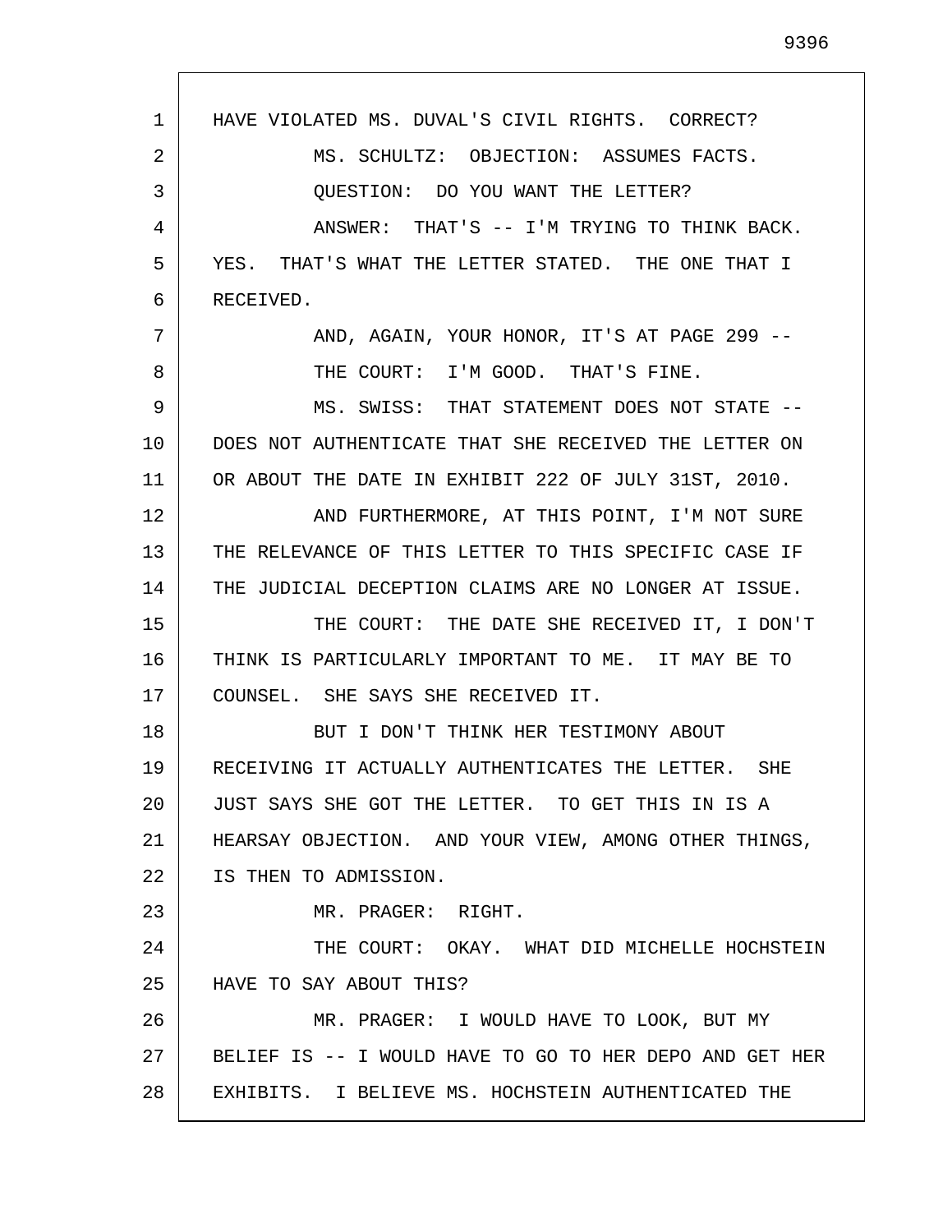1 2 3 4 5 6 7 8 9 10 11 12 13 14 15 16 17 18 19 20 21 22 23 24 25 26 27 28 LETTERS THAT WERE SENT TO MS. SCHEELE AND NELSON. HONESTLY, I KNOW SHE AUTHENTICATED THE REPORTS WE ASKED HER TO. I'D HAVE TO GO BACK AND ENSURE THAT SHE AUTHENTICATED THESE LETTERS AS WELL. I CAN DO THAT RIGHT NOW, YOUR HONOR. THE COURT: WELL, I THINK THE AUTHENTICATION OF ANY LETTER SHOULD COME, EITHER FROM HOCHSTEIN, WHICH IS A DIFFERENT ISSUE -- THERE WERE SOME OF THESE DOCUMENTS THAT WERE SUBMITTED TO THE STATE. I GUESS WE'RE GOING TO GET TO THIS. AND IT WAS SOMEONE ELSE THAT SIGNED THAT LETTER OF ADMISSION TO THE STATE. MR. PRAGER: THERE WAS A TRANSMITTAL, THERE WAS A COVER PAGE SIGNED BY MS. MORGAN-NICHOLS, AND SHE TRANSMITTED THE DOCUMENT TO THE STATE FOR REVIEW AND APPROVAL. THE COURT: RIGHT. I DON'T THINK, FROM WHAT -- AND THIS WOULD APPLY TO THE NEXT ONE ALSO, 225, WHICH IS THE, APPARENTLY, SAME LETTER SENT TO SCHEELE, AND I'VE SEEN IT SOMEWHERE IN HERE. I THINK, FOR BOTH OF THOSE, I THINK THE AUTHENTICATION WOULD HAVE TO COME FROM SOMEONE OTHER THAN THE ADDRESSEE WITH THEM SAYING THAT THEY RECEIVED IT. I THINK IT'S GOING TO HAVE TO COME FROM EITHER THE PERSON WHO WROTE IT OR OTHERWISE ADOPTED IT. MR. PRAGER: VERY GOOD, YOUR HONOR. THE COURT: WE'LL GO TO 226. AND THIS IS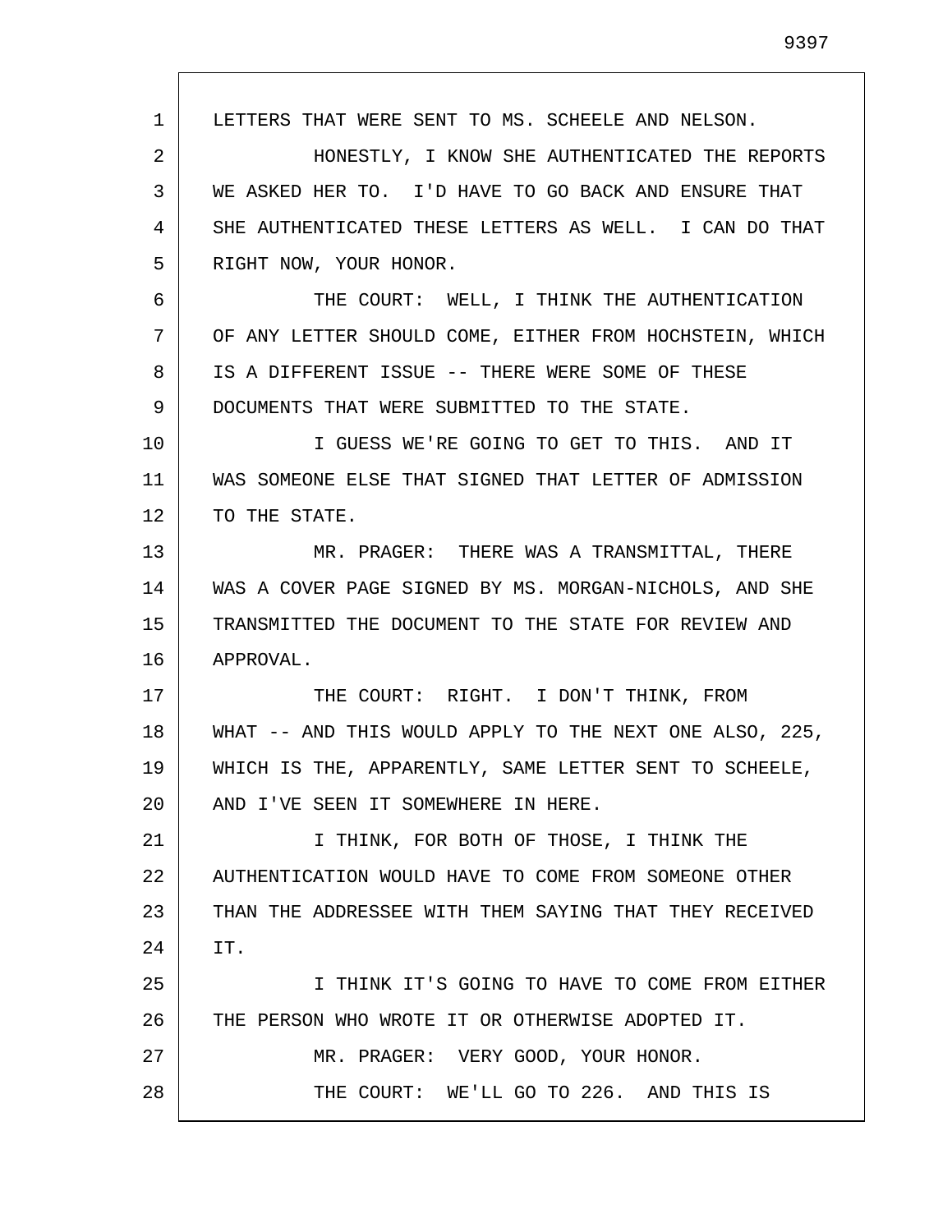1 2 3 4 5 6 7 8 9 10 11 12 13 14 15 16 17 18 19 20 21 22 23 24 25 26 27 28 THE  $--$ MR. PRAGER: THIS IS THE TRANSMISSION COVER PAGE, SIGNED BY MS. MORGAN-NICHOLS, FROM THE CIVIL RIGHTS UNIT TO THE STATE, CONFIRMING THAT MS. DUVAL IS THE VICTIM OF DISABILITY DISCRIMINATION. AND THE LETTERS -- THERE'S A SERIES OF EXHIBITS ATTACHED TO IT AS WELL. WE WERE OFFERING PAGE 22 -- I'M SORRY. PAGE 3111 AND 3130. MS. SWISS: COUNSEL, YOU SAID OF EXHIBIT 226, THE ONLY PAGES YOU'RE ASKING FOR ARE PAGES 3111 AND 3130? MR. PRAGER: YES. THOSE ARE THE ONES THAT WERE IDENTIFIED. MS. SWISS: AS FAR AS EXHIBIT 226, I BELIEVE THAT PAGE 3130 IS ALREADY PART OF ANOTHER EXHIBIT THAT WE HAD STIPULATED TO, AND THAT IS PAGES FROM EXHIBIT 207. WE STIPULATED TO PAGES 2732 THROUGH 2750, WHICH WOULD HAVE BEEN MS. DUVAL'S CIVIL RIGHTS COMPLAINT. BECAUSE PAGE 3130 APPEARS TO BE ONE OF THE PAGES THAT MS. DUVAL SUBMITTED TO THE CIVIL RIGHTS UNIT AS HER COMPLAINT. SO THAT PAGE, I THINK, IF COUNSEL CAN VERIFY, I THINK WE CAN AGREE ON TO WITHDRAW. MR. PRAGER: YES, I THINK WE CAN, YOUR HONOR. I THINK THAT CAN BE WITHDRAWN. THE COURT: DOES THAT APPEAR TO BE A CORRECT STATEMENT?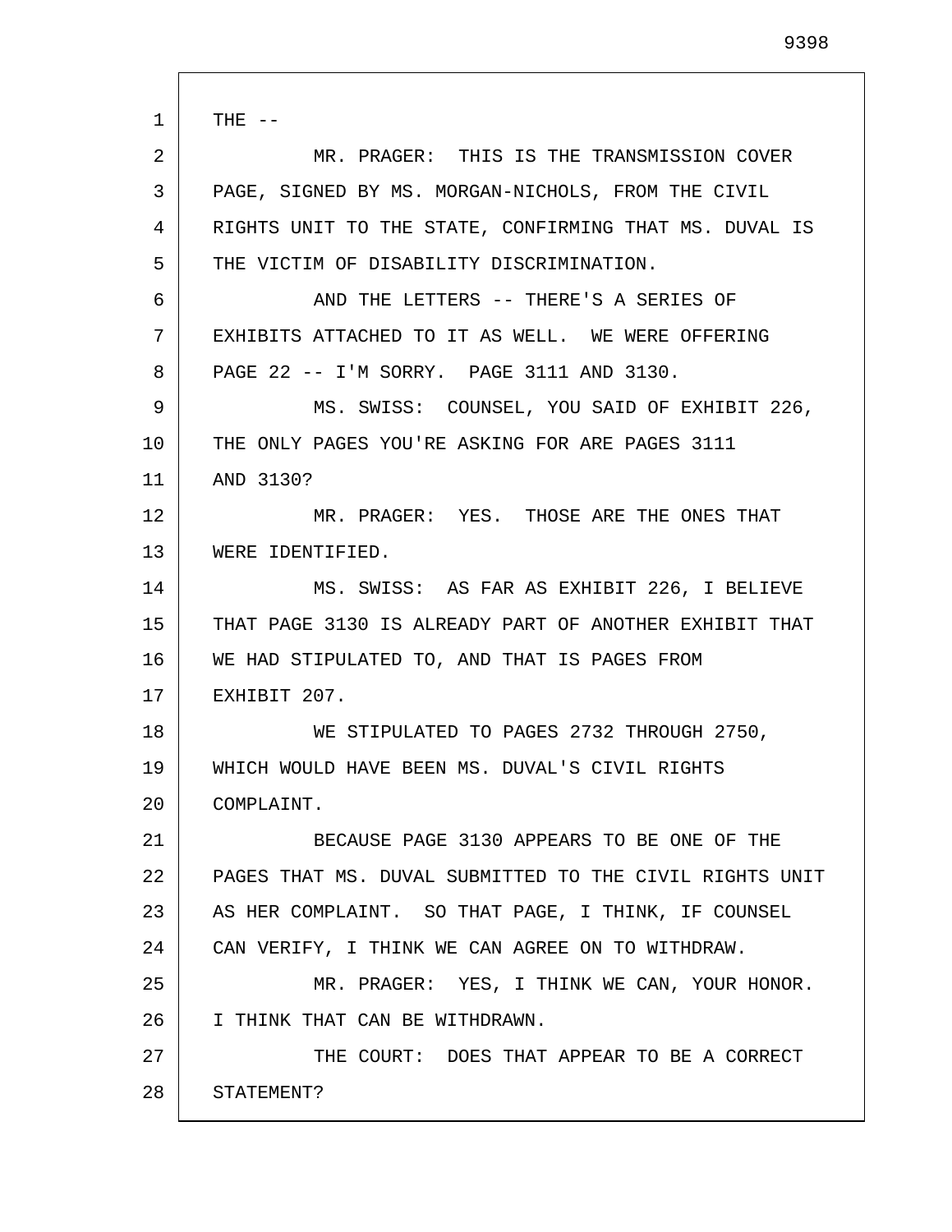1 2 3 4 5 6 7 8 9 10 11 12 13 14 15 16 17 18 19 20 21 22 23 24 25 26 27 28 MR. PRAGER: YES, YOUR HONOR. THE COURT: ALL RIGHT. I WON'T RECEIVE 3130 BECAUSE IT'S ALREADY IN EVIDENCE. MS. SWISS: AND THEN, PAGE 3111 IS THE FIRST PAGE OF ONE OF THE CIVIL RIGHTS INVESTIGATION REPORTS, AND THE SAME REPORT THE COURT HAD PREVIOUSLY NOT RECEIVED. WE WOULD ASK THE COURT TO FOLLOW THROUGH WITH THAT RULING, AS FAR AS THIS PAGE, 3111. THE COURT: 3111, THE FACE PAGE, IS IN EVIDENCE? MS. SWISS: IT IS NOT IN EVIDENCE. THE COURT: NOT IN EVIDENCE. MS. SWISS: CORRECT. THAT IS THE FIRST PAGE OF ONE OF THE REPORTS PREPARED BY MS. HOCHSTEIN, AND THE COURT HAS PREVIOUSLY RULED THAT THE CIVIL RIGHTS INVESTIGATION REPORTS WOULD NOT BE RECEIVED INTO EVIDENCE AS HEARSAY. SO WE WOULD ASK FOR THE SAME RULING, AS FAR AS THIS PAGE. MR. PRAGER: YOUR HONOR, I THINK WE NEED TO JUST WITHDRAW IT AND KEEP MOVING. THE COURT: ALL RIGHT. MR. PRAGER: THE NEXT IS 233, YOUR HONOR. THE COURT: ALL RIGHT. THIS IS -- ACCORDING TO THE CLERK'S LIST, AS TO EXHIBIT 233, ONLY PAGE 3734 WAS MARKED FOR IDENTIFICATION. WE'LL ALL NOTE THAT THERE IS NO PAGE 3734 FOR EXHIBIT 233. SO THAT CANNOT BE -- MR. PRAGER, DID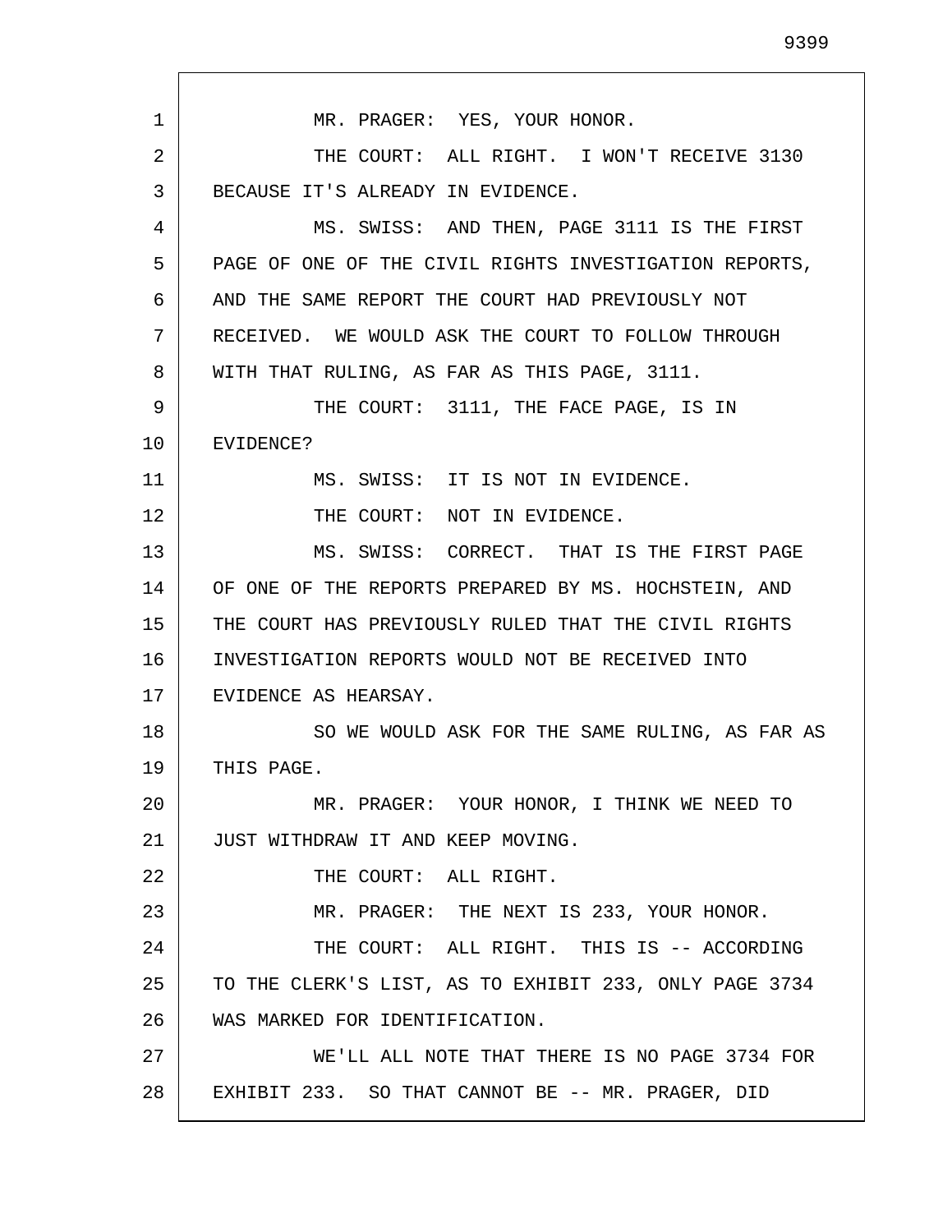1 2 3 4 5 6 7 8 9 10 11 12 13 14 15 16 17 18 19 20 21 22 23 24 25 26 27 28 LYNETTE MORGAN-NICHOLS TESTIFY IN HER DEPOSITION ABOUT HAVING SENT THIS LETTER? MR. PRAGER: YOUR HONOR, I'M AT A LOSS BECAUSE THE TABLE DOES NOT RECONCILE WITH THE BATES NUMBER. SO I'M NOT SURE WHERE THE BREAKDOWN IS. WHAT I CAN TELL IS THAT I BELIEVE, MS. SCHEELE'S DEPOSITION, SHE DISCUSSED IT. I WILL HAVE TO GO BACK AND CHECK IF MS. MORGAN-NICHOLS ALSO ADDRESSED THE FOUNDATION OF THIS DOCUMENT IN HER DEPO. MS. SWISS: MS. SCHEELE TESTIFIED IN HER DEPOSITION THAT SHE HAD NEVER SEEN THIS LETTER BEFORE, AND SHE DID NOT RECEIVE IT. THIS LETTER WAS PREPARED INTERNALLY BY THE CIVIL RIGHTS UNIT, LYNETTE MORGAN-NICHOLS, TO HER BOSS, LYNNE CONDEN, IN REQUESTING CORRECTIVE ACTION FOR VICTORIA SCHEELE AFTER THE INITIAL CONCLUSION OF THE CIVIL RIGHTS INVESTIGATION. THE TESTIMONY IN THIS CASE WAS THAT NO SOCIAL WORKER WAS DISCIPLINED AND SO, THEREFORE, THERE WAS NO FOLLOW-THROUGH WITH THIS LETTER, BASED ON THE INTERNAL REVIEW OF THE ACTIONS OF, IN THIS CASE, MS. SCHEELE, BY THE DEPARTMENT. THIS LETTER IS NOT AUTHENTICATED, IT CONTAINS HEARSAY, AND IT WOULD ALSO BE MISLEADING TO THE JURY SINCE IT'S REQUESTING DISCIPLINE, CORRECTIVE ACTION. AND THE EVIDENCE IN FRONT OF THE JURY IS THAT THE LATER CONCLUSION OF THE CIVIL RIGHTS INVESTIGATION UNIT WAS THAT THERE NO DISCRIMINATION BY MS. SCHEELE,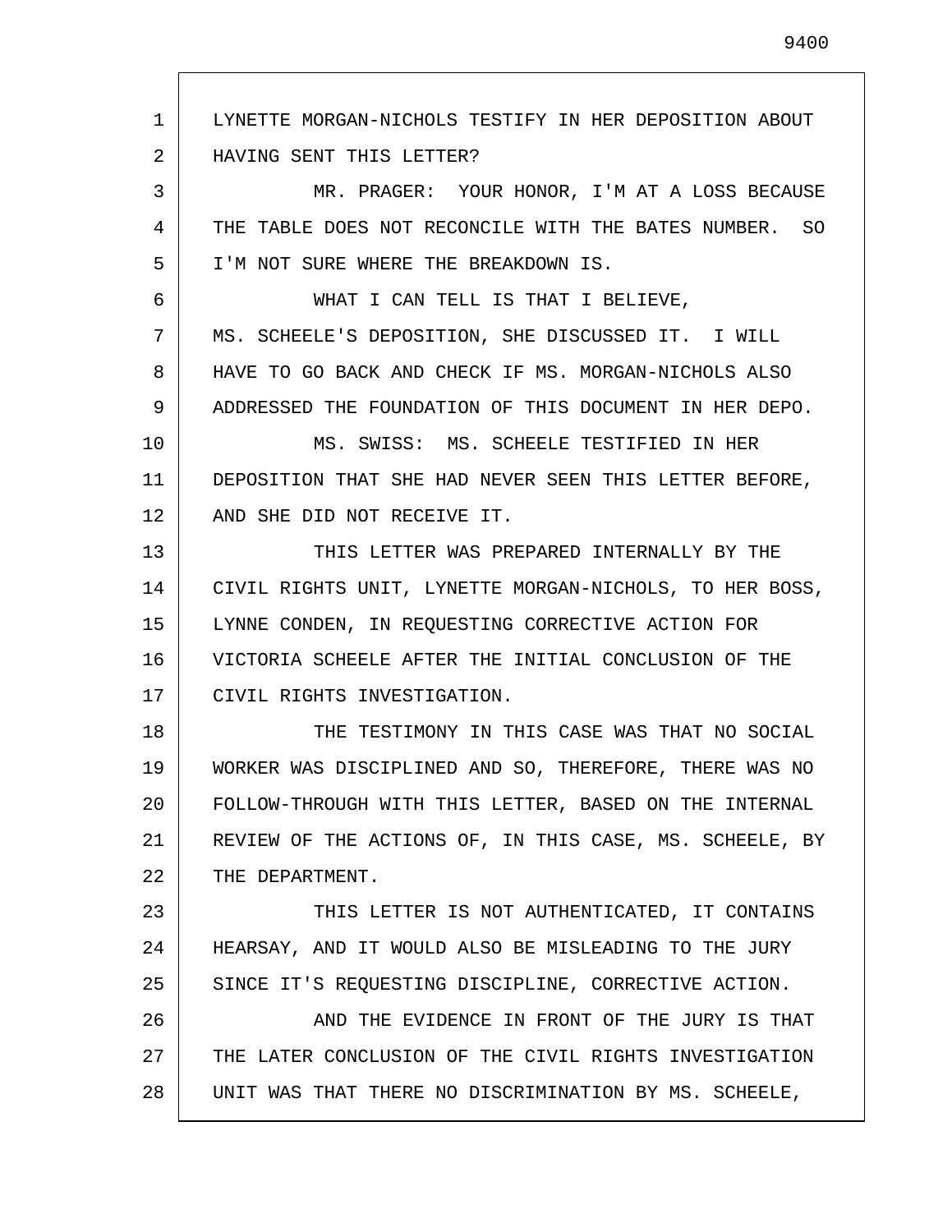1 2 3 4 5 6 7 8 9 10 11 12 13 14 15 16 17 18 19 20 21 22 23 24 25 26 27 28 AND THEREFORE, NO DISCIPLINE WAS IMPOSED. SO WE WOULD REQUEST THAT THE COURT NOT RECEIVE THIS DOCUMENT INTO EVIDENCE. THE COURT: GO AHEAD, MR. PRAGER. MR. PRAGER: MS. SCHEELE'S DEPOSITION WAS TAKEN BEFORE MS. CONDEN'S DEPOSITION. AND THE INFORMATION ELICITED DURING THAT DEPOSITION WAS TO PROVE THE ABSENCE OF A FACT. AND THAT WAS THAT SHE WAS BEING -- IT WAS, AT THAT TIME, EVIDENCE SHE WAS SUPPOSED TO BE DISCIPLINED, AND IT WAS PROVEN SHE HAD NOT BEEN DISCIPLINED. THE COURT: ALL RIGHT. I THINK THAT MS. SCHEELE'S TESTIMONY, ABOUT NOT RECEIVING THIS, IS NOT RELEVANT TO THE LETTER. IT'S A MEMORANDUM, WHATEVER YOU WANT TO CALL IT. IT PURPORTS TO BE TO MS. CONDEN. IT PURPORTS TO BE FROM MORGAN-NICHOLS. SO I THINK THE AUTHENTICATION OF THE DOCUMENT, IF ANY, SHOULD COME FROM MORGAN-NICHOLS. MR. PRAGER: OKAY. THE COURT: AND IF THE PURPOSE -- THEN, THE SECOND QUESTION IS, ONE OF THE OBJECTIONS THAT'S BEEN  $STATED$   $--$ MR. PRAGER: YOUR HONOR, I UNDERSTAND THE COURT'S REASONING. THE COURT: I WANTED TO GO FURTHER. THERE'S A FURTHER OBJECTION AS TO HEARSAY. AND I WOULD NEED THE AUTHENTICATION FROM THE AUTHOR, MORGAN-NICHOLS, THAT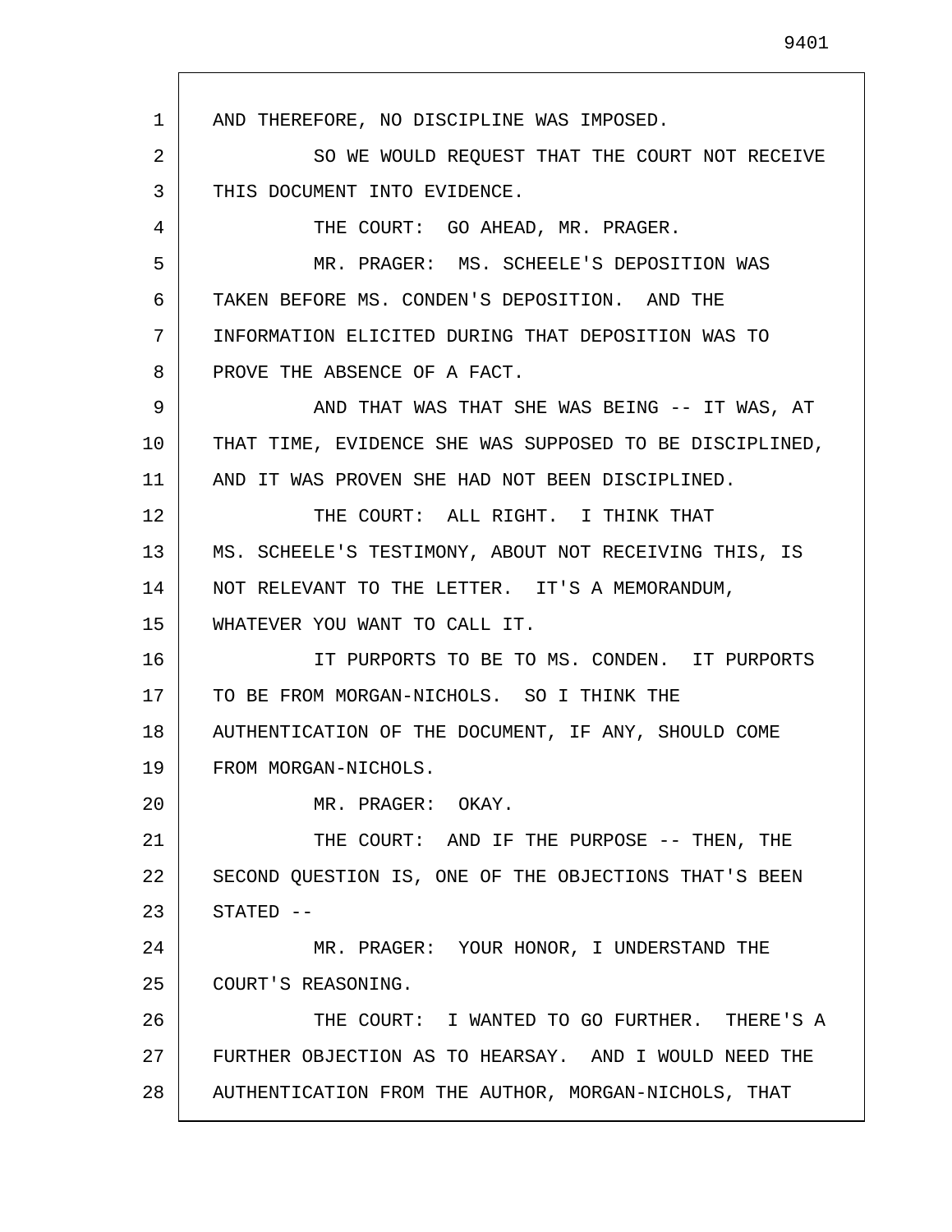1 2 3 4 5 6 7 8 9 10 11 12 13 14 15 16 17 18 19 20 21 22 23 24 25 26 27 28 THIS -- THIS IS HER LETTER. SHE, YOU KNOW, SENT IT. MR. PRAGER: I'VE HEARD THE COURT ABOUT 222, FOR EXAMPLE, ABOUT 233, FOR EXAMPLE, SO I THINK, WITH THIS CATEGORY OF DOCUMENT, THE THING TO DO IS IDENTIFY THE CONCERN, IF THE COURT HAS THAT CONCERN. THEN, WHEN WE RECESS, WE'LL CONFIRM THE AUTHENTICITY OF THE DOCUMENT, IF IT WAS AUTHENTICATED, AND THEN WE CAN REPORT THAT BACK TO THE COURT. AND I THINK THAT WILL SAVE SOME TIME. THE COURT: ALL RIGHT. SO THE NEXT ONE IS 290. THIS IS BEING OFFERED BY THE DEFENDANT, WHICH IS HILLSIDES FAMILY PRESERVATION SUMMARY AND ASSESSMENTS. MS. SWISS: YOUR HONOR, EXHIBIT 290 IS THE HILLSIDES DOCUMENT, THE UP-FRONT ASSESSMENT. AND I BELIEVE WE PREVIOUSLY DISCUSSED, IT IS PART OF EXHIBIT 24 THAT WAS ATTACHED TO THE JURISDICTION DISPOSITION REPORT, HAS PREVIOUSLY BEEN RECEIVED WITH THE LIMITING INSTRUCTION, AND THAT'S EXHIBIT 24, BATES 688 THROUGH 695. THE DEFENDANTS WOULD REQUEST THAT THIS PART OF EXHIBIT 24 BE ADMITTED INTO EVIDENCE FOR THE LIMITED PURPOSE OF WHAT WAS RECEIVED BY DCFS, AND THEN REPORTED TO THE JUVENILE COURT. AND IT'S RELEVANT TO THE CAUSES OF ACTION AGAINST CANDIS NELSON. THE COURT: THIS HAS ALSO BEEN RECEIVED? MS. SWISS: EXHIBIT 290 HAS NOT BEEN RECEIVED --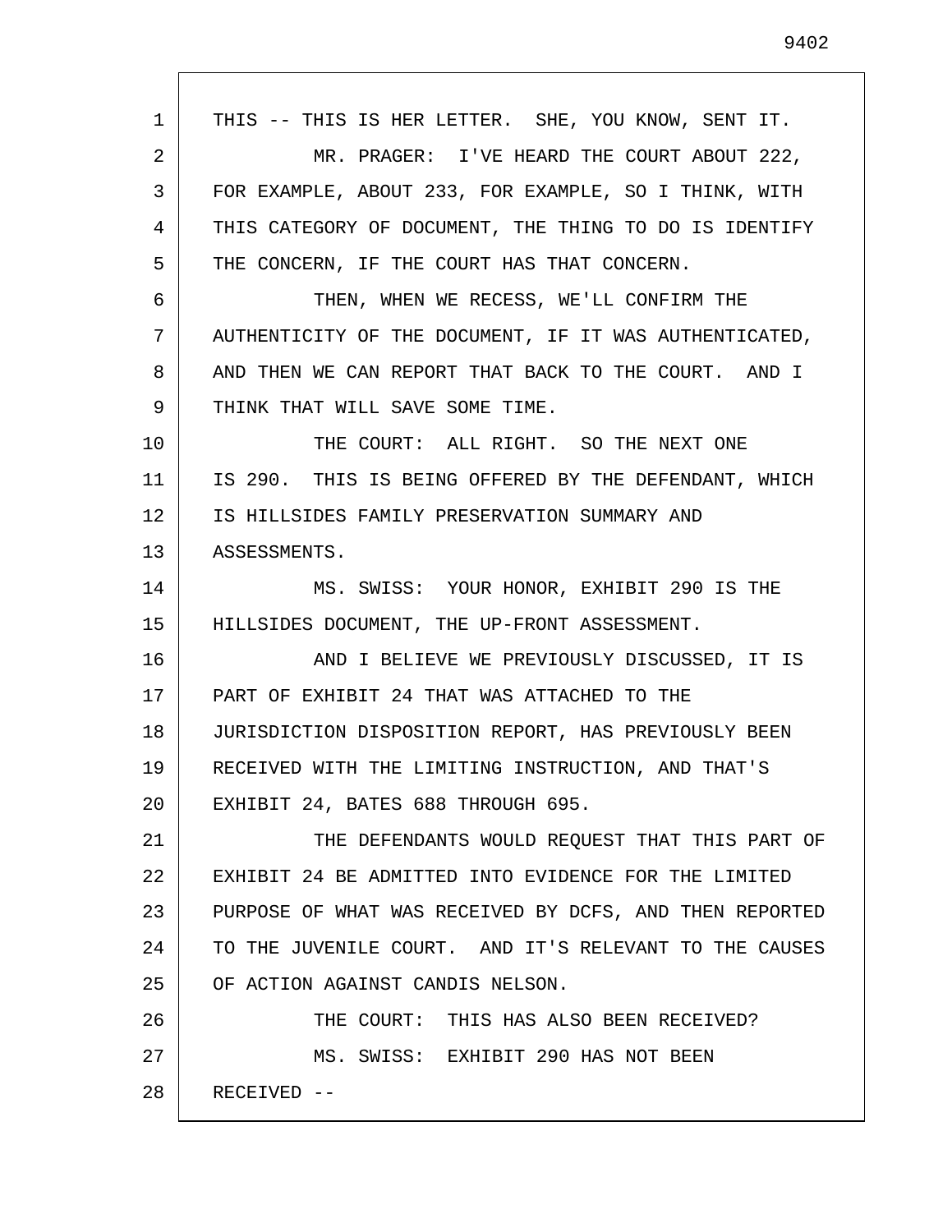1 2 3 4 5 6 7 8 9 10 11 12 13 14 15 16 17 18 19 20 21 22 23 24 25 26 27 28 THE COURT: NO, THE DOCUMENT ITSELF, THE UP-FRONT ASSESSMENT, HAS PREVIOUSLY BEEN RECEIVED? MS. SWISS: YES, AS AN EXHIBIT TO EXHIBIT 24. THE COURT: 24. WITH THE LIMITING INSTRUCTION. MS. SWISS: CORRECT. SO, THEREFORE, WE'RE NOT ASKING FOR 290 TO BE RECEIVED, BUT THAT THE PAGES, AS THE EXHIBIT TO EXHIBIT 24, BE RE-RECEIVED INTO EVIDENCE, IN LIGHT OF THE COURT'S RULING TODAY. THE COURT: I DON'T RE-RECEIVE. IF I RECEIVED IT IN EVIDENCE, IF THIS WAS PART OF THE 24 THAT WAS RECEIVED IN EVIDENCE FOR A LIMITING PURPOSE, I'M NOT GOING TO DO THE SAME DOCUMENT AGAIN, OR GO BACK AND RE-RECEIVE. IF I RECEIVED IT, IT'S RECEIVED. MR. MCMILLAN: YOUR HONOR, IT'S MY UNDERSTANDING, WHERE WE ARE RIGHT NOW ON EXHIBIT 24 IS THAT THE COURT'S RECEIVING OF THE DOCUMENT INTO EVIDENCE HAD BEEN RESCINDED. AND WE WERE GOING TO GO THROUGH IT AND LOOK AT IT AND ADDRESS IT AT A SEPARATE TIME. THIS EXHIBIT 290, WHICH IS A STAND-ALONE VERSION OF THE UP-FRONT ASSESSMENT, HAS NOT BEEN RECEIVED. AND WE HAVE OBJECTIONS TO IT, THE SIMILAR OBJECTIONS THAT WE WILL HAVE TO THAT PORTION OF EXHIBIT 24 THAT CONSISTS OF THE UP-FRONT ASSESSMENT. NAMELY, THAT IT'S LACKING IN FOUNDATION, IT CONSISTS ALMOST ENTIRELY OF HEARSAY, AND SECOND-ORDER HEARSAY, AND THE DOCUMENT ITSELF IS HEARSAY.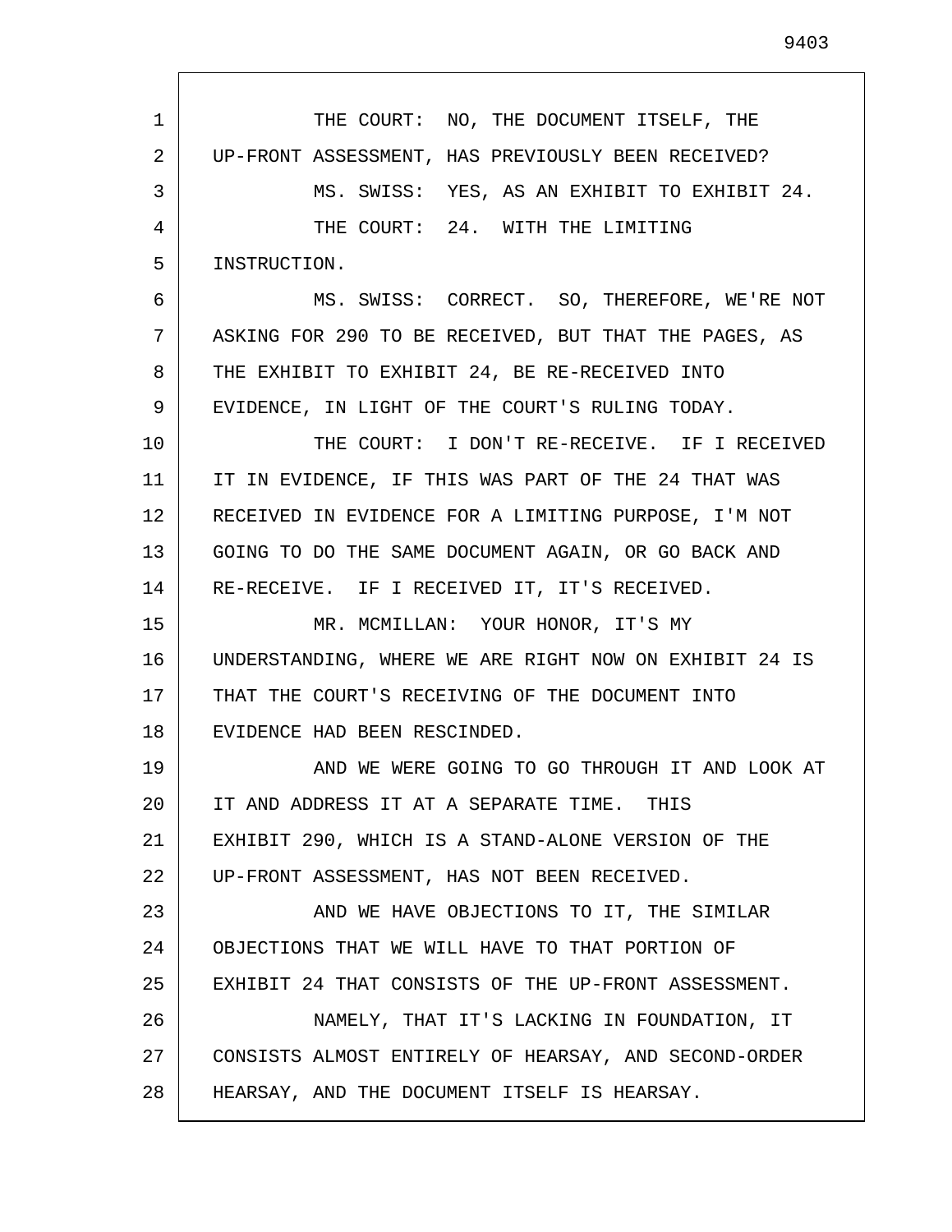1 2 3 4 5 6 7 8 9 10 11 12 13 14 15 16 17 18 19 20 21 22 23 24 25 26 27 28 AND ON TOP OF THAT, I ACTUALLY DON'T KNOW THAT IT'S RELEVANT ANY LONGER TO ANYTHING AT PLAY IN THIS CASE. THE COURT: ALL RIGHT. SO, DON, COULD YOU GET EXHIBIT 290, PLEASE. MR. MCMILLAN: IN ADDITION, YOUR HONOR, THERE'S BEEN SIGNIFICANT TESTIMONIAL EVIDENCE ABOUT THIS DOCUMENT'S -- THIS DOCUMENT, THE CONTENTS OF THE DOCUMENT, AND THE TRUSTWORTHINESS OF THE CONTENTS. SO TO THAT EXTENT, IT WOULD ALSO BE CUMULATIVE OF WHAT'S ALREADY IN EVIDENCE BEFORE THE JURY VIA TESTIMONY. THE COURT: SO, MS. SWISS, SOME PORTION, IF NOT ALL OF THIS REPORT FROM HILLSIDES, IS INCLUDED IN 24. MR. GUTERRES: YES, YOUR HONOR. THE COURT: AND 24, I RECALL, WAS A SUBMISSION OF THE JURISDICTION REPORT. AND AT LEAST PART OF MR. MCMILLAN'S OBJECTION IS THAT, IN LIGHT OF THE COURT'S RULINGS ELIMINATING THE CLAIMS OF DECEPTION FOR EITHER THE DETENTION HEARING OR THE JURISDICTION DISPOSITION HEARING, AND THAT THIS DOCUMENT WAS BASED ON AN INTERVIEW OCCURRING AFTER THE DETENTION, WHAT WOULD BE THE RELEVANCE OF THIS, IN VIEW OF THE FACT THAT THE SUBMISSIONS FOR THE JURISDICTION HEARING WERE NOT AN ISSUE ANY LONGER IN THE CASE? MS. SWISS: MS. NELSON CURRENTLY HAS FOUR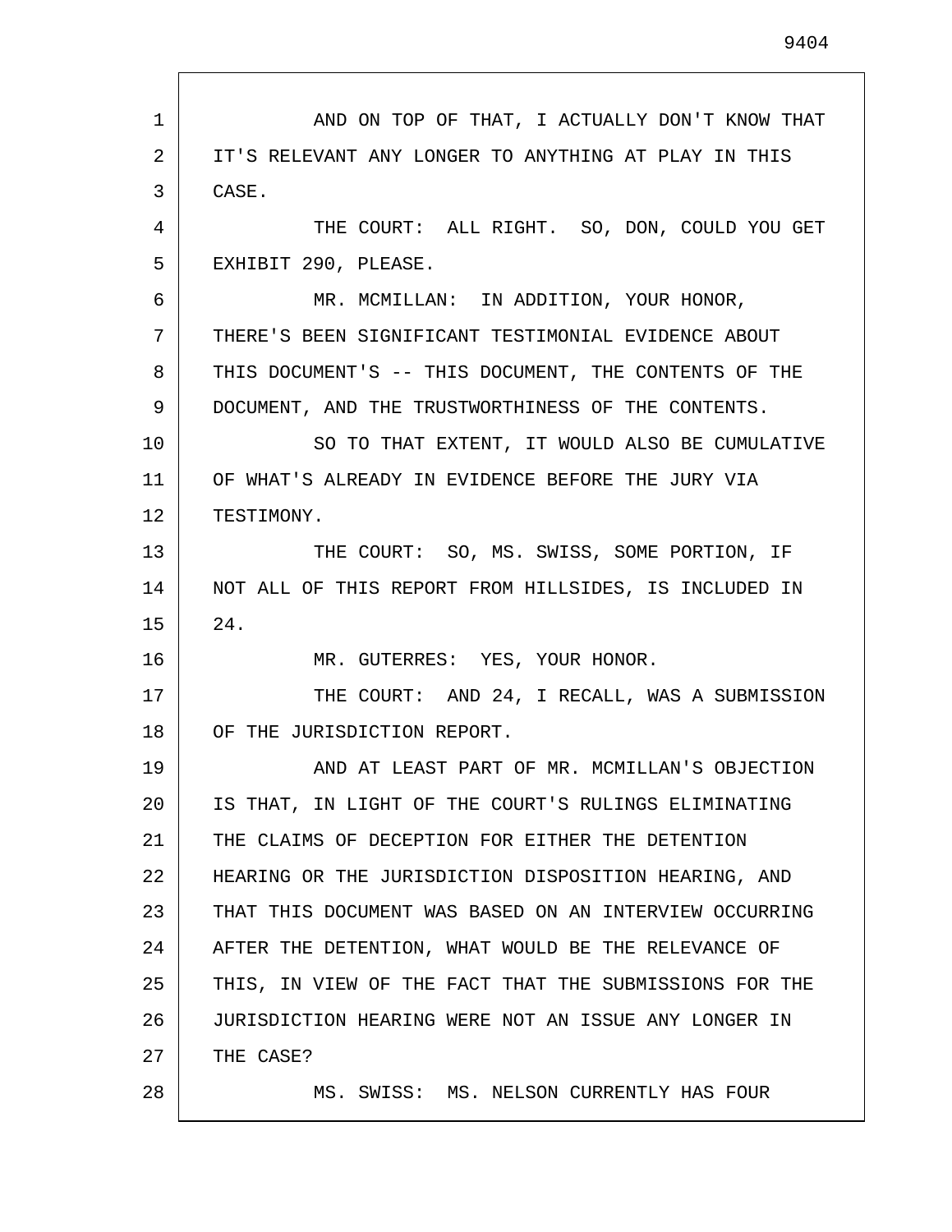1 2 3 4 5 6 7 8 9 10 11 12 13 14 15 16 17 18 19 20 21 22 23 24 25 26 27 28 CAUSES OF ACTION AGAINST HER: THE IIED, THE STATE CIVIL RIGHTS, AND THE TWO FEDERAL DISCRIMINATION CLAIMS. THE ONLY ACTIONS IDENTIFIED THUS FAR BY PLAINTIFF IN THE EVIDENCE IN THE CASE, THAT SHE SOMEHOW DISCRIMINATED AGAINST, OR HER OUTRAGEOUS CONDUCT, WAS PUTTING MUNCHAUSEN SYNDROME BY PROXY INTO THIS JURISDICTION REPORT, AND THEN RECOMMENDING "NO REUNIFICATION SERVICES" ON THE BASIS OF PERCEIVED MUNCHAUSEN BY PROXY. SO THE PLAINTIFF HAS YET TO IDENTIFY ANY OTHER CONDUCT. SO THEREFORE, IF THE COURT GRANTED THE NON-SUIT MOTION AS TO MS. NELSON, THEN THERE MIGHT BE AN ARGUMENT THAT THIS DOCUMENT WOULD NOT BE RELEVANT. BUT AS IT STANDS, THAT'S THE ONLY CONDUCT WHICH MS. NELSON IS ALLEGED TO HAVE DONE THAT CAUSED PLAINTIFF ANY HARM. SO IF IT DID NOT COME INTO EVIDENCE, IT WOULD SEVERELY PREJUDICE MS. NELSON'S ABILITY TO DEFEND HERSELF AND ALLOW THE JURY TO VIEW THE DOCUMENT FOR ITSELF. THE AUTHOR OF THE DOCUMENT, MS. BUSTOS, TESTIFIED AND AUTHENTICATED THE DOCUMENT, THAT SHE PREPARED IT. WE ARE NOT OFFERING IT FOR THE TRUTH OF THE MATTER ASSERTED. WE'RE OFFERING FOR IT A NON-HEARSAY PURPOSE AND TO SHOW THAT THE REASON MS. NELSON WROTE ABOUT THE UP-FRONT ASSESSMENT IN HER REPORT WAS THAT IT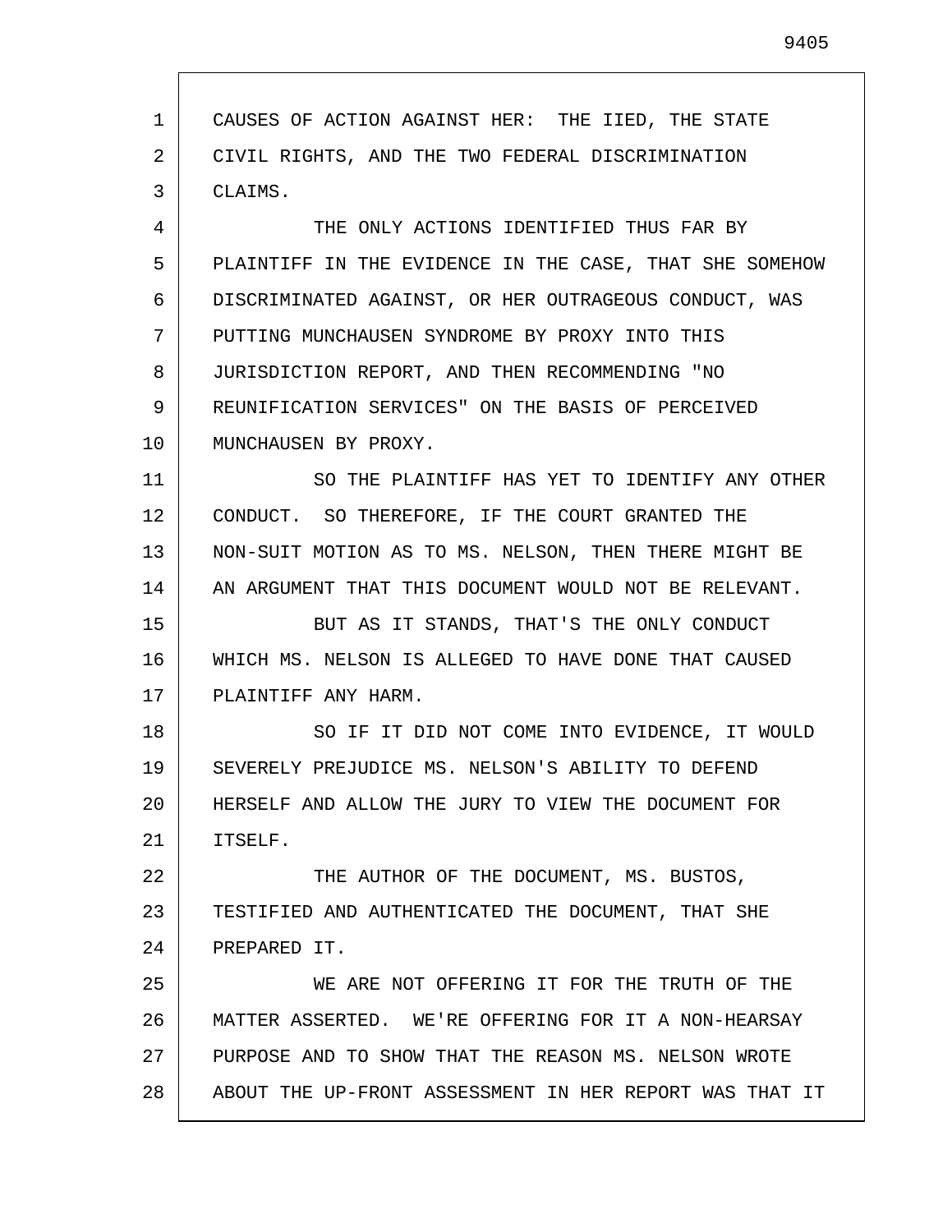1 2 3 4 5 6 7 8 9 10 11 12 13 14 15 16 17 18 19 20 21 22 23 24 25 26 27 28 WAS INFORMATION PROVIDED BY THE PROFESSIONAL. AND SHE WAS NOT WRITING MUNCHAUSEN BY PROXY IN HER COURT REPORT FOR ANY DISCRIMINATORY PURPOSE. IT WAS USED TO REPORT THE INFORMATION RECEIVED. AND IT WAS ATTACHED TO THE JURISDICTION DISPOSITION REPORT TO THE COURT. PLAINTIFF'S CROSS-EXAMINATION OF MS. NELSON INCLUDED ALLEGATIONS THAT SHE DID NOT PROPERLY SUMMARIZE THE UP-FRONT ASSESSMENT IN HER REPORT. BUT THE FACT THAT SHE ACTUALLY ATTACHED IT NEGATES ANY IMPROPER SUMMARY OF MEDICAL EVIDENCE BY THE SOCIAL WORKER. MR. MCMILLAN: YOUR HONOR, ON TOP OF ALL THAT, I DON'T BELIEVE -- AND THIS IS JUST FROM RECALL, I HAVEN'T LOOKED YET -- I DON'T BELIEVE THE UP-FRONT ASSESSMENT HAS A "ADMITTED" STICKER ON IT, OR PERHAPS WAS EVEN IDENTIFIED ON EXHIBIT 60 BY MS. WORK, WHEN SHE TESTIFIED. MS. SWISS: YOUR HONOR, THE DEFENDANT'S POSITION WOULD BE THAT, REGARDLESS OF WHAT WAS ACTUALLY ADMITTED INTO EVIDENCE BY THE JUVENILE COURT, THE JUVENILE COURT AND THE ATTORNEY FOR THE COUNTY, WHO WAS ARGUING WHAT EXHIBITS SHOULD BE RECEIVED BY THE JUVENILE COURT DURING THE DEPENDENCY PROCEEDINGS, ARE NOT AT TRIAL IN THIS MATTER. MS. NELSON, THE SOCIAL WORKER, IS AT TRIAL IN MATTER. AND WHAT MATTERS IS HER CONDUCT. SHE RECEIVED THIS REPORT, ATTACHED IT TO HER COURT REPORT, AND THEN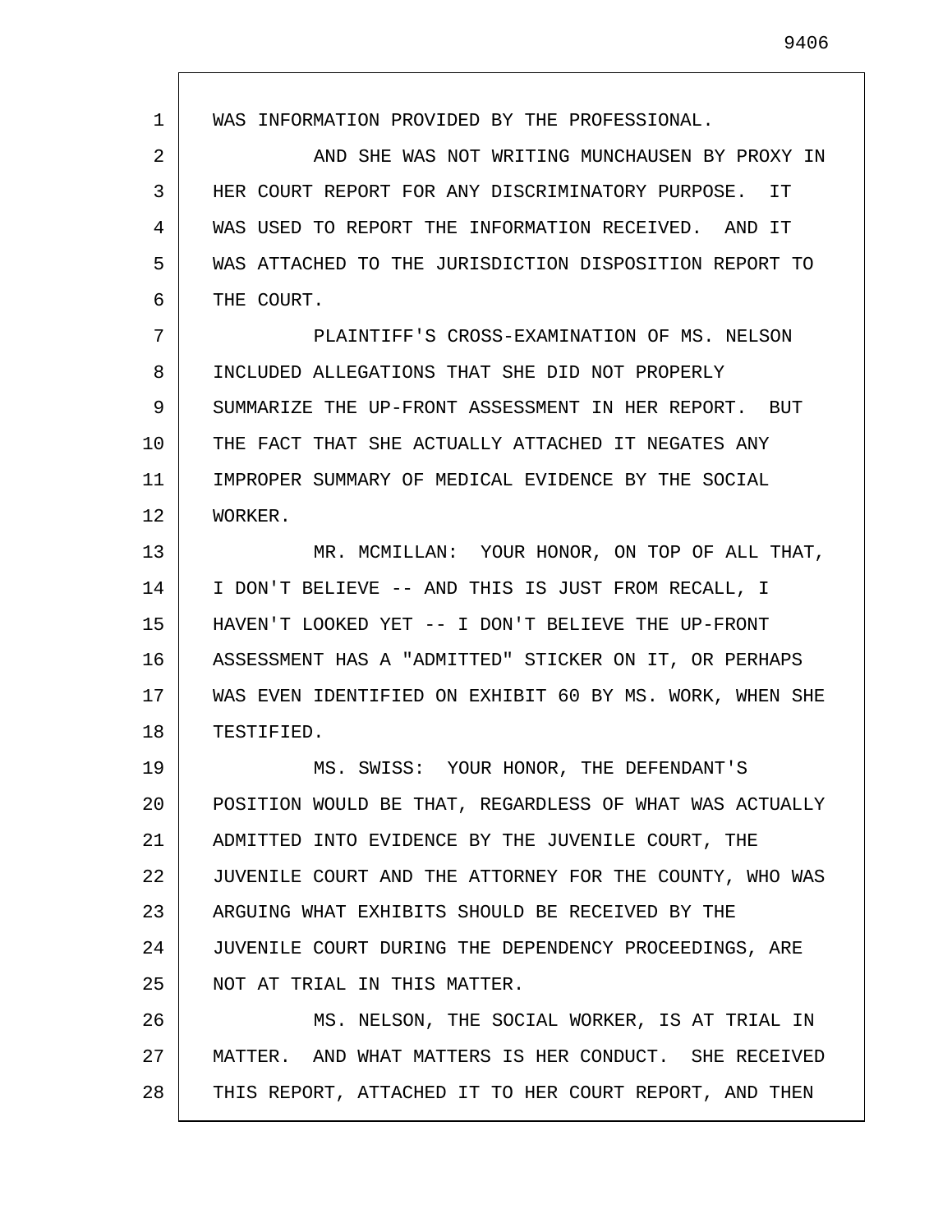1 2 3 4 5 6 7 8 9 10 11 12 13 14 15 16 17 18 19 20 21 22 23 24 25 26 27 28 FILED WITH THE JUVENILE COURT. WHETHER OR NOT IT WAS ACCEPTED INTO EVIDENCE IS IRRELEVANT FOR THE PURPOSES OF MS. DUVAL'S CLAIM AGAINST MS. NELSON THAT MS. NELSON MISCHARACTERIZED THE CONTENTS OF THE REPORT AND SHOULD NOT HAVE SUBMITTED IT TO THE JUVENILE COURT. IT GOES TO THE ISSUE OF RECKLESS DISREGARD OR INTENTIONAL CONDUCT. MR. MCMILLAN: I'M THINKING, YOUR HONOR, ABOUT RECKLESS DISREGARD. AND THERE WAS SUBSTANTIAL TESTIMONY AND DOCUMENTARY EVIDENCE ALREADY ADMITTED REGARDING THE POLICIES WHERE THEY REPEAT, I THINK, SIX TIMES IN A SINGLE POLICY, DO NOT REFERENCE OR ATTACH THE UP-FRONT ASSESSMENT IN YOUR JURIS DISPO REPORT. AND THEN I SEEM TO ALSO RECALL DR. STEVEN SANDERS, IN HIS VIDEO TESTIMONY, SPECIFICALLY SAYING, WE DO NOT SUPPORT REFERENCING OR ATTACHING UP-FRONT ASSESSMENTS IN THE COURT REPORTS BECAUSE THEY CONTAIN INFORMATION THAT MAY NOT BE TRUE. AND SO -- IT'S SORT OF A DOUBLE-EDGED SWORD, BECAUSE IF WE'RE LOOKING AT RECKLESS DISREGARD, THAT SURE SOUNDS LIKE RECKLESS DISREGARD TO ME. IF WE HAVE A POLICY, AND UPPER MANAGEMENT SAYING, DON'T DO IT, AND SHE DOES IT ANYWAY... BUT ON THE OTHER HAND, I'M NOT SURE THAT'S AN EVIDENTIARY ISSUE TO BE ADDRESSING RIGHT NOW. I THINK IT'S STILL NOT RELEVANT, I THINK IT'S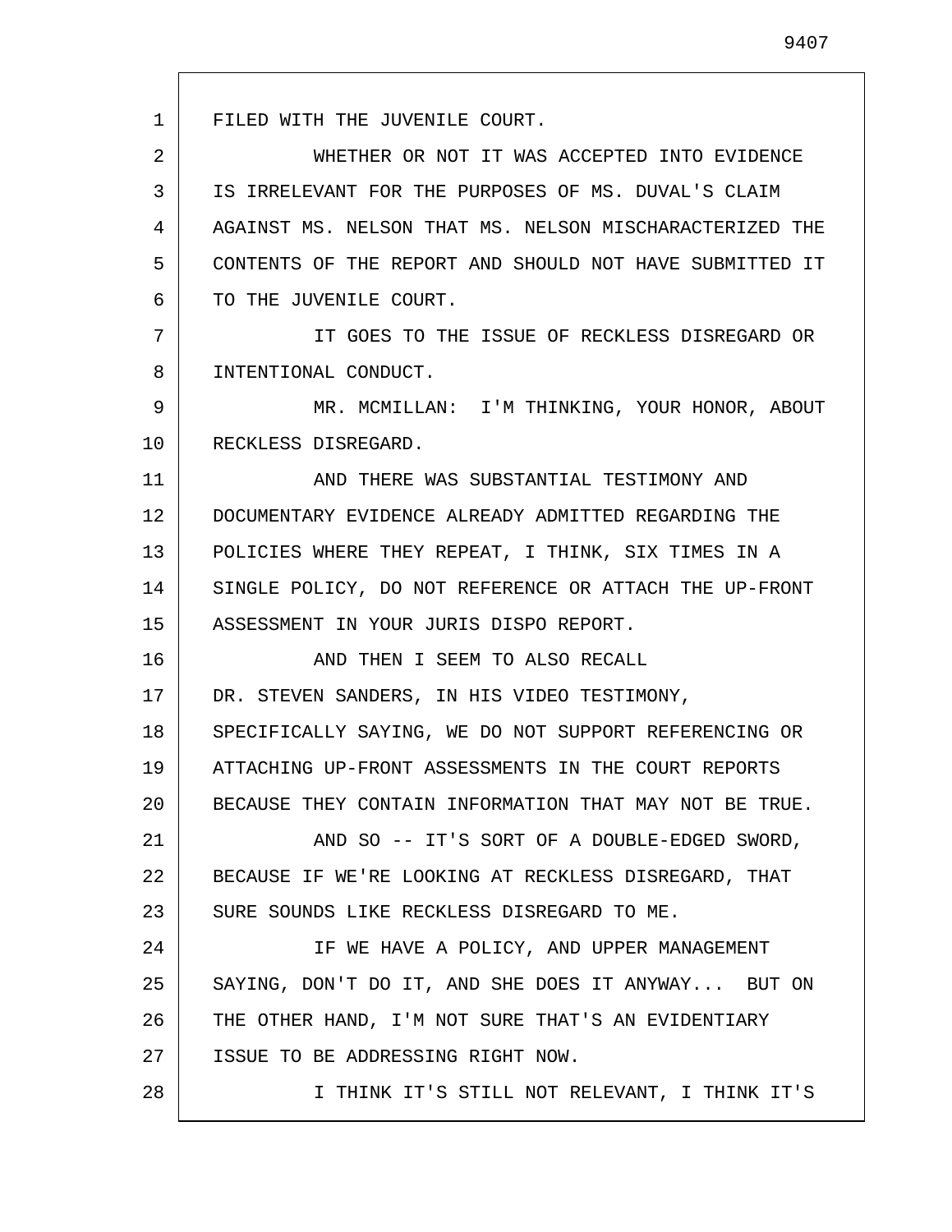1 2 3 4 5 6 7 8 9 10 11 12 13 14 15 16 17 18 19 20 21 22 23 24 25 26 27 28 STILL HEARSAY, BUT I'M THINKING, NOW, ABOUT THIS RECKLESS DISREGARD CONCEPT. THE COURT: WELL, AS YOU CAN SEE, THIS IS JUST A COMMENT -- WE'RE NOT GOING TO GET THIS DONE. AND TOMORROW MORNING, I'M GOING TO HAVE THE COURT ATTENDANT BEGIN CALLING THE JURORS AND CALLING THEM OFF FOR FRIDAY. PUTTING THAT ASIDE, IT'S NOT A RULING ON THIS DOCUMENT. AND I'M LOOKING BACK AT THE ARGUMENTS TO MAKE SURE I CAN APPRECIATE THE POINTS BEING MADE BY MS. SWISS AND THE POINTS BEING MADE ON BEHALF OF THE PLAINTIFF. I THINK ONE OF THE PROBLEMS IS, IT STILL REMAINS QUITE UNCLEAR TO ME AS TO WHAT, EXACTLY, THE CLAIMS ARE ON THE DISCRIMINATION CASES -- CLAIMS, AND IT'S HARD TO ANTICIPATE WHERE THAT'S GOING TO GO. I MEAN, I HEARD SOME INFORMATION FROM MR. PRAGER, BUT IT -- IT WAS A SUMMARY STATEMENT TO THE COURT, NOT AS ARGUMENT THAT HE WOULD INTEND TO MAKE. SO HAVING SAID THAT -- MR. MCMILLAN: YOUR HONOR, BEFORE WE CALL THE JURY OFF FOR FRIDAY -- THE COURT: WELL, THAT'S TOMORROW MORNING. THAT'S NOT TODAY. MR. MCMILLAN: OKAY. THE COURT: REMAINS TO BE SEEN, BUT THIS IS -- WHAT WE ARE GOING THROUGH TODAY IS, I THINK, AN EXAMPLE OF THE CONCERN I EXPRESSED, GENERALLY, ABOUT IT ALWAYS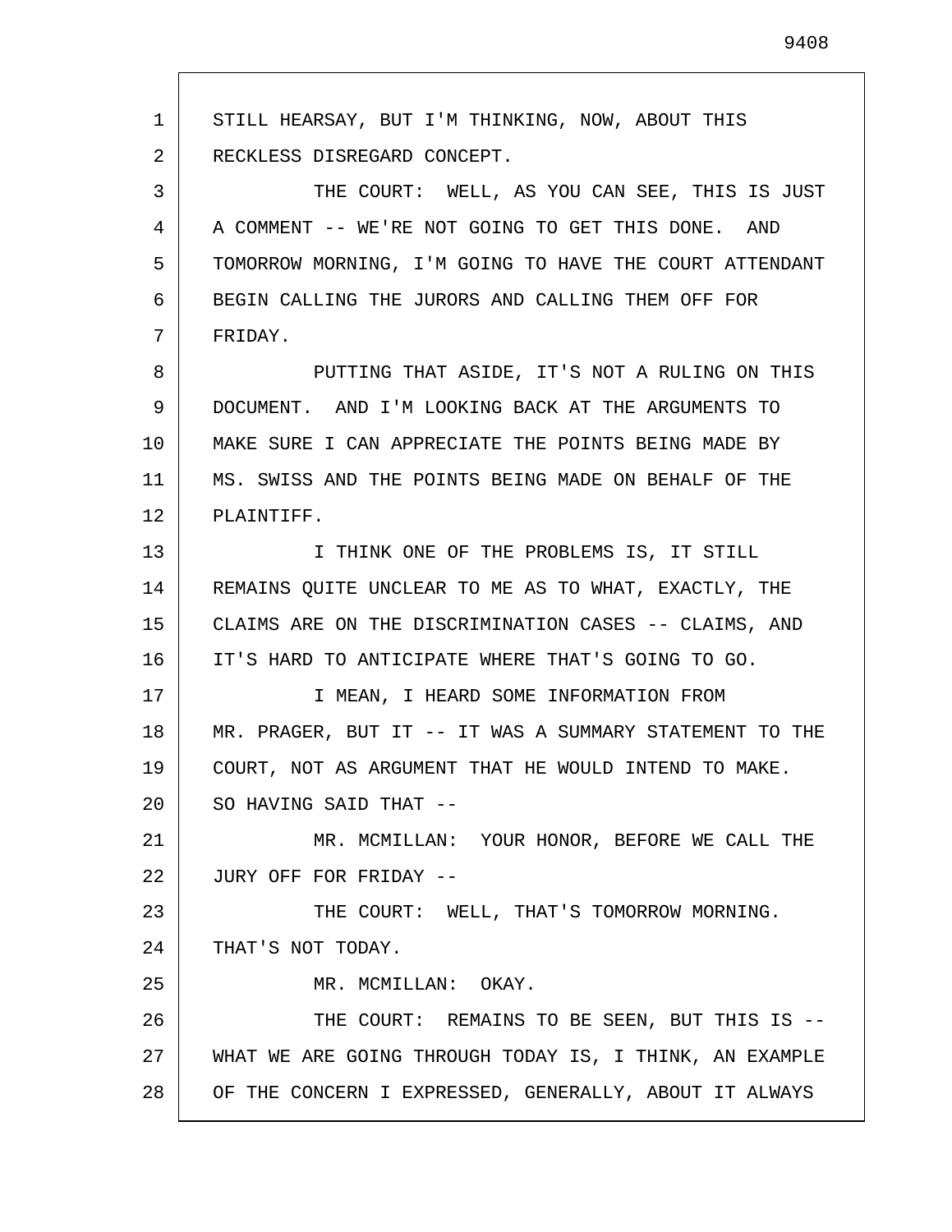1 2 3 4 5 6 7 8 9 10 11 12 13 14 15 16 17 18 19 20 21 22 23 24 25 26 27 28 TAKES LONGER THAN WE ANTICIPATE. AND WE TRY TO BUILD IN A TIME FACTOR OF SAFETY, BUT WE ARE STILL SO FAR AWAY THAT I WON'T MAKE ANY DECISION ON THAT UNTIL TOMORROW MORNING. BUT I'LL CERTAINLY BE LOOKING AT IT THEN. THERE ARE ONLY SO MANY HOURS IN THE DAY, AND I KNOW EVERYONE IS WORKING VERY HARD. SO IT'S NOT ANYTHING DIRECTED AT COUNSEL. BUT I CAN TELL YOU THAT I HAVE WORKED ON THIS CASE EVERY DAY, CONTINUOUSLY, SINCE SEPTEMBER 12TH. I HAVE BEEN IN THIS COURTHOUSE EVERY NON-COURT DAY WORKING ON THE CASE BECAUSE I'VE BEEN IMMERSED IN BRIEFS OVER EVERY ISSUE. AND MORE THAN I THINK, THAT PERHAPS ANY OF US EVER ANTICIPATED INITIALLY. AND THERE IS A LIMIT. I DO SLEEP FOUR HOURS A NIGHT, I DO. AND THERE'S A LITTLE BIT OF TIME OF GETTING TO AND FROM WORK. BUT IT'S VERY FAIR TO SAY THAT I'M DEVOTING BETWEEN 16 TO 18 HOURS A DAY TO THIS CASE. I HAVE, EVERY DAY SINCE SEPTEMBER 12TH, TRYING TO READ AND APPRECIATE AND UNDERSTAND ALL THAT YOU SUBMITTED TO THE COURT. AND I WILL CONTINUE TO DO SO TONIGHT AND TOMORROW. AND OVER THIS WEEKEND, AS NECESSARY. BUT IF IT'S NECESSARY OVER THIS WEEKEND, IT MEANS WE HAVEN'T GOTTEN TO THE JURY. AND -- MR. MCMILLAN: RIGHT. THE COURT: SO WHAT WE HAVE IS, BETWEEN NOW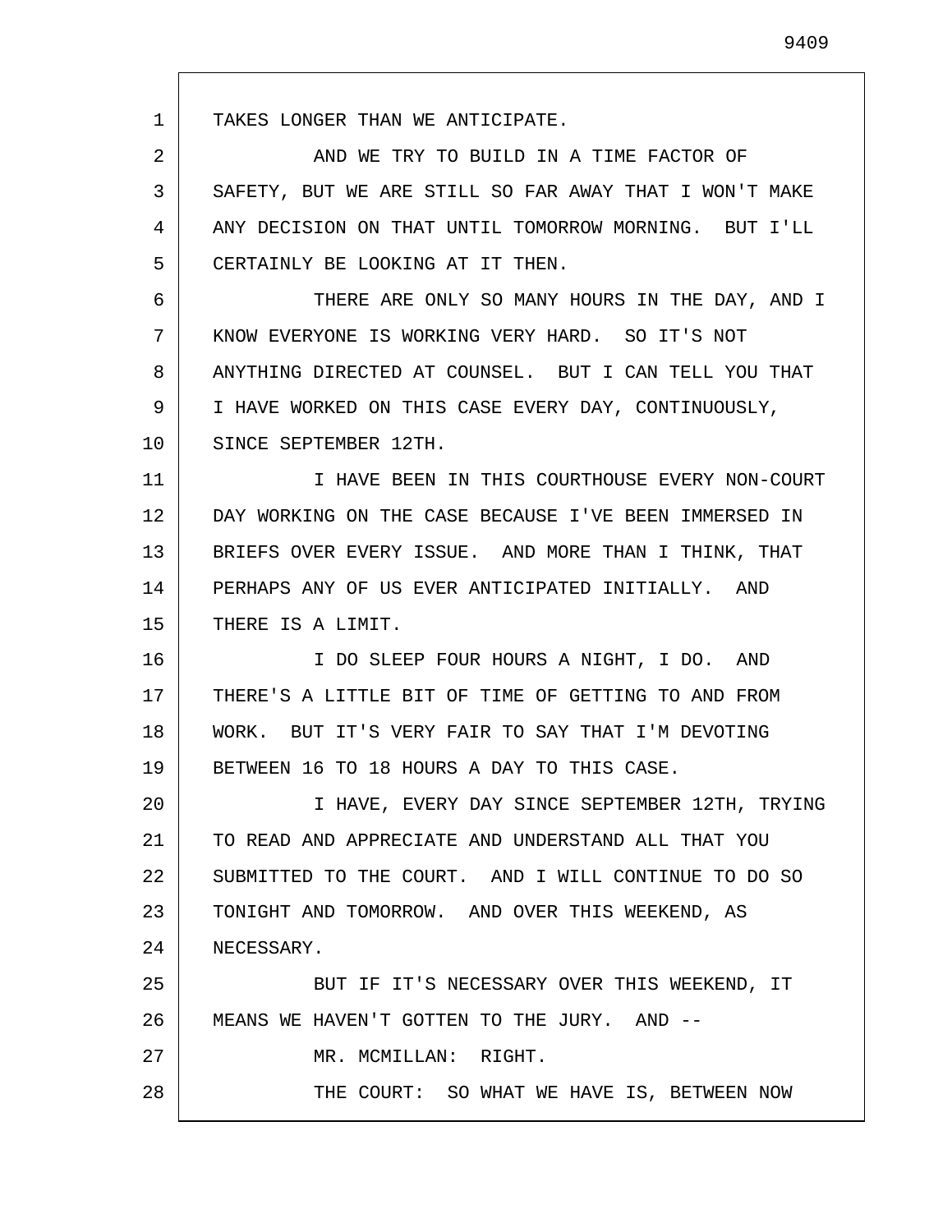| 1  | AND THEN -- THIS IS NOTHING MORE THAN TO EXPLAIN THAT   |
|----|---------------------------------------------------------|
| 2  | IN THE MORNING, I'M GOING TO TAKE A LOOK TO SEE WHERE   |
| 3  | WE'RE AT. BECAUSE I DON'T KNOW WHETHER IT'S GOING TO    |
| 4  | BE POSSIBLE TO HAVE EVERYTHING READY TO GO.             |
| 5  | WE STILL HAVE NOT -- THERE'S STILL MANY THINGS          |
| 6  | TO DO. SO HAVING SAID THAT, I DO -- I WANT TO GO BACK   |
| 7  | TO THE ARGUMENTS THAT MS. SWISS HAD MADE ON THIS        |
| 8  | DOCUMENT, WHICH ARE SIGNIFICANT.                        |
| 9  | MR. MCMILLAN: YOUR HONOR, TO SAVE A LITTLE              |
| 10 | BIT OF TIME, WE'VE DISCUSSED IT HERE, AND, SO LONG AS   |
| 11 | IT'S SOLELY FOR A LIMITED PURPOSE, THEN WE WILL         |
| 12 | WITHDRAW OUR OBJECTION TO IT.                           |
| 13 | AND IT SHOULD -- BUT IF IT COMES AT ALL, IT             |
| 14 | SHOULD COME IN AS PART OF EXHIBIT NUMBER 24.            |
| 15 | MS. SWISS: IT SHOULD OR SHOULD NOT?                     |
| 16 | MR. MCMILLAN: IT SHOULD.                                |
| 17 | MS. SWISS: WE AGREE WITH THAT. IT WOULD BE              |
| 18 | EXHIBIT 24, BATES 686 THROUGH 695.                      |
| 19 | MR. MCMILLAN: AND, YOUR HONOR, JUST SO THAT             |
| 20 | WE'RE CLEAR, PLAINTIFF'S AGREEMENT WOULD BE THAT IT'S   |
| 21 | SOLELY FOR THE LIMITED PURPOSE OF SHOWING WHAT WAS DONE |
| 22 | OR WHAT WAS PRESENTED BY MS. NELSON.                    |
| 23 | NOT FOR THE TRUTH OF THE MATTER SET FORTH IN            |
| 24 | THE LETTER -- OR THE UP-FRONT ASSESSMENT.               |
| 25 | THE COURT: WELL, I DO THINK THAT --                     |
| 26 | MS. SWISS: WE'RE REQUESTING THE ENTIRETY OF             |
| 27 | EXHIBIT 24 BE ADMITTED FOR THAT EXACT LIMITED PURPOSE.  |
| 28 | MR. MCMILLAN: SURE. WELL --                             |
|    |                                                         |

 $\mathsf{l}$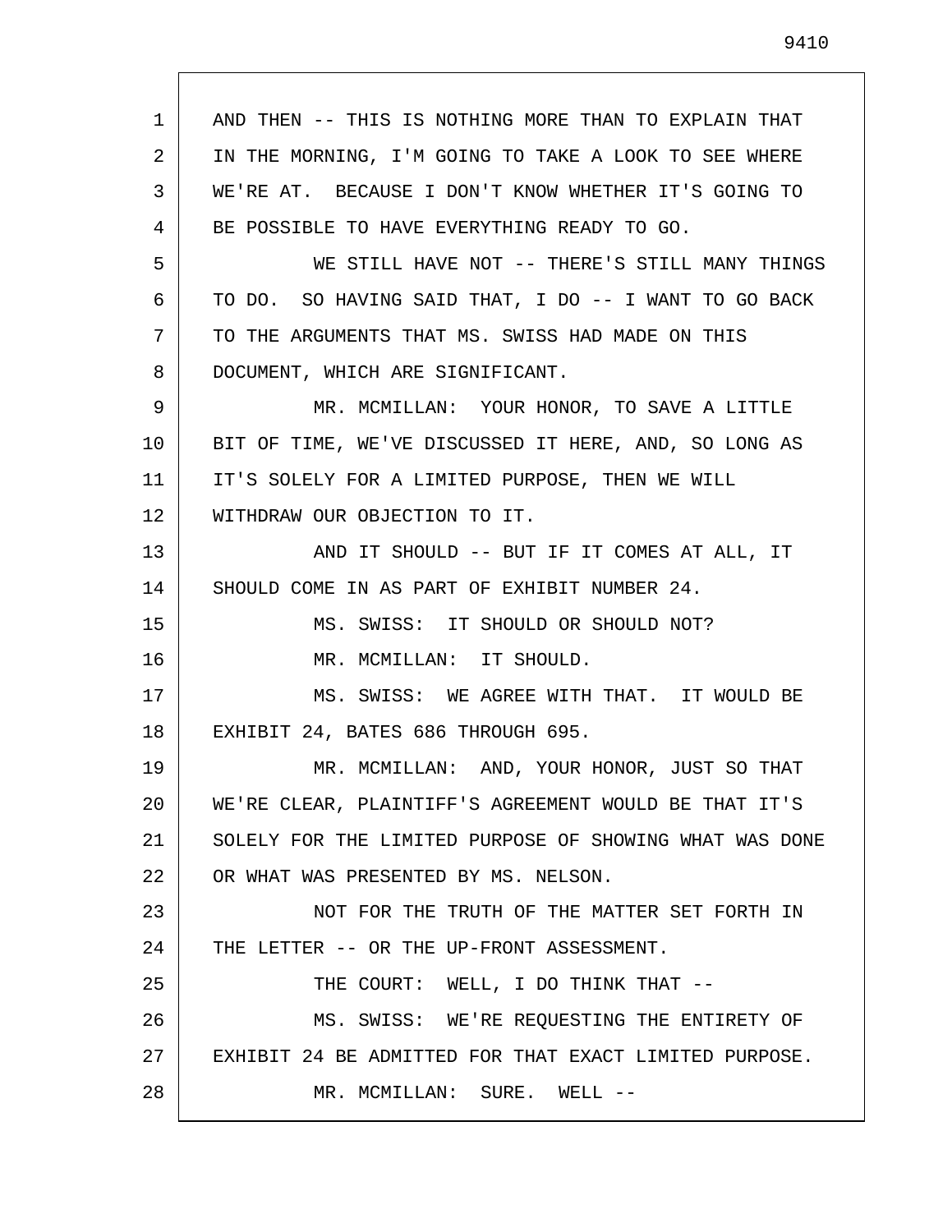1 2 3 4 5 6 7 8 9 10 11 12 13 14 15 16 17 18 19 20 21 22 23 24 25 26 27 28 MS. SWISS: AND WE HAVE YET TO DETERMINE WHICH PARTS OF IT, BUT WE HAVE NO OBJECTION TO PLAINTIFFS -- THE COURT: I THINK THE PARTS WE WOULD PROBABLY WANT IN EVIDENCE WOULD BE ONES THAT ARE FOR A LIMITED PURPOSE BECAUSE THEY ALL GO TO WHAT SOMEONE KNEW, WHAT SOMEONE SAID, WHAT SOMEONE MAY HAVE BEEN ACTING ON. MR. MCMILLAN: OR WHAT THEY DID. THE COURT: YES. AND --MR. MCMILLAN: AND YOUR HONOR, WHILE WE'RE ON EXHIBIT 24, MR. PARIS HAS GIVEN ME THE BATES RANGE OF THE 24-PAGE REPORT ITSELF, WHICH IS 446 THROUGH 469. AND PLAINTIFFS HAVE NO OBJECTION TO THAT COMING IN, AGAIN, SUBJECT TO THE LIMITED PURPOSE. AND THEN, ALSO, PAGES NUMBERED 501, 520 THROUGH 521, 525 THROUGH 526, 537 THROUGH 538, AND 539 THROUGH 540. ALL OF THOSE, PLAINTIFF WOULD AGREE TO ADMITTING FOR THE LIMITED PURPOSE. OR SUBJECT TO THE LIMITED PURPOSE INSTRUCTION. MR. GUTERRES: I'M SORRY. ARE THOSE THE SAME BATES NUMBERS THAT WERE DISCUSSED AND REPRESENTED TO THE COURT YESTERDAY? MR. PARIS: PREVIOUSLY, WITH THE ADDITION OF 539 AND 540. THE COURT: ALL RIGHT. IN LIGHT OF WHAT COUNSEL HAS SAID, THEN, 290 WILL NOT BE RECEIVED. BUT THAT PORTION OF EXHIBIT 24 WHICH IS PAGES -- BATES PAGES 686 THROUGH 695, WHICH ARE THIS REPORT, WILL BE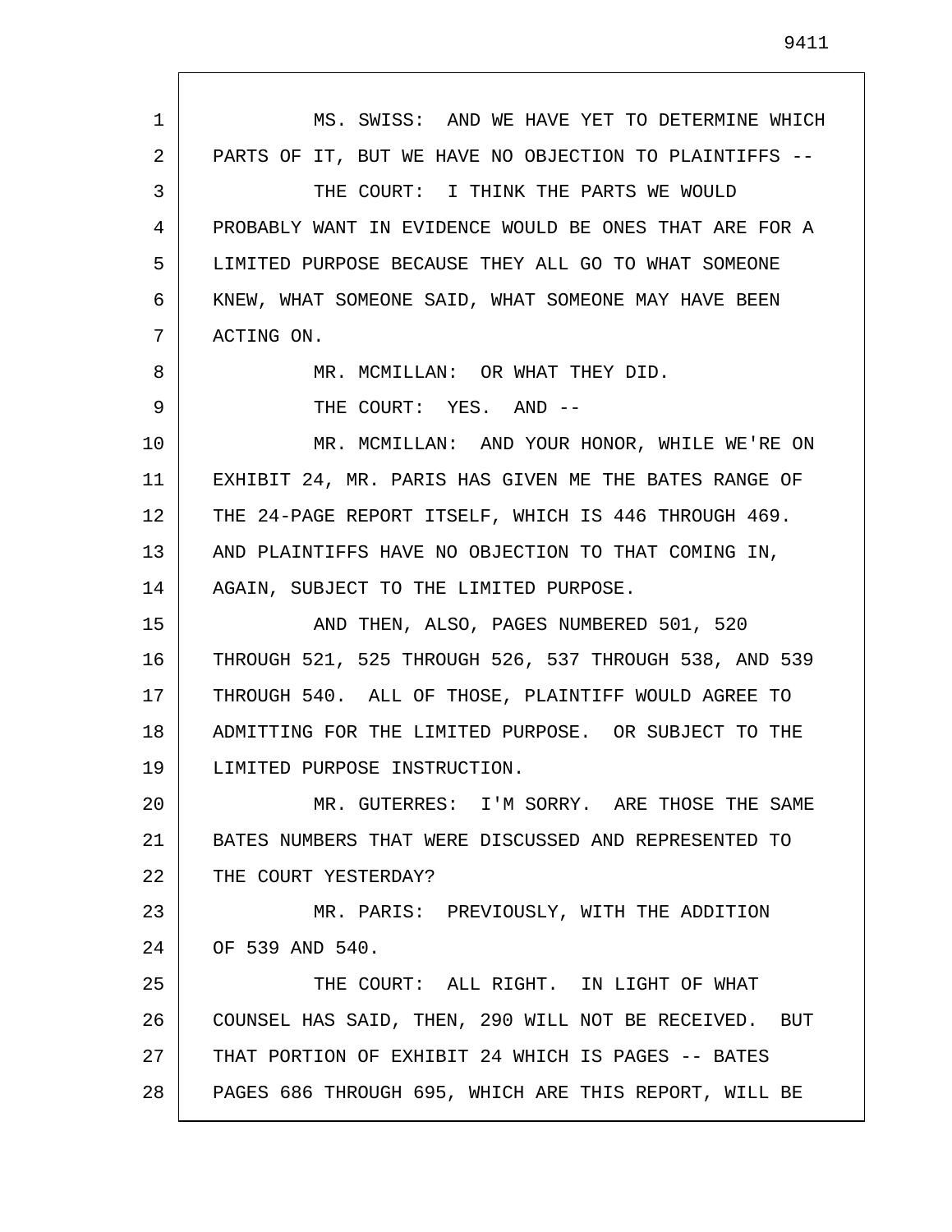1 2 3 4 5 6 7 8 9 10 11 12 13 14 15 16 17 18 19 20 21 22 23 24 25 26 27 28 RECEIVED FOR THE LIMITED PURPOSE. IN ADDITION, THE DEFENSE HAS OFFERED TO HAVE EXHIBIT 24, IN ITS ENTIRETY, ADMITTED FOR A LIMITED PURPOSE. THAT HAS NOT BEEN AGREED TO BY PLAINTIFF, BUT PLAINTIFF DOES AGREE THAT THE 24-PAGE REPORT -- THAT'S THE JURISDICTION REPORT? MR. MCMILLAN: AFFIRMATIVE, THAT'S CORRECT. THE COURT: -- WHICH IS AT PAGES 446 THROUGH 469 OF EXHIBIT 24, MAY BE RECEIVED FOR A LIMITED PURPOSE. YOU WANT IT RECEIVED, DO YOU NOT? MR. GUTERRES: YES, YOUR HONOR. AND MR. GUTERRES CAN ADDRESS THE ADDITIONAL PORTIONS OF EXHIBIT 24 THE DEFENDANTS WOULD ASK TO BE RECEIVED, IF THE COURT WANTS TO DO THAT AT THIS TIME. THE COURT: WELL, WHAT I'D LIKE TO DO IS FINISH WITH THE PARTS THAT HAVE ALREADY BEEN RECITED TO ME. OTHERWISE I'LL BE SCROLLING BACK THROUGH THE TRANSCRIPT AGAIN. PLAINTIFFS ALSO HAVE NO OBJECTION TO PAGES 501, 520 THROUGH 521, 525 THROUGH 526, 537 THROUGH 538, 539 THROUGH 540, ALL OF EXHIBIT 24, BEING RECEIVED FOR A LIMITED PURPOSE. AND, AGAIN, BECAUSE YOU'RE OFFERING THE ENTIRE EXHIBIT, I ASSUME THERE'S NO OBJECTION TO THOSE. MR. GUTERRES: THAT'S CORRECT. MS. SWISS: THAT'S CORRECT. THE COURT: ALL RIGHT. SO, MR. GUTERRES, DO YOU HAVE ADDITIONAL PAGES OF 24 THAT YOU WANT TO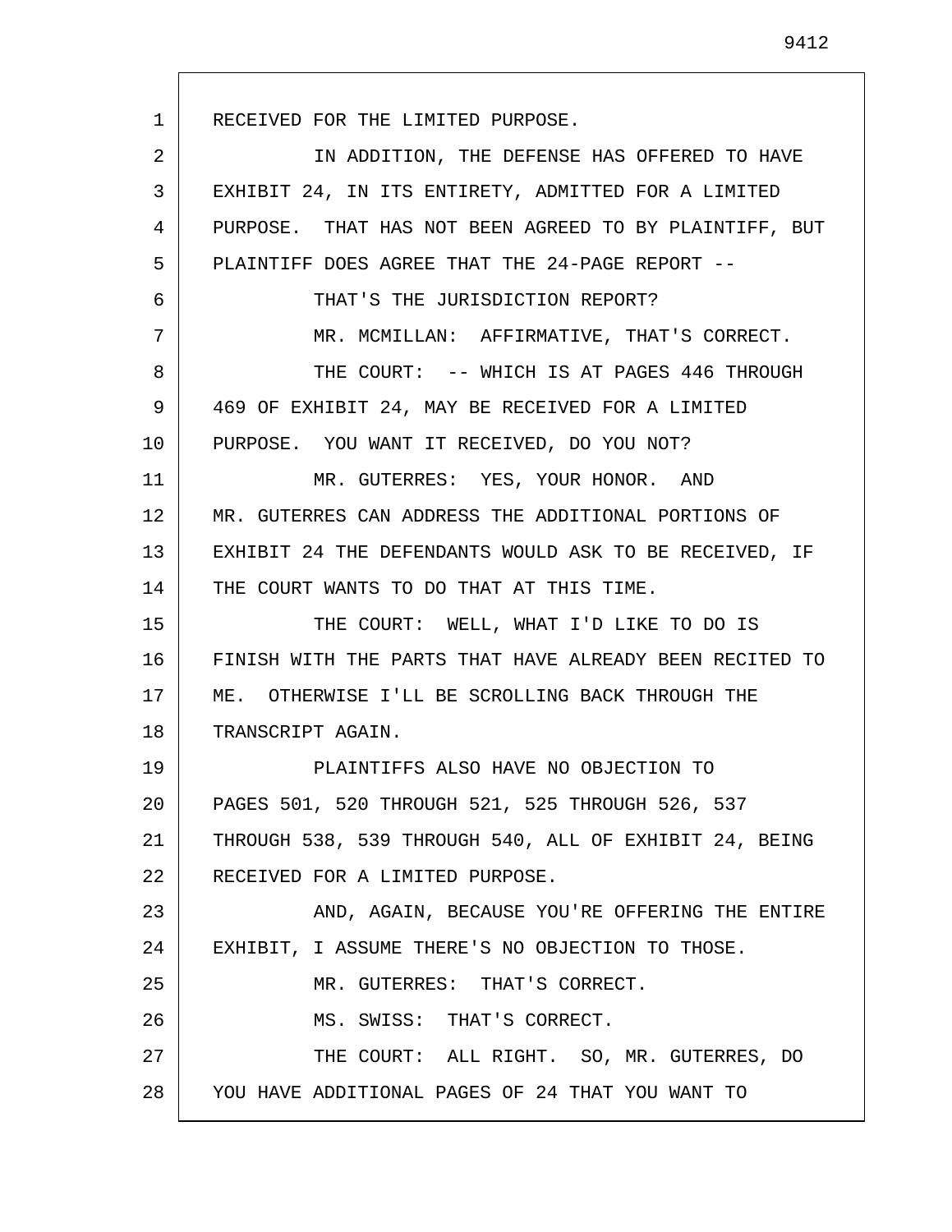1 2 3 4 5 6 7 8 9 10 11 12 13 14 15 16 17 18 19 20 21 22 23 24 25 26 27 28 ADDRESS AT THIS TIME? OR IS THIS SOMETHING YOU'LL ALSO BE WORKING ON OVER THE EVENING? MR. GUTERRES: I'VE ALREADY DONE THIS OVER THE LUNCH HOUR. THE COURT: OKAY. MR. GUTERRES: SO IN ADDITION TO THE PAGES THAT WERE IDENTIFIED, THE DEFENSE WOULD THEN ALSO ASK, AS PART OF THE -- EXHIBIT 24, FOR PURPOSES OF -- WITH THE LIMITING INSTRUCTION, THAT BATES 482, WHICH IS -- ACTUALLY, IT MARKS WHAT THE ATTACHMENTS ARE ON THE JURISDICTION DISPOSITION REPORT. AND THEN -- THE COURT: CAN I JUST ASK YOU ABOUT 482 -- MR. GUTERRES: EXHIBIT 24 -- THE COURT: I KNOW. MY PAGE IS JUST WHAT I'LL CALLING A DIVIDER PAGE, JUST SAYS, ATTACHMENT TO MEDICAL RECORDS. MR. GUTERRES: CORRECT. YES. I WANTED THAT TO REFLECT THAT -- SO IT WAS THE RECORDS FOLLOWING -- THAT MR. MCMILLAN HAS ACTUALLY REQUESTED, NAMELY, 501 AND 520 THROUGH 521, ARE PART OF THE ATTACHMENT 2 TO THE REPORT. MR. MCMILLAN: I DON'T THINK WE HAVE ANY OBJECTION TO THIS COVER PAGE. THE COURT: ALL RIGHT. SO PAGE 482 WILL BE RECEIVED FOR THE LIMITED PURPOSE. MR. GUTERRES: ALONG WITH 489 OF EXHIBIT 24. MR. MCMILLAN: YEAH. THAT APPEARS, YOUR HONOR, TO HAVE BEEN ADMITTED.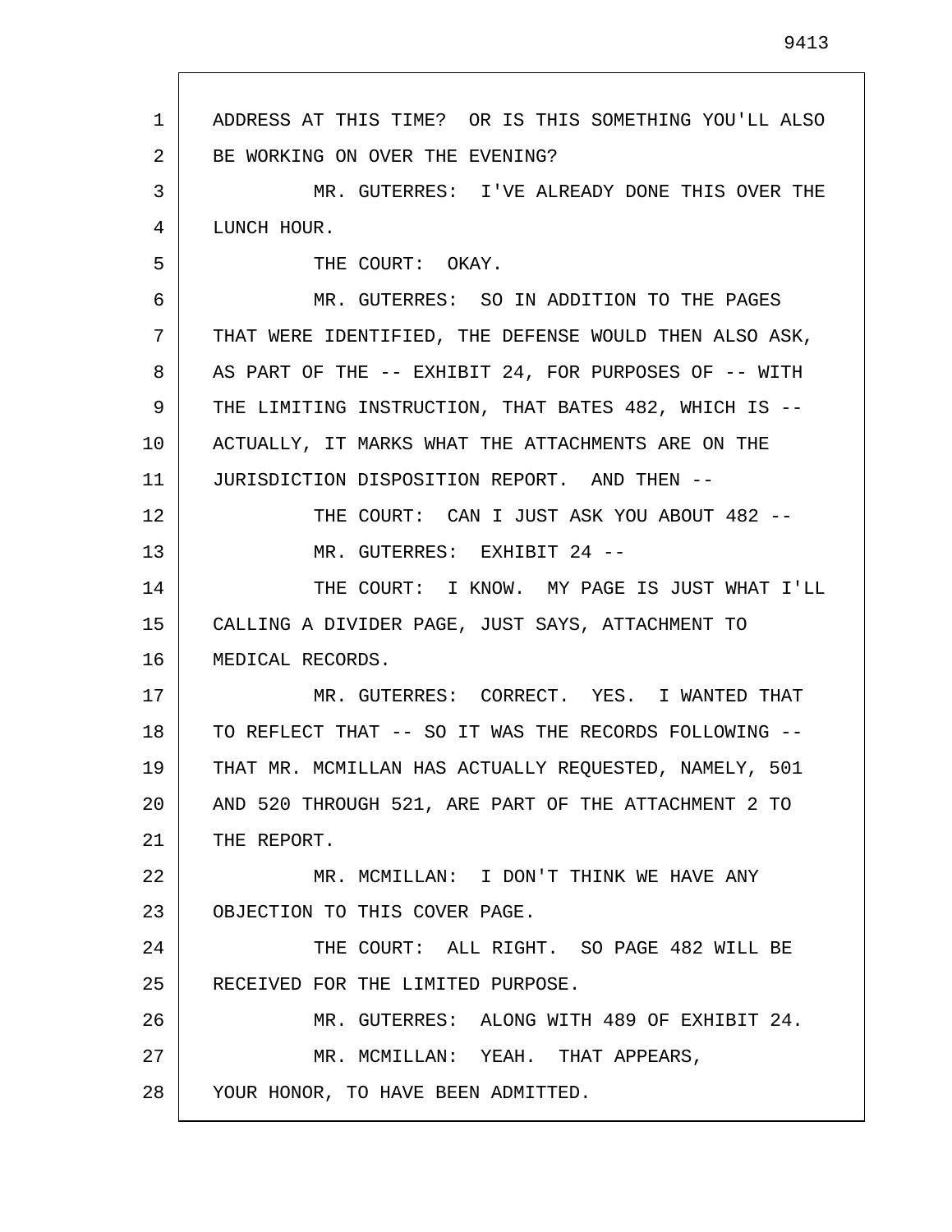1 2 3 4 5 6 7 8 9 10 11 12 13 14 15 16 17 18 19 20 21 22 23 24 25 26 27 28 THE COURT: IT WAS ADMITTED, ACCORDING TO THIS, AT THE -- IN THE JUVENILE COURT. UNFORTUNATELY, I CANNOT -- I CAN READ THE PART THAT SAYS IT'S ADMITTED. AND I KNOW THIS IS A MARKING THAT WAS USED ON THE DOCUMENTS RECEIVED IN THE JUVENILE COURT. I'M SIMPLY UNABLE, ON MY COPY, TO READ THE SPECIFIC ADDITIONAL INFORMATION. BUT I DON'T HAVE ANY DOUBT IT WAS RECEIVED. IT WAS ADMITTED INTO EVIDENCE IN THE JUVENILE COURT. MR. MCMILLAN: YOUR HONOR, THE -- I'M NOT SURE THAT IT'S -- I THINK THAT IT'S -- I'M NOT SURE WHAT PURPOSE IT HAS HERE. I THINK IT MIGHT ACTUALLY NOT BE RELEVANT TO ANY ISSUE THAT'S CURRENTLY STILL IN THE CASE. THE COURT: WELL, I KNOW IT'S PART OF THE MEDICAL RECORDS THAT WERE FURNISHED. MR. MCMILLAN: YEAH. THE COURT: AND IT WILL HAVE WHATEVER RELEVANCE IT HAS. AGAIN, THIS REASON, FOR A LIMITED PURPOSE, IS NOT FOR TRUTH OF IT, BUT TO SHOW WHAT WAS -- SO PAGE 489 WILL BE RECEIVED FOR THE LIMITED PURPOSE. MR. GUTERRES: THEN 555 THROUGH 562. MR. MCMILLAN: ONE MOMENT, YOUR HONOR. MR. GUTERRES: THOSE ARE SODERBERG'S FAX COVER SHEET. MR. MCMILLAN: YOUR HONOR, THIS ACTUALLY LOOKS TO ME TO BE DUPLICATIVE. I THINK IT'S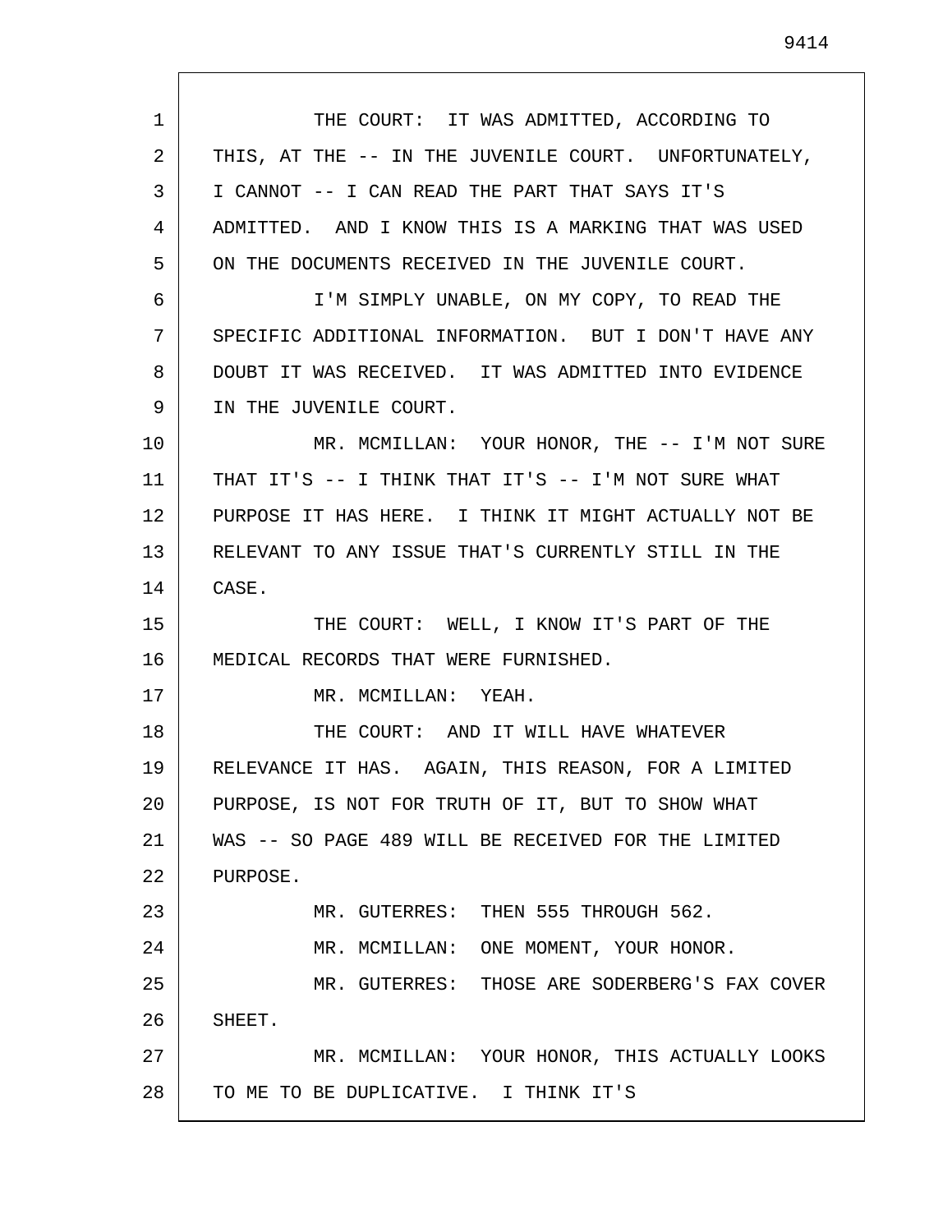1 2 3 4 5 6 7 8 9 10 11 12 13 14 15 16 17 18 19 20 21 22 23 24 25 26 27 28 EXHIBIT NUMBER -- WHAT IS IT, NUMBER 8, IT'S DUPLICATIVE OF EXHIBIT NUMBER 8, FIRST OF ALL. AND SECOND OF ALL, IT DOES NOT APPEAR TO HAVE BEEN ADMITTED INTO EVIDENCE IN THE JUVENILE DEPENDENCY PROCEEDINGS. MR. GUTERRES: PRIMARILY, I'M INTERESTED IN THE FAX COVER SHEET TO ESTABLISH THAT THERE WAS A COMMUNICATION WITH DR. SODERBERG, AND THAT THE DEPARTMENT DID RECEIVE THE RECORDS BEFORE THE TDM, OR ON THE DATE OF THE TDM. MR. MCMILLAN: AND ACTUALLY, THERE'S A FAX TIME STAMP ON IT, YOUR HONOR, THAT SAYS DECEMBER 18, 2009, AT 9:02 A.M. I'M NOT SURE WHAT THE SIGNIFICANCE OF THAT IS, BUT I THINK IT RAISES ANOTHER ISSUE ABOUT THE FOUNDATION FOR THIS PARTICULAR RENDITION OF THIS DOCUMENT. AND, IN FACT, ALL OF THE PAGES HERE SEEM TO BEAR THE SAME FAX TIME/DATE STAMP OF DECEMBER 18TH, WHICH WOULD HAVE BEEN WELL BEYOND NOVEMBER 3RD. THE COURT: IT IS -- WHAT IS PRIOR TO THE SUBMISSION OF THE JURISDICTION REPORT, AND THAT'S THE -- HE'S OFFERING IT, I BELIEVE, AGAIN, FOR THE LIMITED PURPOSE OF SHOWING MEDICAL INFORMATION THAT WAS INCLUDED IN THE REPORT. MR. MCMILLAN: I DON'T DISAGREE WITH THAT, YOUR HONOR. AND I SUPPOSE IT'S OKAY. MOST OF OUR CROSS-EXAMINATIONS -- I'M NOT SURE I REALIZED THIS WAS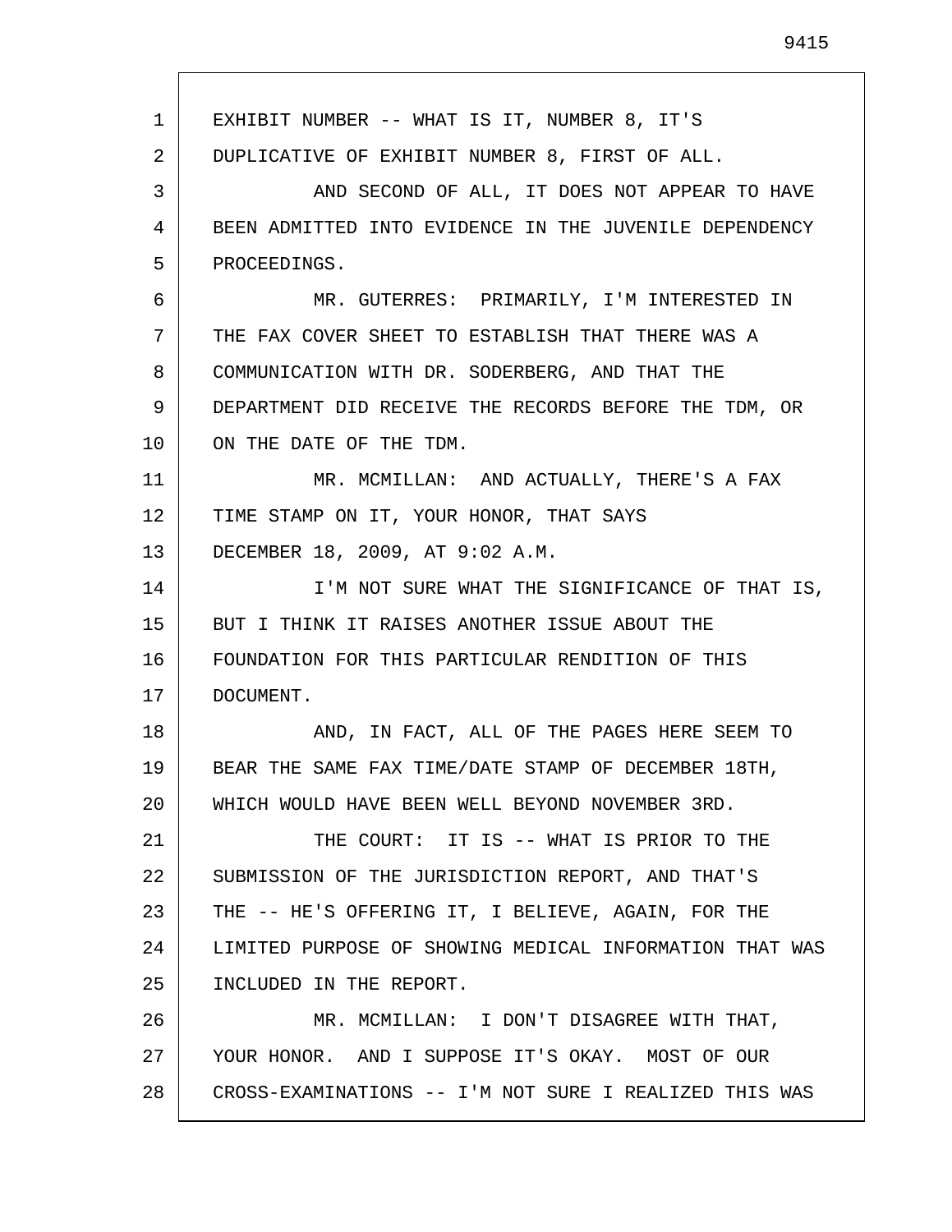1 2 3 4 5 6 7 8 9 10 11 12 13 14 15 16 17 18 19 20 21 22 23 24 25 26 27 28 EVEN IN THERE, BUT I THINK MOST OF OUR CROSS-EXAMINATIONS WERE TIED TO EXHIBIT NUMBER 8. SO TO THE EXTENT WE'RE GOING TO LET THE DUPLICATIVE RECORD IN, I WOULD LIKE TO KEEP IN, ALSO, THE EXHIBIT THAT HAS BEEN ADMITTED INTO -- AS TO WHICH THE JURY'S TAKEN NOTES AND THINGS LIKE THAT. MR. GUTERRES: THAT'S FINE, YOUR HONOR. THE COURT: TELL ME WHAT'S FINE. MR. GUTERRES: MR. MCMILLAN'S SAYING THAT THIS MAY BE SOMEWHAT DUPLICATIVE. BUT WHAT'S IMPORTANT FOR ME TO SHOW, WHAT I WOULD LIKE TO BE ABLE TO ESTABLISH, IS WHAT CERTAIN KEY DOCUMENTS WERE ATTACHED TO THE JURISDICTION DISPOSITION REPORT THAT MS. NELSON HAD AT THE TIME THAT THAT GOT SUBMITTED. MR. MCMILLAN: IT'S DUPLICATIVE, BUT -- THE COURT: THOSE PAGES WILL BE RECEIVED. I DON'T THINK THE JURY WILL BE CONFUSED BY SEEING -- WE WANT TO AVOID IT, BUT I DON'T THINK THEY'LL BE CONFUSED BY SEEING THE SAME THING TWICE. IF THEY DO, WE DON'T KNOW WHAT EXHIBITS THE JURY MAY CHOOSE TO LOOK AT. THAT WILL BE THEIR CHOICE, IN ANY EVENT. MR. MCMILLAN: AS IT IS, THEY'RE GOING TO HAVE A THICK STACK. THE COURT: PAGES 555 THROUGH -- MR. GUTERRES: 562, YOUR HONOR. THE COURT: YES. THAT IS THAT COMPLETE RECORD THROUGH PAGE 562, FOR THE LIMITED PURPOSE.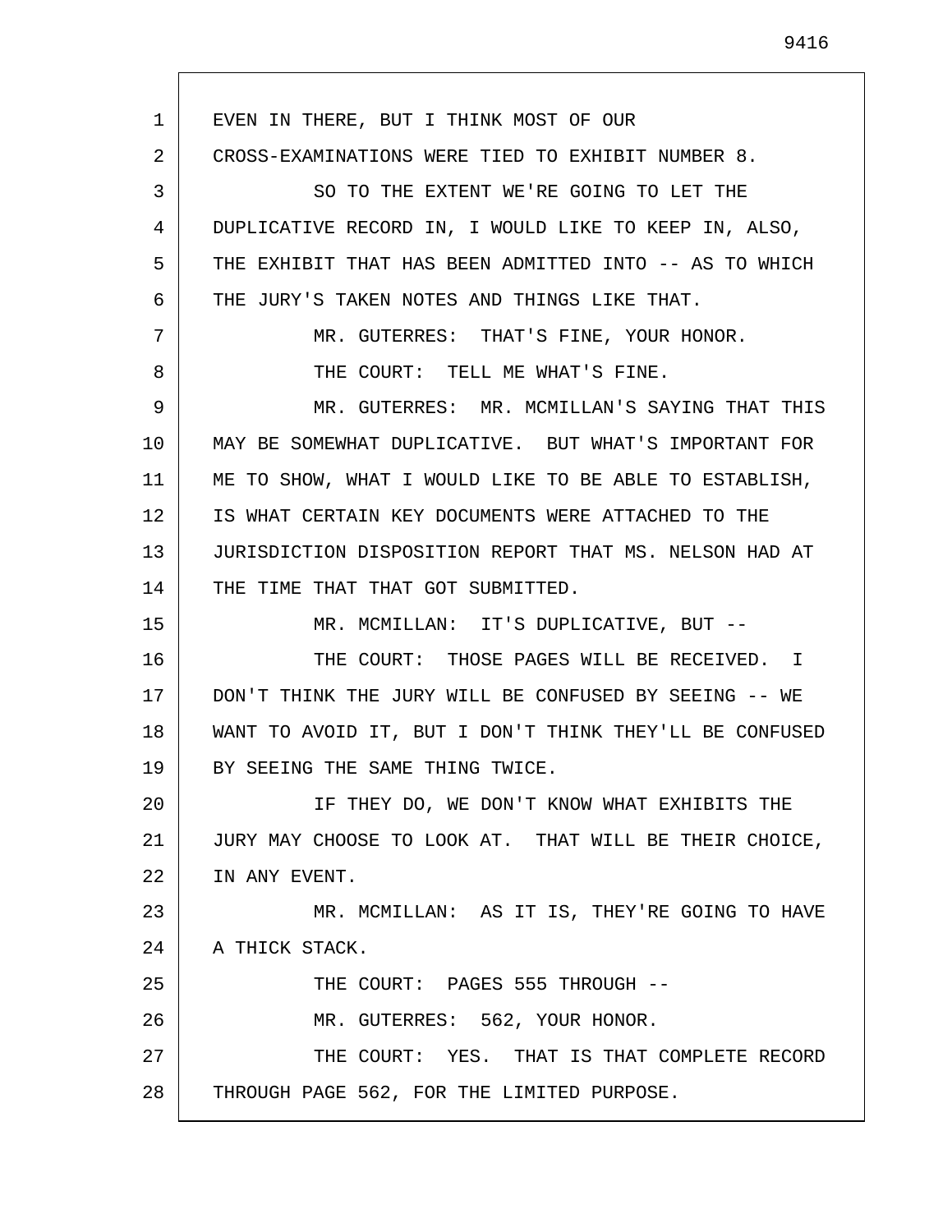1 2 3 4 5 6 7 8 9 10 11 12 13 14 15 16 17 18 19 20 21 22 23 24 25 26 27 28 MR. GUTERRES: YES. ALL OF THESE DOCUMENTS IN 24 ARE FOR THE LIMITED PURPOSE. THE COURT: I KNOW, AND WE'VE ALL SAID IT ENOUGH TIMES. BUT MAYBE IT'S BETTER TO SAY IT EACH TIME SO WE DON'T HAVE TO GO LOOKING BACK THROUGH THE TRANSCRIPT AGAIN, IF SOME QUESTION ARISES IN OUR MIND AT A LATER TIME. GO AHEAD, MR. GUTERRES. MR. GUTERRES: YES, YOUR HONOR. THEN WE WOULD ASK THAT 593, AGAIN, WHICH IS A DIVIDER WITH THE FAMILY LAW COURT DOCUMENTS THAT WERE ATTACHED. THE COURT: AND IS IT JUST THE DIVIDER PAGE? MR. GUTERRES: YES. MR. MCMILLAN: I DON'T KNOW THAT THE DIVIDER PAGE STANDING ALONE IS PARTICULARLY MEANINGFUL, BUT I ANTICIPATE SOME OTHER PAGES THAT ARE GOING TO BE IDENTIFIED. AND IF I'M CORRECT IN MY ANTICIPATION, I THINK THAT THOSE WOULD BE LACKING IN FOUNDATION, HEARSAY, AND PREJUDICIAL UNDER 352, OR RATHER, UNDULY PREJUDICIAL UNDER 352. ALSO NOT RELEVANT ANY LONGER. THE COURT: KEEP TRACK. PROBABLY MS. SWISS AND MR. PARIS ARE THE ONES THAT WILL KEEP TRACK. WE'LL COME BACK TO PAGE 593 AFTER WE SEE WHAT FAMILY LAW DOCUMENTS YOU'RE ASKING TO HAVE ADMITTED, IF ANY. MR. GUTERRES: THE DECLARATION OF MR. MILLS, WHICH WAS 615 THROUGH 623, WHICH IS PUBLISHED TO THE JURY. AND THE FOUNDATION WAS LAID THROUGH MR. MILLS.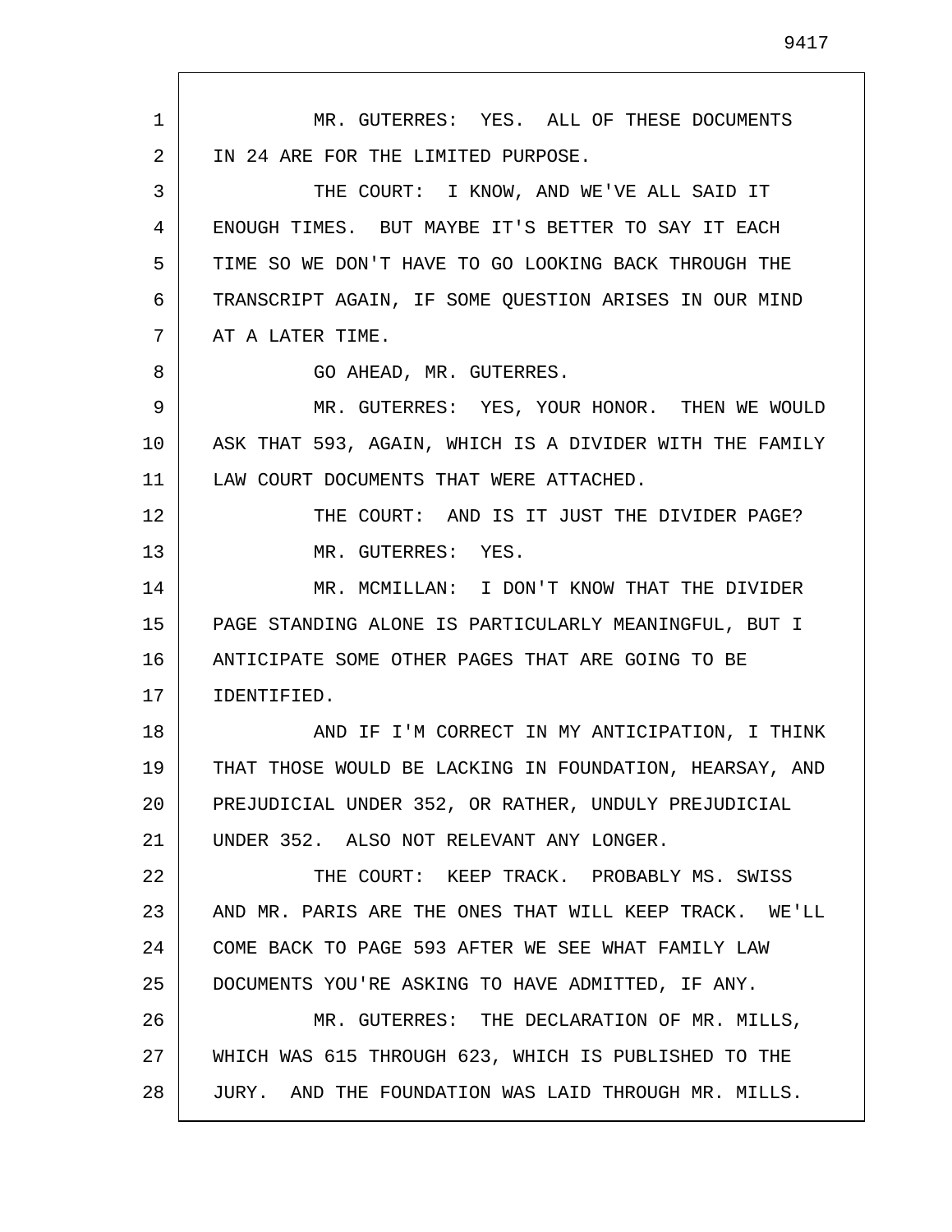1 2 3 4 5 6 7 8 9 10 11 12 13 14 15 16 17 18 19 20 21 22 23 24 25 26 27 28 THE COURT: DID THE DOCUMENT THAT WENT -- PART OF THE REPORT, HAVE ALL THESE HANDWRITTEN NOTES ON IT? MR. MCMILLAN: I BELIEVE -- THAT'S THE REPORT WE HAVE, AND ALSO THE SECOND BATES STAMP THERE. WHEN WE RECEIVED THE RECORDS FROM THE COUNTY, THEY WERE SHUFFLED. AND WHAT I PERSONALLY HAD TO DO WAS, I KNEW THIS WAS THE APPELLATE CLERK'S TRANSCRIPT. SO THAT BATES NUMBER WAS THERE. AND I PERSONALLY HAD TO SIT DOWN AND UN-SHUFFLE A MYRIAD OF DOCUMENTS, RELYING ON THAT BATES NUMBER FROM THE CLERK'S TRANSCRIPT, ASSUMING THAT WAS THE CLERK'S TRANSCRIPT ON APPEAL. AND THAT IS HOW I, PERSONALLY, ASSEMBLED EXHIBIT 24 IN ITS TOTALITY. THEN AT DEPOSITION, I WOULD GO AND TRY GET EACH OF THE DEPONENTS, NAMELY, MS. NELSON TO AUTHENTICATE IT, AND SHE NEVER COULD. SO WHAT WE HAVE HERE IS MY BEST ESTIMATE OF WHAT TRULY WENT IN FRONT OF THE JUVENILE COURT. SO THIS DOCUMENT HERE, IF IT'S COMING INTO EVIDENCE AS PART OF EXHIBIT 24, ALL I CAN TELL YOU IS, IT'S MY BEST ESTIMATE OF WHAT BELONGED THERE AT THE TIME. AND NONE OF THE DEFENDANTS COULD, ACTUALLY, IN THEIR DEPOSITIONS, AUTHENTICATE IT. AND NONE OF THEM ACTUALLY HAVE DONE SO HERE IN TESTIMONY. MS. SWISS: ALL THESE DOCUMENTS CAME FROM THE JUVENILE COURT WHO HAD JURISDICTION OVER THEM, SO THEY WERE PRODUCED TO ALL THE PARTIES IN HAPHAZARD FORM. YEARS AFTER THE ACTUAL DEPENDENCY CASE.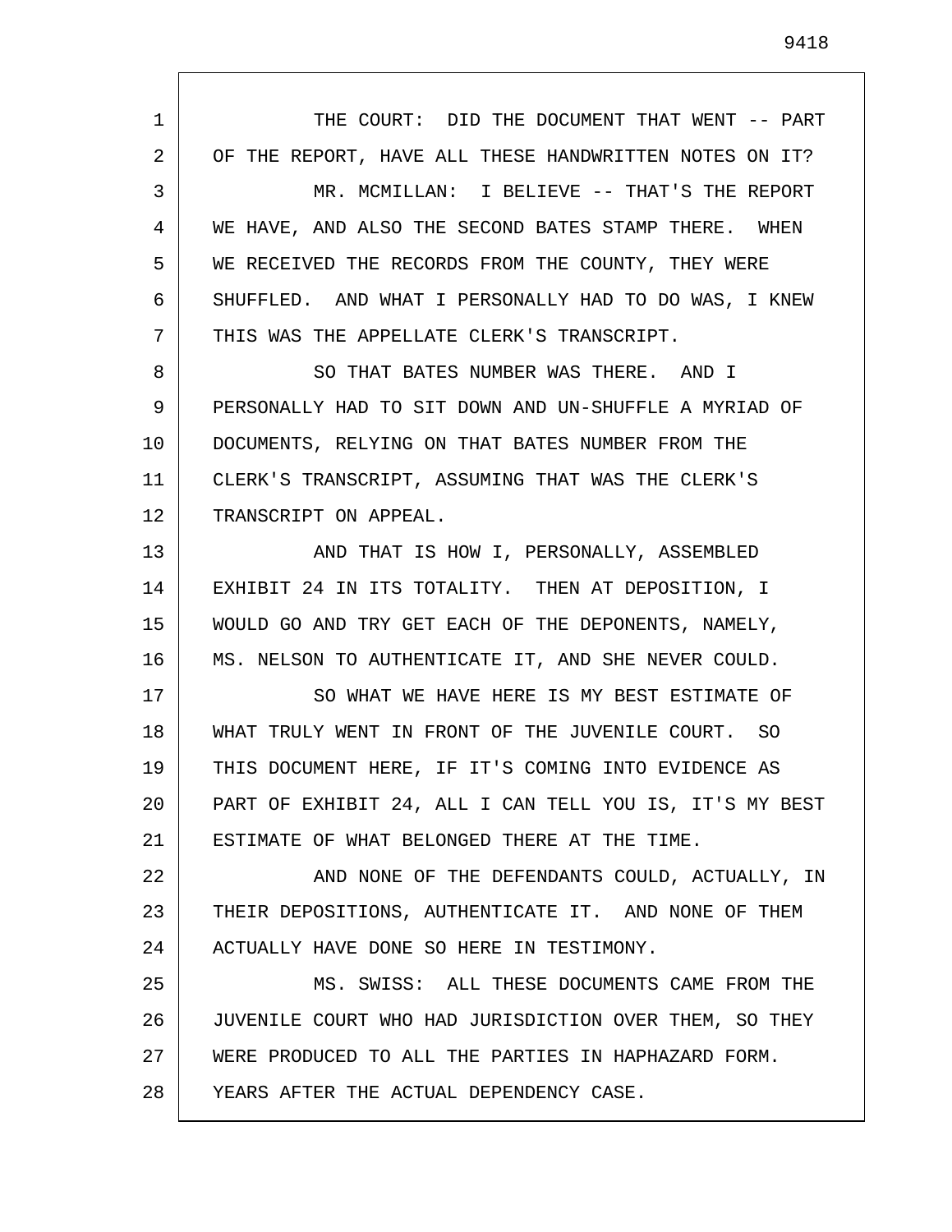1 2 3 4 5 6 7 8 9 10 11 12 13 14 15 16 17 18 19 20 21 22 23 24 25 26 27 28 BUT SINCE THE DOCUMENT CAME FROM THE JUVENILE COURT, I BELIEVE WE ALL PRESUME THAT IT CAME FROM THE DCFS AND/OR JUVENILE COURT FILES. MR. MCMILLAN: THE MAIN PROBLEM IS IT DID NOT COME IN ITS CURRENT FORM. THIS IS MY PERSONAL WORK PRODUCT, AND I SLAVED AT THIS FOR HOURS AND HOURS AND HOURS. AND I'M NOT SURE IT IS WHAT WAS ACTUALLY FILED WITH THE COURT. SO THAT'S ONE OF THE PROBLEMS THAT WE FACE WITH IT. THE COURT: WHAT HE'S PROPOSING, IN ANY EVENT, THIS DECLARATION -- MR. MCMILLAN: I'M SORRY? THE COURT: MR. GUTERRES IS PROPOSING THAT THIS DECLARATION BE RECEIVED. FOR A LIMITED PURPOSE. MR. MCMILLAN: WE HAVE THE SAME OBJECTIONS: IT'S HEARSAY, LARGELY HEARSAY, IT WASN'T ADMITTED IN JUVENILE COURT -- UNDERLYING JUVENILE COURT PROCEEDING, WE BELIEVE IT'S UNDULY PREJUDICIAL. BUT IT LOOKS LIKE, IN THE MARGIN NOTES, SOMEBODY, AND I'M NOT SURE FOUNDATION'S BEEN LAID FOR THE MARGIN NOTES, BUT IT LOOKS LIKE SOMEBODY HAS GONE THROUGH AND ACTUALLY SAID WHAT THEY THOUGHT ABOUT IT. SO IT LOOKS LIKE, ALMOST, ITEM BY ITEM. YOU KNOW, THERE'S A STATEMENT THERE -- THE COURT: IT DOES, ON A NUMBER OF PAGES, IT DOES APPEAR THAT WAY. SOMEONE HAS -- THERE'S A LOT OF MARGIN NOTES. MR. MCMILLAN: RIGHT.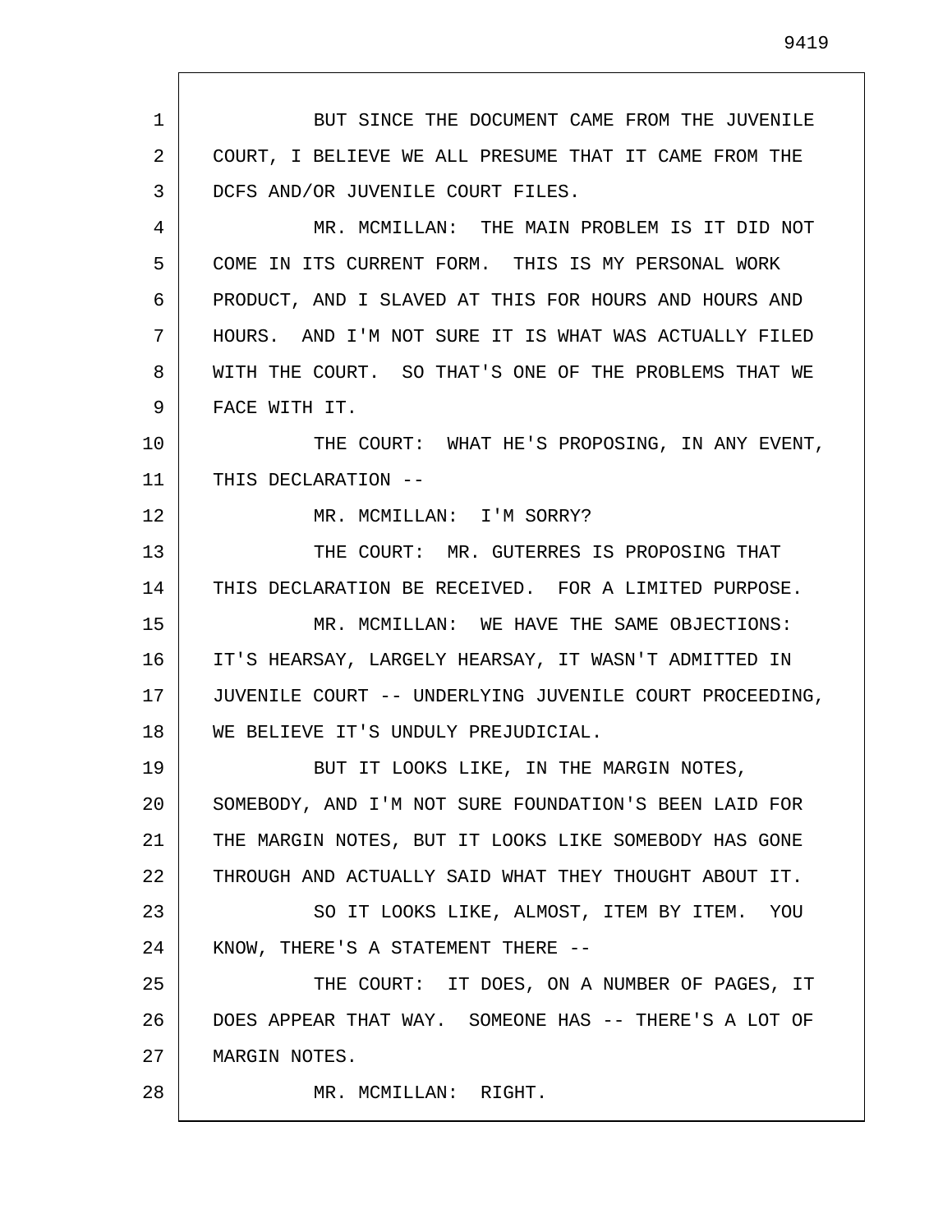1 2 3 4 5 6 7 8 9 10 11 12 13 14 15 16 17 18 19 20 21 22 23 24 25 26 27 28 MS. SWISS: THIS DOCUMENT WAS ALREADY PUBLISHED TO THE JURY, YOUR HONOR, WITH THE NOTES, BECAUSE IT WAS PREVIOUSLY RECEIVED INTO EVIDENCE FOR THE LIMITED PURPOSE. SO THIS OBJECTION IS FAR BELATED. MR. MCMILLAN: WELL, I DON'T RECALL, ACTUALLY, YOUR HONOR, SEEING THE MARGIN NOTES, AND I DON'T THINK IT WAS PUBLISHED TAKEN FROM EXHIBIT 24. THE WAY I RECALL MANY OF THOSE COMING IN IS, THE DEFENDANTS HAVE SEPARATED PAGES AND STAPLED THEM TOGETHER IN LITTLE PACKETS. AND THEN THEY GIVE THE WITNESS ONE AND GIVE ME ONE AND PUBLISH IT. AND I DON'T ACTUALLY RECALL SEEING THE MARGIN NOTES. MR. GUTERRES: IT WAS WITH MR. MILLS, YOUR HONOR. MR. MCMILLAN: I RECALL WHO IT WOULD HAVE BEEN WITH, BUT I DON'T REMEMBER SEEING A VERSION WITH THE MARGIN NOTES ON IT PUBLISHED. IT MAY HAVE HAPPENED, I'M NOT SAYING IT DIDN'T HAPPEN. BUT I DON'T RECALL THEM ACTUALLY USING THE MARKED EXHIBIT 24 FOR THAT PURPOSE. THE COURT: MY RECOLLECTION ON THAT IS PRETTY THIN. IT IS THAT I BELIEVE THAT IT WAS, BECAUSE I REMEMBER HAVING SOME CONCERN, AT THE TIME THAT IT WAS USED, ABOUT THE MARGIN NOTES. MR. MCMILLAN: OKAY. THE COURT: AND I DON'T KNOW THAT THEY REALLY ADD OR DETRACT MUCH, ONE WAY OR ANOTHER. BUT THAT WAS MY RECOLLECTION OF HAVING SOME CONCERN ABOUT THAT. NOT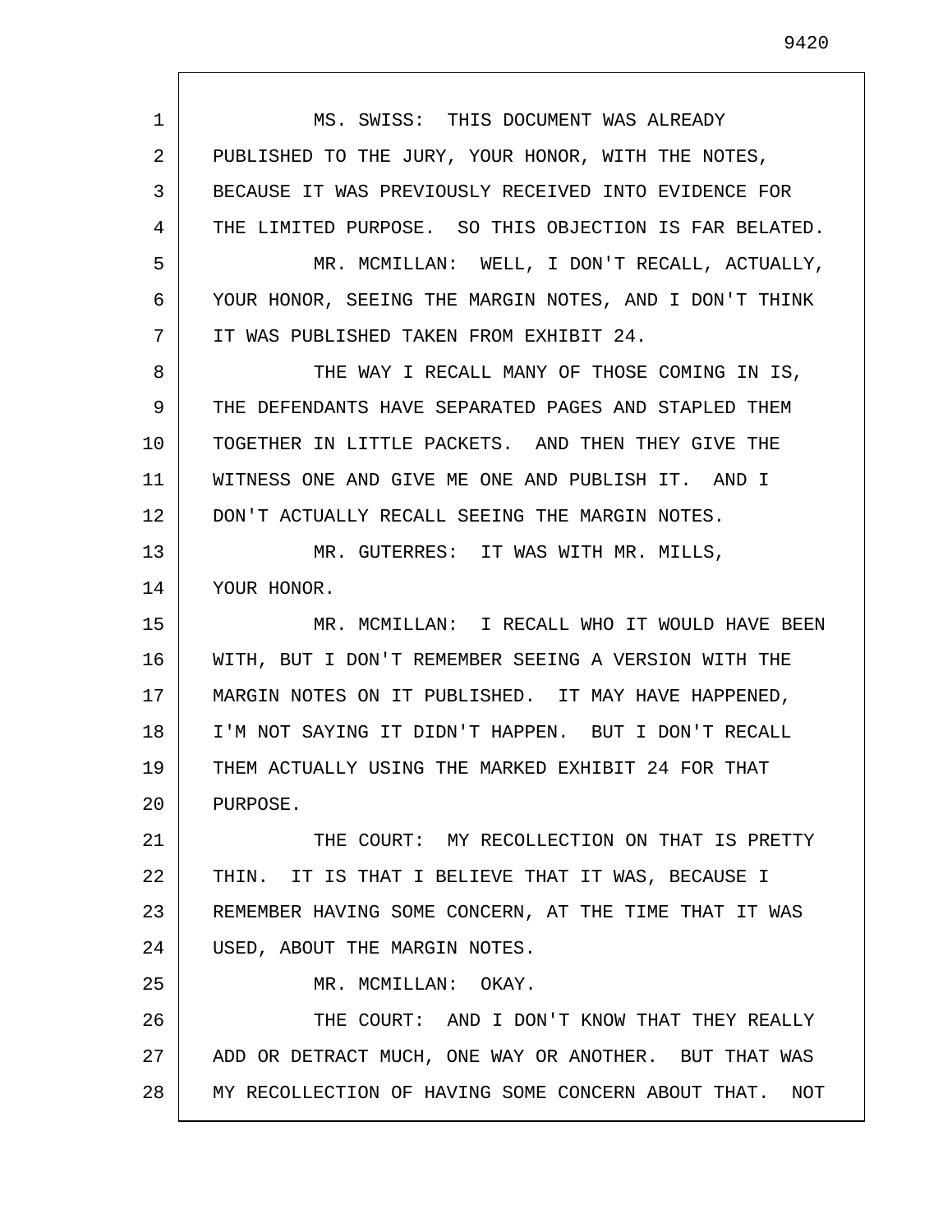1 2 3 4 5 6 7 8 9 10 11 12 13 14 15 16 17 18 19 20 21 22 23 24 25 26 27 28 A GREAT DEAL, BECAUSE I DON'T THINK ANYONE FOCUSED ON THAT. MS. SWISS: YOUR HONOR, MY NOTES FROM MR. MILLS'S TESTIMONY WAS THAT EXHIBIT 24, IN PARTICULAR, PAGE 623, WAS THE FIRST PAGE IDENTIFIED IN HIS TESTIMONY, WHICH WOULD BE FROM EXHIBIT 24. AND IT WAS THE, I BELIEVE, THE SIGNATURE PAGE WHERE HE AUTHENTICATED THAT THIS WAS HIS DECLARATION THAT HE SIGNED UNDER PENALTY OF PERJURY. AND THAT WAS FROM HIS TESTIMONY ON OCTOBER 13TH. MR. MCMILLAN: YOUR HONOR, ONE OTHER THING. THIS IS ON THE ISSUE OF 352, AND UNDUE PREJUDICE. JUST BY WAY OF EXAMPLE, THERE'S A STATEMENT IN HERE, PAGE 6, LINE 12, SAYS: "IN ADDITION, PETITIONER HAS WARNED ME TO KEEP OUR SON AWAY FROM MEXICANS, DUE TO HER CONCERNS REGARDING SWINE FLU. MY FIANCÉE IS OF MEXICAN DESCENT." THERE'S A LOT OF DIATRIBE AND VITRIOL IN THIS THING. AND I DON'T RECALL THEM, NUMBER ONE, GOING THROUGH THIS LINE BY LINE, PAGE BY PAGE WITH THE WITNESS, SO THE JURY CERTAINLY DIDN'T SEE THE ENTIRE THING. BUT THERE'S MORE OF THAT SORT OF STUFF IN HERE. IT REALLY IS A VITRIOLIC DIATRIBE BY MR. MILLS. AND I THINK IT'S PREJUDICIAL. IT'S HIGHLY PREJUDICIAL, AND UNDULY SO, IN ADDITION TO ALL THE OTHER OBJECTIONS THAT I'VE ALREADY INTERPOSED.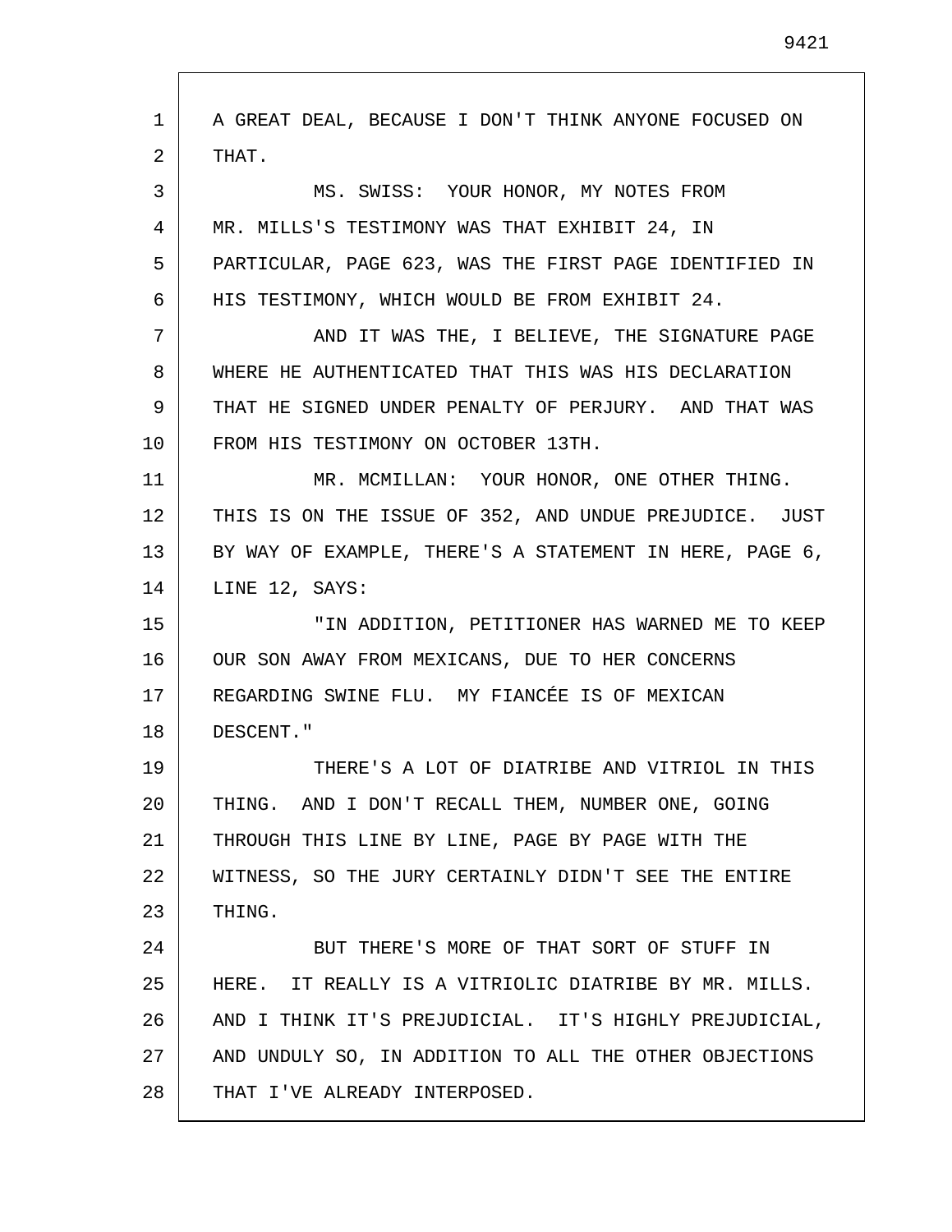1 2 3 4 5 6 7 8 9 10 11 12 13 14 15 16 17 18 19 20 21 22 23 24 25 26 27 28 THE COURT: WHAT IS THE -- IF THIS IS TO BE RECEIVED FOR LIMITED PURPOSE, WHAT'S THE LIMITED PURPOSE? MR. GUTERRES: IT'S, AGAIN, INFORMATION THAT THE DEPARTMENT HAD AT THE TIME THAT CORROBORATES INFORMATION THAT WE HAD, WITH REGARD TO MOM NOT FOLLOWING RECOMMENDATIONS, YOU KNOW, BASICALLY DICTATING WHAT THE CHILD WAS EATING. WHICH ALL CORROBORATES THE TESTIMONY OF MS. SCHEELE, MS. PENDER, YOU KNOW, AS TO WHAT THEY WERE -- WHAT THE SITUATION WAS THAT THEY WERE OBSERVING WITH MOM'S CONDUCT. THE COURT: WELL, ASSUMING THAT'S A LEGITIMATE LIMITED PURPOSE, I THINK DO THINK THERE'S A NUMBER OF THINGS ABOUT THIS DOCUMENT THAT WOULD GO BEYOND ANY SUCH LIMITED PURPOSE. AND TO CONSIDER IT IN ITS ENTIRETY, I THINK, IS UNWARRANTED. AND THEREFORE, IF YOU WANT TO PROPOSE TO US, WHICH I KNOW YOU CAN'T DO AT THE MOMENT, A REDACTED VERSION -- BECAUSE THERE ARE A NUMBER OF THINGS IN HERE, WHICH --MR. GUTERRES: YOUR HONOR, WE'LL ENDEAVOR TO DO THAT BY TOMORROW. WHAT I CAN TRY TO DO IS COVER THOSE ADDITIONAL PAGES SO THAT AT LEAST EVERYONE KNOWS WHAT ADDITIONAL PAGES I WANT ON 24. AND THEN, TO THE EXTENT MR. MCMILLAN HAS OBJECTIONS, MAYBE HE CAN TELL US NOW, AND WE CAN TRY TO COME TO A SOLUTION THAT WE CAN PROPOSE.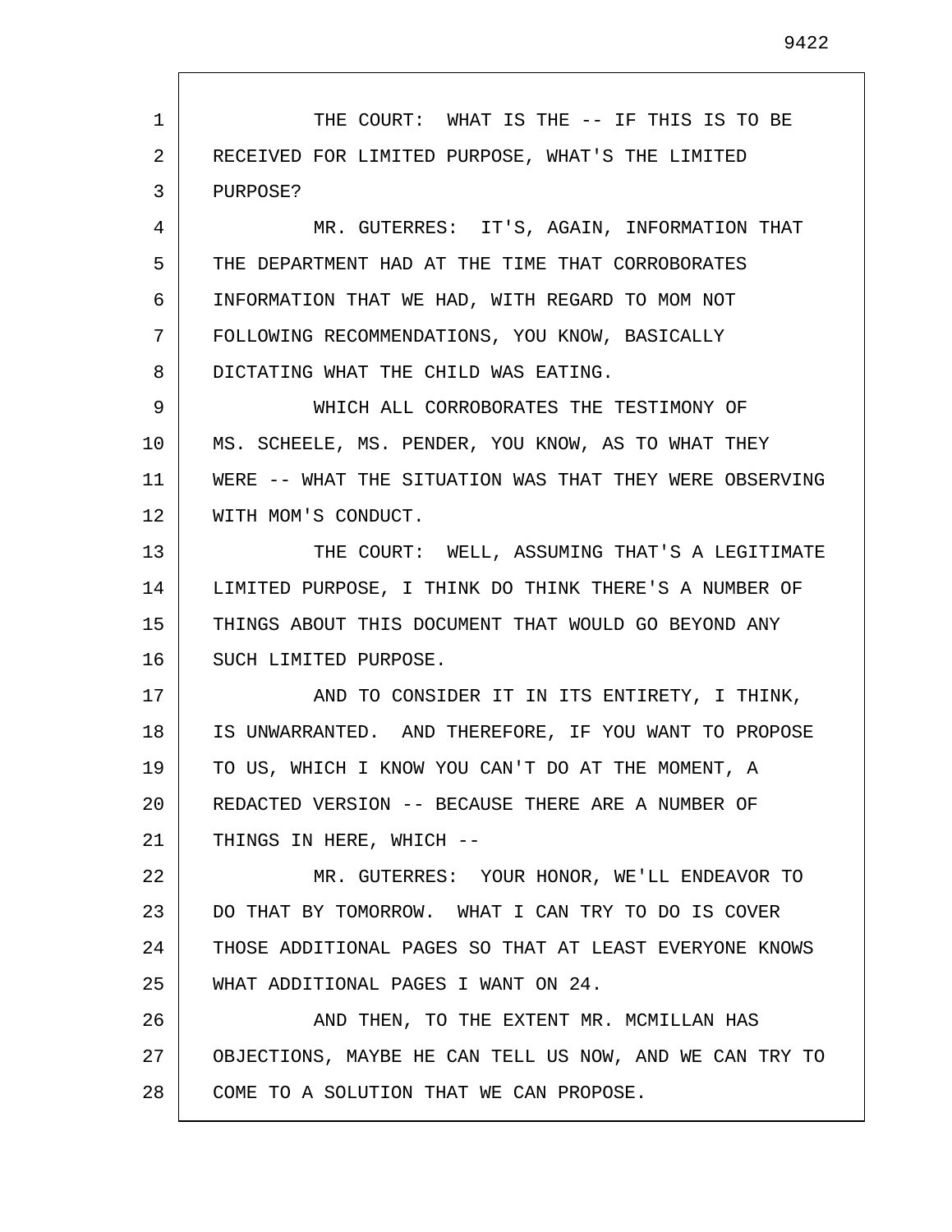1 2 3 4 5 6 7 8 9 10 11 12 13 14 15 16 17 18 19 20 21 22 23 24 25 26 27 28 THE COURT: I AGREE. LET'S GO AHEAD AND SEE WHAT OTHER PAGES YOU HAVE AT THIS TIME, FROM THIS EXHIBIT 24. MR. GUTERRES: SO MOVING ON TO THE NEXT PORTION OF THAT -- I WILL ENDEAVOR TO GO THROUGH PAGES 615 THROUGH 636 AND TRY TO PRESENT A MORE REDACTED VERSION. TO THE EXTENT I CAN DO THAT TONIGHT, I'LL TRY TO DO THAT AND MAYBE EMAIL IT TO MR. MCMILLAN. 637 THROUGH 638, WHICH IS ANOTHER DOCUMENT I PUBLISHED AND PRESENTED DURING MR. MILLS'S EXAMINATION. MR. MCMILLAN: THESE ARE ATTORNEY LETTERS. THERE'S BEEN NO FOUNDATION AT ALL LAID FOR THE PREPARATION OF THE LETTER. CONTAINS MULTIPLE HEARSAY. AND IT'S NOT CLEAR WHO THE SENDER WAS, OR ANYTHING ON IT, REALLY. IT DOES HAVE A CC LINE, R. MILLS, BUT IT ALSO IS, FOR THE SAME REASONS, IT'S 352, HEARSAY, LACKING IN FOUNDATION. AND I DO NOT BELIEVE IT'S RELEVANT TO AN ISSUE CURRENTLY AT PLAY IN THE CASE. MR. GUTERRES: AND THE RESPONSE TO THAT AS WELL, YOUR HONOR, THEN, IT WOULD BE THE NEXT DOCUMENT, 639 THROUGH 640. MR. MCMILLAN: AND WE WOULD HAVE THE SAME OBJECTIONS ON THAT, YOUR HONOR. LACKING IN FOUNDATION, HEARSAY, ALSO 352 PREJUDICE, AND RELEVANCE. THE ADDITIONAL OBJECTION WOULD BE THAT THERE'S BEEN NO EVIDENCE OR FOUNDATION LAID TO SHOW THAT THIS WAS ACTUALLY AN AUTHORIZED TRANSMISSION BY MS. DUVAL.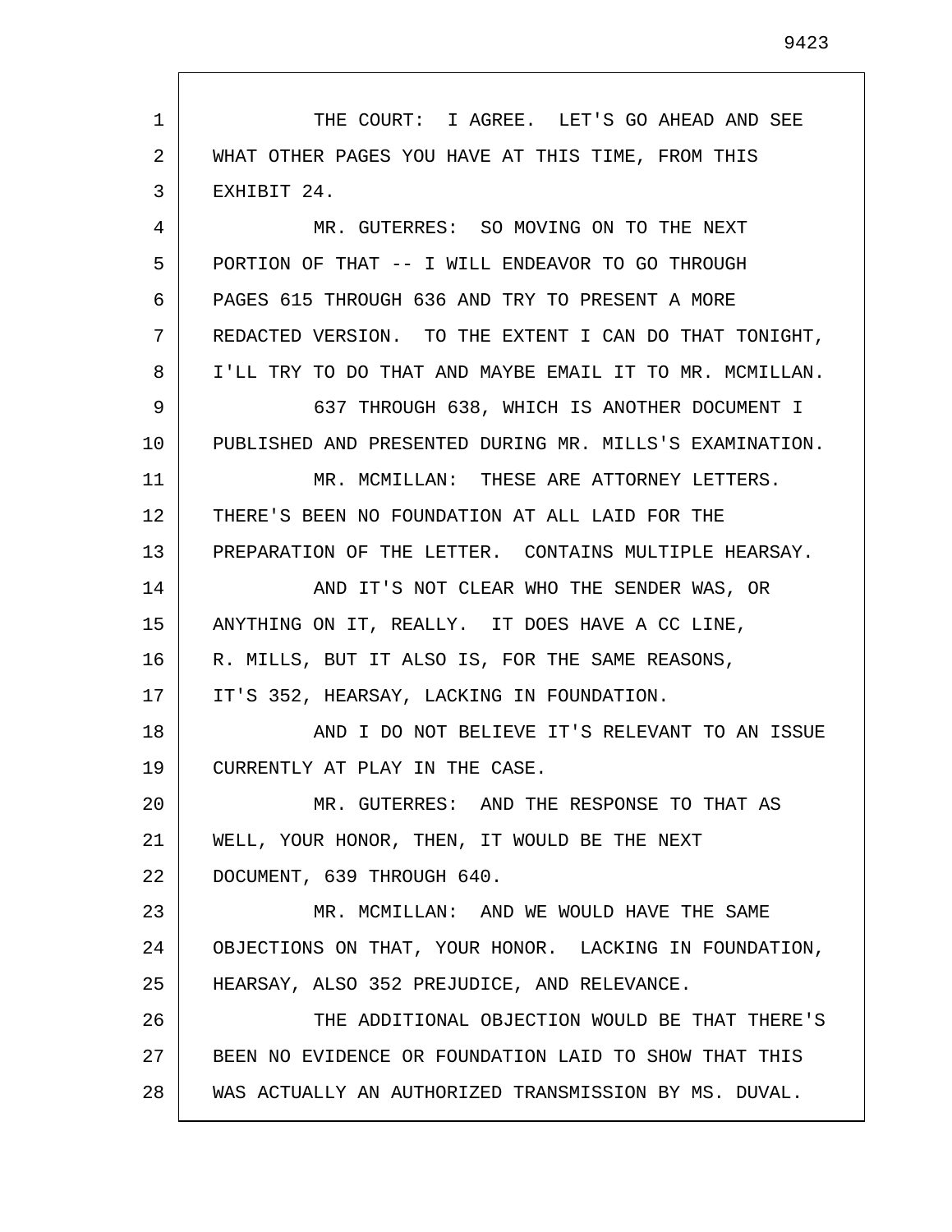1 2 3 4 5 6 7 8 9 10 11 12 13 14 15 16 17 18 19 20 21 22 23 24 25 26 27 28 IT WAS SOMETHING HER LAWYER SENT, A LETTER HER LAWYER SENT. WE DIDN'T HEAR FROM HER LAWYER, WE DIDN'T HEAR FROM HER ABOUT IT, AND THERE'S JUST NO FOUNDATION FOR IT. MR. GUTERRES: WHICH IS WHY IT'S IN THE REPORT, YOUR HONOR, AND IT WOULD BE FOR THE LIMITED PURPOSE AGAIN. THE INFORMATION THE DEPARTMENT HAD AT THE TIME THAT CORROBORATES WHAT THE SOCIAL WORKERS, THE INFORMATION THAT THE SOCIAL WORKERS HAD RECEIVED, WITH REGARD TO THE CUSTODY ISSUES AND THE SITUATION AT HAND. THE COURT: ALL RIGHT. THE -- I GUESS THE QUESTION I HAVE IS, IF WE STILL HAD THE ISSUE OF DECEPTION BY A SOCIAL WORKER IN THE PREPARATION OF AND FILING OF THE JURISDICTION DISPOSITION REPORT, AND ALL THE ATTACHMENTS THAT WE WANT WITH IT, THERE I CAN SEE A LIMITED PURPOSE, TO BE ABLE TO JUSTIFY WHAT THEY SAID. IN THIS INSTANCE, NOT ONLY -- WHAT IS IN THIS, THESE TWO LETTERS, THAT --MR. GUTERRES: THIS IS ALL INFORMATION THAT PREDATES THE DETENTION. THE COURT: AND DO WE HAVE ANY EVIDENCE THAT THIS WAS -- MR. GUTERRES: THE DELIVERED SERVICE LOG THAT THE COURT INTENDS TO ALLOW FOR PURPOSES FOR THE LIMITED PURPOSES, THAT'S EXHIBIT 82, ON PAGE 14, BATES LABELED 1490.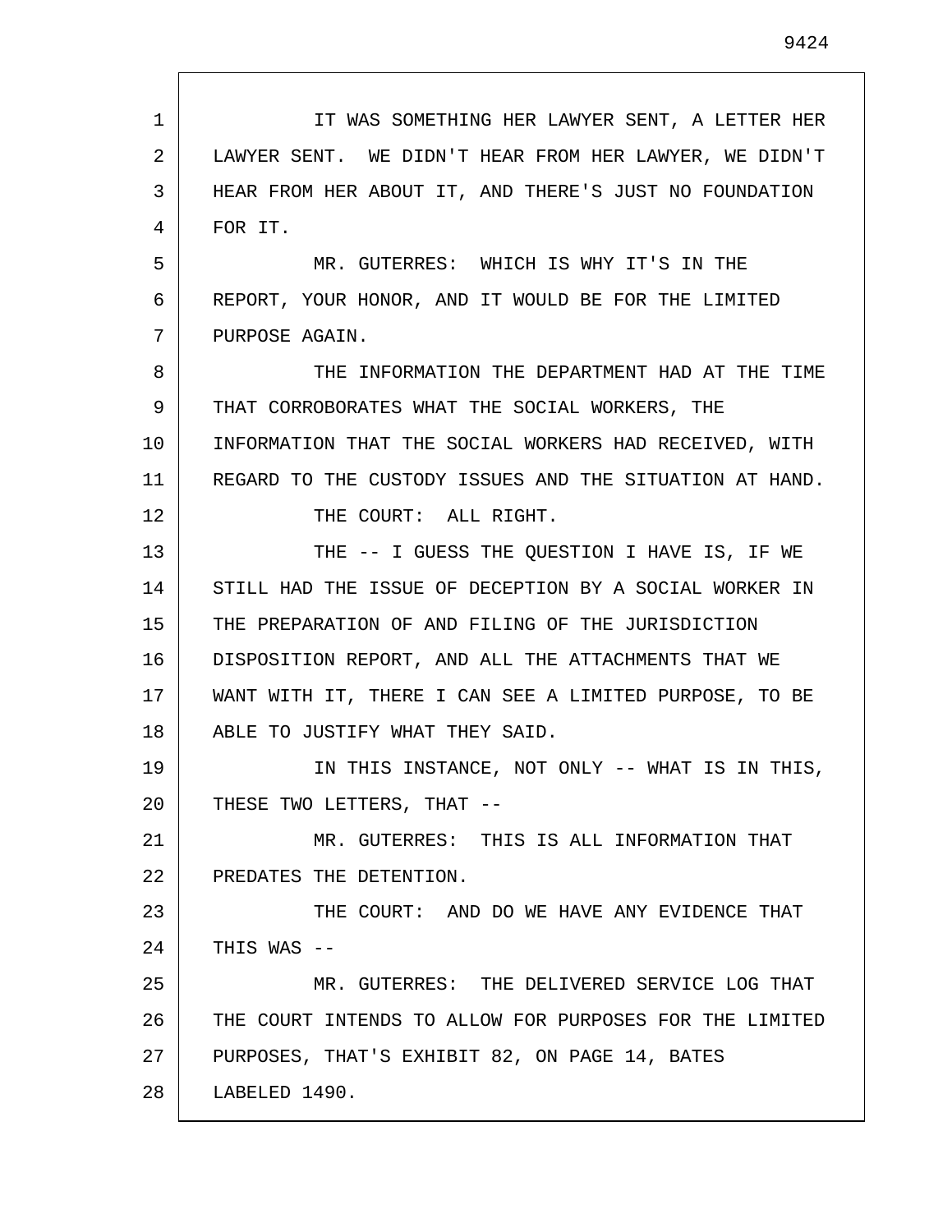| $\mathbf{1}$ | THERE'S REFERENCES TO MOTHER COMING TO THE              |
|--------------|---------------------------------------------------------|
| 2            | SOCIAL WORKER'S OFFICE BECAUSE SHE HAD A LOT OF         |
| 3            | DOCUMENTS TO GIVE THE SOCIAL WORKER, INCLUDING          |
| 4            | TRANSCRIPTS FROM FAMILY LAW COURT, COPIES OF ONGOING    |
| 5            | EMAILS, DOCUMENTATION FROM DOCTORS, ET CETERA.          |
| 6            | SO I THINK IT GOES TO SHOW DOCUMENTS AND                |
| 7            | INFORMATION THAT THE DEPARTMENT HAD BEFORE THE          |
| 8            | DETENTION.                                              |
| 9            | THE COURT: WELL, THAT REFERENCE IN THAT                 |
| 10           | SERVICE LOG TO BEGIN WITH, WHAT'S THE DATE OF THAT?     |
| 11           | MR. GUTERRES: OCTOBER 23, 2009.                         |
| 12           | THE COURT: ALL RIGHT. WELL, THE DESCRIPTION             |
| 13           | YOU JUST READ TO ME FROM THE SERVICE LOG CERTAINLY      |
| 14           | ISN'T SUFFICIENT FOR ME TO BE ABLE TO TELL IF THESE TWO |
| 15           | LETTERS ARE PART OF THAT.                               |
| 16           | IN OTHER WORDS, IT WAS MORE A GENERAL                   |
| 17           | DESCRIPTION OF THE TYPE OF DOCUMENT. AND I DON'T        |
| 18           | REMEMBER THE LETTERS, BUT EVEN IF I DID, I DON'T KNOW   |
| 19           | THAT THESE ARE THE LETTERS.                             |
| 20           | AND SO THE OBJECTION TO THESE FOUR PAGES, THE           |
| 21           | TWO LETTERS RUNNING FROM 637 THROUGH 640, WILL BE       |
| 22           | SUSTAINED, AND THOSE PAGES WILL NOT BE RECEIVED.        |
| 23           | MR. GUTERRES: SO THE COURT'S ALREADY                    |
| 24           | RECEIVED 686 THROUGH 695, SO THE ONLY OTHER SECTION     |
| 25           | WOULD BE 808 THROUGH 816, WHICH IS ATTACHMENT 11, THE   |
| 26           | REGIONAL CENTER ASSESSMENT. AGAIN, FOR THE LIMITED      |
| 27           | PURPOSE.                                                |
| 28           | MR. MCMILLAN: YOUR HONOR, ACTUALLY, THE                 |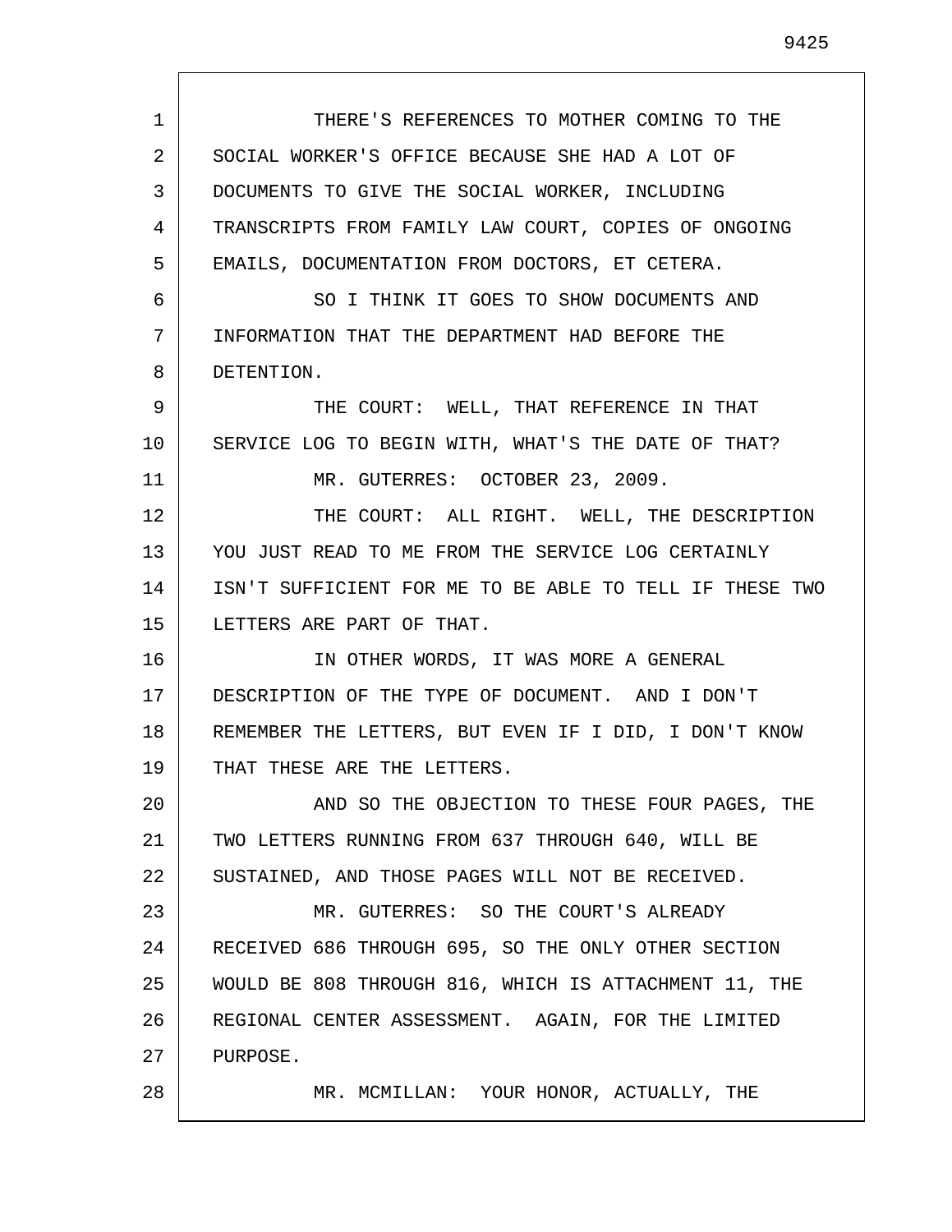1 2 3 4 5 6 7 8 9 10 11 12 13 14 15 16 17 18 19 20 21 22 23 24 25 26 27 28 REGIONAL CENTER ASSESSMENT IS ALREADY IN EVIDENCE AS EXHIBIT NUMBER 9, WITHOUT ANY LIMITED PURPOSE. SO I DON'T KNOW THAT WE HAVE A PROBLEM WITH THIS COMING IN AGAIN. IT'S JUST DUPLICATIVE. THE COURT: YEAH, 9, PAGES 1328 THROUGH 1334, IS IN EVIDENCE. AND IT'S MY BELIEF THAT THAT IS THEIR REPORT. WE COULD TAKE A QUICK LOOK, IF YOU WANT TO. MR. MCMILLAN: IT LOOKS LIKE THE ONLY DIFFERENCE WOULD BE, YOUR HONOR, I THINK THIS ONE HAS A COVER LETTER THAT WE ACTUALLY LIKE, SO WE'D LIKE THIS ONE ALSO TO BE ADMITTED. THE COURT: SO YOU ACTUALLY WANT THE COVER LETTER IN? MR. MCMILLAN: YEAH, IT'S 8093. BUT I GUESS IT'S ACTUALLY 809, YOUR HONOR. LOOKS LIKE THERE MIGHT HAVE BEEN ANOTHER BATES NUMBER THAT GOT OVER-MARKED OR SOMETHING. MR. GUTERRES: THERE IS NO OBJECTION BY PLAINTIFF? MR. MCMILLAN: YEAH. WE'RE FINE WITH 808 THROUGH -- MR. GUTERRES: 816. MR. MCMILLAN: 816, WE'RE FINE WITH THAT COMING IN. AGAIN THOUGH, IN THIS PACKAGE, FOR THE LIMITED PURPOSE. THE COURT: YES. AGAIN FOR THE LIMITED PURPOSE. OKAY. SO WE JUST HAVE A COUPLE OF THESE ITEMS.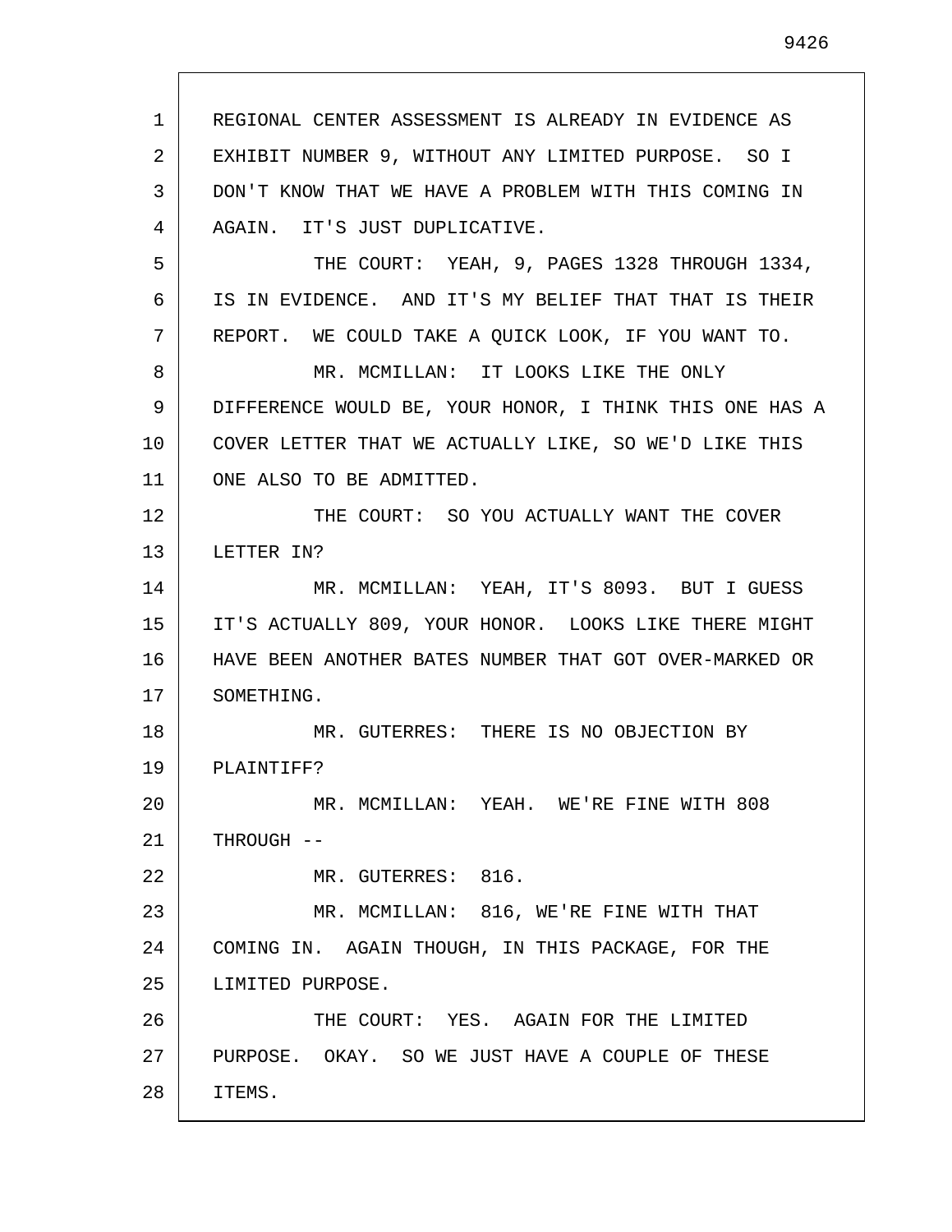1 2 3 4 5 6 7 8 9 10 11 12 13 14 15 16 17 18 19 20 21 22 23 24 25 26 27 28 MR. GUTERRES: WE'LL REVIEW THAT DECLARATION AND TRY TO SUBMIT A REDACTED VERSION OF THAT. THE COURT: ALL RIGHT. SO WHAT I'D LIKE TO DO AT THIS TIME IS FOR US TO REVIEW THE MATTERS TO BE DONE AND KNOW WHAT WE'RE GOING TO BE ADDRESSING TOMORROW. AMONG OTHER THINGS, THAT WILL INCLUDE, AS LONG AS YOU JUST MENTIONED IT, PROPOSED REDACTIONS TO THE MILLS DECLARATION, WHICH IS IN EXHIBIT 24. WE'LL TAKE A LOOK AT IT AND SEE IF THAT WOULD BE RECEIVED. ON A COUPLE OF THE EXHIBITS --MR. PRAGER: YOUR HONOR? THE COURT: YES. YOU HAVE THE LIST OF THE ONES YOU WERE GOING TO CHECK ON FOR US? MR. PRAGER: I DO. THE LIST THAT WE WILL BE CHECKING ON IS 222, 225, 233. AND THE ISSUE THAT THE COURT ASKED FOR US TO CONFIRM IS THAT THERE WAS AUTHENTICATION AS TO THE TRANSMISSION OF THE DOCUMENTS. THE COURT: RIGHT. MR. PRAGER: AND COULD I TRY AND MAKE YOU SLEEP A LITTLE BETTER TONIGHT? THE COURT: YES. MR. PRAGER: COULD WE WITHDRAW 343, 344, AND 345? SO IT'S LESS STUFF WE HAVE TO DEAL WITH IN THE FUTURE. THE COURT: ALL RIGHT. I WANT TO MAKE SURE THE CLERK -- MR. MCMILLAN. MR. MCMILLAN: YES, YOUR HONOR. THE COURT: YOU WERE GOING TO BE TAKING A LOOK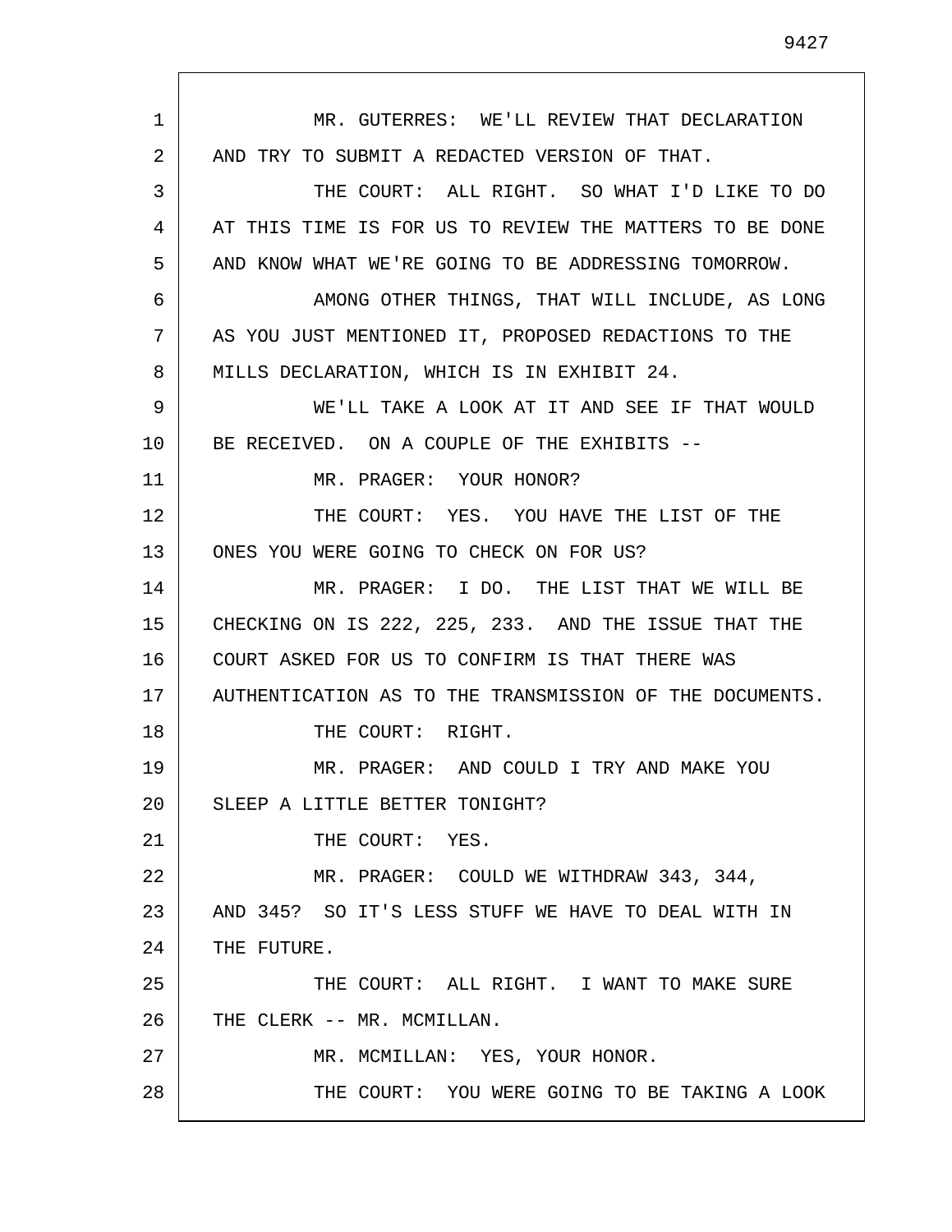```
1
2
 3
4
5
6
7
8
9
10
11
12
13
14
15
16
17
18
19
20
21
22
23
24
25
26
27
28
      AT THE --MR. MCMILLAN: 82.
               THE COURT: THE MEDICAL EXPENSES IN THE --
               MR. MCMILLAN: I FORGOT ABOUT THAT.
      THANK YOU.
               THE COURT: 599, 600, AND 603. AND LET US
      KNOW IF YOU'RE GOING TO BE CLAIMING SOME OR NOT. IN
      OTHER WORDS, WE NEED TO ADDRESS, AND IF YOU ARE, WHICH
      ONES.
               MR. MCMILLAN: RIGHT, I UNDERSTAND,
      YOUR HONOR, AND, IN FACT, WHAT I INTEND TO DO IS --
      THAT'S NOT A DECISION I THINK I CAN MAKE WITHOUT MY
      CLIENT'S CONSENT. BUT I'LL -- I'M GOING TO BE TRYING
      TO GET AUTHORITY TO JUST WITHDRAW THOSE.
               BUT I'LL KNOW THAT LATER TONIGHT.
               THE COURT: MR. PRAGER?
               MR. PRAGER: YES, SIR.
               THE COURT: UNFORTUNATELY, I'M DEALING NOW,
      LOOKING BACK AT THE LIST, AND TRYING TO REMEMBER ALL
      THAT WE DID, BUT ON THE -- WHAT DID WE DO WITH 704?
               MR. PRAGER: WE'VE NOT REACHED IT, AS FAR AS I
      KNOW, YOUR HONOR. THE NEXT IN ORDER THAT I HAD
      WAS 243, 24 -- I'M SORRY, I MISSPOKE. 343, 344,
      AND 345.
               THE COURT: THOSE HAVE BEEN WITHDRAWN.
               MR. PRAGER: IF I MISSPOKE A SECOND AGO, THEN
      THAT'S CORRECT. IT'S 343, 344, 345 TO BE WITHDRAWN.
               THE COURT: ALL RIGHT. SO WE WILL PICK UP
```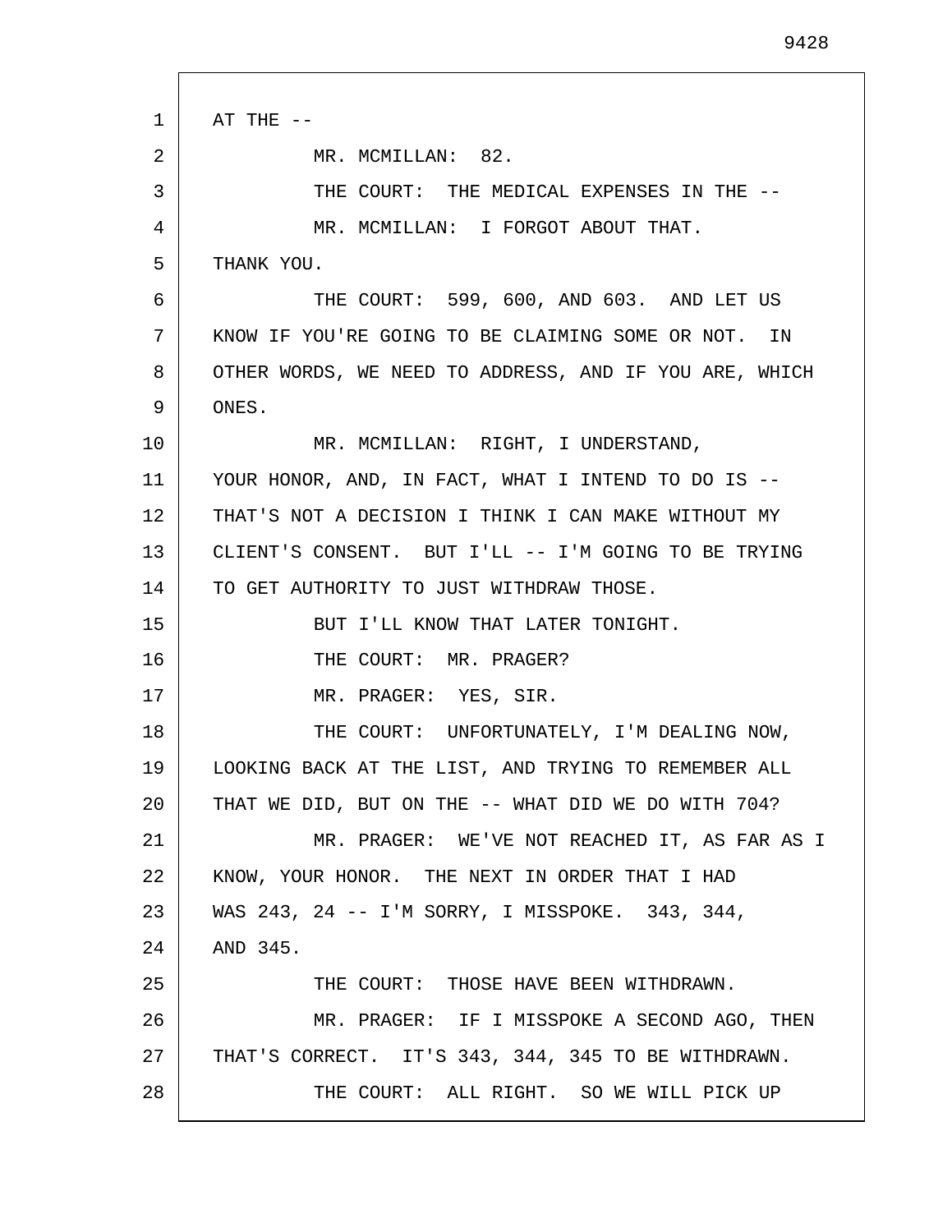| $\mathbf{1}$ | WITH 370.                                              |
|--------------|--------------------------------------------------------|
| 2            | MR. PRAGER: YES. AND I THINK THAT'S --                 |
| 3            | MS. SWISS: 370, I BELIEVE, IS THE COUNTY               |
| 4            | POLICY REGARDING USE OF THE UP-FRONT ASSESSMENT.       |
| 5            | MR. PRAGER: OKAY. I HAVE BEEN GOING THROUGH,           |
| 6            | LOOKING AT WHAT I HAVE EXPECT TO HAVE NEXT. I EXPECT   |
| 7            | MY NEXT NUMBERS TO BE IN THE 700S. I THINK THEY'RE UP  |
| 8            | ON THE WITNESS STAND. IF I CAN -- AFTER WE'RE DONE,    |
| 9            | I'LL GO, TRY AND COLLECT THEM AND GET READY FOR        |
| 10           | EVERYONE TOMORROW.                                     |
| 11           | THE COURT: THAT WOULD BE FINE. ALL RIGHT.              |
| 12           | AFTER TRIMARCHI, THE NEXT ONES THAT WE'D BE ADDRESSING |
| 13           | WOULD BEGIN WITH 704.                                  |
| 14           | MR. PRAGER: THEY SHOULD, IF MY READ IS                 |
| 15           | CORRECT. 704 IS CONDEN, WHICH IS ME.                   |
| 16           | THE COURT: RIGHT. THAT'S WHAT I'M SAYING.              |
| 17           | I'M JUST TRYING TO PICK UP WHAT ORDER WE'RE IN.        |
| 18           | ALL RIGHT. NOW, IN ADDITION, I NEED THE                |
| 19           | VERDICT FORMS. IF THERE'S ANYTHING UNRESOLVED, I'LL    |
| 20           | RESOLVE IT.                                            |
| 21           | MR. PRAGER: OKAY.                                      |
| 22           | MR. MCMILLAN: VERY GOOD.                               |
| 23           | THE COURT: I TOLD YOU THAT I WOULD GIVE YOU            |
| 24           | CACI INSTRUCTIONS THAT I BELIEVE WOULD APPLY, SOME OF  |
| 25           | WHICH MAY REQUIRE A MODIFICATION. AND ON THESE, AND    |
| 26           | I'M REFERRING TO THE ONES ON WHAT WE'LL CALL VERDICT   |
| 27           | FORM NUMBER ONE.                                       |
| 28           | AND WE'LL TAKE JUST A MOMENT. I HAVE THAT              |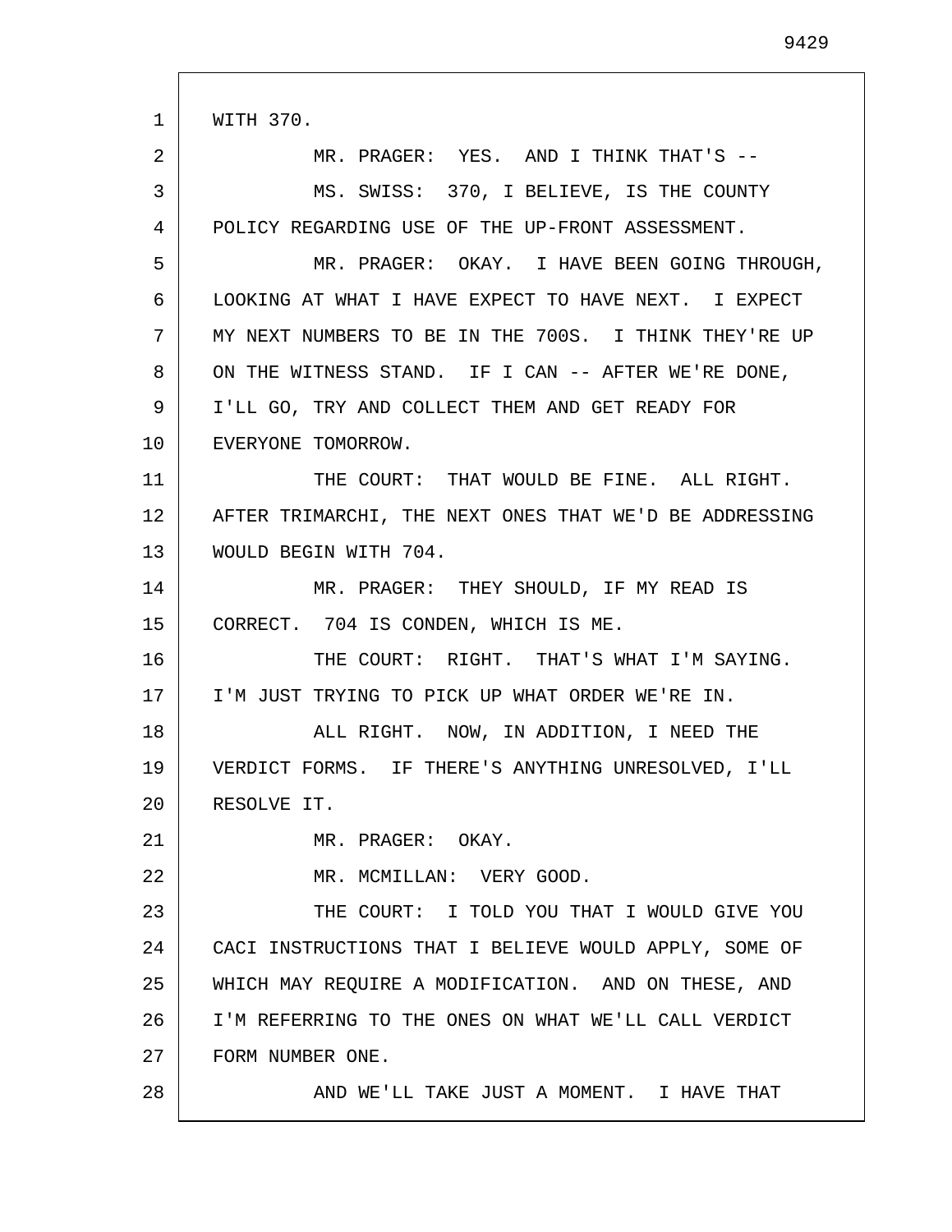1 2 3 4 5 6 7 8 9 10 11 12 13 14 15 16 17 18 19 20 21 22 23 24 25 26 27 28 LIST ON MY DESK. (PAUSE IN THE PROCEEDINGS) THE COURT: WE'RE BACK ON THE RECORD. SO, MR. MCMILLAN, AND MS. SWISS, ARE YOU GOING TO BE THE ONE KEEPING TRACK OF THIS? MS. SWISS: SURE. THE COURT: I JUST WANT TO MAKE SURE, IF ANYONE HAS ANY QUESTION. THERE'S NOT A LARGE NUMBER, BUT THE CACI INSTRUCTIONS ON WHAT I'LL CALL THE DETENTION ISSUE WOULD INCLUDE 3000. AND I KNOW THAT MODIFIED VERSIONS OF 3000 WERE PROVIDED TO THE COURT, BUT THEY ARE BASED ON 3000. 430, WHICH IS AN INSTRUCTION ON SUBSTANTIAL FACTOR. THERE WAS A REQUEST FOR 431 ON MULTIPLE FACTORS, WHICH I THINK DOES NEED TO BE CONSIDERED. 3005 AND 3026. ON MONELL ISSUES, THE CACI INSTRUCTIONS -- I WANT TO MAKE SURE THE RIGHT ONE -- ON MONELL, THE CACI INSTRUCTIONS I IDENTIFIED ARE 3001, 3002, AND 3003. ON THE EXIGENCY ISSUE, THERE IS A CACI INSTRUCTION AT 3026, WHICH I DON'T THINK IS SATISFACTORY. MR. MCMILLAN: I AGREE. THE COURT: AND SO, I THINK THAT WE'RE GOING TO HAVE -- IT PRESENTS THE IDEA BUT IN LOOKING AT IT, I JUST DIDN'T SEE IT AS REALLY APPLYING TO WHAT WE HAVE HERE.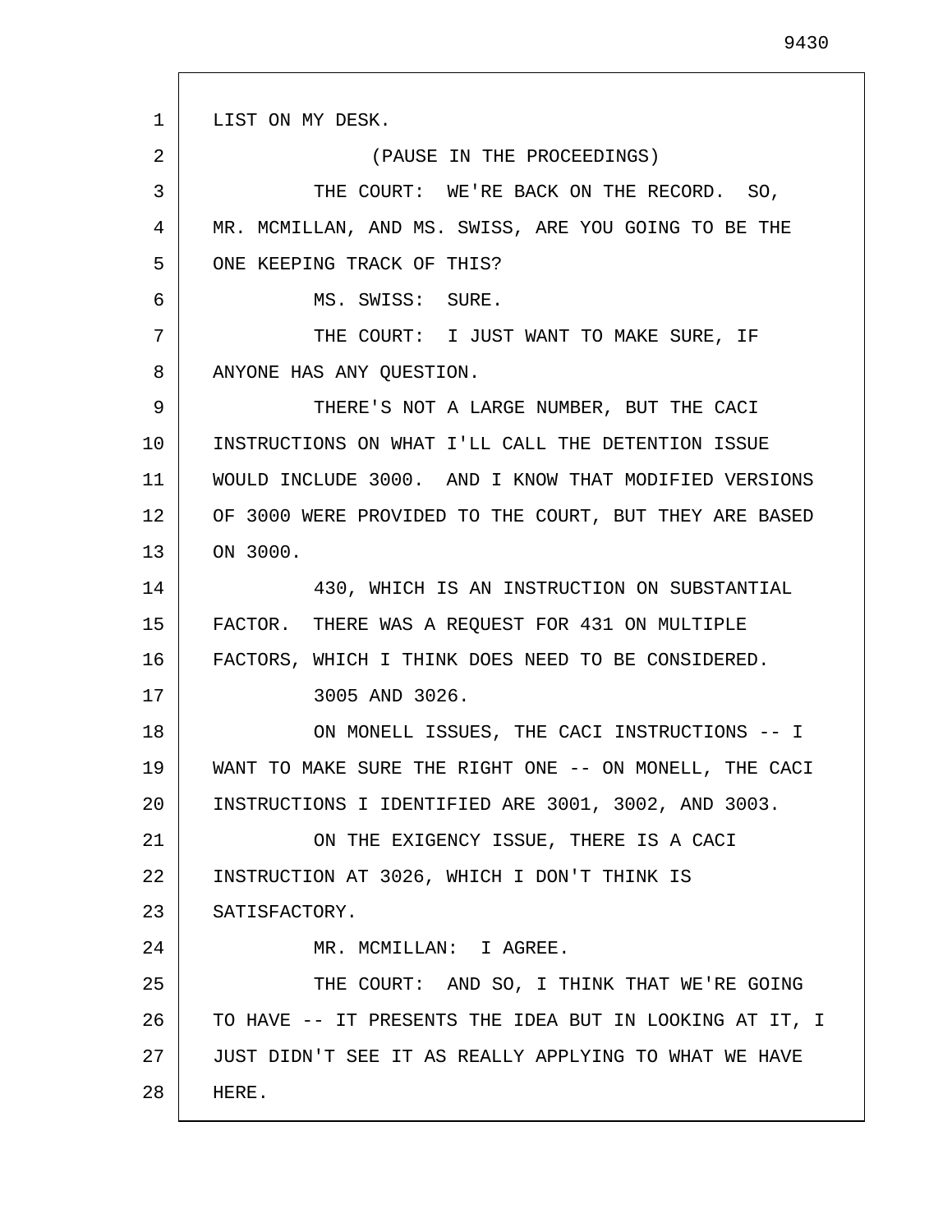1 2 3 4 5 6 7 8 9 10 11 12 13 14 15 16 17 18 19 20 21 22 23 24 25 26 27 28 SO THIS IS PROBABLY, EVEN THOUGH I'M IDENTIFYING IT TO YOU, WE'RE GOING TO NEED SPECIALS. AND I KNOW SOME BEEN SUGGESTED. I'LL JUST GIVE YOU THE NUMBERS THAT I HAVE IDENTIFIED. ON PUNITIVE DAMAGES AGAINST -- THE ISSUE OF PUNITIVE DAMAGES AGAINST INDIVIDUAL DEFENDANTS, WE WOULD NEED 201, WHICH IS THE INSTRUCTION ON CLEAR AND CONVINCING EVIDENCE, WHICH IS NECESSARY FOR, THEN, A FINDING OF MALICE, FRAUD, OR OPPRESSION. AND THE INSTRUCTION I BELIEVE WOULD APPLY TO OUR INDIVIDUAL DEFENDANTS IS 3941. AND THAT, YOU'LL SEE WHEN YOU LOOK AT IT, THEY HAVE INSTRUCTIONS FOR INDIVIDUALS, ENTITIES, AND SO ON, FIRST PHASE, SECOND PHASE. WE WOULD NEED THE ONE FOR FIRST PHASE, AND SO THAT'S THE ONE I IDENTIFIED. ON THE INTENTIONAL INFLICTION, THE ONES I'VE IDENTIFIED, AT LEAST SO FAR, ARE 1600, 1602, 1603, AND 1604. THERE IS A REQUEST IN FOR INSTRUCTIONS FROM THE 3900 SERIES, WHICH I HAVE NOT GONE THROUGH YET, ON DAMAGES. AND THE ONES I ATTEMPTED TO IDENTIFY WERE REFERRED TO MORE AS LIABILITY INSTRUCTIONS AND ISSUES. SO IN THE MORNING, AS SOON AS WE HAVE TIME, I DO INTEND TO GO THROUGH THE REQUESTS FOR INSTRUCTIONS WE'VE HAD. I'LL TELL YOU, GENERALLY SPEAKING, WE HAVE REQUESTS FOR INSTRUCTIONS FOR THE 100 SERIES. I'VE ALREADY GIVEN THE ONES FROM 100 SERIES THAT I THINK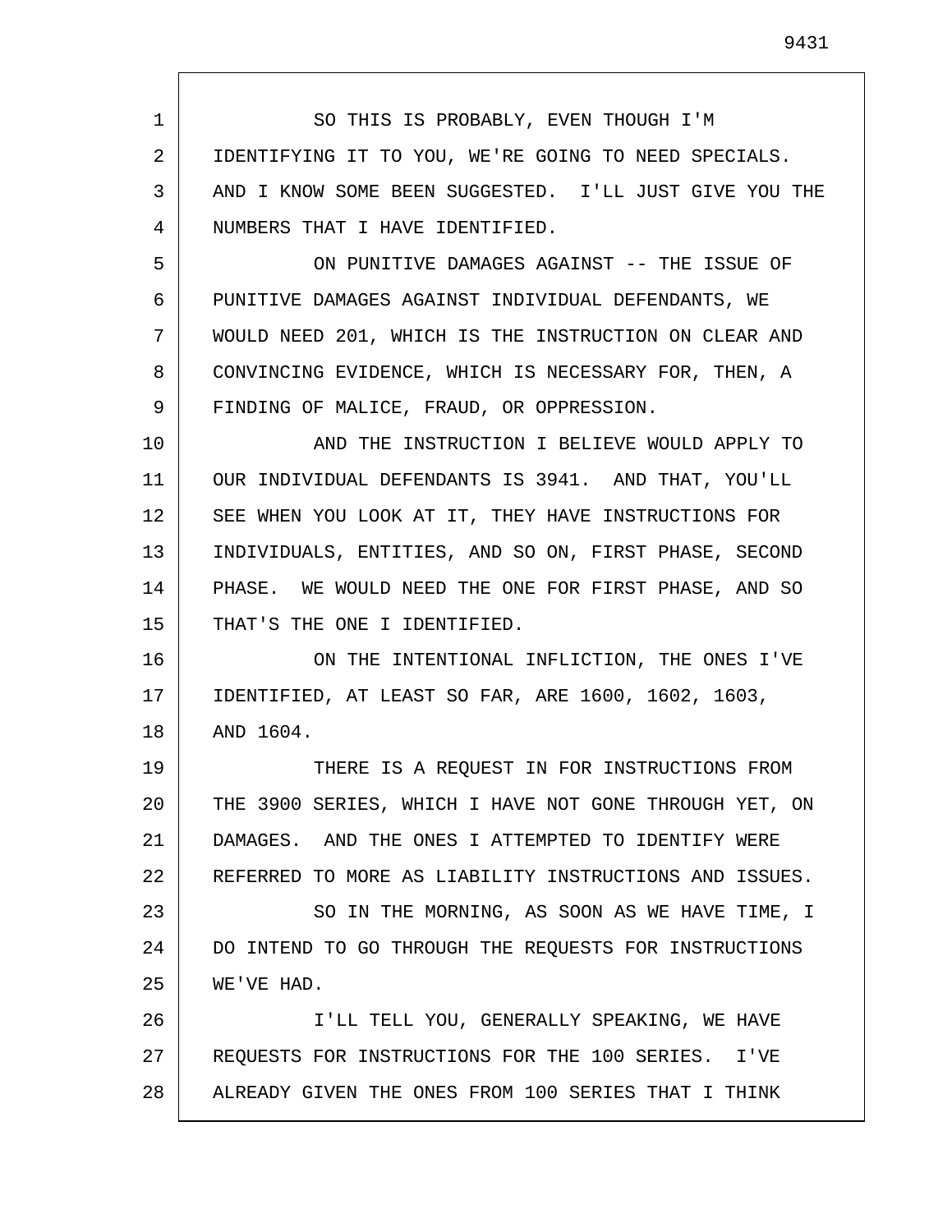| 1  | WOULD APPLY, AND I DON'T INTEND TO GIVE THEM AGAIN.     |
|----|---------------------------------------------------------|
| 2  | THE ONES I'VE ALREADY GIVEN WILL BE INCLUDED,           |
| 3  | HOWEVER, IN THE PACKAGE OF INSTRUCTIONS THAT GOES TO    |
| 4  | JURY. I JUST DON'T THINK I'LL READ THEM AGAIN.          |
| 5  | WE ALSO HAVE A NUMBER OF INSTRUCTIONS FROM              |
| 6  | THE 5000 SERIES. AND SOME OF THOSE ARE DUPLICATIVE OF   |
| 7  | INSTRUCTIONS ALREADY GIVEN IN THE 100 SERIES, AND I     |
| 8  | TYPICALLY DO NOT GIVE THE SAME INSTRUCTION AGAIN. THAT  |
| 9  | INCLUDES 5001, 5002, AND 5003.                          |
| 10 | THERE ARE SEVERAL INSTRUCTIONS REQUESTED:               |
| 11 | 5013, WHICH APPLIES TO A DEADLOCKED JURY.               |
| 12 | IT'S AN INSTRUCTION I WOULD USE IF THAT ARISES BUT IT   |
| 13 | WON'T BE IN THE INITIAL GROUP.                          |
| 14 | 5014, WHICH HAS TO DO WITH SUBSTITUTION OF AN           |
| 15 | ALTERNATE JUROR. I WON'T DO THAT UNLESS THAT OCCURS     |
| 16 | DURING JURY DELIBERATION. THAT WHAT IT'S APPLIES TO.    |
| 17 | THAT'S THE ONE THAT TELLS, IF YOU RECALL, THAT          |
| 18 | IF WE HAVE TO SUBSTITUTE A JUROR DURING DELIBERATIONS,  |
| 19 | THEY'RE INSTRUCTED TO GO BACK AND START ALL OVER AGAIN. |
| 20 | BECAUSE WE HAVE TO HAVE 12 PERSONS RETURNING A VERDICT  |
| 21 | THAT HAVE DELIBERATED ON EVERY ISSUE.                   |
| 22 | 5019 IS QUESTIONS FROM JURORS. WE HAVEN'T HAD           |
| 23 | ANY. I'M NOT -- SO I'M NOT EXPECTING TO GIVE IT. I'M    |
| 24 | JUST TELLING YOU I'LL PROBABLY BE READING THAT OUT.     |
| 25 | 5021, I JUST HAD A QUESTION ABOUT. THAT'S               |
| 26 | ABOUT ELECTRONIC EVIDENCE, AND I DON'T KNOW THAT        |
| 27 | PLAYING OF THE DEPOSITIONS IS REALLY ELECTRONIC         |
| 28 | EVIDENCE. I WILL BE GIVING THE INSTRUCTION ON           |
|    |                                                         |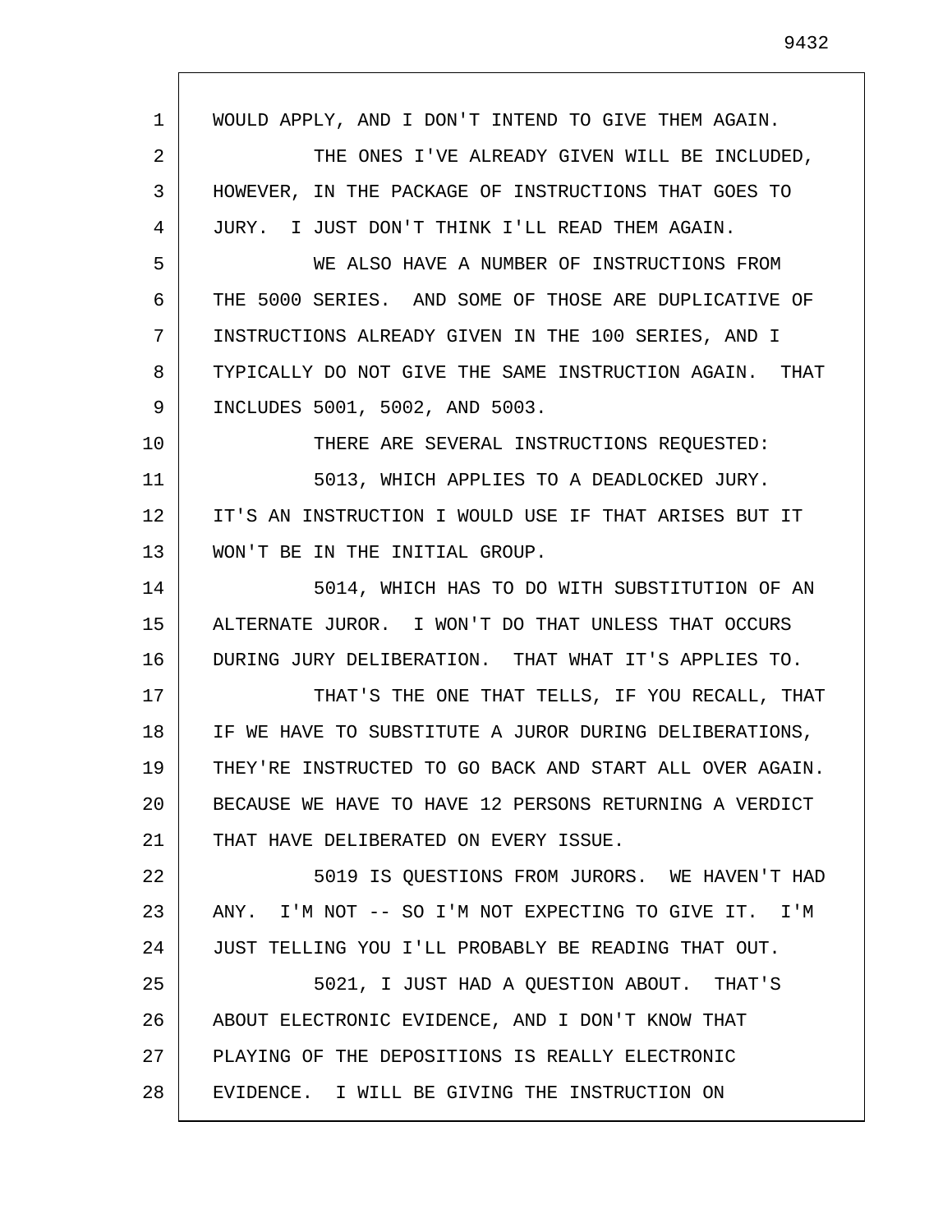1

2 3 4 5 6 AND YOU RECALL, I PREVIOUSLY TOLD THEM THAT A DEPOSITION CAN BE PRESENTED BY READING FROM THE TRANSCRIPT. IT CAN BE GIVEN THROUGH A VIDEOTAPE OF THE DEPOSITION. AND I DON'T THINK WE HAVE ELECTRONIC EVIDENCE EXCEPT FOR THAT.

7 8 9 10 11 SO MY THOUGHT IS THAT I'LL SIMPLY TAKE A LOOK AT THE INSTRUCTION ON DEPOSITIONS. IT'S AROUND 206. WHATEVER IT IS. AND MAYBE ADD SOME LANGUAGE TO MAKE SURE IT'S CLEAR THAT WHAT WE'RE TELLING THEM ARE DEPOSITIONS AS EVIDENCE, THAT IT INCLUDES THE VIDEO.

12 13 14 15 16 NUMBER 5090 IS DISCHARGE INSTRUCTION AFTER WE RECEIVE A VERDICT. I DON'T ACTUALLY USE THAT INSTRUCTION BUT IN MY OWN WORDS, I TELL THEM THE SAME THING. AND SO IF ANYONE WANTS ME TO USE THE ACTUAL INSTRUCTION, SO BE IT.

17 18 BUT I TELL THE JURORS MORE THAN JUST THAT WHEN WE'RE DONE AND READY TO DISCHARGE.

19 20 21 22 WE ALSO HAD REQUESTS FOR THREE INSTRUCTIONS FROM BAJI, NUMBERS 1520, 1521, AND 1522. MY INTENTION AT THIS TIME, YOU CAN LOOK AT IT, IS THAT I WOULD GIVE 1520.

23 24 25 26 27 28 1521 IS ONE I WOULD NOT GIVE. THAT HAS TO DO WITH THE JUDGE COMMENTING ON THE EVIDENCE, AND I HAVEN'T, AND I WON'T. AND THEREFORE, THE CACI INSTRUCTION ON JUDGE'S COMMENT, WHICH I THINK IS 5016, I ALSO WON'T BE GIVING BECAUSE I WON'T COMMENT, AND I HAVEN'T.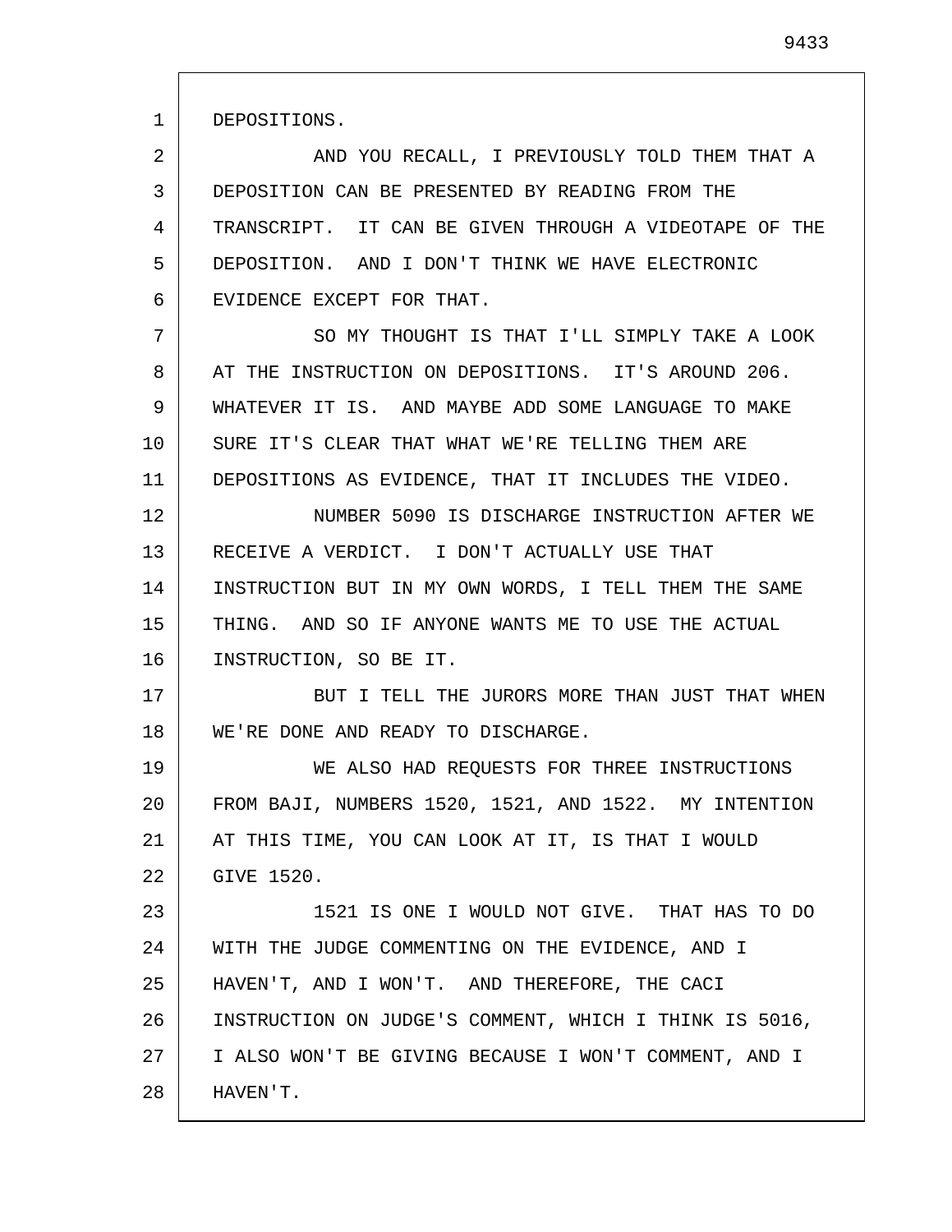1 2 3 4 5 6 7 8 9 10 11 12 13 14 15 16 17 18 19 20 21 22 23 24 25 26 27 28 THE LAST BAJI INSTRUCTION IS 1522, WHICH I DON'T INTEND TO GIVE BECAUSE I FEEL IT'S COVERED BY INSTRUCTION 5000, WHICH I DO INTEND TO GIVE. SO THE ONES THAT I HAVEN'T ADDRESSED WITH YOU ARE THOSE -- WELL, LET ME ALSO GO THROUGH HERE. I'LL TELL YOU WHAT MY GENERAL INTENT IS. 200, WHICH IS BURDEN OF PROOF, WE'LL MAYBE HAVE TO ADD THE LANGUAGE ABOUT THE BURDEN OF PROOF ON THE EXIGENCY. WE TALKED ABOUT THAT BEFORE, AND I THINK THAT CAN BE PRETTY EASILY DONE TO BE DESCRIBED. 201 IS ONE ON CLEAR AND CONVINCING EVIDENCE. I'VE ALREADY INDICATED THAT CAN BE GIVEN BECAUSE THEY MUST PROVE MALICE, FRAUD, OR OPPRESSION BY CLEAR AND CONVINCING. I WOULD INTEND TO GIVE 202. I HAD A REQUEST FOR 203, PARTY HAVING POWER TO PRODUCE BETTER EVIDENCE. THE DIRECTIONS FOR USE ON THAT IS, DON'T GIVE IT IF THERE'S NO EVIDENCE THAT THE PARTY PRODUCING INFERIOR EVIDENCE HAD THE POWER TO PRODUCE SUPERIOR EVIDENCE. I DON'T THINK WE'VE HAD ANY EVIDENCE THAT SOMEONE HAD THE ABILITY TO PRODUCE SOMETHING MORE. MR. MCMILLAN: WELL, THERE -- THE COURT: WELL, WE TRY. THIS IS NOT TALKING ABOUT WHAT THEY COULD HAVE REPORTED. AND I'VE ACTUALLY COVERED A LOT OF THAT IN MY RULING OVER DECEPTION. I DON'T MIND GIVING IT, DESPITE THE INSTRUCTION. IT APPLIES TO EVERYBODY. IF EITHER SIDE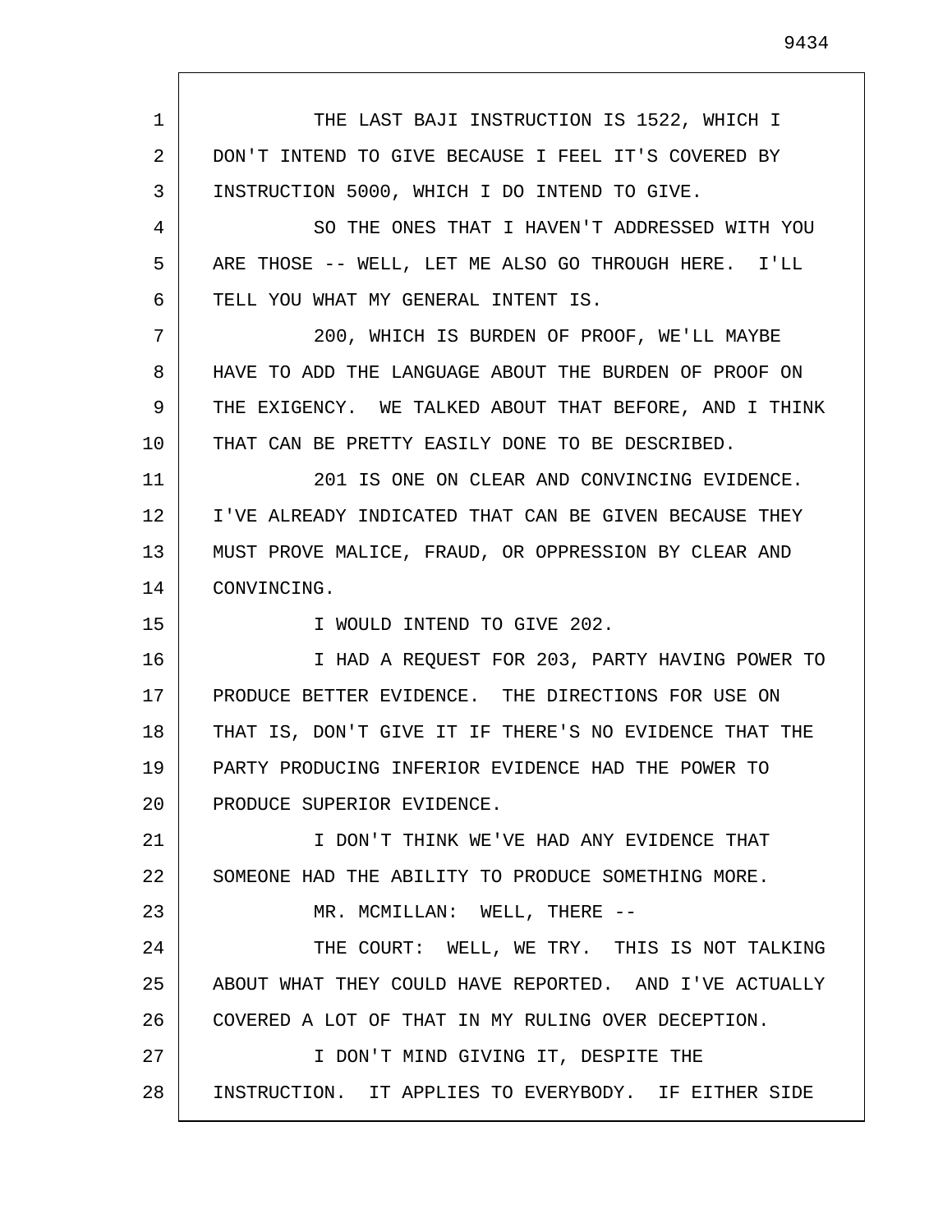| 1  | WANTS, BOTH SIDES -- ANYONE WANT IT, OR DON'T CARE?     |
|----|---------------------------------------------------------|
| 2  | MR. GUTERRES: I DON'T THINK WE NEED IT,                 |
| 3  | YOUR HONOR.                                             |
| 4  | THE COURT: I'LL GIVE IT. IT WAS AGREED TO, I            |
| 5  | THINK, BY EVERYBODY, SO I'LL GIVE IT.                   |
| 6  | 205, FAILURE TO EXPLAIN OR DENY EVIDENCE, I'LL          |
| 7  | GIVE.                                                   |
| 8  | 206 IS THE ONE ON -- OH, EVIDENCE LIMITED --            |
| 9  | ADMITTED FOR A LIMITED PURPOSE, AND WE WILL, CLEARLY,   |
| 10 | BE GIVING IT.                                           |
| 11 | BUT IT SEEMS TO ME WE SHOULD DO WHAT YOU DID            |
| 12 | BEFORE, MR. MCMILLAN, IS TO GIVE THE INSTRUCTION AND    |
| 13 | TELL THEM SPECIFICALLY WHAT THE EXHIBITS ARE THAT HAVE  |
| 14 | BEEN RECEIVED FOR LIMITED PURPOSE.                      |
| 15 | THAT WILL TAKE A LITTLE BIT OF DOING. AND IT            |
| 16 | STRIKES ME THAT MAY BE ONE OF MR. PARIS'S PROJECTS, BUT |
| 17 | I'LL LEAVE THAT UP TO YOU.                              |
| 18 | MR. MCMILLAN: I THINK THAT'S A GREAT                    |
| 19 | SUGGESTION, YOUR HONOR. DON'T WANT HIM RUNNING OUT OF   |
| 20 | WORK.                                                   |
| 21 | THE COURT: 207, EVIDENCE APPLICABLE TO ONE              |
| 22 | PARTY, I'LL GIVE. BECAUSE SOME EVIDENCE APPLIES TO      |
| 23 | ONE, AND SOME EVIDENCE APPLIES TO ANOTHER.              |
| 24 | 208 -- I SAID IT'S 206 -- 208 IS THE                    |
| 25 | DEPOSITION. I'LL GIVE THAT. AND I'LL TALK TO YOU AT     |
| 26 | THE TIME. WE'LL WORK ON THE LANGUAGE, MAKE SURE THEY    |
| 27 | UNDERSTAND VIDEO DEPOSITIONS THEY SAW ARE DEPOSITIONS.  |
| 28 | 209 HAD TO DO WITH INTERROGATORIES.<br>WE               |
|    |                                                         |

 $\mathsf{I}$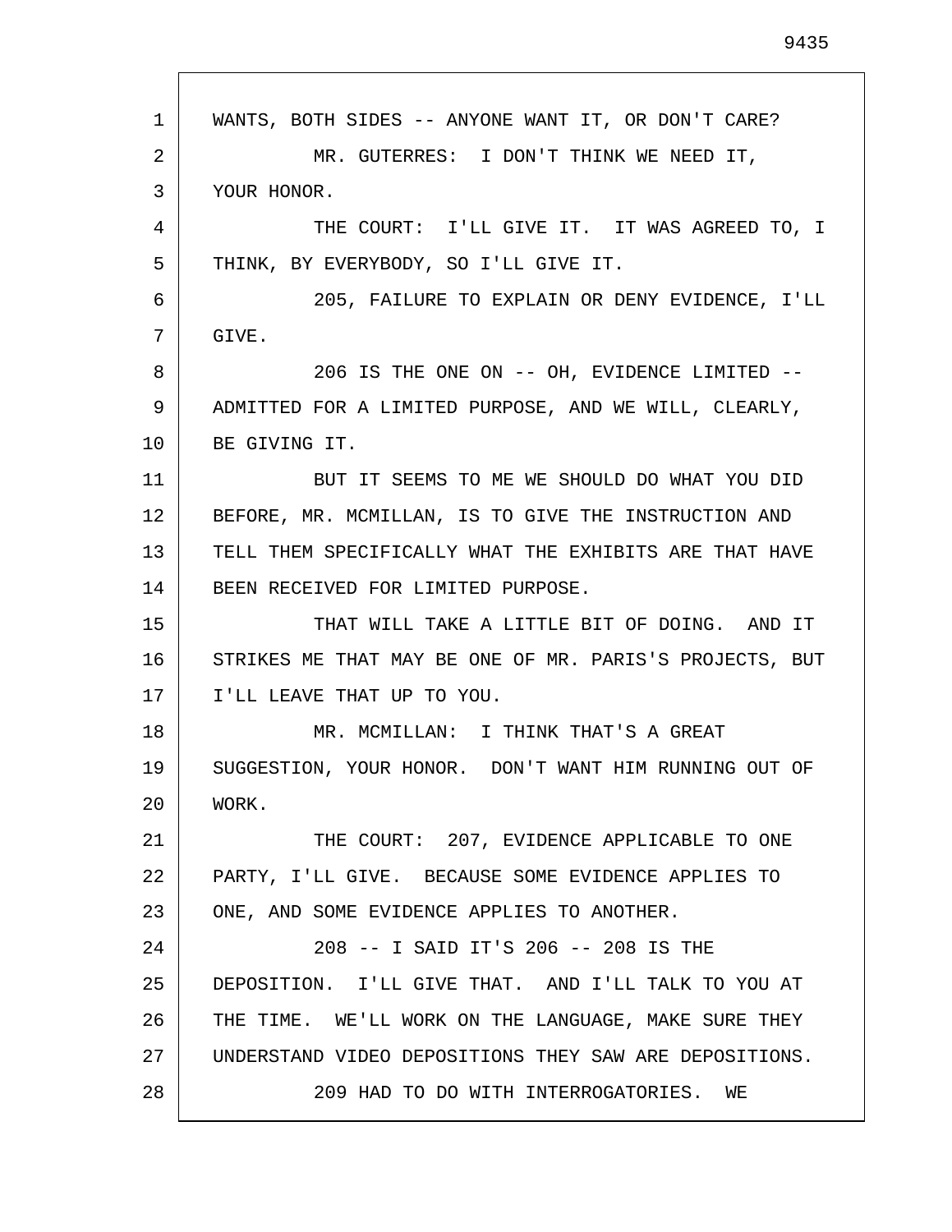1 2 3 4 5 6 7 8 9 10 11 12 13 14 15 16 17 18 19 20 21 22 23 24 25 26 27 28 HAVEN'T HAD ANY, SO I WILL SAY NO. AND I ASSUME THAT CAN BE DEEMED WITHDRAWN. CORRECT? MR. MCMILLAN: CORRECT. THE COURT: 210 WAS REQUEST FOR ADMISSIONS, AND WE DO -- WE DIDN'T GIVE IT TO THEM AS REQUEST FOR ADMISSIONS, WE TOLD THEM CERTAIN FACTS WERE ESTABLISHED. SO WE DIDN'T PRESENT ANYTHING THAT WAS PRESENTED AS A REQUEST FOR ADMISSION. SO MY VIEW IS, IN LIGHT OF THE STIPULATION, WHICH SPEAKS FOR ITSELF, WE DON'T NEED 210. MR. GUTERRES: WITHDRAWN, YOUR HONOR. MR. MCMILLAN: I THINK I AGREE WITH YOUR HONOR. I DON'T RECALL IF THERE'S A CACI INSTRUCTION FOR STIPULATIONS. I THINK THERE IS, BUT I DON'T REMEMBER THE LAST TIME I USED IT. THE COURT: I'VE ALREADY GIVEN AN INSTRUCTION TO THE JURY IN THE 100 SERIES, THAT EVIDENCE CAN BE RECEIVED BY STIPULATION. AND IF YOU'LL RECALL, AT THE TIME I GAVE THAT, I DIGRESSED TO TELL THEM THAT THEY WOULDN'T HAVE TO GUESS WHEN THERE WAS A STIPULATION, THAT WE WOULD BE VERY SPECIFIC IN TELLING THEM TO WHAT WAS BEING STIPULATED, AND THAT THEY WERE INSTRUCTED TO ACCEPT THOSE FACTS AS HAVING BEEN PROVEN FOR THE PURPOSE OF THIS CASE. I SO TOLD THEM AT THE TIME, AND SO TOLD THEM AT THE TIME YOU RECITED THE STIPULATION. SO I THINK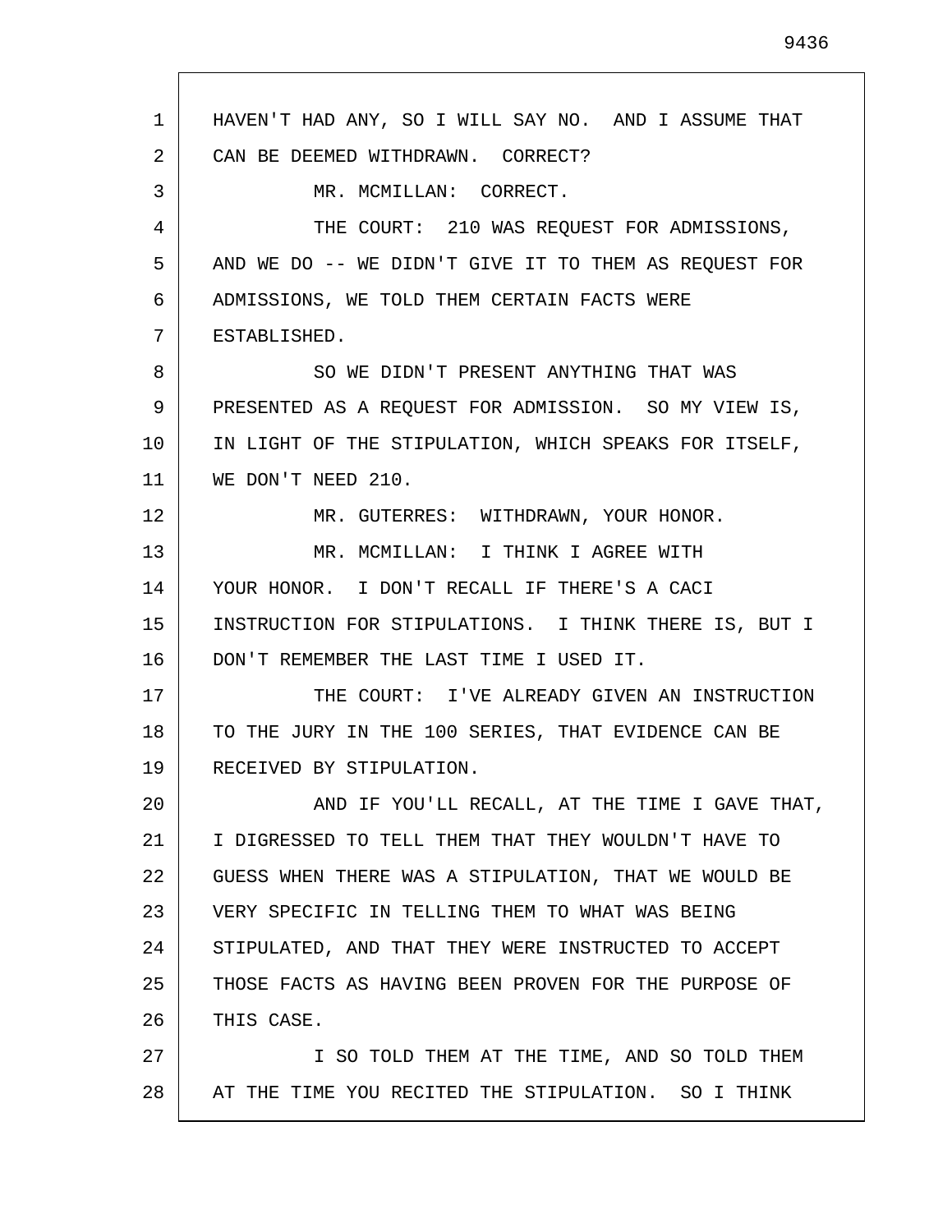1 2 3 4 5 6 7 8 9 10 11 12 13 14 15 16 17 18 19 20 21 22 23 24 25 26 27 28 THAT STIPULATIONS ARE COVERED. MR. MCMILLAN: OKAY. THE COURT: 212, STATEMENTS OF A PARTY OPPONENT WILL BE GIVEN. 218 WAS THE NEXT BAJI ONE. THE CACI ONE IS THERE ABOUT STATEMENTS MADE TO A PHYSICIAN. THOSE WILL BE GIVEN. 219 IS EXPERT WITNESS TESTIMONY, WILL BE GIVEN. 220, ON EXPERT WITNESS TESTIMONY, WILL BE GIVEN. 221, EXPERT TESTIMONY, WILL BE GIVEN. WE HAD REQUESTS FOR 223, WHICH THE INSTRUCTION ON OPINION TESTIMONY FROM LAY WITNESSES. I THINK WE'VE HAD THAT. I WAS TRYING TO REMEMBER BACK, IF WE HAD OPINION TESTIMONY FROM A LAY WITNESS, AS OPPOSED TO AN EXPERT. NOW, SOME PERSON YOU WOULD NORMALLY THINK AS BEING LAY WITNESSES MIGHT INCLUDE MR. DOMINGUEZ, MS. RUSSELL, BUT THEY ACTUALLY WERE TESTIFYING AS EXPERTS. SO I WAS TRYING TO REMEMBER IF WE HAD ANYONE ELSE EXPRESSING AN OPINION, AND MY THOUGHT IS, I DIDN'T RECALL IT OFFHAND. MS. SWISS: WHAT ABOUT THE NUTRITIONIST, WENDY CRUMP? I MEAN, SHE'S A NUTRITIONIST, SO I DON'T KNOW IF THAT COMES AS EXPERT OR LAY. THE COURT: I CONSIDER HER TO BE AN EXPERT. WHAT I WAS GOING TO SAY WAS, I DON'T THINK THERE'S ANY HARM IN GIVING THE INSTRUCTION.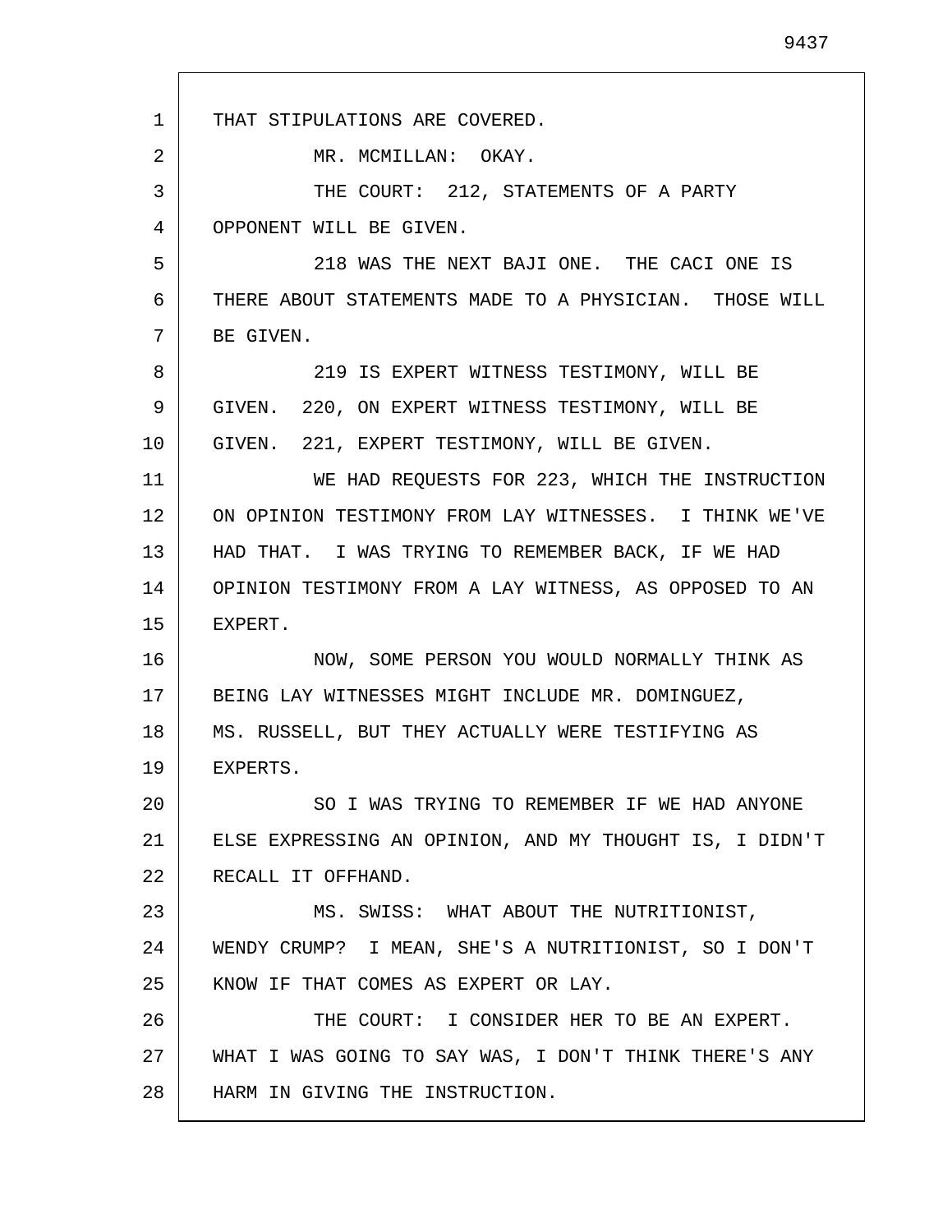9438

| 1  | AND THEN, IF WE GIVE IT, IT COVERS -- IF               |
|----|--------------------------------------------------------|
| 2  | SOMEBODY THINKS OF SOMEONE THAT WAS GIVING AN OPINION  |
| 3  | AND WASN'T AN EXPERT, THERE'S NO HARM TO THEM. MY      |
| 4  | THOUGHT IS, WHY DON'T WE JUST GIVE IT.                 |
| 5  | MR. MCMILLAN: WE HAVE NO OBJECTION,                    |
| 6  | YOUR HONOR.                                            |
| 7  | THE COURT: OKAY, I'LL GIVE IT.                         |
| 8  | MR. MCMILLAN: AND THAT WAS 223, RIGHT?                 |
| 9  | THE COURT: 223.                                        |
| 10 | AND THEN WE HAD 224, TESTIMONY OF A CHILD. WE          |
| 11 | DIDN'T -- THAT WILL BE DEEMED WITHDRAWN.               |
| 12 | GIVEN THE TIME, WE STILL HAVE QUITE A LIST OF          |
| 13 | OTHER FORM INSTRUCTIONS. AND WE'LL JUST HAVE THE       |
| 14 | DISCUSSION. IN FACT, ON A NUMBER OF THOSE -- WE'RE     |
| 15 | GOING TO HAVE ADDRESS A NUMBER OF THOSE.               |
| 16 | CERTAINLY, MANY OF THEM I'VE ALREADY MARKED, I         |
| 17 | BELIEVE SHOULD BE GIVEN, BUT WE'LL GO THROUGH THE LIST |
| 18 | TOMORROW.                                              |
| 19 | SO WHAT I WANT TO HAVE FROM YOU TOMORROW, IN           |
| 20 | THIS REGARD, IS YOUR READINESS TO DISCUSS EACH OF THE  |
| 21 | CACI INSTRUCTIONS, OR IN THIS INSTANCE, THERE'S ALSO   |
| 22 | THE THREE BAJI INSTRUCTIONS THAT HAVE BEEN REQUESTED.  |
| 23 | AND TO BE ABLE TO TELL US TOMORROW -- I'D LIKE         |
| 24 | THIS FIRST THING IN THE MORNING, WHICH MAY BE A LITTLE |
| 25 | DEMANDING, WITH EVERYTHING YOU HAVE TO DO, BUT IT'S    |
| 26 | SOMETHING WE ARE GOING TO HAVE TO BE ADDRESSING        |
| 27 | TOMORROW, AND WE'RE GOING TO HAVE TO GET TO IT --      |
| 28 | WOULD BE SPECIAL INSTRUCTIONS THAT ARE BEING           |

 $\mathsf{l}$ 

L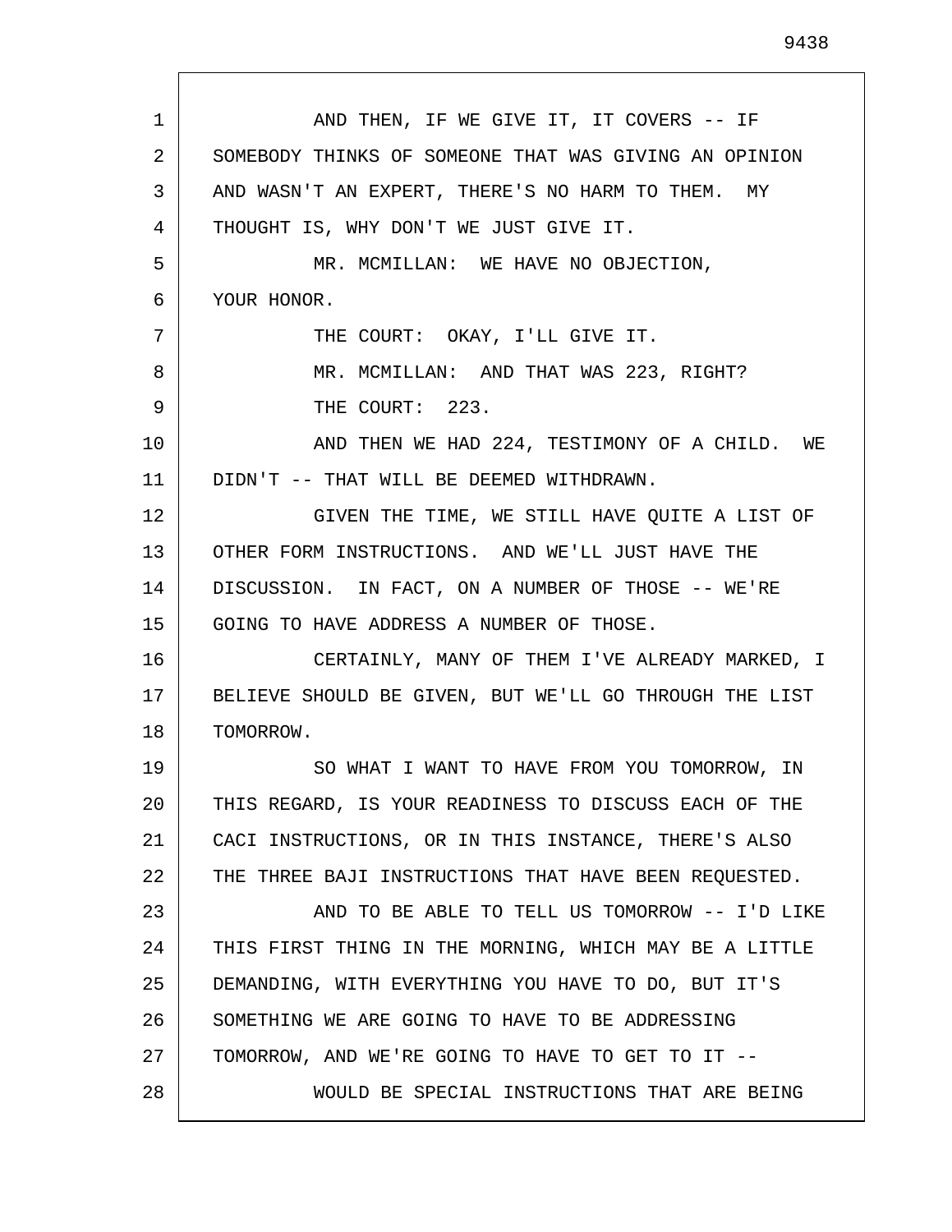1 2 3 4 5 6 7 8 9 10 11 12 13 14 15 16 17 18 19 20 21 22 23 24 25 26 27 28 REQUESTED AT THIS TIME, IN LIGHT OF WHERE WE ARE IN THE CASE. SO WE'LL NEED TO KNOW WHAT THEY ARE, AND THEN DO OUR BEST TO BE ABLE TO ADDRESS THEM. I'M GOING TO DO MY BEST TO GET ALL THIS DONE TOMORROW. I'M STILL SKEPTICAL, BUT YOU NEVER KNOW. SO WE'LL SEE. ALSO THEN, IN VERDICT FORM NUMBER TWO, HAS THAT BEEN AGREED TO? MR. PRAGER: I HAVE HER CELL NUMBER. I'LL CALL OPPOSING COUNSEL. I THINK WE'RE PRETTY CLOSE. THE COURT: OKAY. AND THEN, ALSO, YOU WERE TALKING WITH HER ABOUT INSTRUCTIONS. MR. PRAGER: WE'VE BEEN ON THAT FOR A WHILE, AND I THINK WE'RE EXCEPTIONALLY CLOSE ON THAT. THE COURT: YOU'RE GOING TO HAVE TO HAVE THOSE TOMORROW. I THINK THERE MAY BE A FEW CACI INSTRUCTIONS, BUT I SUSPECT THE VAST MAJORITY OF INSTRUCTIONS ON THAT WOULD BE -- I KNOW THERE'S CACI INSTRUCTIONS ON THE UNRUH ACT. MR. PRAGER: YOU'RE CORRECT. WE'VE OFFERED THOSE. THE COURT: ON YOUR FEDERAL CLAIMS, I THINK YOU HAD SOME NINTH CIRCUIT SUGGESTIONS, INSTRUCTIONS AND OTHER SOURCES, SO WE'LL HAVE TO GO OVER THOSE AS WELL. MS. SWISS: YOUR HONOR, THERE'S ONE ADDITIONAL ISSUE WE HAVE. WE DID NOT GET THE CHANCE TO DISCUSS YET TODAY, IF I COULD BRING THAT TO THE COURT'S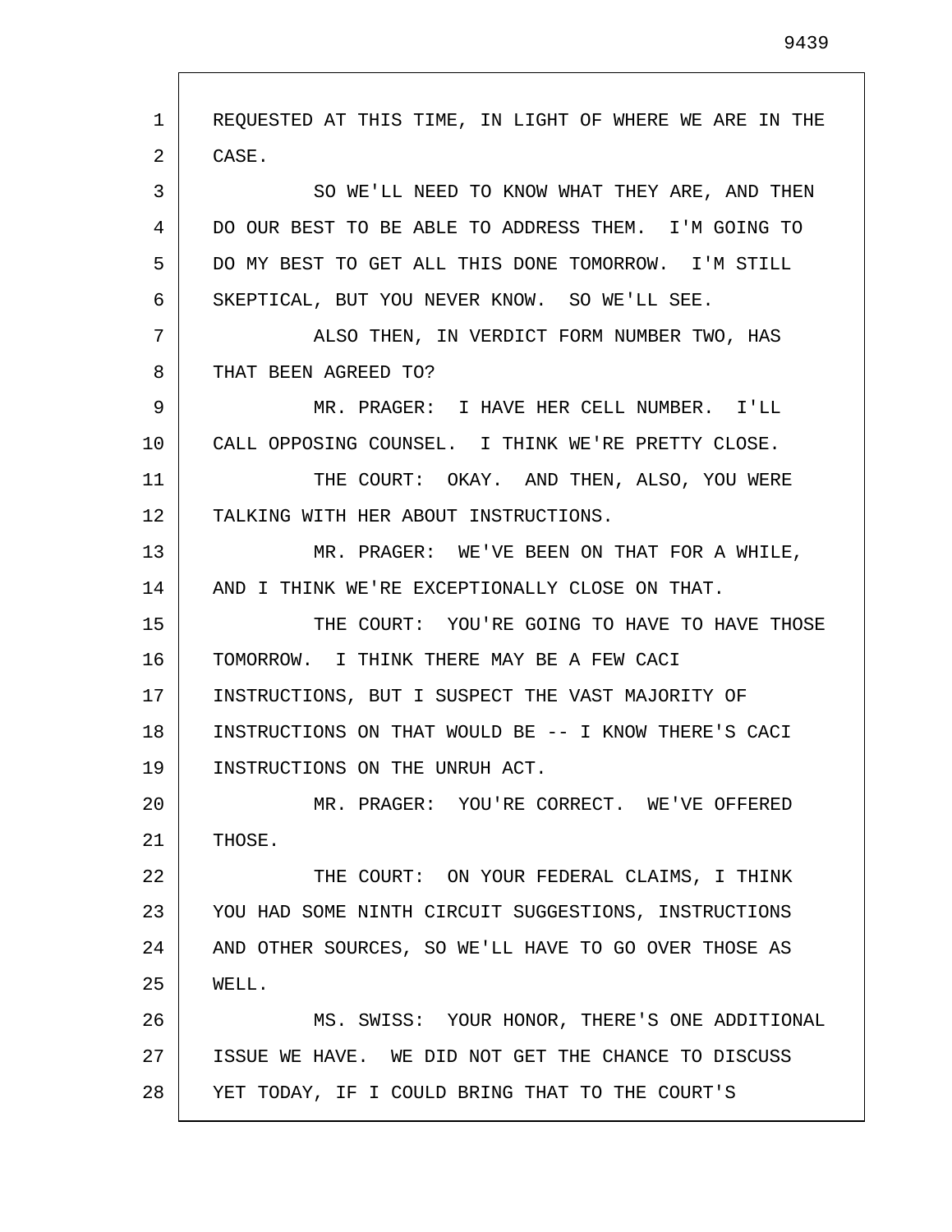ATTENTION.

1

2

17

THE COURT: AND THAT IS SERVICE --

3 4 5 6 7 MS. SWISS: THAT IS THE DEFENDANTS' REQUEST FOR CERTAIN INTERROGATORIES TO BE POSED TO THE JURY. I DID NOT HAVE A CHANCE TO BRIEF THE ISSUE FOR THE COURT, BUT I DID BRING A COPY OF THE CASE WHICH I HAVE RELIED ON IN THE PAST, IN OTHER INSTANCES.

8 9 10 11 12 AND THAT'S THE CASE OF ZELLNER, Z-E-L-L-N-E-R. AND THAT IS 494 F3RD.344. AND THE ACTUAL PINPOINT SITE IS ON PAGE 368. AND I HAVE A COPY FOR THE COURT AND FOR OPPOSING COUNSEL, IF THAT ISSUE CAN BE ADDRESSED TOMORROW, AS WELL. IT'S GOING TO HAVE TO BE.

13 14 15 16 THE COURT: IT'S GOING TO BE ADDRESSED. IF WE DON'T GET IT TOMORROW IT'S BECAUSE WE'RE NOT READY TO GO ON FRIDAY. WE'RE GOING TO GET TO WHATEVER WE CAN TOMORROW. THAT WILL BE HELPFUL, TO HAVE THE CASE.

WE'LL ALSO HAVE TO ADDRESS THE MOTIONS.

18 19 20 21 22 23 MR. GUTERRES: YOUR HONOR, IF WE COULD GET FROM PLAINTIFF'S COUNSEL, SOME GUIDANCE, AGAIN, ON IDENTIFYING WHAT CONDUCT MS. NELSON IS ALLEGED TO HAVE DONE, WITH REGARD TO THE INTENTIONAL INFLICTION, IT WOULD GIVE US SOME GUIDANCE ON THE RELEVANCE OF EXHIBITS.

24 25 26 27 28 THE COURT: THAT WILL HELP US IN THAT DISCUSSION. ALL RIGHT. WELL, YOU CAN SEE WE HAVE OUR WORK CUT OUT FOR US. SO I'M SURE YOU UNDERSTAND MY CONCERN. BUT WE'RE GOING TO DO THE BEST WE CAN. MR. PRAGER: VERY GOOD, YOUR HONOR.